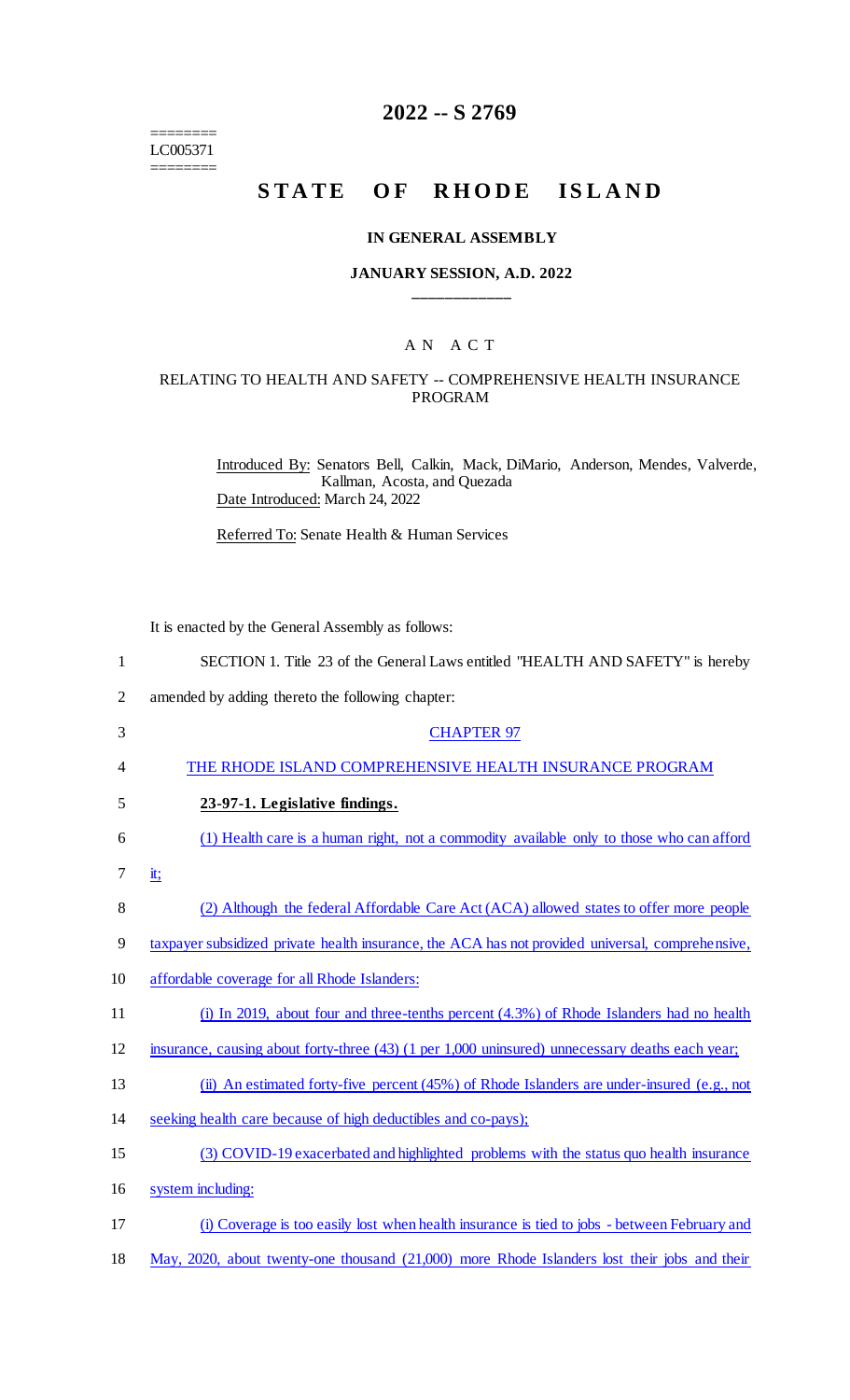1 health insurance;

| $\overline{2}$ | (ii) Systemic racism is reinforced - Black and Hispanic/Latinx Rhode Islanders, more like ly           |
|----------------|--------------------------------------------------------------------------------------------------------|
| 3              | to be uninsured or underinsured, have suffered the highest rates of COVID-19 mortality and             |
| $\overline{4}$ | morbidity;                                                                                             |
| 5              | (iii) The fear of out-of-pocket costs for uninsured and underinsured puts everyone at risk             |
| 6              | because they avoid testing and treatment;                                                              |
| 7              | $(4)$ In 2016, sixty million $(60,000,000)$ people separated from their job at some point during       |
| $8\,$          | the year (i.e., about forty-two percent (42%) of the American workforce) and although this act may     |
| 9              | cause some job loss, on balance, single payer would increase employment in Rhode Island by nearly      |
| 10             | three percent $(3\%)$ ;                                                                                |
| 11             | (5) The existing US health insurance system has failed to control the cost of health care              |
| 12             | and to provide universal access to health care in a system which is widely accepted to waste thirty    |
| 13             | percent (30%) of its revenues on activities that do not improve the health of Americans;               |
| 14             | (6) Every industrialized nation in the world, except the United States, offers universal               |
| 15             | health care to its citizens and enjoys better health outcomes for less than two thirds $(2/3)$ to one- |
| 16             | half $(1/2)$ the cost;                                                                                 |
| 17             | (7) Health care is rationed under our current multi-payer system, despite the fact that Rhode          |
| 18             | Island patients, businesses and taxpayers already pay enough to have comprehensive and universal       |
| 19             | health insurance under a single-payer system;                                                          |
| 20             | (8) About one-third (1/3) of every "health care" dollar spent in the U.S. is wasted on                 |
| 21             | unnecessary administrative costs and excessive pharmaceutical company profits due to laws              |
| 22             | preventing Medicare from negotiating prices and private health insurance companies lacking             |
| 23             | adequate market share to effectively negotiate prices;                                                 |
| 24             | (9) Private health insurance companies are incentivized to let the cost of health care rise            |
| 25             | because higher costs require health insurance companies to charge higher health insurance              |
| 26             | premiums, increasing companies' revenue and stock price;                                               |
| 27             | (10) The health care marketplace is not an efficient market and because it represents only             |
| 28             | eighteen percent (18%) of the US domestic market, significantly restricts economic growth and          |
| 29             | thus the financial well-being of every American, including every Rhode Islander;                       |
| 30             | (11) Rhode Islanders cannot afford to keep the current multi-payer health insurance system:            |
| 31             | (i) Between 1991 and 2014, health care spending in Rhode Island per person rose by over                |
| 32             | two hundred fifty percent (250%) rising much faster than income and greatly reducing disposable        |
| 33             | income;                                                                                                |
| 34             | (ii) It is estimated that by 2025, the cost of health insurance for an average family of four          |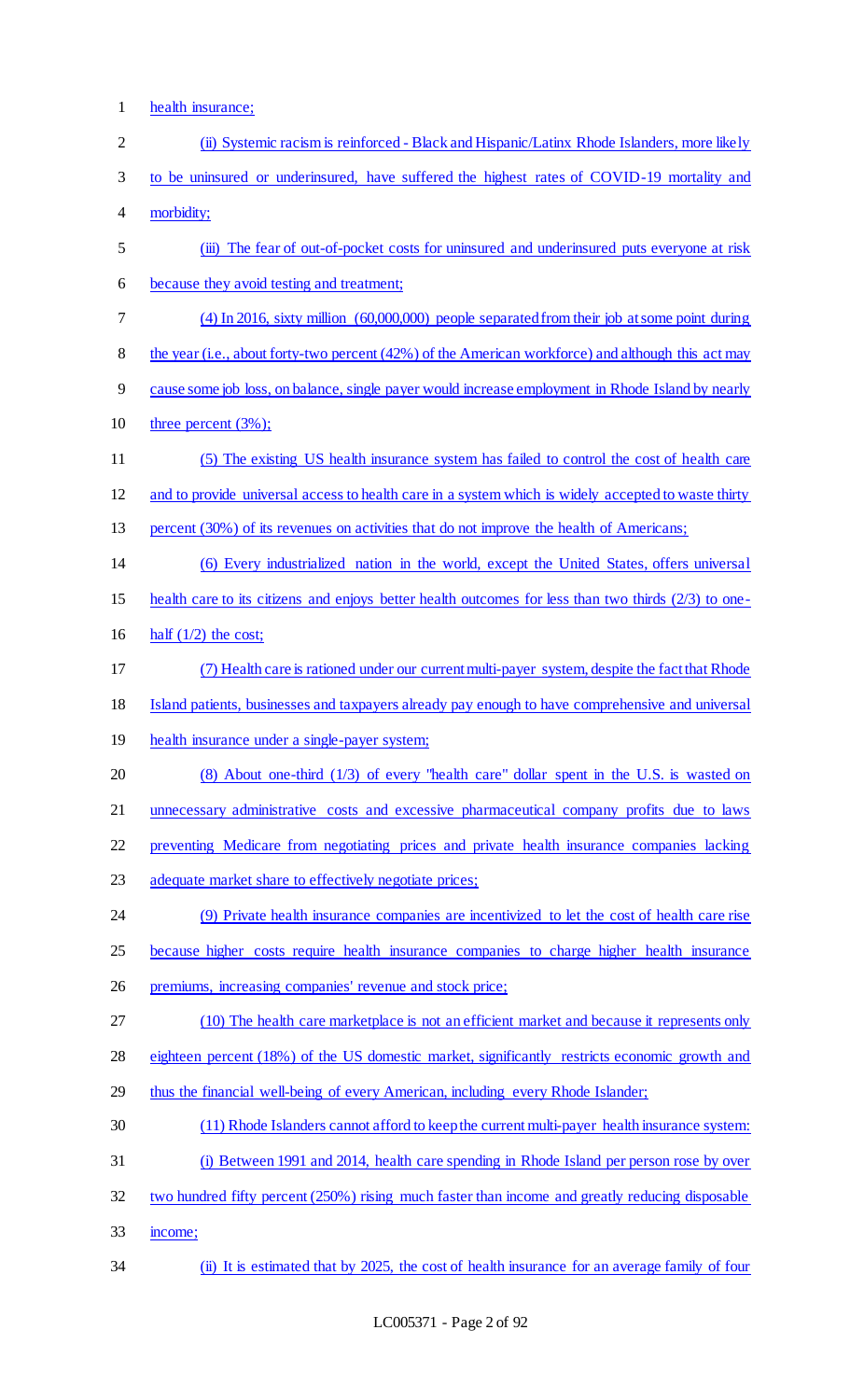- (4) will equal about one-half (1/2) of their annual income;
- 2 (iii) In the U.S., about two-thirds (2/3) of personal bankruptcies are medical cost-related
- 3 and of these, about three-fourths (3/4) had health insurance at the onset of their medical problems.
- 4 In no other industrialized country do people worry about going bankrupt over medical costs;
- (12) Rhode Island private businesses bear most of the costs of employee health insurance
- coverage and spend significant time and money choosing from a confusing array of increasingly
- expensive plans which do not provide comprehensive coverage;
- (13) Rhode Island employees and retirees lose significant wages and pensions as they are
- forced to pay higher amounts of health insurance and health care costs;
- 10 (14) Rhode Island's hospitals are under increasing financial distress i.e., closing, sold to
- out-of-state entities, attempting mergers largely due to health insurance reimbursement problems
- that other nations do not face and are fixed by a single-payer system;
- (15) The state and its municipalities face enormous other post-employment benefits
- (OPEB) unfunded liabilities due mostly to health insurance costs;
- (16) An improved Medicare-for-all style single-payer program would, based on the
- performance of existing Medicare, eliminate fifty percent (50%) of the administrative waste in the
- current system of private insurance before other savings achieved through meaningful negotiation
- of prices and other savings are considered;
- 19 (17) The high costs of medical care could be lowered significantly if the state could negotiate on behalf of all its residents for bulk purchasing, as well as gain access to usage and price
- 21 information currently kept confidential by private health insurers as "proprietary information;"
- (18) Single payer health care would establish a true "free market" system where doctors
- 23 compete for patients rather than health insurance companies dictating which patients are able to see
- 24 which doctors and setting reimbursement rates;
- (19) Health care providers would spend significantly less time with administrative work
- 26 caused by multiple health insurance company requirements and barriers to care delivery and would
- spend significantly less for overhead costs because of streamlined billing;
- (20) Rhode Island must act because there are currently no effective state or federal laws
- that can provide universal coverage and adequately control rising premiums, co-pays, deductibles
- and medical costs, or prevent private insurance companies from continuing to limit available
- providers and coverage;
- (21) In 1962, Canada's successful single-payer program began in the province of Saskatchewan (with approximately the same population as Rhode Island) and became a national
- program within ten (10) years; and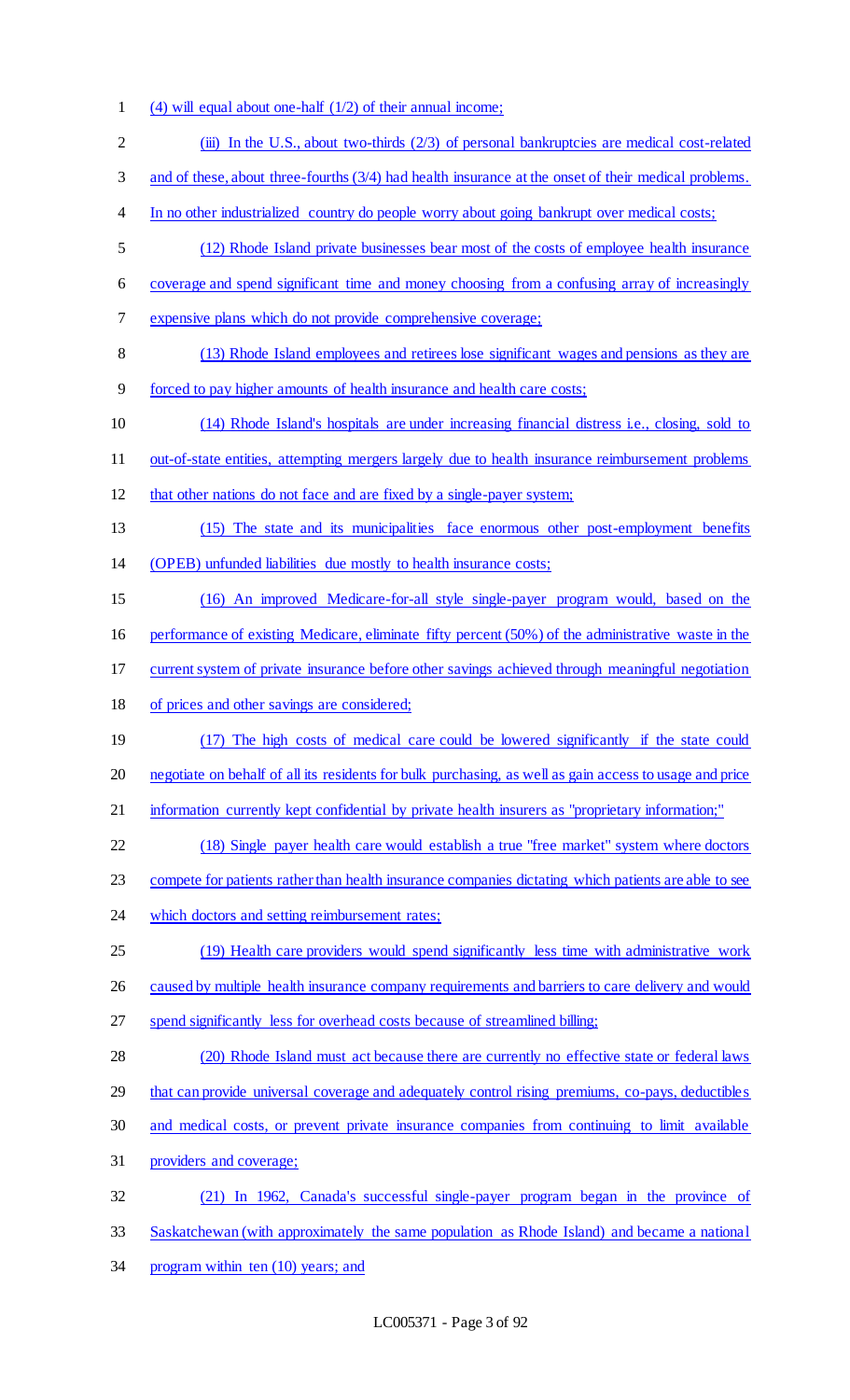- (22) The proposed Rhode Island single payer program was studied by Professor Gerald
- Friedman at UMass Amherst in 2015 and he concluded that:

 "Single-payer in Rhode Island will finance medical care with substantial savings compared 4 with the existing multi-payer system of public and private insurers and would improve access to health care by extending coverage to the four percent (4%) of Rhode Island residents still without insurance under the Affordable Care Act and expanding coverage for the growing number with inadequate health care coverage. Single-payer would improve the economic health of Rhode Island by: increasing real disposable income for most residents; reducing the burden of health care on businesses and promoting increased employment; and shifting the costs of health care away from working and middle-class residents." **23-97-2. Legislative purpose.**  It is the intent of the general assembly that this chapter establish a universal, comprehensive, affordable single-payer health care insurance program that will help control health care costs which shall be referred to as, "the Rhode Island comprehensive health insurance program" (RICHIP). The program will be paid for by consolidating government and private payments to multiple insurance carriers into a more economical and efficient improved Medicare- for-all style single-payer program and substituting lower progressive taxes for higher health insurance premiums, co-pays, deductibles and costs in excess of caps. This program will save 19 Rhode Islanders from the current overly expensive, inefficient and unsustainable multi-payer health insurance system that unnecessarily prevents access to medically necessary health care. The

- 21 program will be established after the standard of care funded by Medicaid has been raised to a
- Medicare standard.
- **23-97-3. Definitions.**
- 24 As used in this chapter:
- (1) "Affordable Care Act" or "ACA" means the Federal Patient Protection and Affordable
- 26 Care Act (Pub. L. 111-148), as amended by the Federal Health Care and Education Reconciliation
- Act of 2010 (Pub. L. 111-152), and any amendments to, or regulations or guidance issued under,
- 28 those acts.
- (2) "Carrier" means either a private health insurer authorized to sell health insurance in Rhode Island or a health care service plan, i.e., any person who undertakes to arrange for the provision of health care services to subscribers or enrollees, or to pay for or to reimburse any part of the cost for those services, in return for a prepaid or periodic charge paid by or on behalf of the subscribers or enrollees, or any person, whether located within or outside of this state, who solicits
- 34 or contracts with a subscriber or enrollee in this state to pay for or reimburse any part of the cost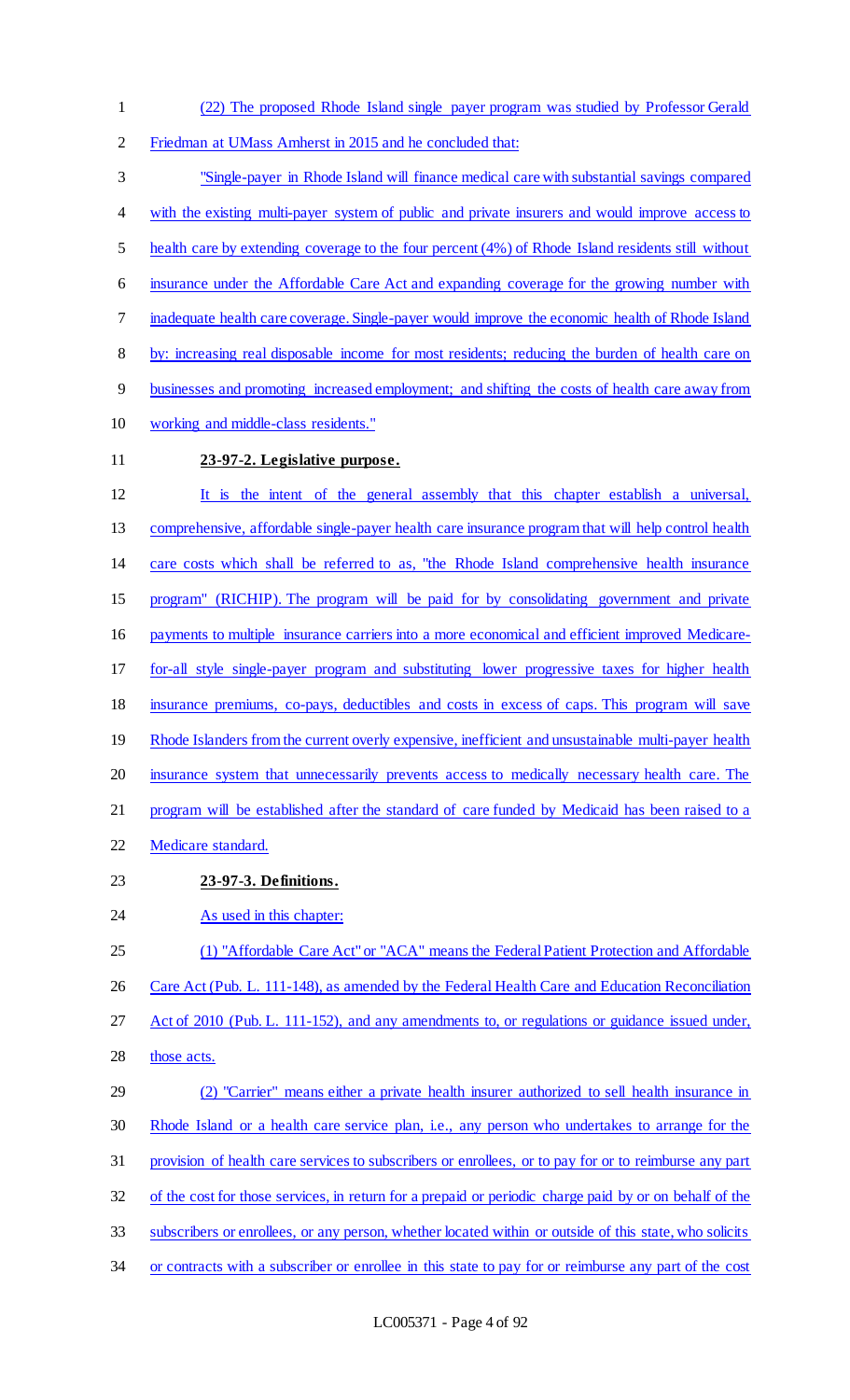of, or who undertakes to arrange or arranges for, the provision of health care services that are to be provided, wholly or in part, in a foreign country in return for a prepaid or periodic charge paid by or on behalf of the subscriber or enrollee. (3) "Dependent" has the same definition as set forth in federal tax law (26 U.S.C. § 152). (4) "Emergency and urgently needed services" has the same definition as set forth in the federal Medicare law (42 CFR 422.113). (5) "Federally matched public health program" means the state's Medicaid program under 8 Title XIX of the Social Security Act (42 U.S.C. Sec. 1396 et seq.) and the state's Children's Health Insurance Program (CHIP) under Title XXI of the Social Security Act (42 U.S.C. Sec. 1397aa et 10 <u>seq.).</u> (6) "For-profit provider" means any health care professional or health care institution that provides payments, profits or dividends to investors or owners who do not directly provide health care. (7) "Medicaid" or "medical assistance" means a program that is one of the following: (i) The state's Medicaid program under Title XIX of the Social Security Act (42 U.S.C. Sec. 1396 et seq.); or (ii) The state's Children's Health Insurance Program under Title XXI of the Social Security Act (42 U.S.C. Sec. 1397aa et seq.). (8) "Medically necessary" means medical, surgical or other services or goods (including prescription drugs) required for the prevention, diagnosis, cure, or treatment of a health-related 21 condition including any such services that are necessary to prevent a detrimental change in either medical or mental health status. Medically necessary services shall be provided in a cost-effective 23 and appropriate setting and shall not be provided solely for the convenience of the patient or service provider. "Medically necessary" does not include services or goods that are primarily for cosmetic purposes; and does not include services or goods that are experimental, unless approved pursuant 26 to § 23-97-6(b). (9) "Medicare" means Title XVIII of the Social Security Act (42 U.S.C. Sec. 1395 et seq.) and the programs thereunder. (10) "Qualified health care provider" means any individual who meets requirements set forth in § 23-97-7(a)(1). (11) "Qualified Rhode Island resident" means any individual who is a "resident" as defined 32 by §§ 44-30-5(a)(1) and (a)(2) or a dependent of that resident. (12) "Rhode Island comprehensive health insurance program" or ("RICHIP") means the affordable, comprehensive and effective health insurance program as set forth in this chapter.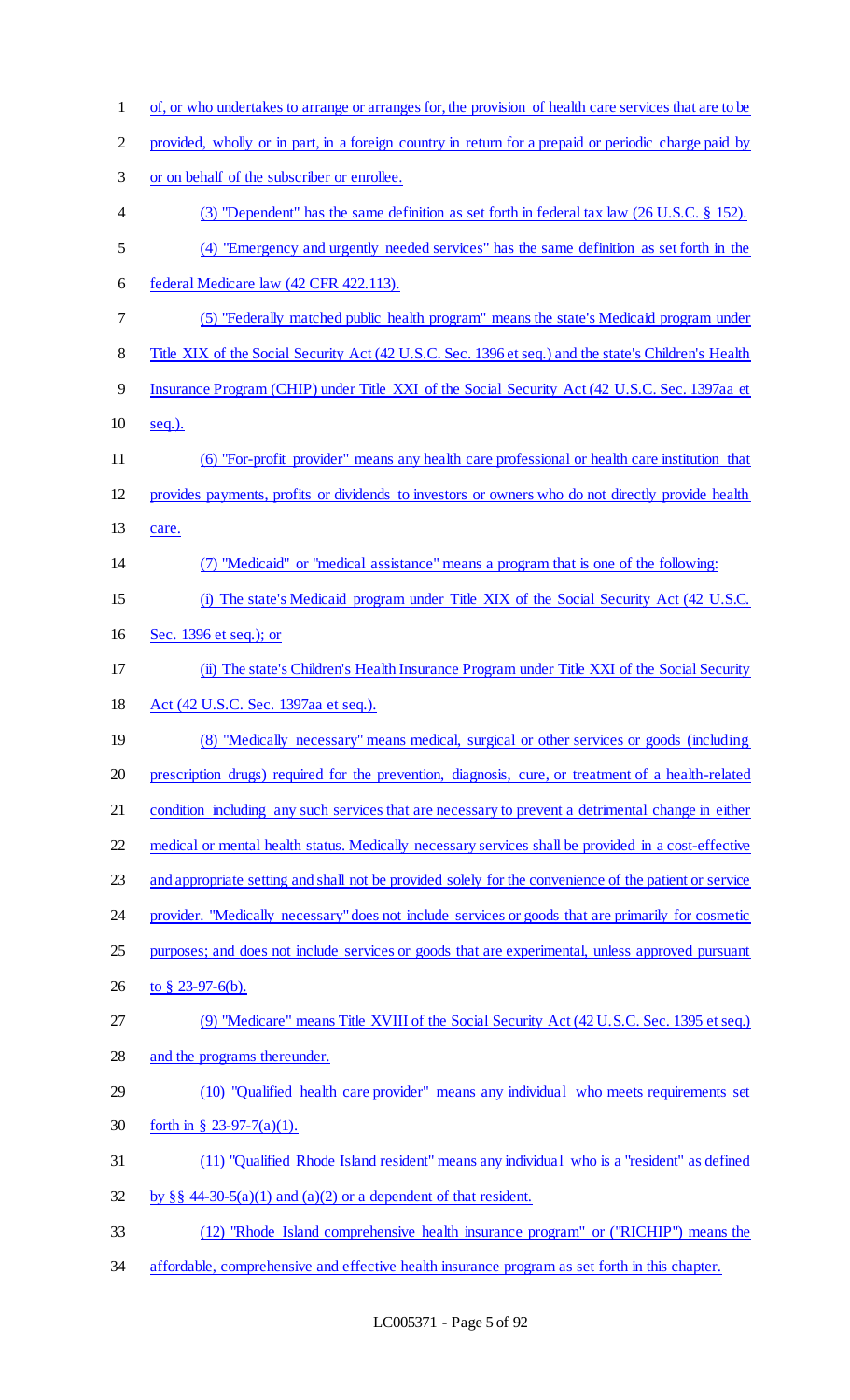(13) "RICHIP participant" means a qualified Rhode Island resident who is enrolled in RICHIP (and not disenrolled or disqualified) at the time they seek health care. **23-97-4. Rhode Island health insurance program.**  (a) Organization. This chapter creates the Rhode Island comprehensive health insurance program (RICHIP), as an independent state government agency. (b) Director. A director shall be appointed by the governor, with the advice and consent of 7 the senate, to lead RICHIP and serve a term of four (4) years, subject to oversight by an executive 8 board. The director shall be compensated in accordance with the job title and job classification established by the division of human resources and approved by the general assembly. The duties of the director shall include: (1) Employ staff and authorize reasonable expenditures, as necessary, from the RICHIP trust fund, to pay program expenses and to administer the program, including creation and oversight of RICHIP budgets; (2) Oversee management of the RICHIP trust fund set forth in § 23-97-12(a) to ensure the operational well-being and fiscal solvency of the program, including ensuring that all available funds from all appropriate sources are collected and placed into the trust fund; (3) Take any actions necessary and proper to implement the provisions of this chapter; (4) Implement standardized claims and reporting procedures; (5) Provide for timely payments to participating providers through a structure that is well 20 organized and that eliminates unnecessary administrative costs, i.e., coordinate with the state 21 comptroller to facilitate billing from and payments to providers using the state's computerized 22 financial system, the Rhode Island financial and accounting network system (RIFANS); (6) Coordinate with federal health care programs, including Medicare and Medicaid, to 24 obtain necessary waivers and streamline federal funding and reimbursement; (7) Monitor billing and reimbursements to detect inappropriate behavior by providers and patients and create prohibitions and penalties regarding bad faith or criminal RICHIP participation, and procedures by which they will be enforced; (8) Support the development of an integrated health care database for health care planning 29 and quality assurance and ensure the legally required confidentiality of all health records it contains; (9) Determine eligibility for RICHIP and establish procedures for enrollment, disenrollment and disqualification from RICHIP, as well as procedures for handling complaints and appeals from affected individuals, as set forth in § 29-97-5; (10) Create RICHIP expenditure, status, and assessment reports, including, but not limited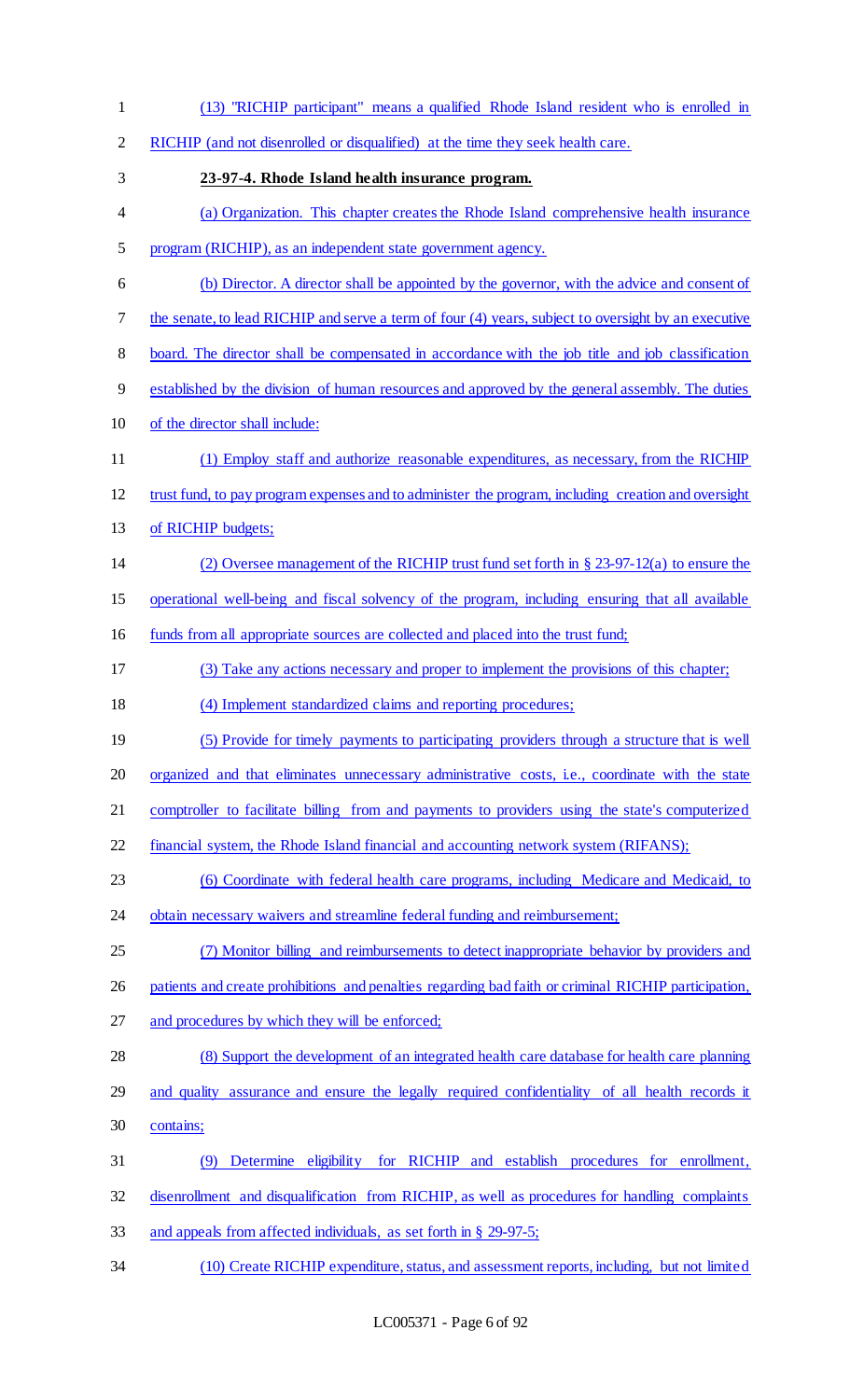- to, annual reports with the following:
- (i) Performance of the program;
- 3 (ii) Fiscal condition of the program;
- 4 (iii) Recommendations for statutory changes;
- (iv) Receipt of payments from the federal government;
- (v) Whether current year goals and priorities were met; and
- (vi) Future goals and priorities;
- (11) Review RICHIP collections and disbursements on at least a quarterly basis and
- recommend adjustments needed to achieve budgetary targets and permit adequate access to care;
- (12) Develop procedures for accommodating:
- (i) Employer retiree health benefits for people who have been members of RICHIP but go
- to live as retirees out of the state;
- (ii) Employer retiree health benefits for people who earned or accrued those benefits while
- residing in the state prior to the implementation of RICHIP and live as retirees out of the state; and
- (iii) RICHIP coverage of health care services currently covered under the workers'

compensation system, including whether and how to continue funding for those services under that

- system and whether and how to incorporate an element of experience rating; and
- (13) No later than two (2) years after the effective date of this chapter, develop a proposal,
- consistent with the principles of this chapter, for provision and funding by the program of long-
- 20 term care coverage.
- (c) Board. There shall be a RICHIP board composed of nine (9) members serving terms of
- four (4) years. Members shall be appointed by the governor with advice and consent of the senate.
- 23 Members of the board shall have no pecuniary interest in any health insurance company or any
- 24 business subject to regulation of the board and cannot have previously worked for a health
- insurance company. The duties of the board shall include:
- 26 (1) Annually establish a RICHIP benefits package for participants, including a formulary
- and a list of other medically necessary goods, as well as a procedure for handling complaints and
- appeals relating to the benefits package, pursuant to § 23-97-6.
- (2) Establish RICHIP provider reimbursement and a procedure for handling provider complaints and appeals as set forth in § 23-97-9;
- (3) Review budget proposals from providers pursuant to § 23-97-11(b); and
- (4) The board shall be subject to chapter 46 of title 42 ("open meetings").
- **23-97-5. Coverage.**
- (a) All qualified Rhode Island residents may participate in RICHIP. The director shall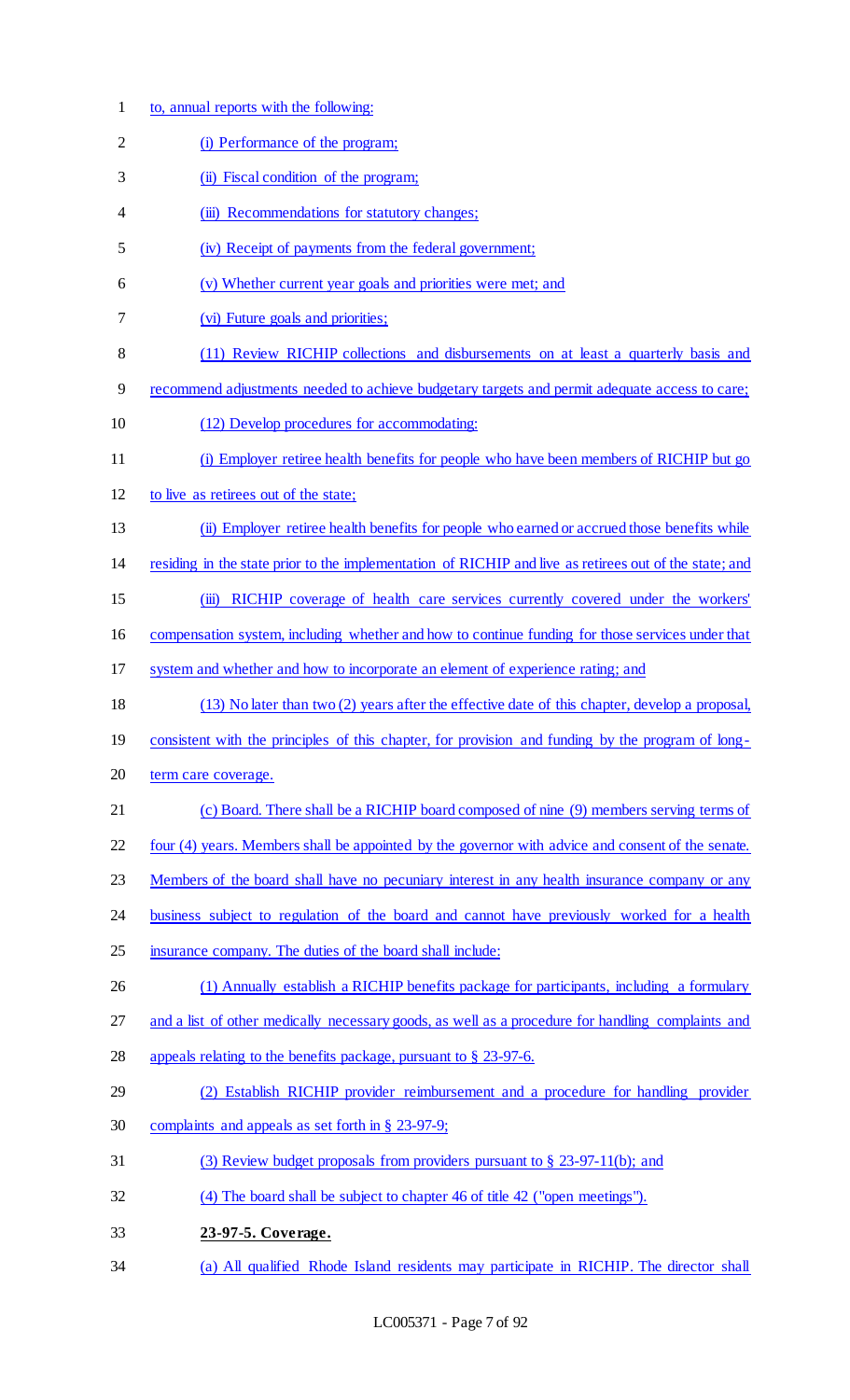| $\mathbf{1}$   | establish procedures to determine eligibility, enrollment, disenrollment and disqualification,         |
|----------------|--------------------------------------------------------------------------------------------------------|
| $\overline{2}$ | including criteria and procedures by which RICHIP can:                                                 |
| 3              | (1) Identify, automatically enroll, and provide a RICHIP card to qualified Rhode Island                |
| 4              | residents;                                                                                             |
| 5              | (2) Process applications from individuals seeking to obtain RICHIP coverage for                        |
| 6              | dependents after the implementation date;                                                              |
| 7              | (3) Ensure eligible residents are knowledgeable and aware of their rights to health care;              |
| 8              | $(4)$ Determine whether an individual should be disenrolled $(e.g., for leaving the state)$ ;          |
| 9              | $(5)$ Determine whether an individual should be disqualified (e.g., for fraudulent receipt of          |
| 10             | benefits or reimbursements);                                                                           |
| 11             | (6) Determine appropriate actions that should be taken with respect to individuals who are             |
| 12             | disenrolled or disqualified (including civil and criminal penalties); and                              |
| 13             | (7) Permit individuals to request review and appeal decisions to disented or disqualify                |
| 14             | them.                                                                                                  |
| 15             | (b) Medicare and Medicaid eligible coverage under RICHIP shall be as follows:                          |
| 16             | (1) If all necessary federal waivers are obtained, qualified Rhode Island residents eligible           |
| 17             | for federal Medicare ("Medicare eligible residents") shall continue to pay required fees to the        |
| 18             | federal government. RICHIP shall establish procedures to ensure that Medicare eligible residents       |
| 19             | shall have such amounts deducted from what they owe to RICHIP under § 23-97-12(h). RICHIP              |
| 20             | shall become the equivalent of qualifying coverage under Medicare part D and Medicare advantage        |
| 21             | programs, and as such shall be the vendor for coverage to RICHIP participants. RICHIP shall            |
| 22             | provide Medicare eligible residents benefits equal to those available to all other RICHIP              |
| 23             | participants and equal to or greater than those available through the federal Medicare program. To     |
| 24             | streamline the process, RICHIP shall seek to receive federal reimbursements for services and goods     |
| 25             | to Medicare eligible residents and administer all Medicare funds.                                      |
| 26             | (2) If all necessary federal waivers are obtained, RICHIP shall become the state's sole                |
| 27             | Medicaid provider. RICHIP shall create procedures to enroll all qualified Rhode Island residents       |
| 28             | eligible for Medicaid ("Medicaid eligible residents") in the federal Medicaid program to ensure a      |
| 29             | maximum amount of federal Medicaid funds go to the RICHIP trust fund. RICHIP shall provide             |
| 30             | benefits to Medicaid eligible residents equal to those available to all other RICHIP participants.     |
| 31             | (3) If all necessary federal waivers are not granted from the Medicaid or Medicare                     |
| 32             | programs operated under Title XVIII or XIX of the Social Security Act, the Medicaid or Medicare        |
| 33             | program for which a waiver is not granted shall act as the primary insurer for those eligible for such |
| 34             | coverage, and RICHIP shall serve as the secondary or supplemental plan of health insurance             |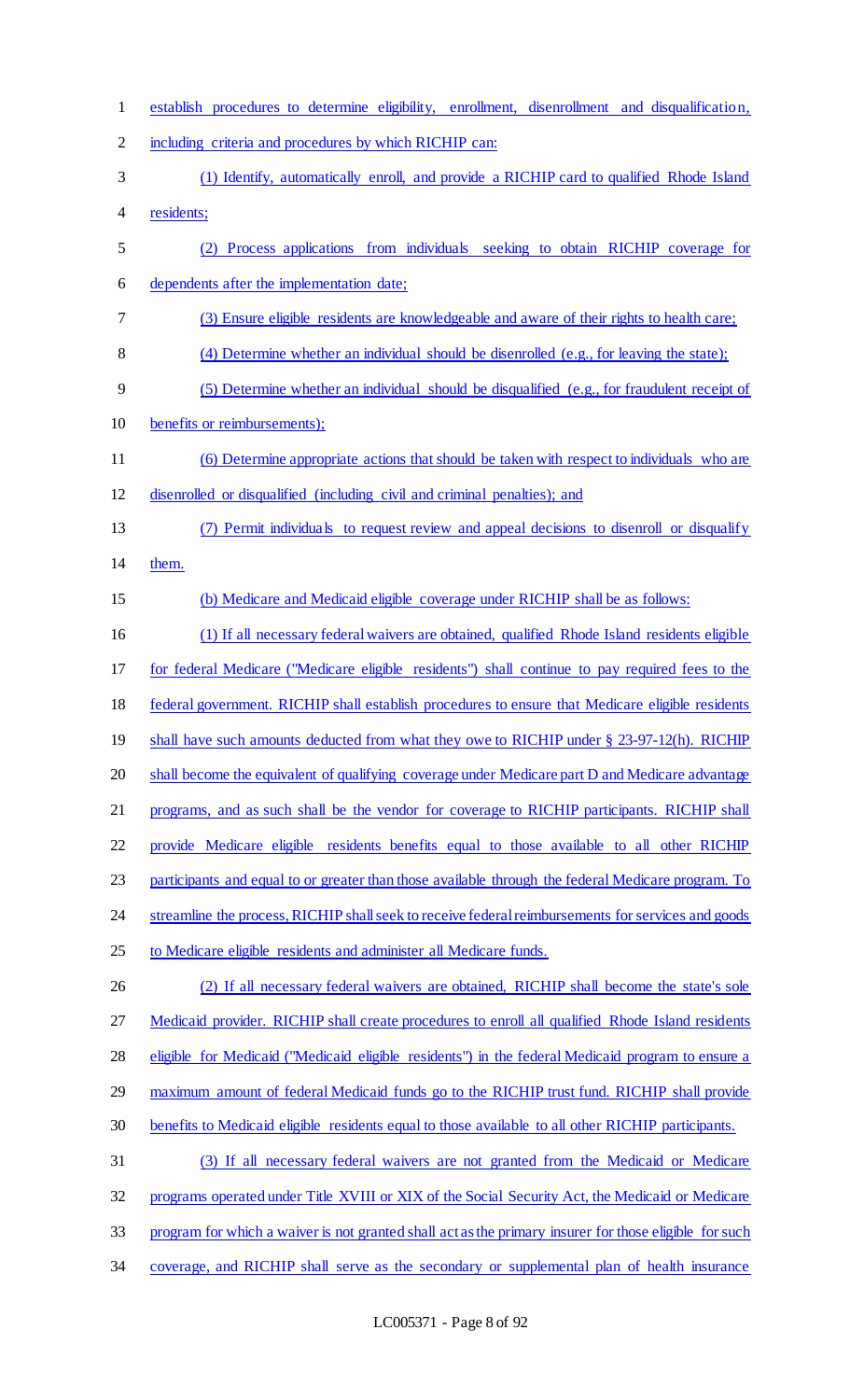| $\mathbf{1}$   | coverage. Until such time as a waiver is granted, the plan shall not pay for services for persons      |
|----------------|--------------------------------------------------------------------------------------------------------|
| $\overline{2}$ | otherwise eligible for the same health care benefits under the Medicaid or Medicare program. The       |
| 3              | director shall establish procedures for determining amounts owed by Medicare and Medicaid              |
| 4              | eligible residents for supplemental RICHIP coverage and the extent of such coverage.                   |
| 5              | (4) The director may require Rhode Island residents to provide information necessary to                |
| 6              | determine whether the resident is eligible for a federally matched public health program or for        |
| 7              | Medicare, or any program or benefit under Medicare.                                                    |
| 8              | (5) As a condition of eligibility or continued eligibility for health care services under              |
| 9              | RICHIP, a qualified Rhode Island resident who is eligible for benefits under Medicare shall enroll     |
| 10             | in Medicare, including Parts A, B, and D.                                                              |
| 11             | (c) Veterans. RICHIP shall serve as the secondary or supplemental plan of health insurance             |
| 12             | coverage for military veterans. The director shall establish procedures for determining amounts        |
| 13             | owed by military veterans who are qualified residents for such supplemental RICHIP coverage and        |
| 14             | the extent of such coverage.                                                                           |
| 15             | (d) This chapter does not create any employment benefit, nor require, prohibit, or limit the           |
| 16             | providing of any employment benefit.                                                                   |
| 17             | (e) This chapter does not affect or limit collective action or collective bargaining on the            |
| 18             | part of a health care provider with their employer or any other lawful collective action or collective |
| 19             | bargaining.                                                                                            |
| 20             | 23-97-6. Benefits.                                                                                     |
| 21             | (a) This chapter shall provide insurance coverage for services and goods (including                    |
| 22             | prescription drugs) deemed medically necessary by a qualified health care provider and that is         |
| 23             | currently covered under:                                                                               |
| 24             | (1) Services and goods currently covered by the federal Medicare program (Social Security              |
| 25             | Act title XVIII) parts A, B and D;                                                                     |
| 26             | (2) Services and goods covered by Medicaid as of January 1, 2023;                                      |
| 27             | (3) Services and goods currently covered by the state's Children's Health Insurance                    |
| 28             | Program;                                                                                               |
| 29             | (4) Essential health benefits mandated by the Affordable Care Act; and                                 |
| 30             | (5) Services and goods within the following categories:                                                |
| 31             | (i) Primary and preventive care;                                                                       |
| 32             | (ii) Approved dietary and nutritional therapies;                                                       |
| 33             | (iii) Inpatient care;                                                                                  |
| 34             | (iv) Outpatient care;                                                                                  |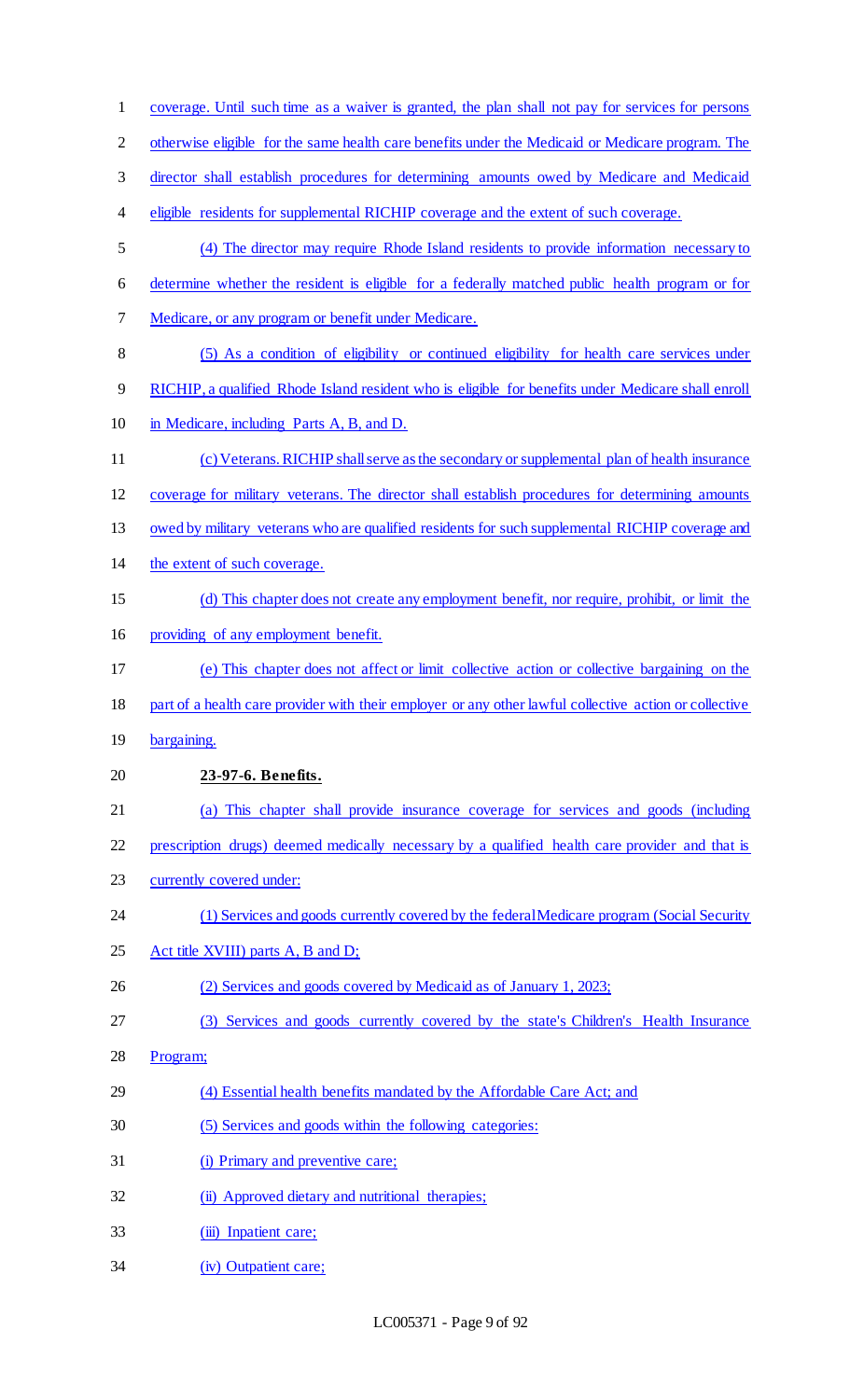| 1  | (v) Emergency and urgently needed care;                                                                |
|----|--------------------------------------------------------------------------------------------------------|
| 2  | (vi) Prescription drugs and medical devices;                                                           |
| 3  | (vii) Laboratory and diagnostic services;                                                              |
| 4  | (viii) Palliative care;                                                                                |
| 5  | (ix) Mental health services;                                                                           |
| 6  | (x) Oral health, including dental services, periodontics, oral surgery, and endodontics;               |
| 7  | (xi) Substance abuse treatment services;                                                               |
| 8  | (xii) Physical therapy and chiropractic services;                                                      |
| 9  | (xiii) Vision care and vision correction;                                                              |
| 10 | (xiv) Hearing services, including coverage of hearing aids;                                            |
| 11 | (xv) Podiatric care;                                                                                   |
| 12 | (xvi) Comprehensive family planning, reproductive, maternity, and newborn care;                        |
| 13 | (xvii) Short-term rehabilitative services and devices;                                                 |
| 14 | (xviii) Durable medical equipment;                                                                     |
| 15 | (xix) Gender affirming health care; and                                                                |
| 16 | (xx) Diagnostic and routine medical testing.                                                           |
| 17 | (b) Additional coverage. The director shall create a procedure that may permit additional              |
| 18 | medically necessary goods and services beyond that provided by federal laws cited herein and           |
| 19 | within the areas set forth in $\S$ 23-97-5, if the coverage is for services and goods deemed medically |
| 20 | necessary based on credible scientific evidence published in peer-reviewed medical literature          |
| 21 | generally recognized by the relevant medical community, physician specialty society                    |
| 22 | recommendations, and the views of physicians practicing in relevant clinical areas and any other       |
| 23 | relevant factors. The director shall create procedures for handling complaints and appeals             |
| 24 | concerning the benefits package.                                                                       |
| 25 | (c) Restrictions shall not apply. In order for RICHIP participants to be able to receive               |
| 26 | medically necessary goods and services, this chapter shall override any state law that restricts the   |
| 27 | provision or use of state funds for any medically necessary goods or services, including those         |
| 28 | related to family planning and reproductive health care.                                               |
| 29 | (d) Medically necessary goods:                                                                         |
| 30 | (1) Prescription drug formulary:                                                                       |
| 31 | (i) In general. The director shall establish a prescription drug formulary system, to be               |
| 32 | approved by the board, and encourage best-practices in prescribing and discourage the use of           |
| 33 | ineffective, dangerous, or excessively costly medications when better alternatives are available.      |
| 34 | (ii) Promotion of generics. The formulary under this subsection shall promote the use of               |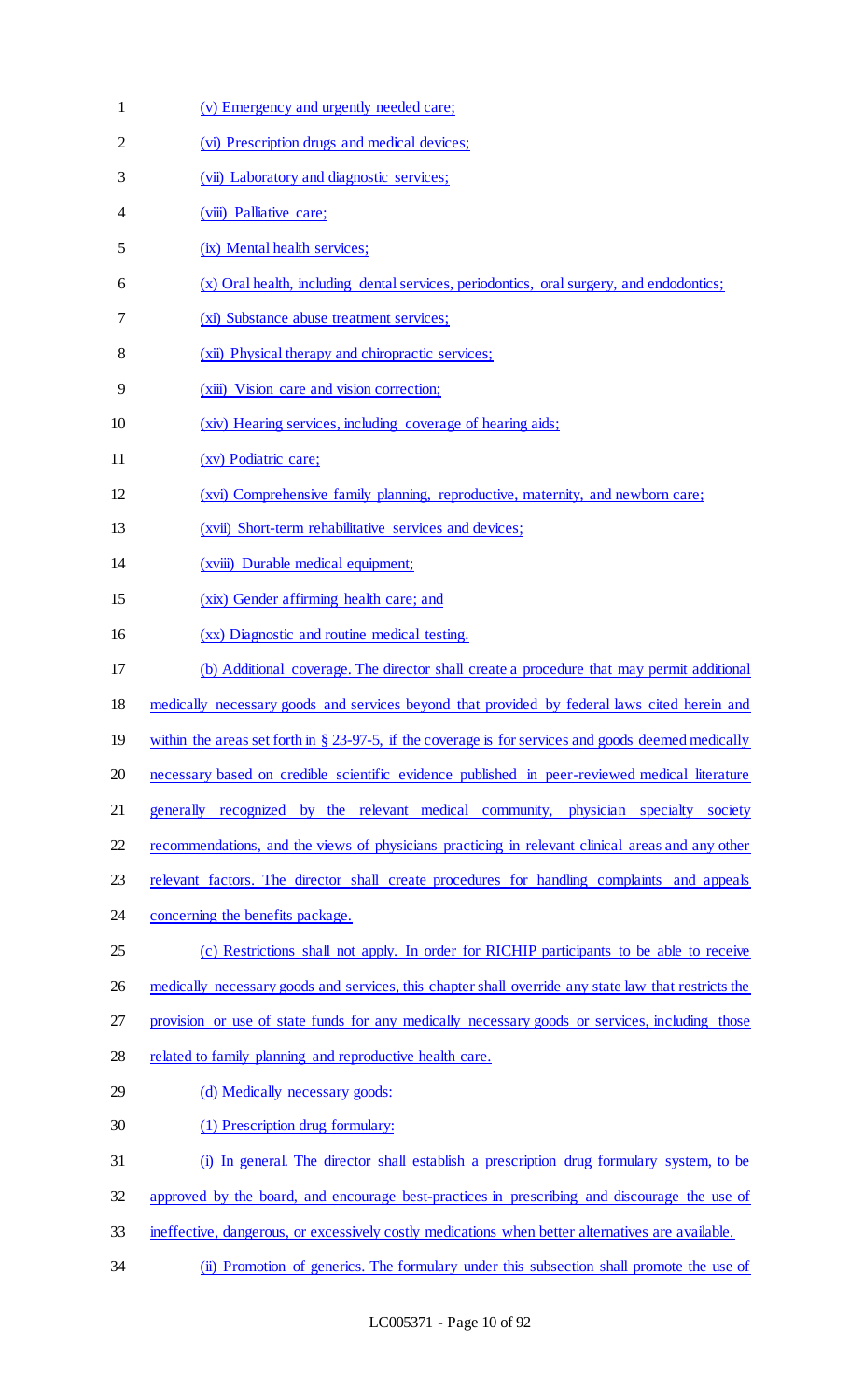- generic medications to the greatest extent possible.
- 2 (iii) Formulary updates and petition rights. The formulary under this subsection shall be
- updated frequently and the director shall create a procedure for patients and providers to make
- 4 requests and appeal denials to add new pharmaceuticals or to remove ineffective or dangerous
- medications from the formulary.
- (iv) Use of off-formulary medications. The director shall promulgate rules regarding the use of off-formulary medications which allow for patient access but do not compromise the
- formulary.
- (v) Approved devices and equipment. The director shall present a list of medically necessary devices and equipment that shall be covered by RICHIP, subject to final approval by the 11 board.
- (vi) Bulk purchasing. The director shall seek and implement ways to obtain goods at the lowest possible cost, including bulk purchasing agreements.
- **23-97-7. Providers.**
- (a) Rhode Island providers.
- 16 (1) Licensing. Participating providers shall meet state licensing requirements in order to
- participate in RICHIP. No provider whose license is under suspension or has been revoked shall
- participate in the program.
- (2) Participation. All providers may participate in RICHIP by providing items on the
- RICHIP benefits list for which they are licensed. Providers may elect either to participate fully, or
- 21 not at all, in the program.
- (3) For-profit providers. For-profit providers may continue to offer services and goods in
- 23 Rhode Island, but are prohibited from charging patients more than RICHIP reimbursement rates
- 24 for covered services and goods and shall notify qualified Rhode Island residents when the services
- 25 and goods they offer will not be reimbursed fully under RICHIP.
- 26 (b) Out-of-state providers. Except for emergency and urgently needed service, as set forth
- in § 23-97-7(d), RICHIP shall not pay for health care services obtained outside of Rhode Island
- unless the following requirements are met:
- (1) The out-of-state provider agrees to accept the RICHIP rate for out-of-state providers;
- and
- (2) The services are medically necessary care.
- (c) Out-of-state provider reimbursement. The program shall pay out-of-state health care
- providers at a rate equal to the average rate paid by commercial insurers or Medicare for the services
- rendered, whichever is higher.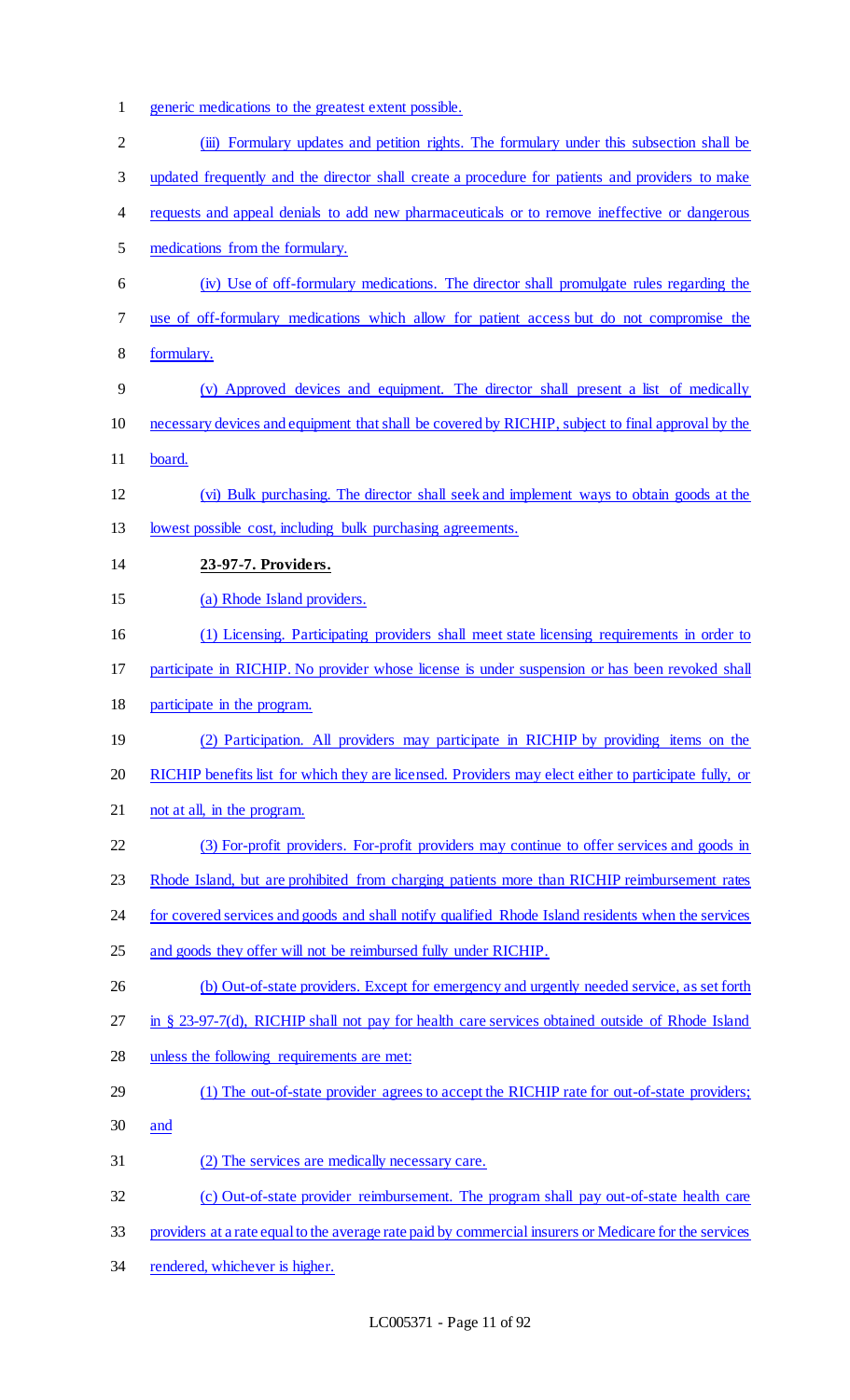1 (d) Out-of-state residents.

| $\overline{c}$ | (1) In general. Rhode Island providers who provide any services to individuals who are not              |
|----------------|---------------------------------------------------------------------------------------------------------|
| 3              | RICHIP participants shall not be reimbursed by RICHIP and shall seek reimbursement from those           |
| 4              | individuals or other sources.                                                                           |
| 5              | (2) Emergency care exception. Nothing in this chapter shall prevent any individual from                 |
| 6              | receiving or any provider from providing emergency health care services and goods in Rhode              |
| 7              | Island. The director shall adopt rules to provide reimbursement; however, the rules shall reasonably    |
| 8              | limit reimbursement to protect the fiscal integrity of RICHIP. The director shall implement             |
| 9              | procedures to secure reimbursement from any appropriate third-party funding source or from the          |
| 10             | individual to whom the emergency services were rendered.                                                |
| 11             | 23-97-8. Cross border employees.                                                                        |
| 12             | (a) State residents employed out-of-state. If an individual is employed out-of-state by an              |
| 13             | employer that is subject to Rhode Island state law, the employer and employee shall be required to      |
| 14             | pay the payroll taxes as to that employee as if the employment were in the state. If an individual is   |
| 15             | employed out-of-state by an employer that is not subject to Rhode Island state law, the employee        |
| 16             | health coverage provided by the out-of-state employer to a resident working out-of-state shall serve    |
| 17             | as the employee's primary plan of health coverage, and RICHIP shall serve as the employee's             |
| 18             | secondary plan of health coverage. The director shall establish procedures for determining amounts      |
| 19             | owed by residents employed out-of-state for such supplemental secondary RICHIP coverage and             |
| 20             | the extent of such coverage.                                                                            |
| 21             | (b) Out-of-state residents employed in the state. The payroll tax set forth in $\S 23-97-12(i)$         |
| 22             | shall apply to any out-of-state resident who is employed or self-employed in the state. However,        |
| 23             | such out-of-state residents shall be able to take a credit for amounts they spend on health benefits    |
| 24             | for themselves that would otherwise be covered by RICHIP if the individual were a RICHIP                |
| 25             | participant. The out-of-state resident's employer shall be able to take a credit against such payroll   |
| 26             | taxes regardless of the form of the health benefit (e.g., health insurance, a self-insured plan, direct |
| 27             | services, or reimbursement for services), to ensure that the revenue proposal does not relate to        |
| 28             | employment benefits in violation of the Federal Employee Retirement Income Security Act                 |
| 29             | ("ERISA") law. For non-employment-based spending by individuals, the credit shall be available          |
| 30             | for and limited to spending for health coverage (not out-of-pocket health spending). The credit shall   |
| 31             | be available without regard to how little is spent or how sparse the benefit. The credit may only be    |
| 32             | taken against the payroll taxes set forth in $\S 23-97-12(i)$ . Any excess amount may not be applied to |
| 33             | other tax liability. For employment-based health benefits, the credit shall be distributed between      |
| 34             | the employer and employee in the same proportion as the spending by each for the benefit. The           |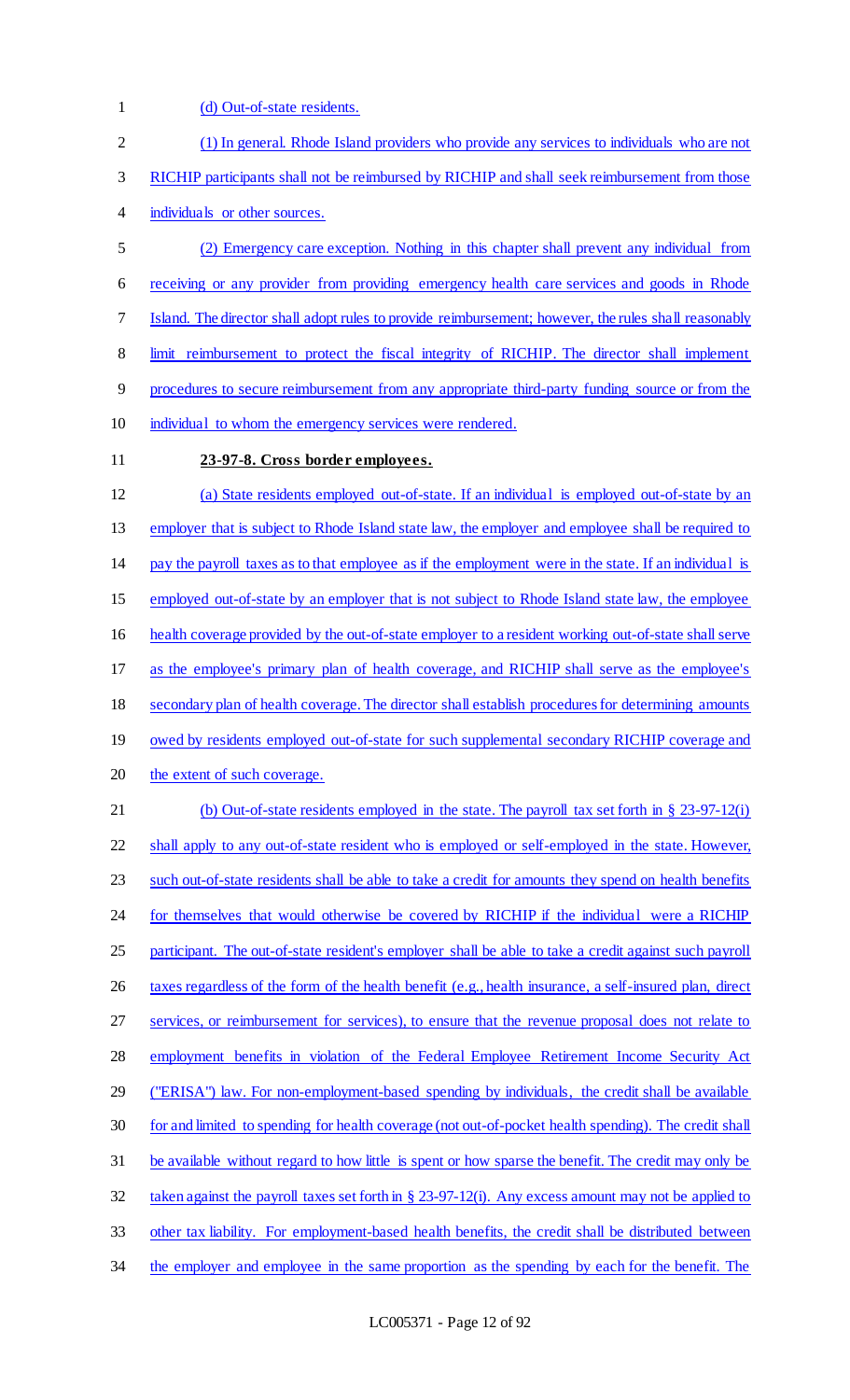employer and employee may each apply their respective portion of the credit to their respective portion of the payroll taxes set forth in § 23-97-12(i). If any provision of this clause or any application of it shall be ruled to violate ERISA, the provision or the application of it shall be null 4 and void and the ruling shall not affect any other provision or application of this section or this

- chapter.
- 

## **23-97-9. Provider reimbursement.**

 (a) Rates for services and goods. RICHIP reimbursement rates to providers shall be determined by the RICHIP board. These rates shall be equal to or greater than the federal Medicare rates available to Rhode Island qualified residents that are in effect at the time services and goods are provided. For outpatient behavioral health services, the minimum rate shall equal one hundred fifty percent (150%) of federal Medicare rates. If the director determines that there are no such federal Medicare reimbursement rates, the director shall set the minimum rate. The director shall review the rates at least annually, recommend changes to the board, and establish procedures by

which complaints about reimbursement rates may be reviewed by the board.

 (b) Billing and payments. Providers shall submit billing for services to RICHIP participants in the form of electronic invoices entered into RIFANS, the state's computerized financial system. 17 The director shall coordinate the manner of processing and payment with the office of accounts and control and the RIFANS support team within the division of information technology. Payments 19 shall be made by check or electronic funds transfer in accordance with terms and procedures coordinated by the director and the office of accounts and control and consistent with the fiduciary management of the RICHIP trust fund. (c) Provider restrictions. In-state providers who accept any payment from RICHIP shall

23 not bill any patient for any covered benefit. In-state providers cannot use any of their operating

budgets for expansion, profit, excessive executive income, including bonuses, marketing, or major

- capital purchases or leases.
- 

## **23-97-10. Private insurance companies.**

 (a) Non-duplication. It is unlawful for a private health insurer to sell health insurance coverage to qualified Rhode Island residents that duplicates the benefits provided under this chapter. Nothing in this chapter shall be construed as prohibiting the sale of health insurance coverage for any additional benefits not covered by this chapter, including additional benefits that

- 31 an employer may provide to employees or their dependents, or to former employees or their
- dependents (e.g., multiemployer plans can continue to provide wrap-around coverage for any
- benefits not provided by RICHIP).
- (b) Displaced employees. Re-education and job placement of persons employed in Rhode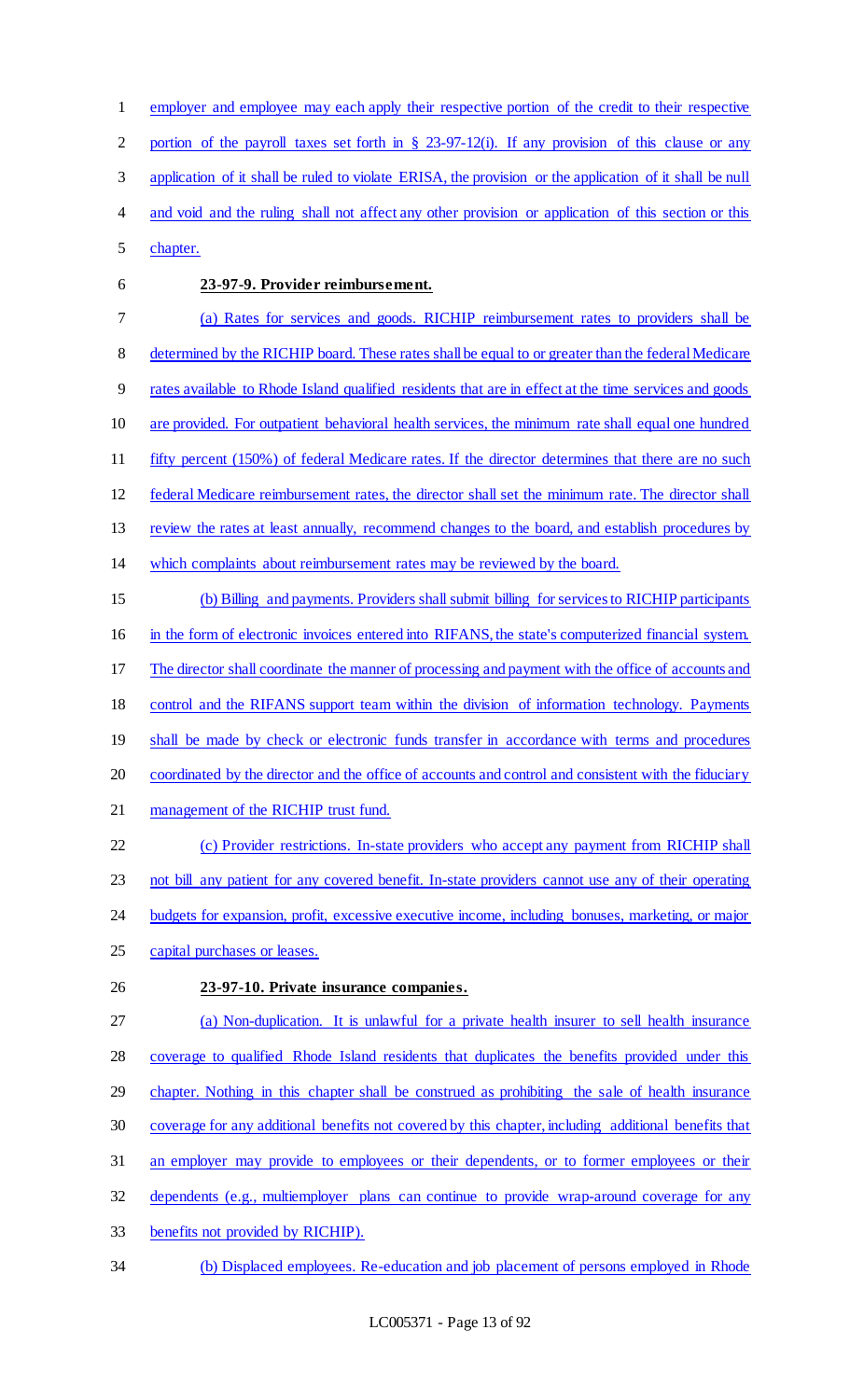Island-located enterprises who have lost their jobs as a result of this chapter shall be managed by 2 the Rhode Island department of labor and training or an appropriate federal retraining program. The director may provide funds from RICHIP or funds otherwise appropriated for this purpose for retraining and assisting job transition for individuals employed or previously employed in the fields of health insurance, health care service plans, and other third-party payments for health care or those individuals providing services to health care providers to deal with third-party payers for health care, whose jobs may be or have been ended as a result of the implementation of the program, consistent with applicable laws. **23-97-11. Budgeting.**  (a) Operating budget. Annually, the director shall create an operating budget for the program that includes the costs for all benefits set forth in § 23-97-5 and the costs for RICHIP administration. The director shall determine appropriate reimbursement rates for benefits pursuant to § 23-97-9(a). The operating budget shall be approved by the executive board prior to submission to the governor and general assembly. (b) Capital expenditures. The director shall work with representatives from state entities involved with provider capital expenditures (e.g., the Rhode Island department of administration 17 office of capital projects, the Rhode Island health and educational building corporation, etc.), and providers to help ensure that capital expenditures proposed by providers, including amounts to be 19 spent on construction and renovation of health facilities and major equipment purchases, will 20 address health care needs of RICHIP participants. To the extent that providers are seeking to use 21 RICHIP funds for capital expenditures, the director shall have the authority to approve or deny such expenditures. (c) Prohibition against co-mingling operations and capital improvement funds. It is 24 prohibited to use funds under this chapter that are earmarked: (1) For operations for capital expenditures; or (2) For capital expenditures for operations. **23-97-12. Financing.**  (a) RICHIP trust fund. There shall be established a RICHIP trust fund into which funds collected pursuant to this chapter are deposited and from which funds are distributed. All money collected and received shall be used exclusively to finance RICHIP. The governor or general assembly may provide funds to the RICHIP trust fund, but may not remove or borrow funds from the RICHIP trust fund. (b) Revenue proposal. After approval of the RICHIP executive board, the director shall submit to the governor and the general assembly a revenue plan and, if required, legislation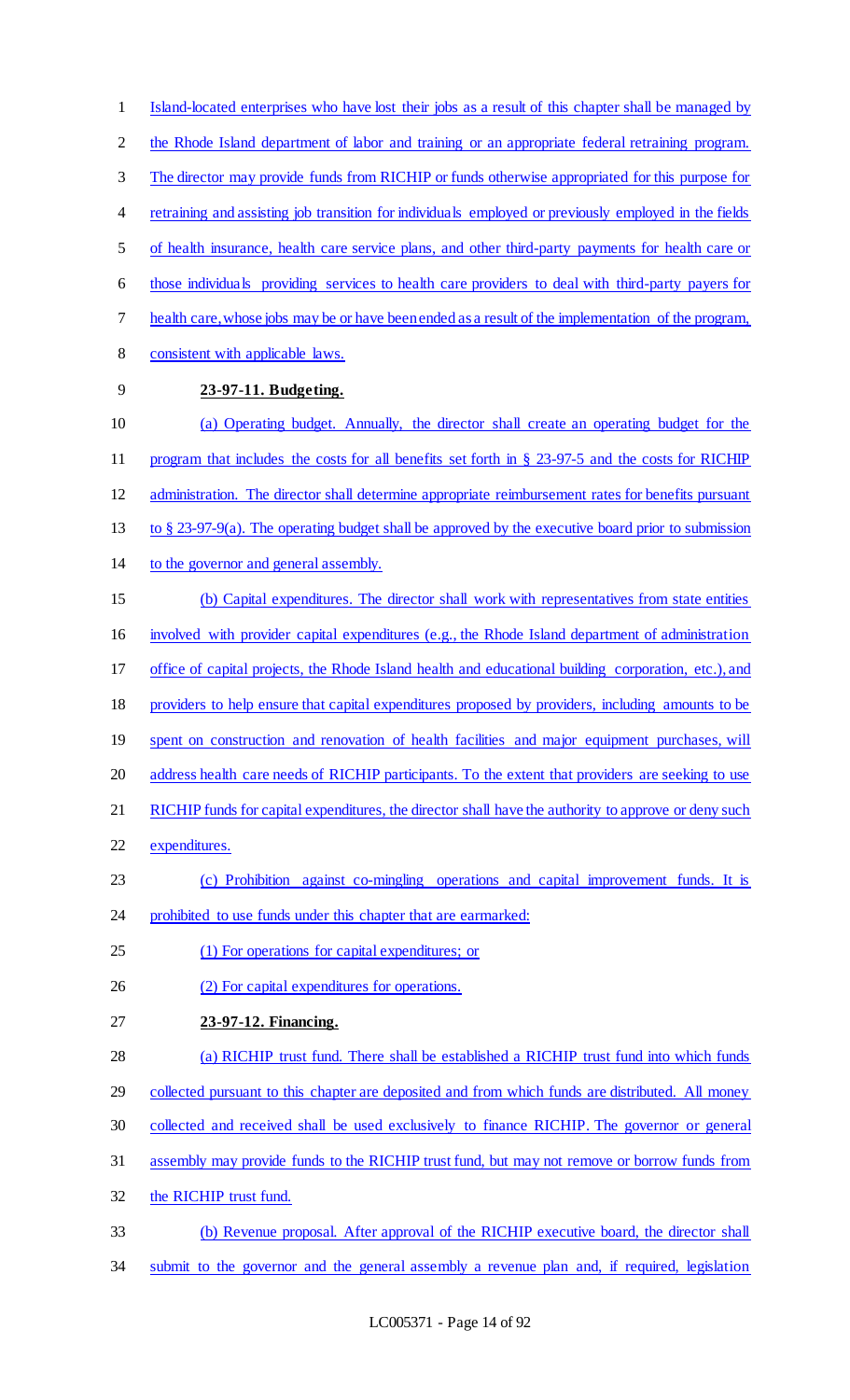| $\mathbf{1}$   | (referred to collectively in this section as the "revenue proposal") to provide the revenue necessary |
|----------------|-------------------------------------------------------------------------------------------------------|
| $\overline{2}$ | to finance RICHIP. The initial revenue proposal shall be submitted once waiver negotiations have      |
| 3              | proceeded to a level deemed sufficient by the director and annually, thereafter. The basic structure  |
| 4              | of the initial revenue proposal will be based on a consideration of:                                  |
| 5              | (1) Anticipated savings from a single payer program;                                                  |
| 6              | (2) Government funds available for health care;                                                       |
| 7              | (3) Private funds available for health care; and                                                      |
| 8              | (4) Replacing current regressive health insurance payments made to multiple health                    |
| 9              | insurance carriers with progressive contributions to a single payer (RICHIP) in order to make health  |
| 10             | care insurance affordable and remove unnecessary barriers to health care access.                      |
| 11             | Subsequent proposals shall adjust the RICHIP contributions, based on projections from the             |
| 12             | total RICHIP costs in the previous year, and shall include a five (5) year plan for adjusting RICHIP  |
| 13             | contributions to best meet the goals set forth in this section and § 23-97-2.                         |
| 14             | (c) Anticipated savings. It is anticipated that RICHIP will lower health care costs by:               |
| 15             | (1) Eliminating payments to private health insurance carriers;                                        |
| 16             | (2) Reducing paperwork and administrative expenses for both providers and payers created              |
| 17             | by the marketing, sales, eligibility checks, network contract management, issues associated           |
| 18             | multiple benefit packages, and other administrative waste associated with the current multi-payer     |
| 19             | private health insurance system;                                                                      |
| 20             | (3) Allowing the planning and delivery of a public health strategy for the entire population          |
| 21             | of Rhode Island;                                                                                      |
| 22             | (4) Improving access to preventive health care; and                                                   |
| 23             | (5) Negotiating on behalf of the state for bulk purchasing of medical supplies and                    |
| 24             | pharmaceuticals.                                                                                      |
| 25             | (d) Federal funds. The executive office of health and human services, in collaboration with           |
| 26             | the director, the board and the Medicaid office, shall seek and obtain waivers and other approvals    |
| 27             | relating to Medicaid, the Children's Health Insurance Program, Medicare, federal tax exemptions       |
| 28             | for health care, the ACA, and any other relevant federal programs in order that:                      |
| 29             | (1) Federal funds and other subsidies for health care that would otherwise be paid to the             |
| 30             | state and its residents and health care providers, would be paid by the federal government to the     |
| 31             | state and deposited into the RICHIP trust fund;                                                       |
| 32             | (2) Programs would be waived and such funding from federal programs in Rhode Island                   |
| 33             | would be replaced or merged into RICHIP in order that it can operate as a single payer program;       |
|                |                                                                                                       |

(3) Maximum federal funding for health care is sought even if any necessary waivers or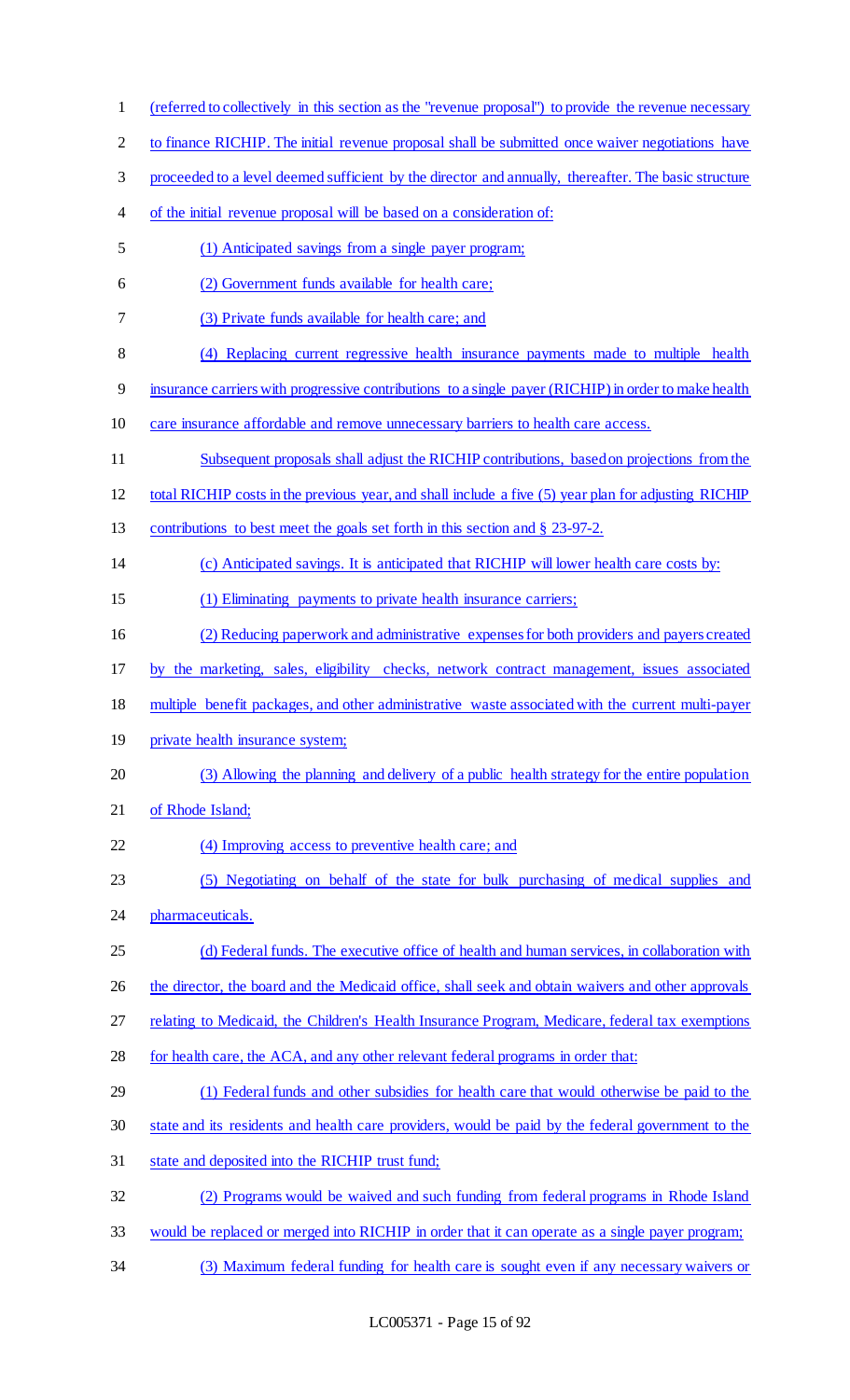approvals are not obtained and multiple sources of funding with RICHIP trust fund monies are 2 pooled, in order that RICHIP can act as much as possible like a single payer program to maximize benefits to Rhode Islanders; and (4) Federal financial participation in the programs that are incorporated into RICHIP are not jeopardized. (e) State funds. State funds that would otherwise be appropriated to any governmental agency, office, program, instrumentality, or institution for services and benefits covered under RICHIP shall be directed into the RICHIP trust fund. Payments to the fund pursuant to this section shall be in an amount equal to the money appropriated for those purposes in the fiscal year beginning immediately preceding the effective date of this chapter. (f) Private funds. Private grants (e.g., from nonprofit corporations) and other funds specifically ear-marked for health care (e.g., from litigation against tobacco companies, opioid manufacturers, etc.), shall also be put into the RICHIP trust fund. (g) Assignments from RICHIP participants. Receipt of health care services under the plan shall be deemed an assignment by the RICHIP participant of any right to payment for services from a policy of insurance, a health benefit plan or other source. The other source of health care benefits shall pay to the fund all amounts it is obligated to pay to, or on behalf of, the RICHIP participant for covered health care services. The director may commence any action necessary to recover the amounts due. (h) Replacing current health insurance payments with progressive contributions. Instead of 21 making health insurance payments to multiple carriers (i.e., for premiums, co-pays deductibles, and costs in excess of caps) for limited coverage, individuals and entities subject to Rhode Island 23 taxation pursuant to § 44-30-1 shall pay progressive contributions to the RICHIP trust fund 24 (referred to collectively in this section as the "RICHIP contributions") for comprehensive coverage. 25 These RICHIP contributions shall be set and adjusted over time to an appropriate level to: 26 (1) Cover the actual cost of the program; (2) Ensure that higher brackets of income subject to specified taxes shall be assessed at a higher marginal rate than lower brackets; and (3) Protect the economic welfare of small businesses, low-income earners and working families through tax credits or exemptions. (i) Contributions based on earned income. The amounts currently paid by employers and employees for health insurance shall initially be replaced by a ten percent (10%) payroll tax, based on the projected average payroll of employees over three (3) previous calendar years. The employer 34 shall pay eighty percent (80%) and the employee shall pay twenty percent (20%) of this payroll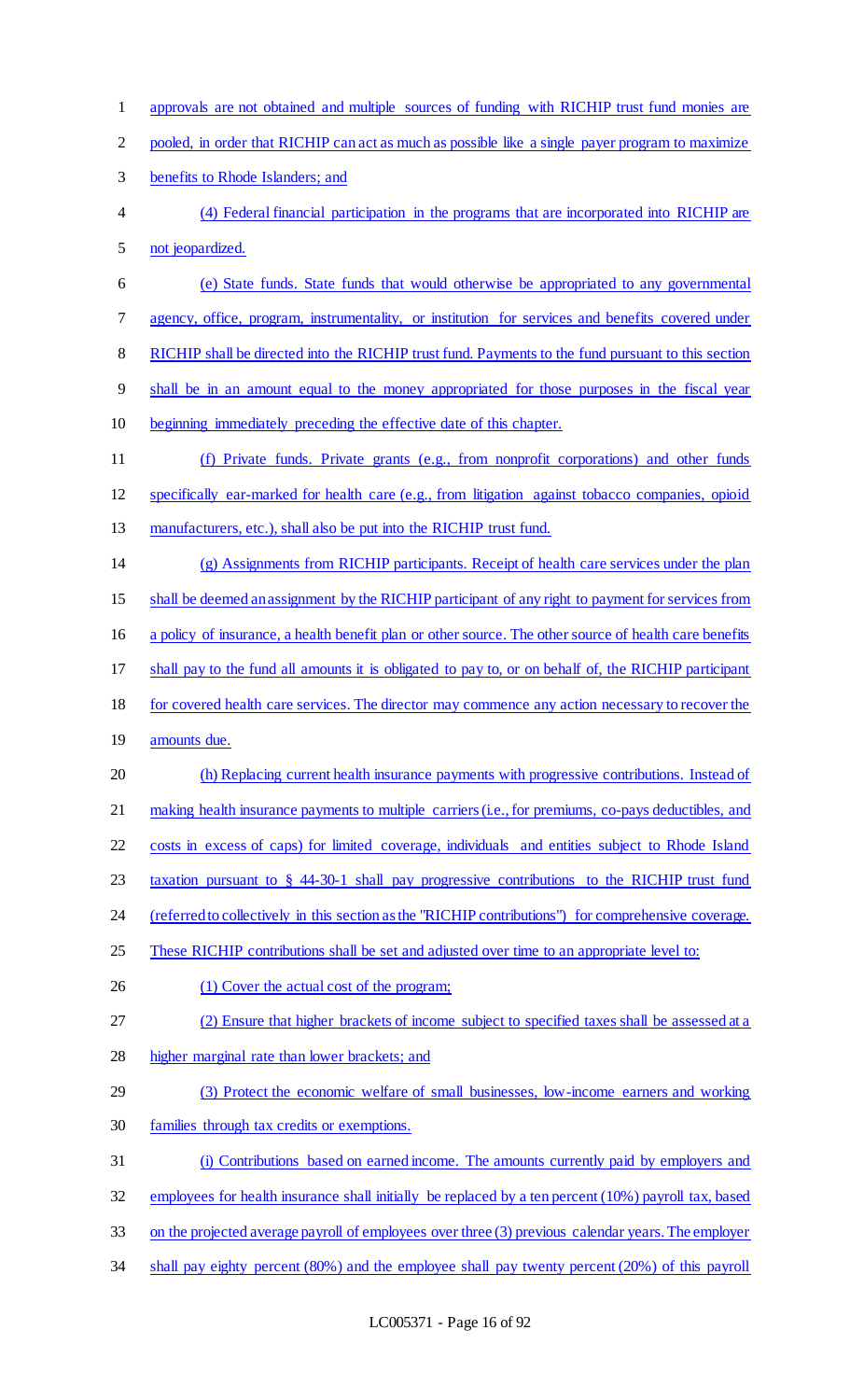tax, except that an employer may agree to pay all or part of the employee's share. Self- employed 2 individuals shall initially pay one-hundred percent (100%) of the payroll tax. The ten percent (10%) 3 initial rate will be adjusted by the director in order that higher brackets of income subject to these taxes shall be assessed at a higher marginal rate than lower brackets and in order that small businesses and lower income earners receive a credit or exemption. (j) Contributions based on unearned income. There shall be a progressive contribution 7 based on unearned income, i.e., capital gains, dividends, interest, profits, and rents. Initially, the unearned income RICHIP contributions shall be equal to ten percent (10%) of such unearned income. The ten percent (10%) initial rate may be adjusted by the director to allow for a graduated progressive exemption or credit for individuals with lower unearned income levels. **23-97-13. Implementation.**  12 (a) State laws and regulations. (1) In general. The director shall work with the executive board and receive such assistance as may be necessary from other state agencies and entities to examine state laws and regulations and to make recommendations necessary to conform such laws and regulations to properly implement the RICHIP program. The director shall report recommendations to the governor and the general assembly. (2) Anti-trust laws. The intent of this chapter is to exempt activities provided for under this 19 chapter from state antitrust laws and to provide immunity from federal antitrust laws through the state action doctrine. 21 (b) The director shall complete an implementation plan to provide health care coverage for qualified residents in accordance with this chapter within twelve (12) months of its effective date. (c) The executive office of health and human services, in collaboration with the director, 24 the board, and the Medicaid director, will have the initial responsibility of negotiating the waivers. (d) Severability. If any provision or application of this chapter shall be held to be invalid, 26 or to violate or be inconsistent with any applicable federal law or regulation, that shall not affect other provisions or applications of this chapter which can be given effect without that provision or 28 application; and to that end, the provisions and applications of this chapter are severable. SECTION 2. Chapter 22-11 of the General Laws entitled "Joint Committee on Legislative Services" is hereby amended by adding thereto the following section: **22-11-4.1. Employees needed to maximize federal Medicaid funding.**  The joint committee on legislative services shall fund five (5) new FTEs for the senate fiscal office and five (5) new FTEs for the house fiscal office exclusively devoted to finding ways to maximize federal Medicaid funding, including compiling proposals for expanding eligibility to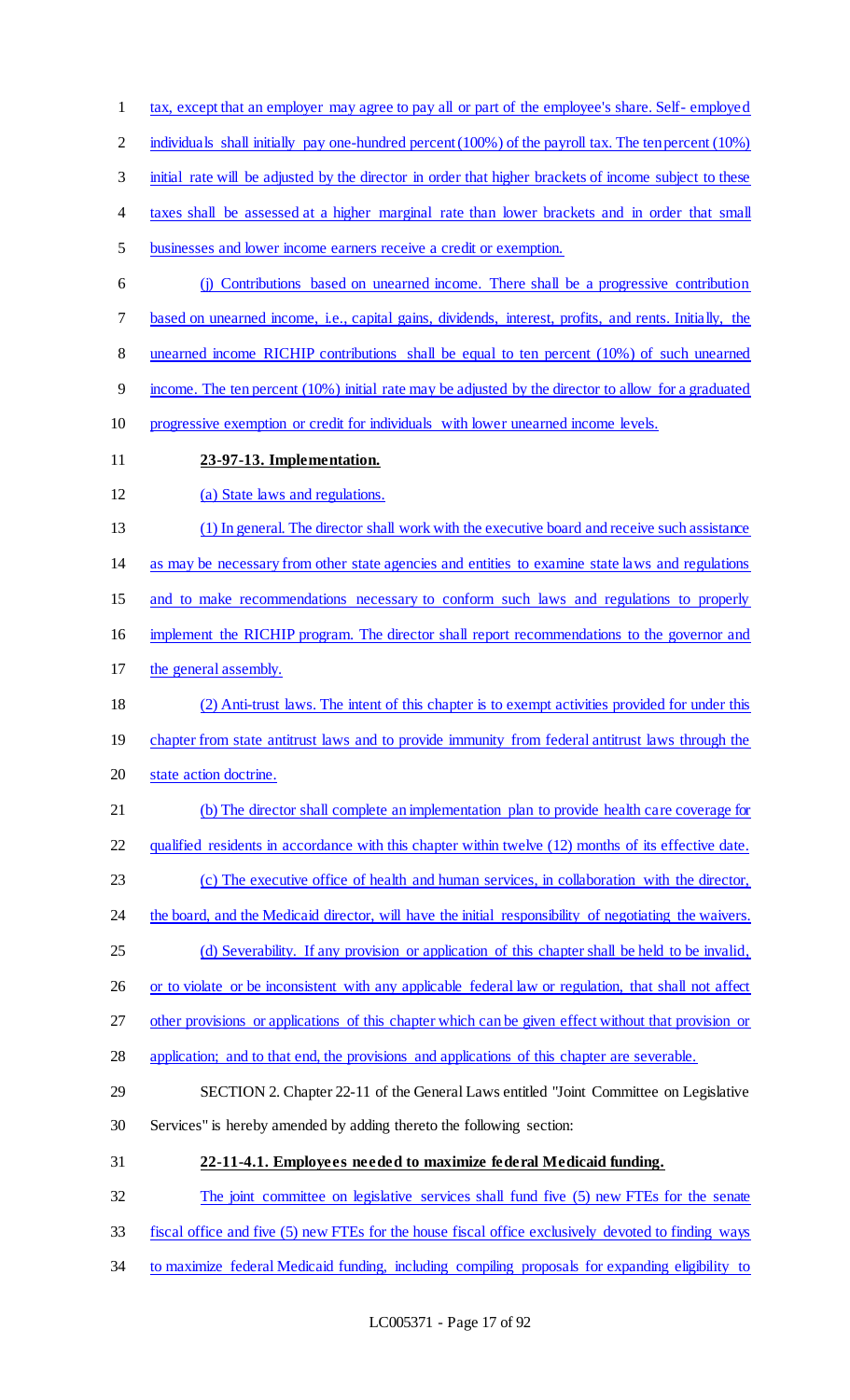maximize the eligibility allowed by Centers for Medicare & Medicaid Services (CMS).

 SECTION 3. Section 27-34.3-7 of the General Laws in Chapter 27-34.3 entitled "Licensing of Healthcare Facilities" is hereby amended to read as follows:

## **23-17-38.1. Hospitals -- Licensing fee.**

 (a) There is imposed a hospital licensing fee at the rate of six percent (6%) upon the net patient-services revenue of every hospital for the hospital's first fiscal year ending on or after January 1, 2018, except that the license fee for all hospitals located in Washington County, Rhode Island shall be discounted by thirty-seven percent (37%). The discount for Washington County hospitals is subject to approval by the Secretary of the U.S. Department of Health and Human Services of a state plan amendment submitted by the executive office of health and human services for the purpose of pursuing a waiver of the uniformity requirement for the hospital license fee. This licensing fee shall be administered and collected by the tax administrator, division of taxation within the department of revenue, and all the administration, collection, and other provisions of Chapter 51 of title 44 shall apply. Every hospital shall pay the licensing fee to the tax administrator on or before July 13, 2020, and payments shall be made by electronic transfer of monies to the general treasurer and deposited to the general fund. Every hospital shall, on or before June 15, 2020, make a return to the tax administrator containing the correct computation of net patient- services revenue for the hospital fiscal year ending September 30, 2018, and the licensing fee due upon that amount. All returns shall be signed by the hospital's authorized representative, subject to the pains and penalties of perjury.

 (b) There is also imposed a hospital licensing fee for state fiscal year 2021 against each hospital in the state. The hospital licensing fee is equal to five percent (5.0%) of the net patient- services revenue of every hospital for the hospital's first fiscal year ending on or after January 1, 2019, except that the license fee for all hospitals located in Washington County, Rhode Island shall be discounted by thirty-seven percent (37%). The discount for Washington County hospitals is subject to approval by the Secretary of the U.S. Department of Health and Human Services of a state plan amendment submitted by the executive office of health and human services for the purpose of pursuing a waiver of the uniformity requirement for the hospital license fee. This licensing fee shall be administered and collected by the tax administrator, division of taxation within the department of revenue, and all the administration, collection, and other provisions of Chapter 51 of title 44 shall apply. Every hospital shall pay the licensing fee to the tax administrator on or before July 13, 2021, and payments shall be made by electronic transfer of monies to the general treasurer and deposited to the general fund. Every hospital shall, on or before June 15, 2020, make a return to the tax administrator containing the correct computation of net patient-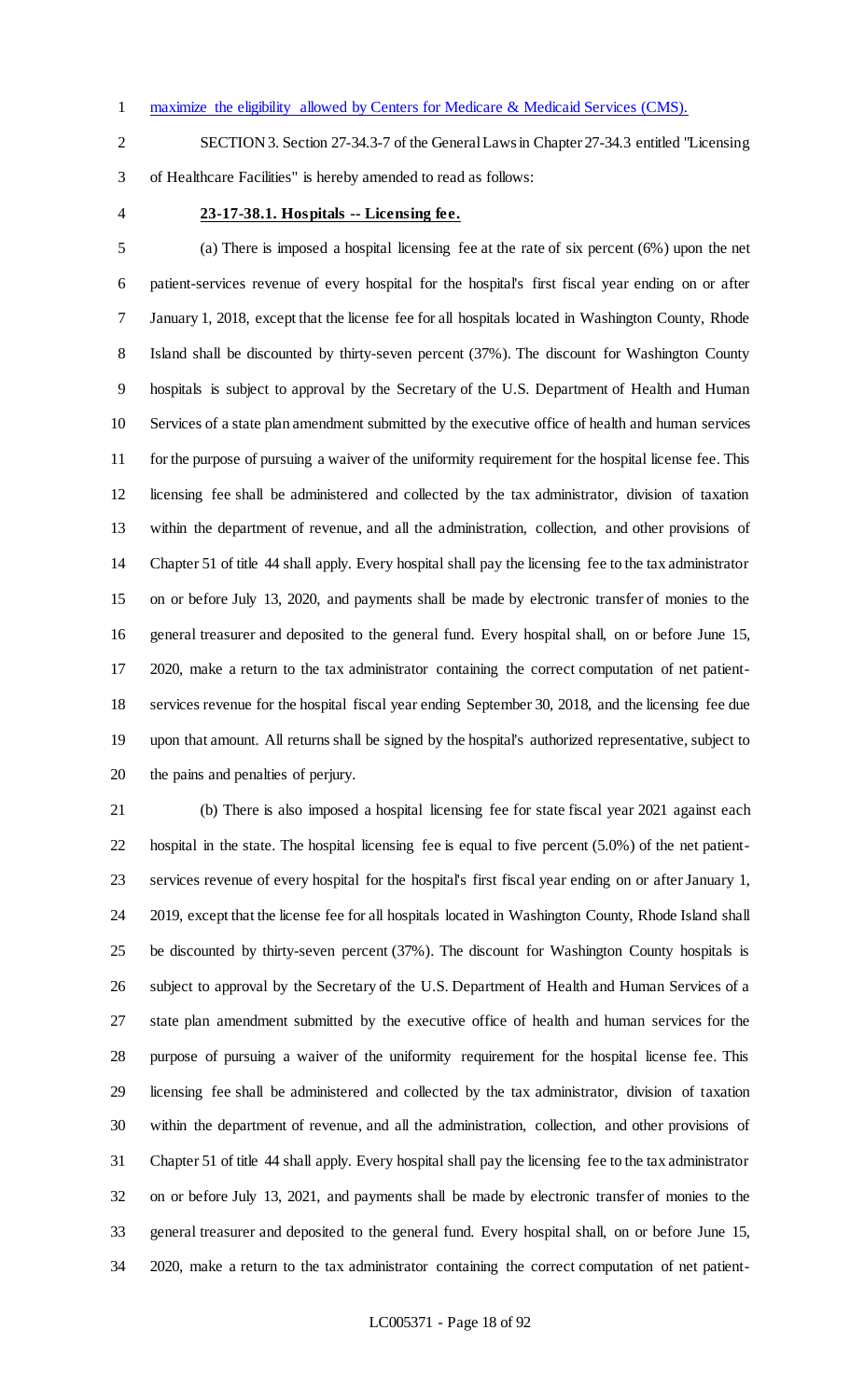services revenue for the hospital fiscal year ending September 30, 2019, and the licensing fee due upon that amount. All returns shall be signed by the hospital's authorized representative, subject to the pains and penalties of perjury.

 (c) There is also imposed a hospital licensing fee for state fiscal year 2022 against each hospital in the state. The hospital licensing fee is equal to five and seven hundred twenty-five thousandths percent (5.725%) of the net patient-services revenue of every hospital for the hospital's first fiscal year ending on or after January 1, 2020, except that the license fee for all hospitals 8 located in Washington County, Rhode Island shall be discounted by thirty-seven percent (37%). The discount for Washington County hospitals is subject to approval by the Secretary of the U.S. Department of Health and Human Services of a state plan amendment submitted by the executive office of health and human services for the purpose of pursuing a waiver of the uniformity requirement for the hospital license fee. This licensing fee shall be administered and collected by the tax administrator, division of taxation within the department of revenue, and all the administration, collection, and other provisions of Chapter 51 of title 44 shall apply. Every hospital shall pay the licensing fee to the tax administrator on or before July 13, 2022, and payments shall be made by electronic transfer of monies to the general treasurer and deposited to the general fund. Every hospital shall, on or before June 15, 2022, make a return to the tax administrator containing the correct computation of net patient-services revenue for the hospital fiscal year ending September 30, 2020, and the licensing fee due upon that amount. All returns shall be signed by the hospital's authorized representative, subject to the pains and penalties of perjury.

21 (d) There is also imposed a hospital licensing fee for state fiscal year 2023 against each hospital in the state. The hospital licensing fee is equal to six percent (6%) of the net patient-services 23 revenue of every hospital for the hospital's first fiscal year ending on or after January 1, 2021. This 24 licensing fee shall be administered and collected by the tax administrator, division of taxation within the department of revenue, and all the administration, collection, and other provisions of 26 chapter 51 of title 44 shall apply. Every hospital shall pay the licensing fee to the tax administrator on or before July 13, 2023, and payments shall be made by electronic transfer of monies to the 28 general treasurer and deposited to the general fund. Every hospital shall, on or before June 15, 2023, make a return to the tax administrator containing the correct computation of net patient- services revenue for the hospital fiscal year ending September 30, 2021, and the licensing fee due upon that amount. All returns shall be signed by the hospital's authorized representative, subject to the pains and penalties of perjury.

 $\left(\frac{d}{e}\right)$  For purposes of this section the following words and phrases have the following meanings: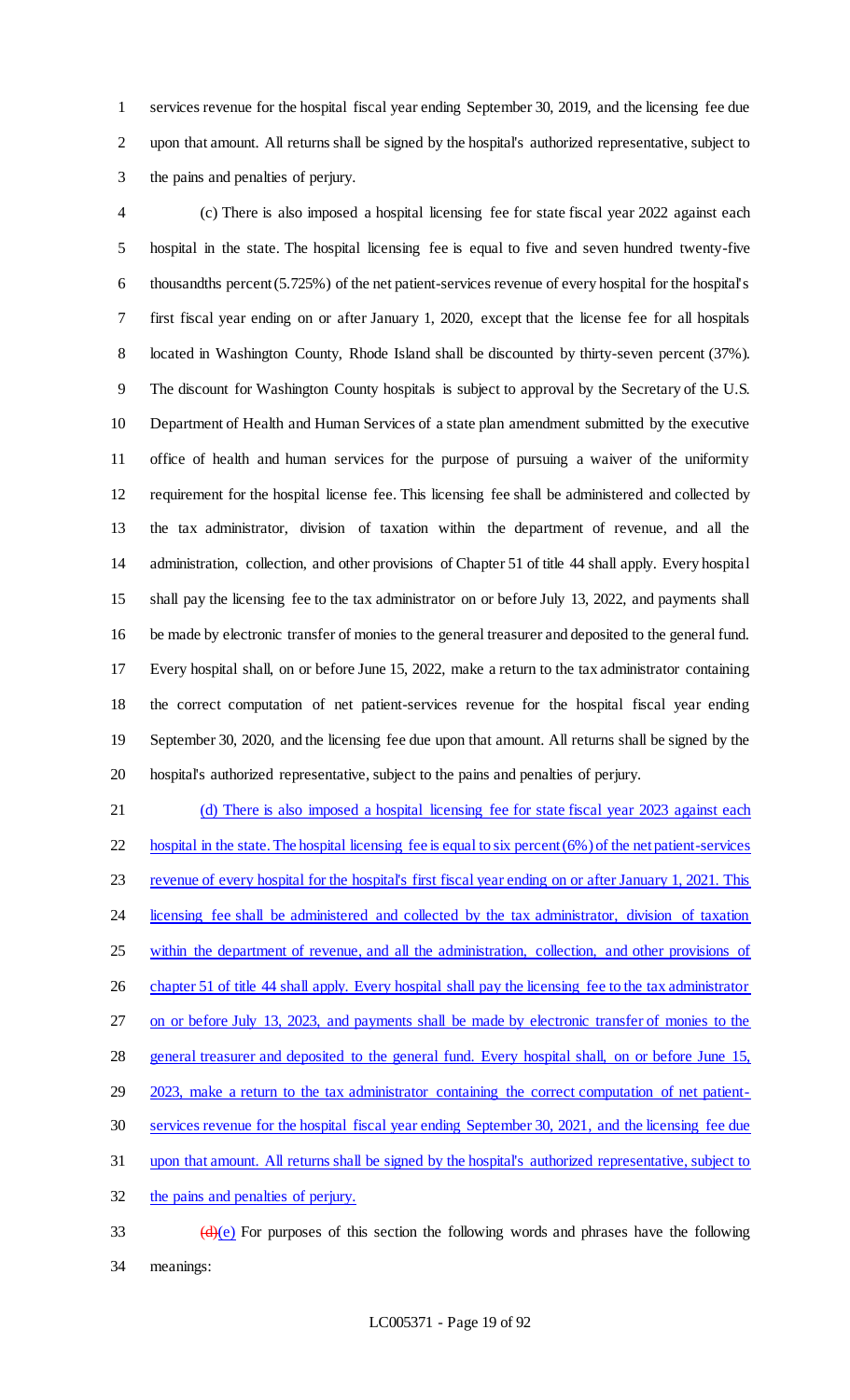(1) "Hospital" means the actual facilities and buildings in existence in Rhode Island, licensed pursuant to § 23-17-1 et seq. on June 30, 2010, and thereafter any premises included on that license, regardless of changes in licensure status pursuant to chapter 17.14 of title 23 (hospital conversions) and § 23-17-6(b) (change in effective control), that provides short-term acute inpatient and/or outpatient care to persons who require definitive diagnosis and treatment for injury, illness, disabilities, or pregnancy. Notwithstanding the preceding language, the negotiated Medicaid managed care payment rates for a court-approved purchaser that acquires a hospital through receivership, special mastership, or other similar state insolvency proceedings (which court- approved purchaser is issued a hospital license after January 1, 2013) shall be based upon the newly negotiated rates between the court-approved purchaser and the health plan, and such rates shall be effective as of the date that the court-approved purchaser and the health plan execute the initial agreement containing the newly negotiated rate. The rate-setting methodology for inpatient hospital payments and outpatient hospital payments set forth in §§ 40-8-13.4(b) and 40-8-13.4(b)(2), respectively, shall thereafter apply to negotiated increases for each annual twelve-month (12) period as of July 1 following the completion of the first full year of the court-approved purchaser's initial Medicaid managed care contract.

 (2) "Gross patient-services revenue" means the gross revenue related to patient care services.

 (3) "Net patient-services revenue" means the charges related to patient care services less (i) Charges attributable to charity care; (ii) Bad debt expenses; and (iii) Contractual allowances.

 $(e)(f)$  The tax administrator shall make and promulgate any rules, regulations, and procedures not inconsistent with state law and fiscal procedures that he or she deems necessary for the proper administration of this section and to carry out the provisions, policy, and purposes of this section.

 $\frac{f(x)}{g(x)}$  The licensing fee imposed by subsection (b) shall apply to hospitals as defined herein that are duly licensed on July 1, 2020, and shall be in addition to the inspection fee imposed by § 23-17-38 and to any licensing fees previously imposed in accordance with this section.

28  $\frac{1}{2}(h)$  The licensing fee imposed by subsection (c) shall apply to hospitals as defined herein that are duly licensed on July 1, 2021, and shall be in addition to the inspection fee imposed by § 23-17-38 and to any licensing fees previously imposed in accordance with this section.

(i) The licensing fee imposed by subsection (d) of this section shall apply to hospitals as

defined herein that are duly licensed on July 1, 2022, and shall be in addition to the inspection fee

imposed by § 23-17-38 and to any licensing fees previously imposed in accordance with this

34 section; provided, however, that the Medicaid director shall be empowered and directed to adjust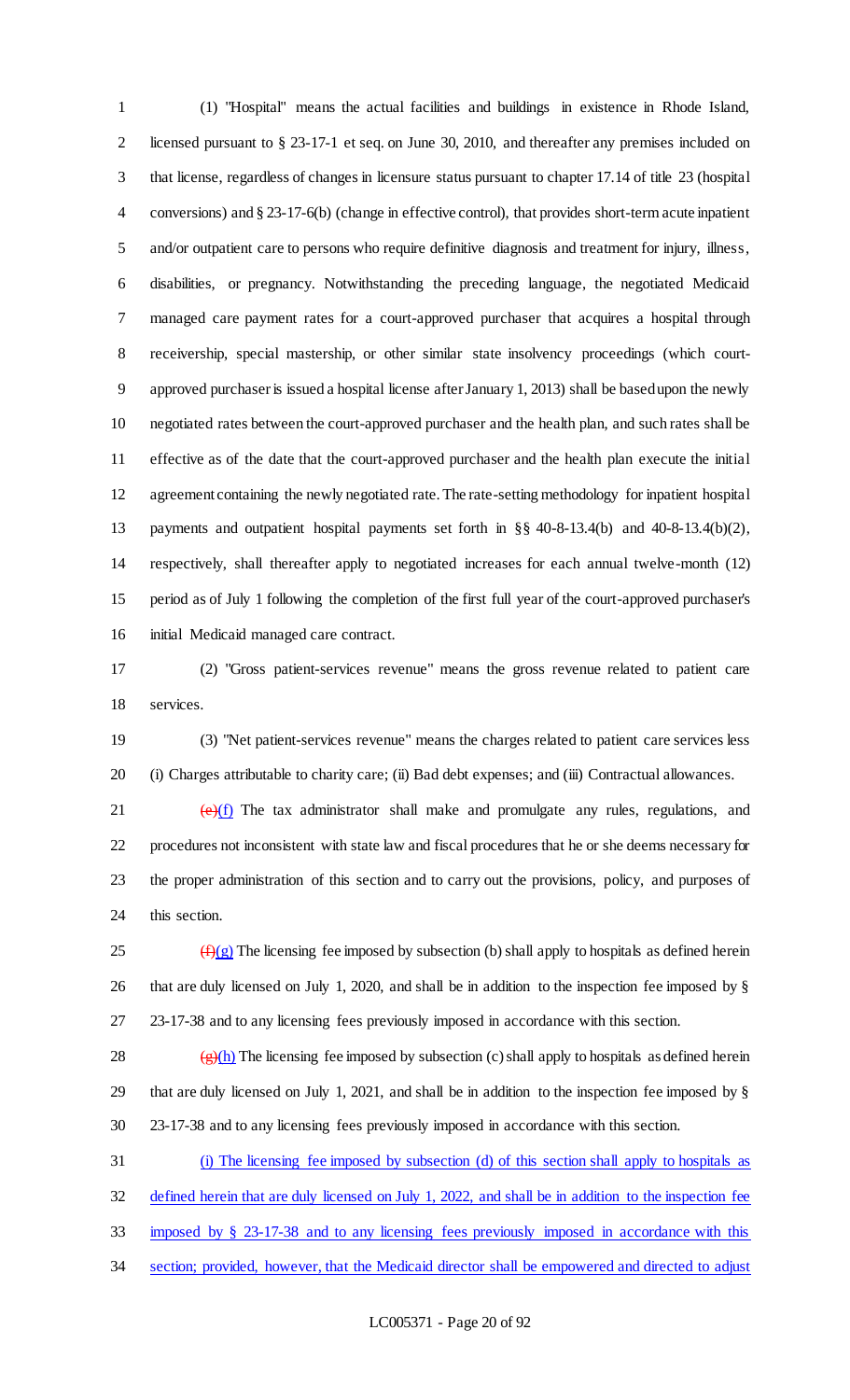the licensing fee rate to prevent any loss of federal Medicaid reimbursement pursuant to 42 CFR § 433.68. SECTION 4. Section 27-34.3-7 of the General Laws in Chapter 27-34.3 entitled "Rhode Island Life and Health Insurance Guaranty Association Act" is hereby amended to read as follows: **27-34.3-7. Board of directors.** (a) The board of directors of the association shall consist of: (1) Nine (9) members appointed by the governor with advice and consent of the senate; Not less than five (5) nor more than nine (9) member insurers serving terms as established in the 9 plan of operation; and 10 (2) The commissioner or the commissioner's designee, who shall chair the board in a non-11 voting ex officio capacity. Only member insurers shall be eligible to vote. The members of the 12 board shall be selected by member insurers subject to the approval of the commissioner. The board of directors, previously established under § 27-34.1-8 [Repealed], shall continue to operate in 14 accordance with the provision of this section. Vacancies on the board shall be filled for the remaining period of the term by a majority vote of the remaining board members, subject to the 16 approval of the commissioner. 17 (b) In approving selections to the board, the commissioner shall consider, among other 18 things, whether all member insurers are fairly represented. (c)Members of the board may be reimbursed from the assets of the association for expenses incurred by them as members of the board of directors but members of the board shall not be compensated by the association for their services. SECTION 5. Section 27-66-24 of the General Laws in Chapter 27-66 entitled "The Health Insurance Conversions Act" is hereby amended to read as follows: **27-66-24. Exceptions -- Rehabilitation, liquidation or conservation.** 25 No proposed conversion shall be subject to this chapter inIn the event that the health insurance corporation, health maintenance corporation, a nonprofit hospital service corporation, nonprofit medical service corporation or affiliate or subsidiary of them, hereinafter "the insurer," is subject to an order from the superior court directing the director to rehabilitate, liquidate or conserve, as provided in §§ 27-19-28, 27-20-24, 27-41-18, or chapter 14.1, 14.2,14.3 or 14.4 of this 30 title<sub>r</sub>, certain additional conditions shall apply to the insurer: (1) The insolvency, financial condition, or default of the insurer at any time shall not permit the insurer to fail to pay claims in a timely manner. (2) Should the insurer fail to pay claims in a timely manner, those claims shall become a temporary obligation of the state, who shall pay them in a timely manner. Should the state be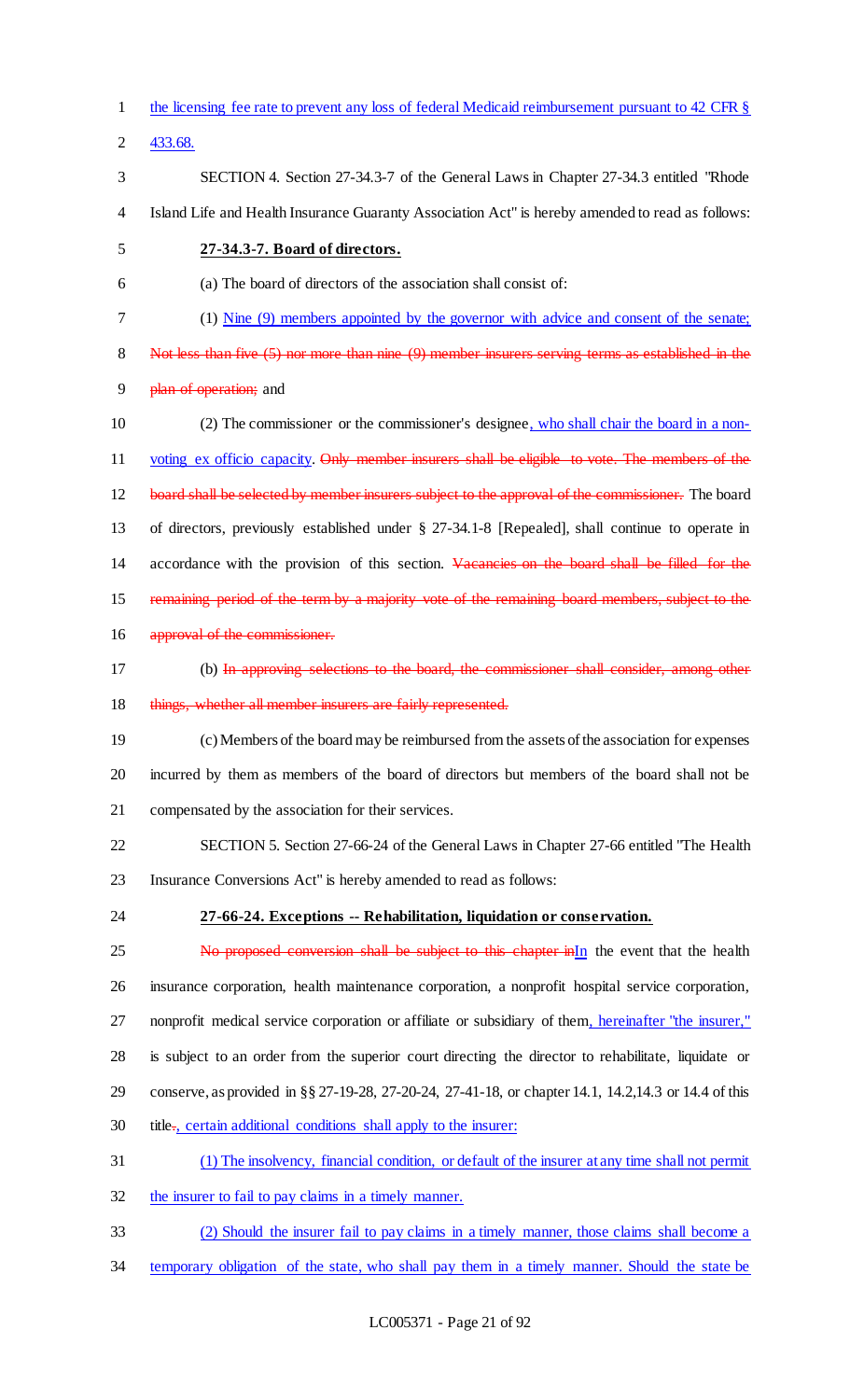| $\mathbf{1}$   | compelled to pay claims for this reason, the insurer shall owe the state a fine ten (10) times the        |
|----------------|-----------------------------------------------------------------------------------------------------------|
| $\overline{2}$ | value of all claims paid.                                                                                 |
| 3              | (3) The insolvency, financial condition, or default of the insurer at any time shall not permit           |
| 4              | the insurer to fail to pay state taxes on time. Should the insurer fail to pay taxes on time, the size of |
| 5              | the tax obligation owed shall increase by a factor of ten (10).                                           |
| 6              | (4) The Medicaid office shall be guaranteed a right of first refusal to acquire the insurer               |
| 7              | before alternate buyers are considered. Any obligations due to the state by the insurer shall be          |
| 8              | counted towards the purchase price of the insurer. The Rhode Island life and health insurance             |
| 9              | guaranty association, created pursuant to $\S$ 27-34.3-6, shall pay the costs of the acquisition, but all |
| 10             | ownership shares shall be held by the Medicaid office.                                                    |
| 11             | SECTION 6. Title 27 of the General Laws entitled "INSURANCE" is hereby amended by                         |
| 12             | adding thereto the following chapter:                                                                     |
| 13             | <b>CHAPTER 82</b>                                                                                         |
| 14             | PRIOR AUTHORIZATION OF CERTAIN HEALTH INSURANCE POLICY CHANGES                                            |
| 15             | (a) Prior authorization of the general assembly shall be required for certain policy changes              |
| 16             | by health insurers:                                                                                       |
| 17             | (1) Any change that increases the average amount charged annually to consumers on a per                   |
| 18             | beneficiary basis;                                                                                        |
| 19             | (2) Any change that in any way reduces any benefits offered to plan beneficiaries;                        |
| 20             | (3) Any change that increases any premiums, deductibles, or copays; or                                    |
| 21             | (4) Ceasing offering any plan a health insurer offers within the State of Rhode Island.                   |
| 22             | (b) No rate review pursuant to $\S$ 42-62-13 shall be construed to exempt any health insurer              |
| 23             | from the prior authorization requirements of this chapter.                                                |
| 24             | SECTION 7. Section 28-57-5 of the General Laws in Chapter 28-57 entitled "Healthy and                     |
| 25             | Safe Families and Workplaces Act" is hereby amended to read as follows:                                   |
| 26             | 28-57-5. Accrual of paid sick and safe leave time.                                                        |
| 27             | (a) All employees employed by an employer of eighteen (18) or more employees in Rhode                     |
| 28             | Island shall accrue a minimum of one hour of paid sick and safe leave time for every thirty five          |
| 29             | (35) hours worked up to a maximum of twenty-four (24) hours during the calendar year of 2018,             |
| 30             | thirty-two (32) hours during calendar year 2019, and up to a maximum of forty (40) hours per year         |
| 31             | during the calendar years 2020 and 2021 and up to a maximum of one hundred sixty (160) hours              |
| 32             | per year thereafter, unless the employer chooses to provide a higher annual limit in both accrual         |
| 33             | and use. In determining the number of employees who are employed by an employer for                       |
| 34             | compensation, all employees defined in $\S$ 28-57-3(7) shall be counted.                                  |

# LC005371 - Page 22 of 92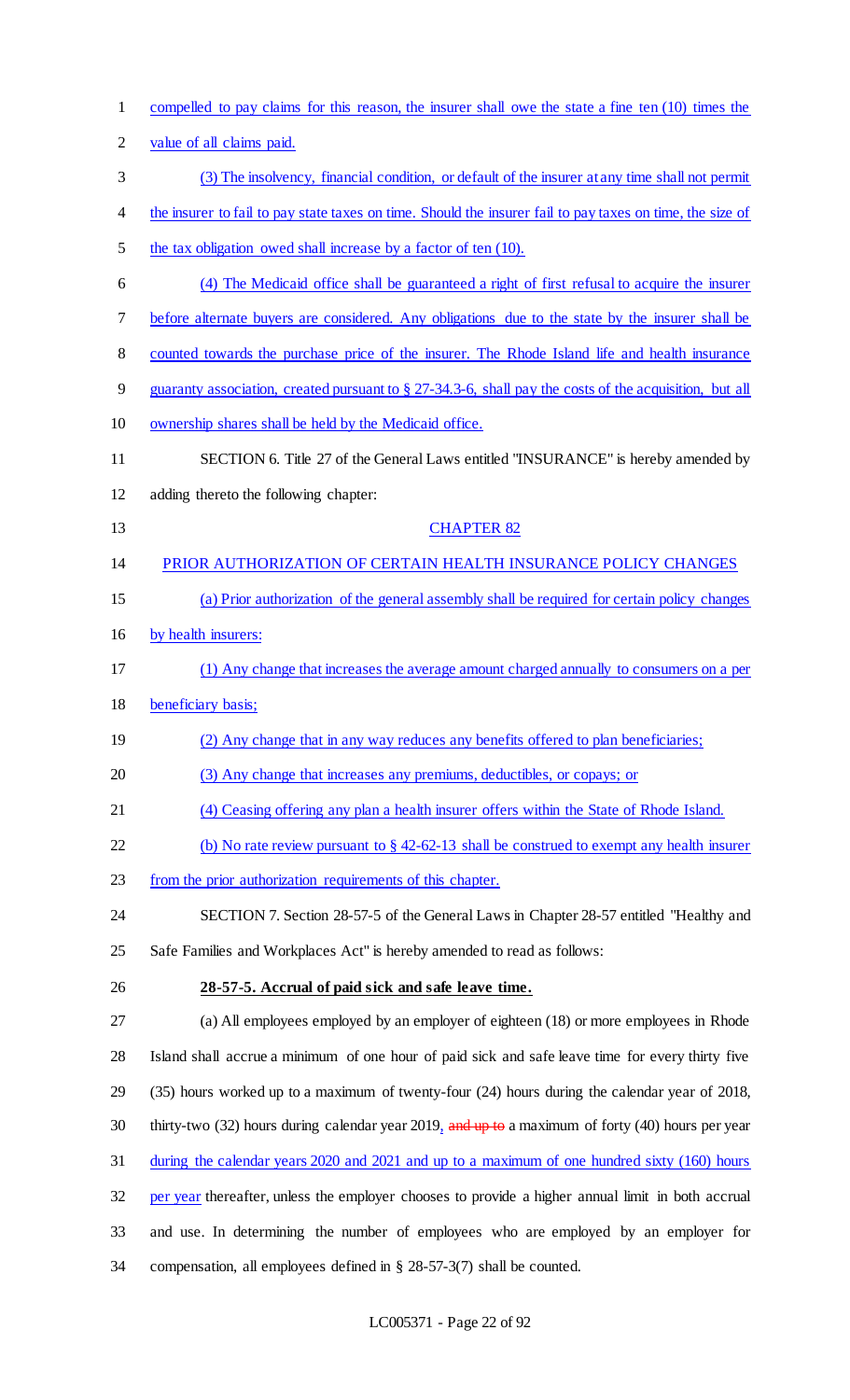(b) Employees who are exempt from the overtime requirements under 29 U.S.C. § 213(a)(1) of the Federal Fair Labor Standards Act, 29 U.S.C. § 201 et seq., will be assumed to work forty (40) hours in each work week for purposes of paid sick and safe leave time accrual unless their normal work week is less than forty (40) hours, in which case paid sick and safe leave time accrues based upon that normal work week.

 (c) Paid sick and safe leave time as provided in this chapter shall begin to accrue at the commencement of employment or pursuant to the law's effective date [July 1, 2018], whichever is later. An employer may provide all paid sick and safe leave time that an employee is expected to accrue in a year at the beginning of the year.

 (d) An employer may require a waiting period for newly hired employees of up to ninety (90) days. During this waiting period, an employee shall accrue earned sick time pursuant to this section or the employer's policy, if exempt under § 28-57-4(b), but shall not be permitted to use the earned sick time until after he or she has completed the waiting period.

 (e) Paid sick and safe leave time shall be carried over to the following calendar year; however, an employee's use of paid sick and safe leave time provided under this chapter in each calendar year shall not exceed twenty-four (24) hours during calendar year 2018, and thirty-two (32) hours during calendar year 2019, and forty (40) hours per year thereafter. Alternatively, in lieu of carryover of unused earned paid sick and safe leave time from one year to the next, an employer may pay an employee for unused earned paid sick and safe leave time at the end of a year and provide the employee with an amount of paid sick and safe leave that meets or exceeds the requirements of this chapter that is available for the employee's immediate use at the beginning of the subsequent year.

 (f) Nothing in this chapter shall be construed as requiring financial or other reimbursement to an employee from an employer upon the employee's termination, resignation, retirement, or other separation from employment for accrued paid sick and safe leave time that has not been used.

 (g) If an employee is transferred to a separate division, entity, or location within the state, but remains employed by the same employer as defined in 29 C.F.R. § 791.2 of the Federal Fair Labor Standards Act, 29 U.S.C. § 201 et seq., the employee is entitled to all paid sick and safe leave time accrued at the prior division, entity, or location and is entitled to use all paid sick and safe leave time as provided in this act. When there is a separation from employment and the employee is rehired within one hundred thirty-five (135) days of separation by the same employer, previously accrued paid sick and safe leave time that had not been used shall be reinstated. Further, the employee shall be entitled to use accrued paid sick and safe leave time and accrue additional sick and safe leave time at the re-commencement of employment.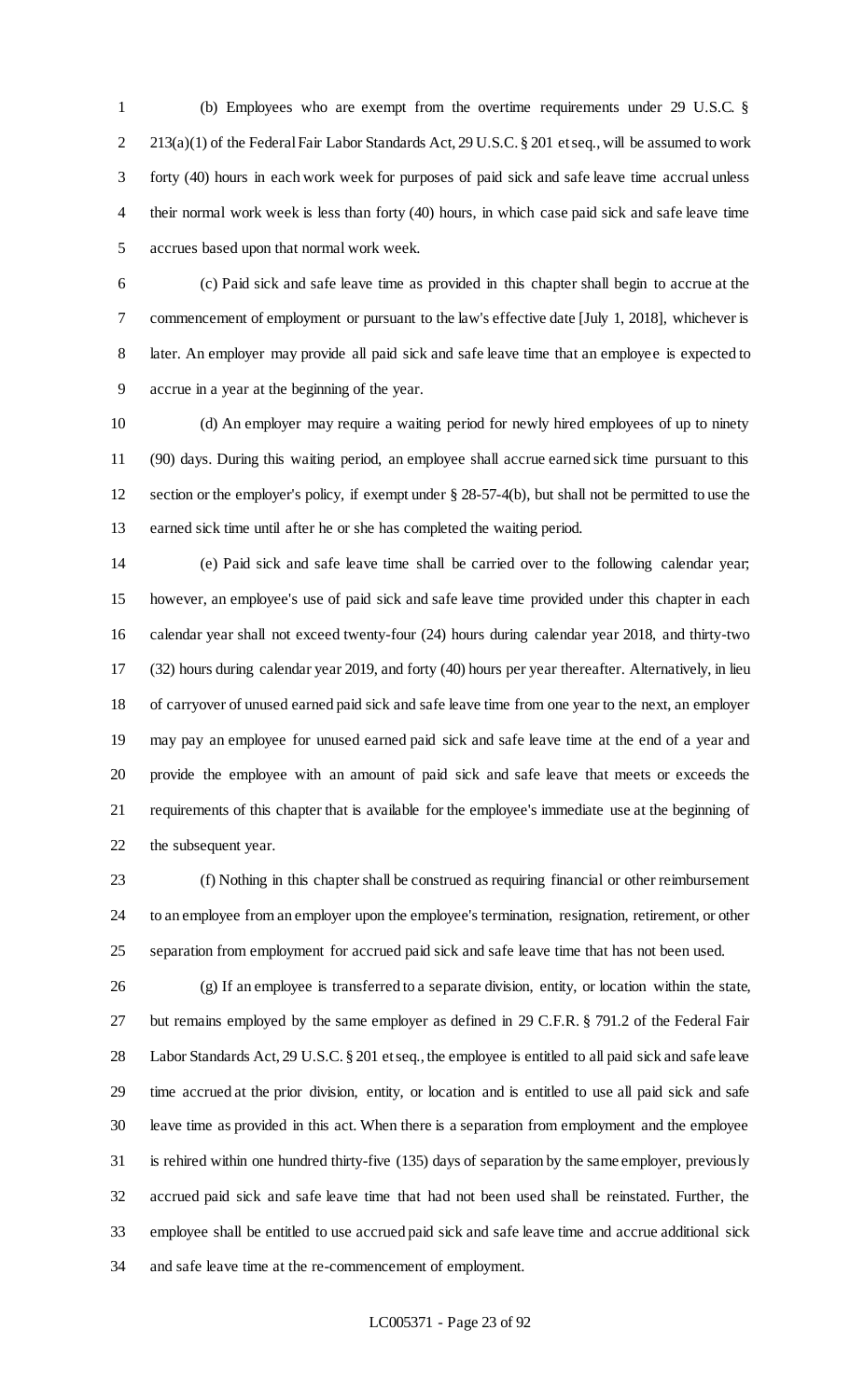(h) When a different employer succeeds or takes the place of an existing employer, all employees of the original employer who remain employed by the successor employer within the state are entitled to all earned paid sick and safe leave time they accrued when employed by the original employer, and are entitled to use earned paid sick and safe leave time previously accrued. (i) At its discretion, an employer may loan sick and safe leave time to an employee in

advance of accrual by such employee.

 (j) Temporary employees shall be entitled to use accrued paid sick and safe leave time beginning on the one hundred eightieth (180) calendar day following commencement of their employment, unless otherwise permitted by the employer. On and after the one hundred eightieth (180) calendar day of employment, employees may use paid sick and safe leave time as it is accrued. During this waiting period, an employee shall accrue earned sick time pursuant to this chapter, but shall not be permitted to use the earned sick time until after he or she has completed the waiting period.

 (k) Seasonal employees shall be entitled to use accrued paid sick and safe leave time beginning on the one hundred fiftieth (150) calendar day following commencement of their employment, unless otherwise permitted by the employer. On and after the one hundred fiftieth (150) calendar day of employment, employees may use paid sick and safe leave time as it is accrued. During this waiting period, an employee shall accrue earned sick time pursuant to this chapter, but shall not be permitted to use the earned sick time until after he or she has completed the waiting period.

 SECTION 8. Section 36-12-2.1 of the General Laws in Chapter 36-12 entitled "Insurance Benefits" is hereby repealed.

## **36-12-2.1. Health insurance benefits -- Coverage for abortions excluded.**

**(a)** The state of Rhode Island shall not include in any health insurance contracts, plans, or policies covering employees, any provision which shall provide coverage for induced abortions (except where the life of the mother would be endangered if the fetus were carried to term, or where 27 the pregnancy resulted from rape or incest). This section shall be applicable to all contracts, plans 28 or policies of:

29 (1) All health insurers subject to title 27;

(2) All group and blanket health insurers subject to title 27;

(3) All nonprofit hospital, medical, surgical, dental, and health service corporations;

(4) All health maintenance organizations; and

(5) Any provision of medical, hospital, surgical, and funeral benefits and of coverage

34 against accidental death or injury when the benefits or coverage are incidental to or part of other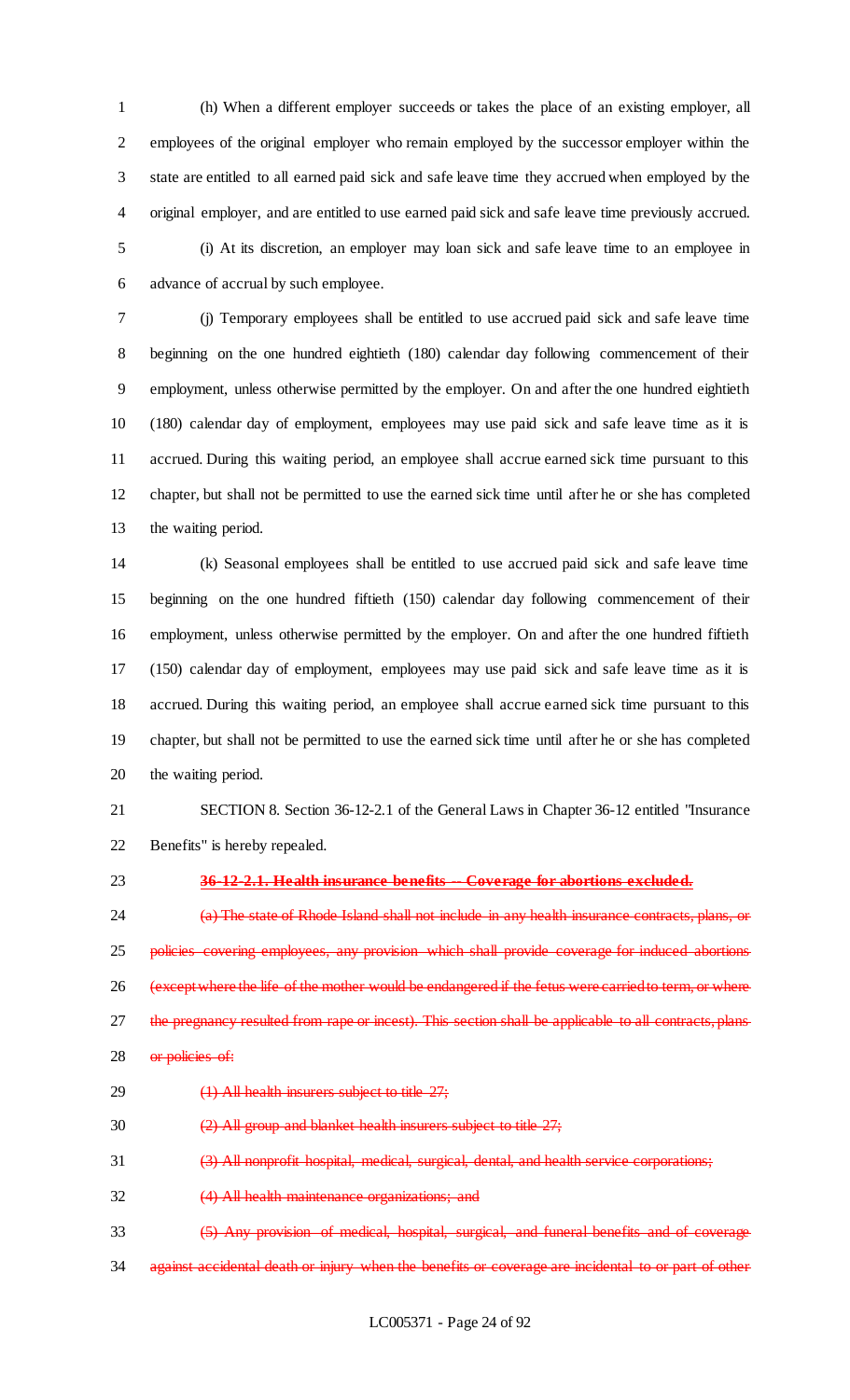- insurance authorized by the statutes of this state.
- (b) Provided, however, that the provisions of this section shall not apply to benefits provided under existing collective bargaining agreements entered into prior to June 30, 1982. (c) Nothing contained herein shall be construed to pertain to insurance coverage for complications as the result of an abortion. SECTION 9. Sections 40-8-2, 40-8-6, 40-8-10, 40-8-13, 40-8-13.4, 40-8-16, 40-8-19, 40- 8-26 and 40-8-32 of the General Laws in Chapter 40-8 entitled "Medical Assistance" are hereby amended to read as follows: **40-8-2. Definitions.** As used in this chapter, unless the context shall otherwise require: (1) "Dental service" means and includes emergency care, X-rays for diagnoses, extractions, palliative treatment, and the refitting and relining of existing dentures and prosthesis. (2) "Department" means the department of human services. (3) "Director" means the director of human services Medicaid director. (4) "Drug" means and includes only drugs and biologicals prescribed by a licensed dentist or physician as are either included in the United States pharmacopoeia, national formulary, or are new and nonofficial drugs and remedies. (5) "Inpatient" means a person admitted to and under treatment or care of a physician or surgeon in a hospital or nursing facility that meets standards of and complies with rules and regulations promulgated by the director. (6) "Inpatient hospital services" means the following items and services furnished to an inpatient in a hospital other than a hospital, institution, or facility for tuberculosis or mental diseases: (i) Bed and board; (ii) Nursing services and other related services as are customarily furnished by the hospital for the care and treatment of inpatients and drugs, biologicals, supplies, appliances, and equipment for use in the hospital, as are customarily furnished by the hospital for the care and treatment of patients; (iii) (A) Other diagnostic or therapeutic items or services, including, but not limited to, pathology, radiology, and anesthesiology furnished by the hospital or by others under arrangements made by the hospital, as are customarily furnished to inpatients either by the hospital or by others under such arrangements, and services as are customarily provided to inpatients in the hospital by
- an intern or resident-in-training under a teaching program having the approval of the Council on Medical Education and Hospitals of the American Medical Association or of any other recognized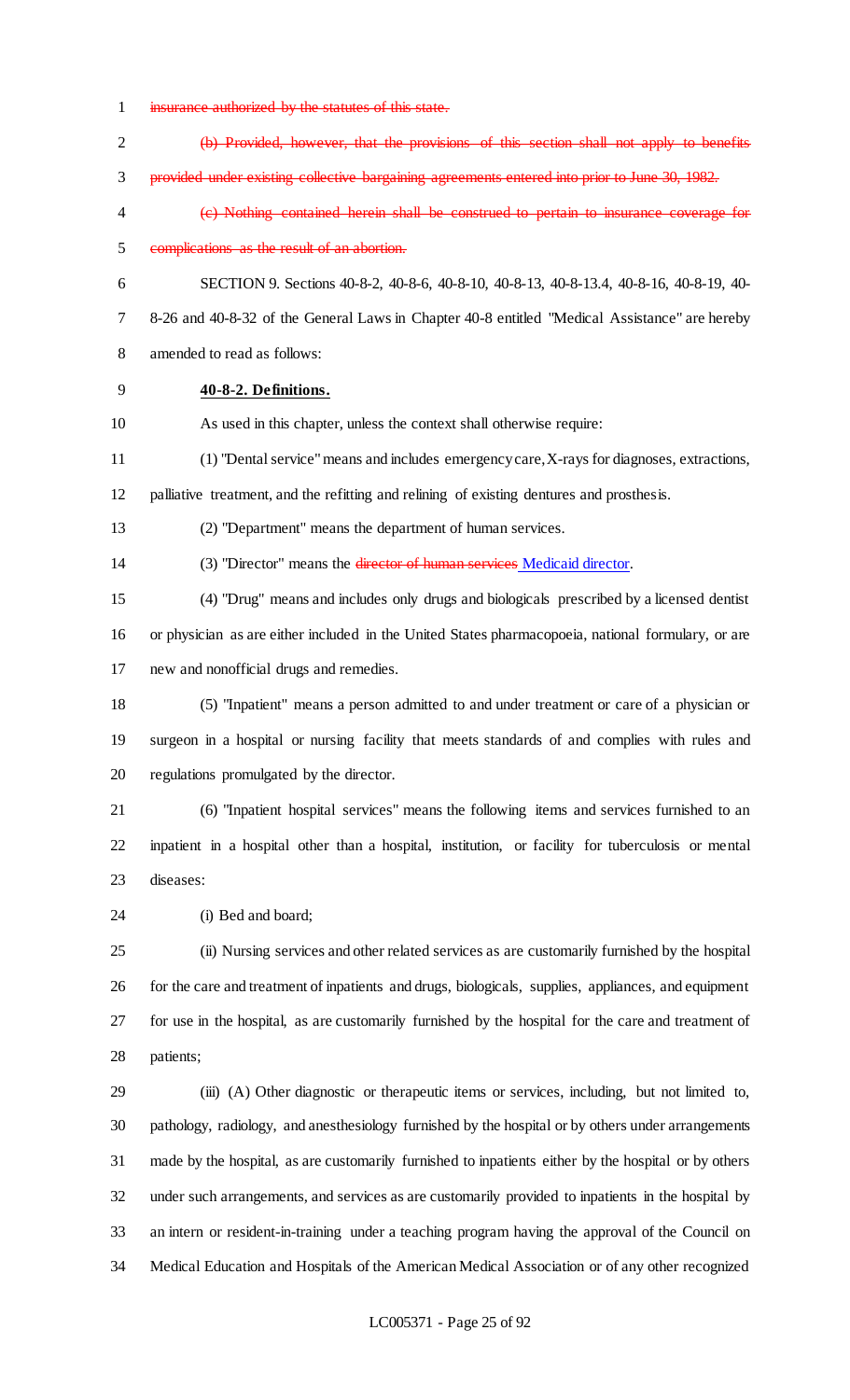medical society approved by the director.

 (B) The term "inpatient hospital services" shall be taken to include medical and surgical services provided by the inpatient's physician, but shall not include the services of a private-duty nurse or services in a hospital, institution, or facility maintained primarily for the treatment and care of patients with tuberculosis or mental diseases. Provided, further, it shall be taken to include only the following organ transplant operations: kidney, liver, cornea, pancreas, bone marrow, lung, heart, and heart/lung, and other organ transplant operations as may be designated by the director after consultation with medical advisory staff or medical consultants; and provided that any such transplant operation is determined by the director or his or her designee to be medically necessary. Prior written approval of the director, or his or her designee, shall be required for all covered organ transplant operations.

 (C) In determining medical necessity for organ transplant procedures, the state plan shall adopt a case-by-case approach and shall focus on the medical indications and contra-indications in each instance; the progressive nature of the disease; the existence of any alternative therapies; the life-threatening nature of the disease; the general state of health of the patient apart from the particular organ disease; and any other relevant facts and circumstances related to the applicant and the particular transplant procedure.

 (7) "Medicare equivalent rate" means the amount that would be paid for the relevant services as furnished by the relevant group of facilities under Medicare payment principles 20 delineated in subchapter B of 42 CFR Chapter IV. Should no direct Medicare rates be available for 21 the particular service and facility group, the Medicaid director will estimate the rate. Providers will have standing to bring an action in superior court for a higher rate, but intermediary insurers such as managed care entities shall have no standing to bring an action for a lower rate.

24  $\frac{7}{28}$  "Nursing services" means the following items and services furnished to an inpatient in a nursing facility:

(i) Bed and board;

 (ii) Nursing care and other related services as are customarily furnished to inpatients admitted to the nursing facility, and drugs, biologicals, supplies, appliances, and equipment for use in the facility, as are customarily furnished in the facility for the care and treatment of patients;

 (iii) Other diagnostic or therapeutic items or services, legally furnished by the facility or by others under arrangements made by the facility, as are customarily furnished to inpatients either by the facility or by others under such arrangement;

 (iv) Medical services provided in the facility by the inpatient's physician, or by an intern or resident-in-training of a hospital with which the facility is affiliated or that is under the same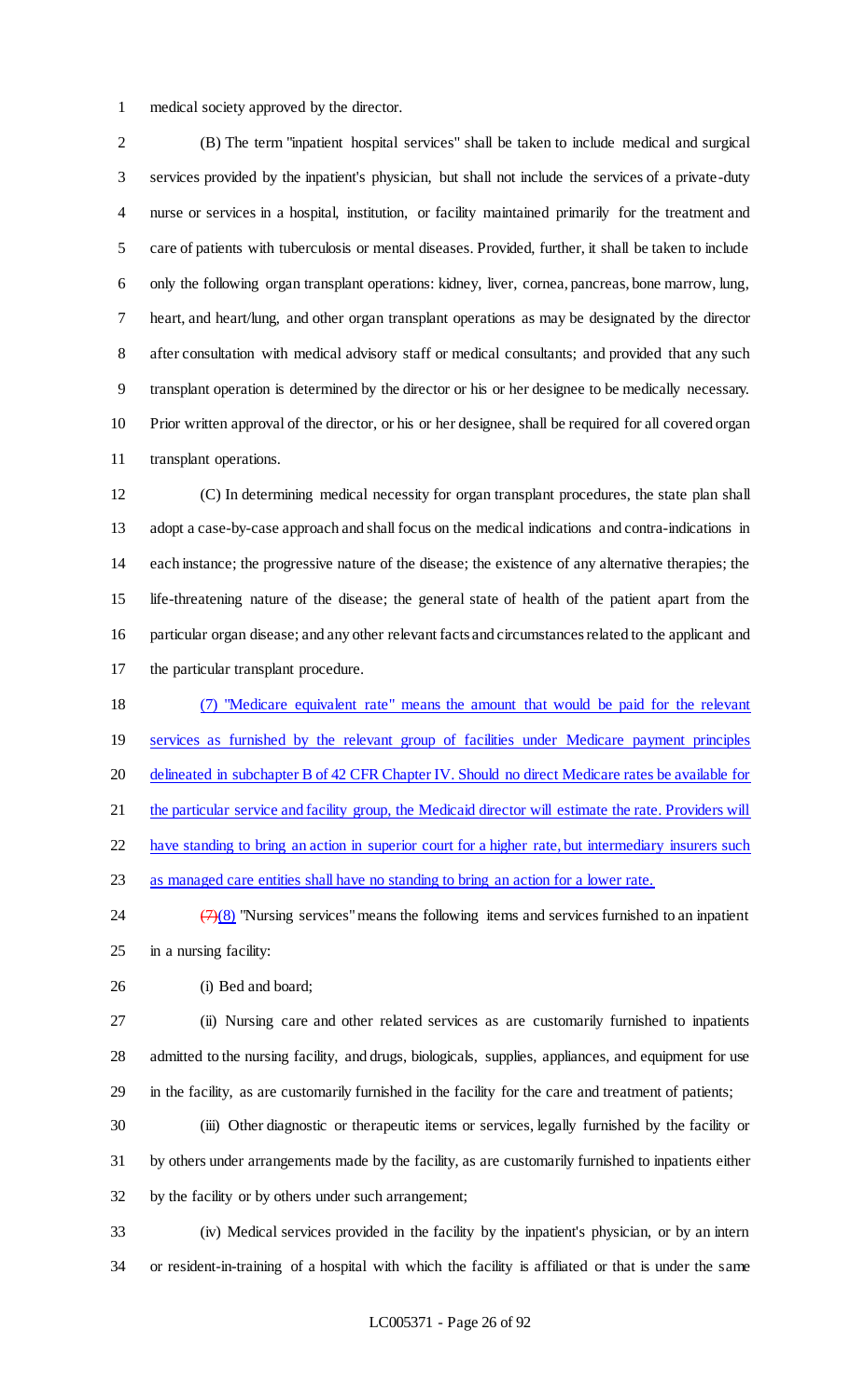control, under a teaching program of the hospital approved as provided in subsection (6); and

 (v) A personal-needs allowance of fifty dollars (\$50.00) two hundred dollars (\$200) per month.

 $\left(\frac{8}{9}\right)$  "Relative with whom the dependent child is living" means and includes the father, mother, grandfather, grandmother, brother, sister, stepfather, stepmother, stepbrother, stepsister, uncle, aunt, first cousin, nephew, or niece of any dependent child who maintains a home for the dependent child.

8  $\left(\frac{9}{10}\right)$  "V isiting nurse service" means part-time or intermittent nursing care provided by or under the supervision of a registered professional nurse other than in a hospital or nursing home.

## **40-8-6. Review of application for benefits.**

 The director, or someone designated by him or her, shall review each application for benefits filed in accordance with regulations, and shall make a determination of whether the application will be honored and the extent of the benefits to be made available to the applicant, and shall, within thirty (30) fifteen (15) days after the filing, notify the applicant, in writing, of the determination. If the application is rejected, the notice to the applicant shall set forth therein the reason therefor. The director may at any time reconsider any determination.

## **40-8-10. Recovery of benefits paid in error.**

18 Any person, who through error or mistake of himself or herself or another, receives medical care benefits to which he or she is not entitled or with respect to which he or she was ineligible, 20 shall be required to reimburse the state for the benefits paid through error or mistake within the 21 previous three (3) years.

#### **40-8-13. Rules, regulations, and fee schedules.**

 The director shall make and promulgate rules, regulations, and fee schedules not inconsistent with state law and fiscal procedures as he or she deems necessary for the proper administration of this chapter and to carry out the policy and purposes thereof, and to make the department's plan conform to the provisions of the federal Social Security Act, 42 U.S.C. § 1396 27 et seq., and any rules or regulations promulgated pursuant thereto. Except where explicitly 28 authorized by this title, the director shall have no power to set any fee schedule below the Medicare equivalent rate; provided, however, that the director shall be empowered to provide a lower rate equal to the maximum rate where federal reimbursement can be obtained in the event that federal reimbursement cannot be obtained for the Medicare equivalent rate. For outpatient behavioral health services, the minimum fee schedule shall be set at one hundred fifty percent (150%) of the Medicare equivalent rate. The director shall attempt to obtain federal reimbursement for billing 34 outpatient behavioral health services at one hundred fifty percent (150%) of the Medicare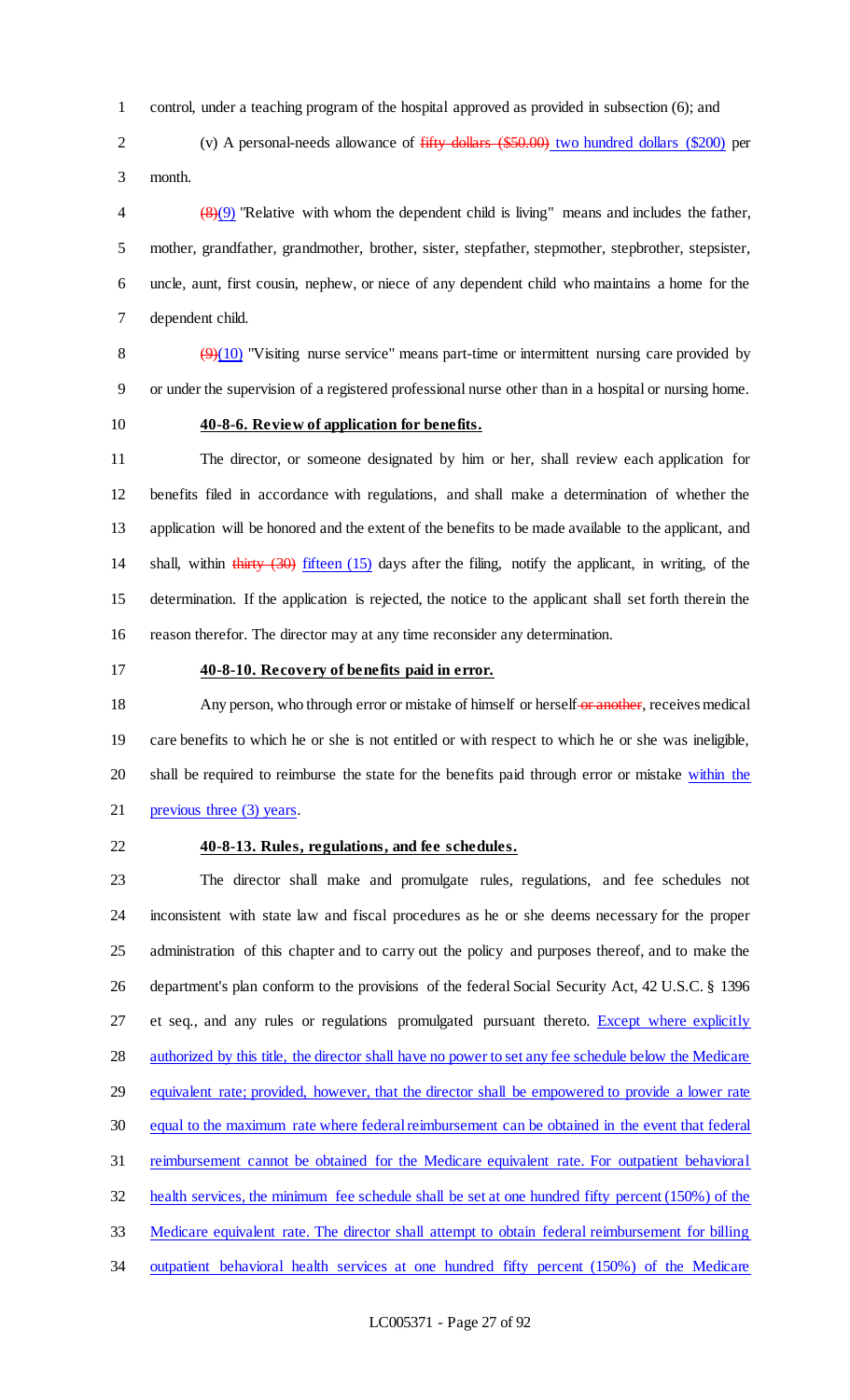equivalent rate, but the state shall bear the costs of this higher rate for outpatient behavioral health services even if federal reimbursement cannot be obtained. Should federal financial participation be impossible to obtain for outpatient behavioral health services rate of one hundred fifty percent (150%) of the Medicare equivalent rate, the director shall impose a surtax on the tax imposed on health insurers pursuant to chapter 17 of title 44 in the amount necessary to defray the costs of the inability to obtain federal reimbursement for an outpatient behavioral health services rate of one hundred fifty percent (150%) of the Medicare equivalent rate.

## **40-8-13.4. Rate methodology for payment for in-state and out-of-state hospital**

**services.**

 (a) The executive office of health and human services ("executive office") shall implement a new methodology for payment for in-state and out-of-state hospital services in order to ensure access to, and the provision of, high-quality and cost-effective hospital care to its eligible recipients. (b) In order to improve efficiency and cost-effectiveness, the executive office shall:

 (1) (i) With respect to inpatient services for persons in fee-for-service Medicaid, which is non-managed care, implement a new payment methodology for inpatient services utilizing the Diagnosis Related Groups (DRG) method of payment, which is, a patient-classification method that provides a means of relating payment to the hospitals to the type of patients cared for by the hospitals. It is understood that a payment method based on DRG may include cost outlier payments and other specific exceptions. The executive office will review the DRG-payment method and the DRG base price annually, making adjustments as appropriate in consideration of such elements as trends in hospital input costs; patterns in hospital coding; beneficiary access to care; and the Centers for Medicare and Medicaid Services national CMS Prospective Payment System (IPPS) Hospital Input Price index. For the twelve-month (12) period beginning July 1, 2015, the DRG base rate for Medicaid fee-for-service inpatient hospital services shall not exceed ninety-seven and one-half percent (97.5%) of the payment rates in effect as of July 1, 2014. Beginning July 1, 2019, the DRG base rate for Medicaid fee-for-service inpatient hospital services shall be 107.2% of the payment rates in effect as of July 1, 2018. Increases in the Medicaid fee-for-service DRG hospital payments for the twelve-month (12) period beginning July 1, 2020, shall be based on the payment rates in effect as of July 1 of the preceding fiscal year, and shall be the Centers for Medicare and Medicaid 30 Services national Prospective Payment System (IPPS) Hospital Input Price Index. Beginning July 1, 2022, payments for inpatient services in fee-for-service Medicaid shall cease utilizing the DRG method of payment, and payments shall take place on a pure fee-for-services basis, unless a provider shall elect to utilize the DRG payment methodology. DRG rates shall be set equal to ninety percent (90%) of a reasonable estimate of the Medicare equivalent rate. Non-DRG rates shall be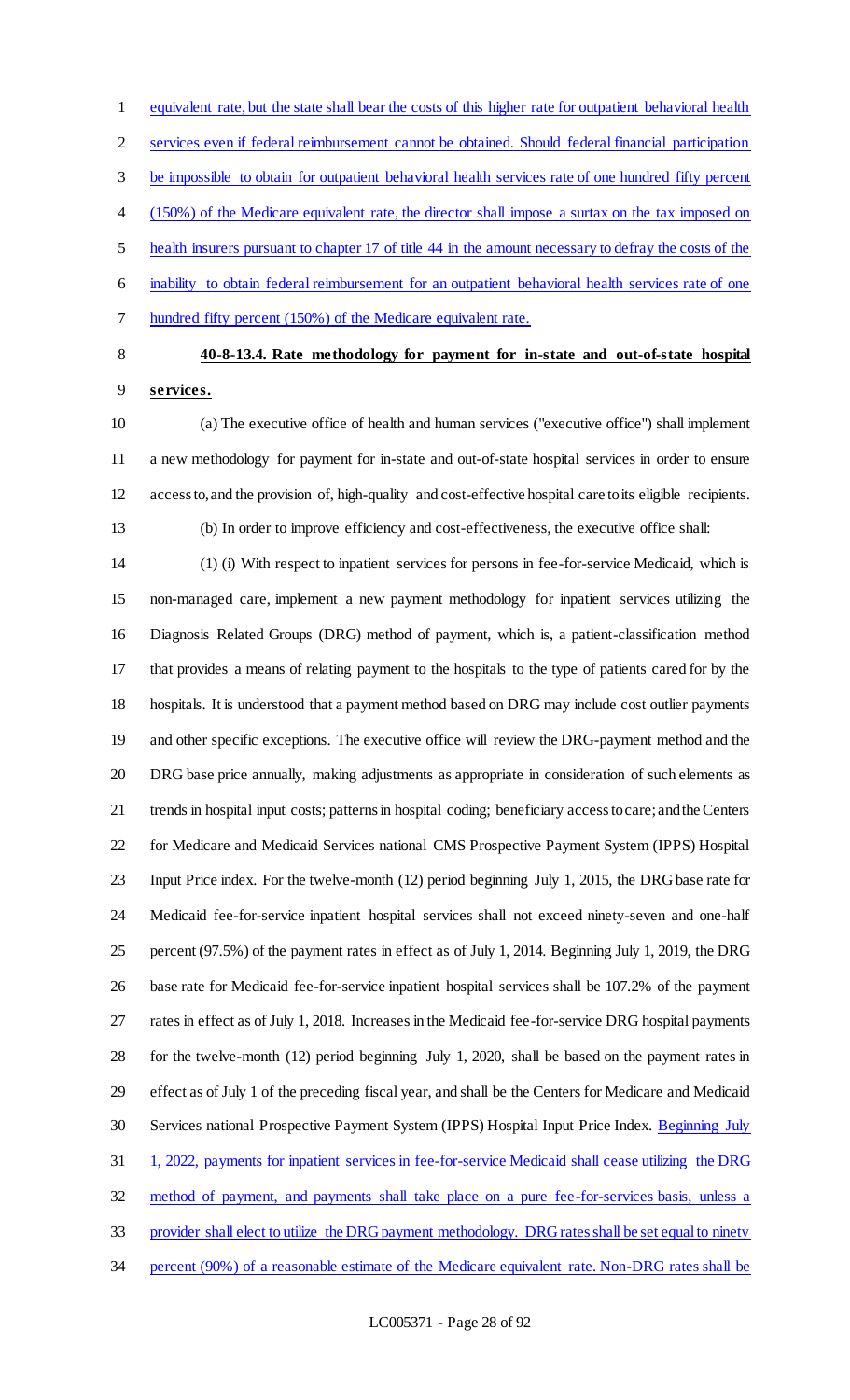set by the Medicaid director through regulation in order that the projected overall per capita expenditures shall equal ninety-five percent (95%) of a reasonable estimate of the equivalent overall per capital expenditures that would have been reached under the Medicare equivalent rate. (ii) With respect to inpatient services, (A) It is required as of January 1, 2011, until December 31, 2011, that the Medicaid managed care payment rates between each hospital and health plan shall not exceed ninety and one-tenth percent (90.1%) of the rate in effect as of June 30, 2010. Increases in inpatient hospital payments for each annual twelve-month (12) period beginning January 1, 2012, may not exceed the Centers for Medicare and Medicaid Services national CMS Prospective Payment System (IPPS) Hospital Input Price index for the applicable period; (B) Provided, however, for the twenty-four-month (24) period beginning July 1, 2013, the Medicaid managed care payment rates between each hospital and health plan shall not exceed the payment rates in effect as of January 1, 2013, and for the twelve-month (12) period beginning July 1, 2015, the Medicaid managed care payment inpatient rates between each hospital and health plan shall not exceed ninety-seven and one-half percent (97.5%) of the payment rates in effect as of January 1, 2013; (C) Increases in inpatient hospital payments for each annual twelve-month (12) period beginning July 1, 2017, shall be the Centers for Medicare and Medicaid Services national CMS Prospective Payment System (IPPS) Hospital Input Price Index, less Productivity Adjustment, for the applicable period and shall be paid to each hospital retroactively to July 1; (D) Beginning July 1, 2019, the Medicaid managed care payment inpatient rates between each hospital and health plan shall be 107.2% of the payment rates in effect as of January 1, 2019, and shall be paid to each hospital retroactively to July 1; (E) Increases in inpatient hospital payments for each annual twelve-month (12) period beginning July 1, 2020, shall be based on the payment rates in effect as of January 1 of the preceding fiscal year, and shall be the Centers for Medicare and Medicaid Services national CMS Prospective Payment System (IPPS) Hospital Input Price Index, less Productivity Adjustment, for the applicable period and shall be paid to each hospital retroactively to July 1; the executive office will develop an audit methodology and process to assure that savings associated with the payment reductions will accrue directly to the Rhode Island Medicaid program through reduced managed care plan payments and shall not be retained by the managed care plans; (F) All hospitals licensed in Rhode Island shall accept such payment rates as payment in full; and (G) For all such hospitals, compliance with the provisions of this section shall be a condition of participation in the Rhode Island Medicaid program. Beginning July 1, 2022, Medicaid managed care payment rates shall equal one hundred five percent (105%) of the fee-for-33 service rates set in subsection  $(b)(1)(i)$  of this section.

(2) With respect to outpatient services and notwithstanding any provisions of the law to the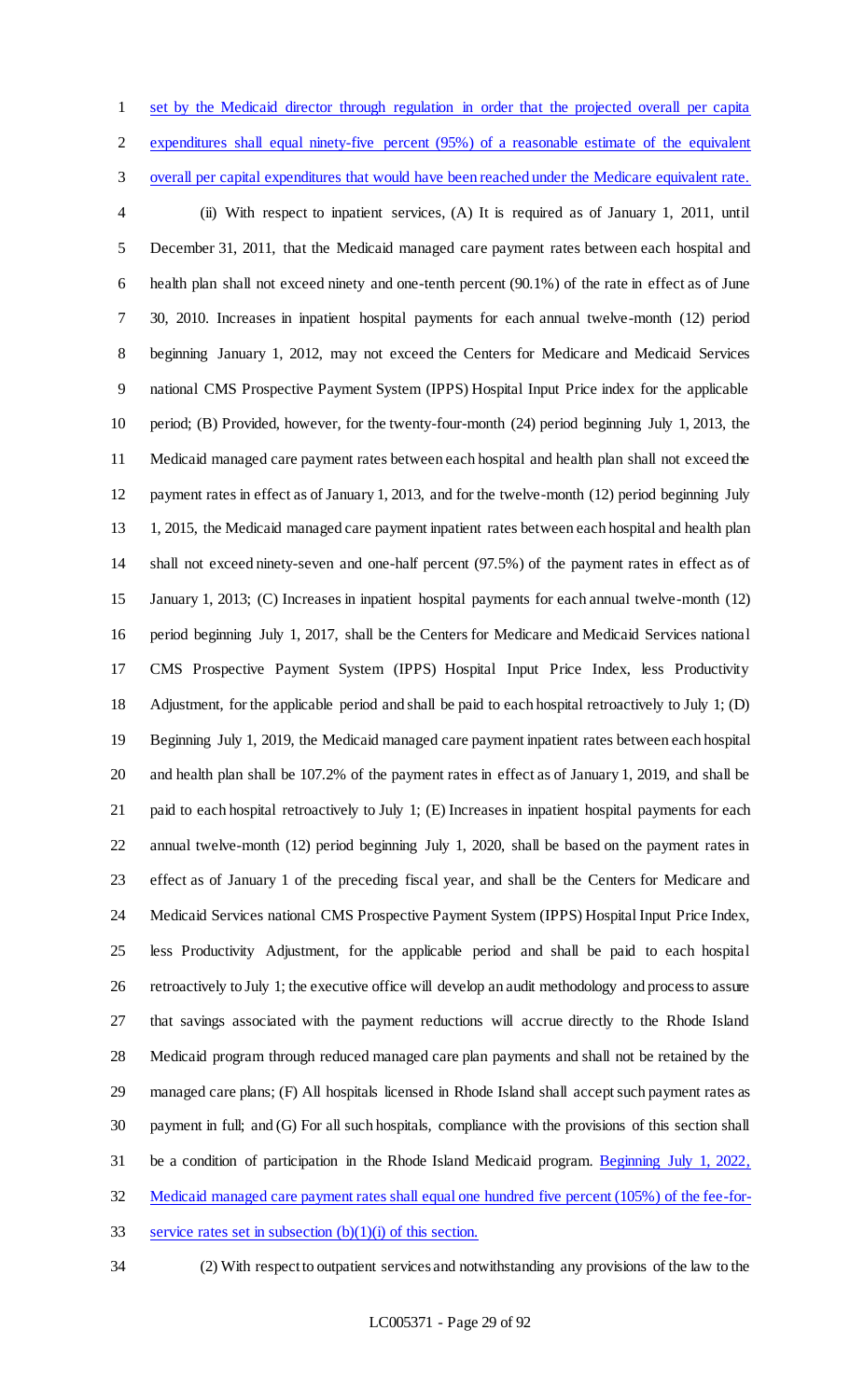contrary, for persons enrolled in fee-for-service Medicaid, the executive office will reimburse hospitals for outpatient services using a rate methodology determined by the executive office and in accordance with federal regulations. Fee-for-service outpatient rates shall align with Medicare payments for similar services. Notwithstanding the above, there shall be no increase in the Medicaid fee-for-service outpatient rates effective on July 1, 2013, July 1, 2014, or July 1, 2015. For the twelve-month (12) period beginning July 1, 2015, Medicaid fee-for-service outpatient rates shall not exceed ninety-seven and one-half percent (97.5%) of the rates in effect as of July 1, 2014. Increases in the outpatient hospital payments for the twelve-month (12) period beginning July 1, 2016, may not exceed the CMS national Outpatient Prospective Payment System (OPPS) Hospital Input Price Index. Beginning July 1, 2019, the Medicaid fee-for-service outpatient rates shall be 107.2% of the payment rates in effect as of July 1, 2018. Increases in the outpatient hospital payments for the twelve-month (12) period beginning July 1, 2020, shall be based on the payment rates in effect as of July 1 of the preceding fiscal year, and shall be the CMS national Outpatient Prospective Payment System (OPPS) Hospital Input Price Index. With respect to the outpatient rate, (i) It is required as of January 1, 2011, until December 31, 2011, that the Medicaid managed care payment rates between each hospital and health plan shall not exceed one hundred percent (100%) of the rate in effect as of June 30, 2010; (ii) Increases in hospital outpatient payments for each annual twelve-month (12) period beginning January 1, 2012, until July 1, 2017, may not exceed the Centers for Medicare and Medicaid Services national CMS Outpatient Prospective Payment System OPPS hospital price index for the applicable period; (iii) Provided, however, for the twenty-four-month (24) period beginning July 1, 2013, the Medicaid managed care outpatient payment rates between each hospital and health plan shall not exceed the payment rates in effect as of January 1, 2013, and for the twelve-month (12) period beginning July 1, 2015, the Medicaid managed care outpatient payment rates between each hospital and health plan shall not exceed ninety-seven and one-half percent (97.5%) of the payment rates in effect as of January 1, 2013; (iv) Increases in outpatient hospital payments for each annual twelve-month (12) period beginning July 1, 2017, shall be the Centers for Medicare and Medicaid Services national CMS OPPS Hospital Input Price Index, less Productivity Adjustment, for the applicable period and shall be paid to each hospital retroactively to July 1; (v) Beginning July 1, 2019, the Medicaid managed care outpatient payment rates between each hospital and health plan shall be one hundred seven and two-tenths percent (107.2%) of the payment rates in effect as of January 1, 2019 and shall be paid to each hospital retroactively to July 1; (vi) Increases in outpatient hospital payments for each annual twelve-month (12) period beginning July 1, 2020, shall be based on the payment rates in effect as of January 1 of the preceding fiscal year, and shall be the Centers for Medicare and Medicaid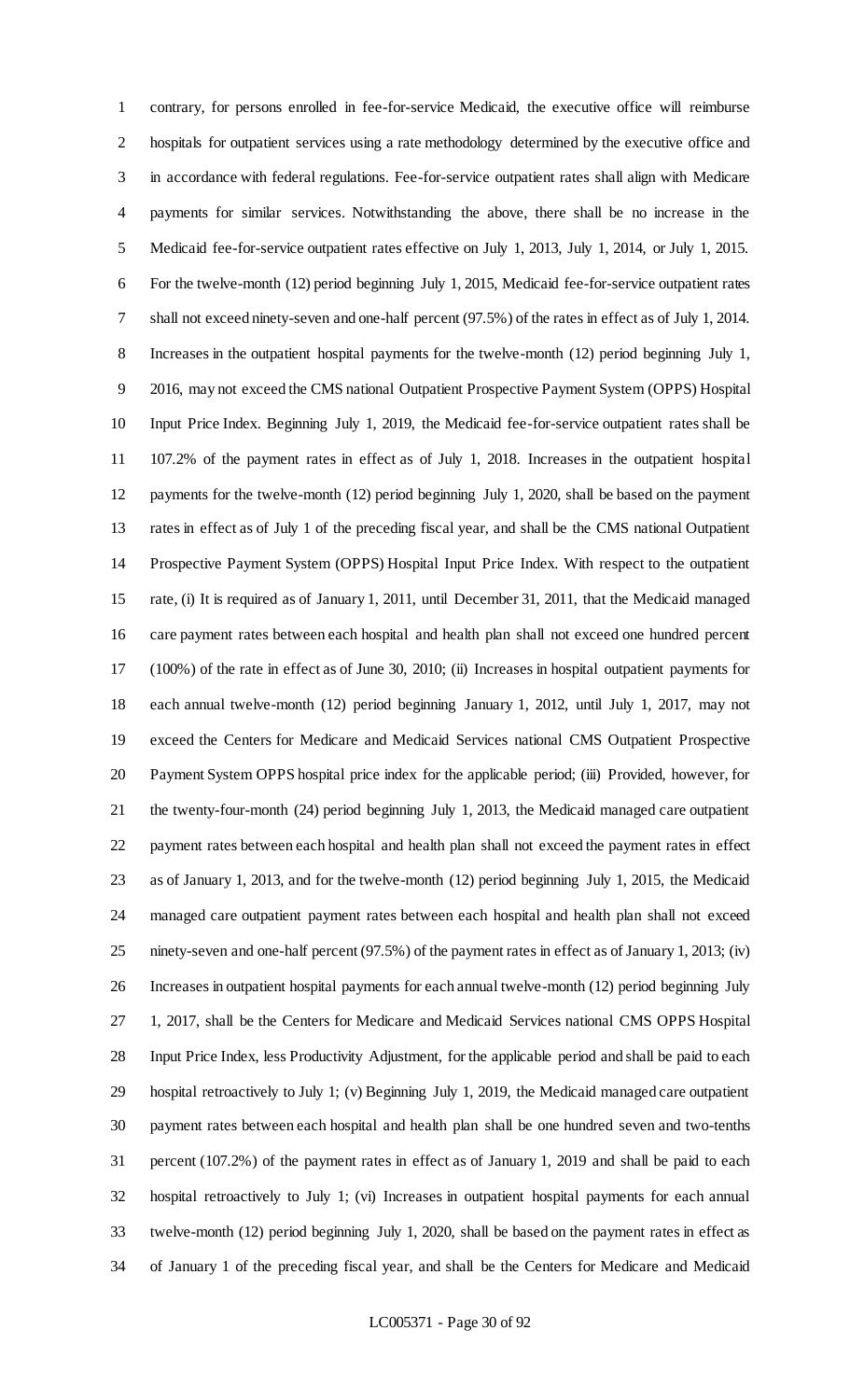Services national CMS OPPS Hospital Input Price Index, less Productivity Adjustment, for the applicable period and shall be paid to each hospital retroactively to July 1. Beginning July 1, 2022, fee-for-service and managed care outpatient rates shall equal the Medicare equivalent rate.

 (3) "Hospital," as used in this section, shall mean the actual facilities and buildings in existence in Rhode Island, licensed pursuant to § 23-17-1 et seq. on June 30, 2010, and thereafter any premises included on that license, regardless of changes in licensure status pursuant to chapter 17.14 of title 23 (hospital conversions) and § 23-17-6(b) (change in effective control), that provides short-term, acute inpatient and/or outpatient care to persons who require definitive diagnosis and treatment for injury, illness, disabilities, or pregnancy. Notwithstanding the preceding language, the Medicaid managed care payment rates for a court-approved purchaser that acquires a hospital through receivership, special mastership or other similar state insolvency proceedings (which court- approved purchaser is issued a hospital license after January 1, 2013), shall be based upon the new rates between the court-approved purchaser and the health plan, and such rates shall be effective as of the date that the court-approved purchaser and the health plan execute the initial agreement containing the new rates. The rate-setting methodology for inpatient-hospital payments and outpatient-hospital payments set forth in subsections (b)(1)(ii)(C) and (b)(2), respectively, shall thereafter apply to increases for each annual twelve-month (12) period as of July 1 following the completion of the first full year of the court-approved purchaser's initial Medicaid managed care contract.

20 (c) It is intended that payment utilizing the phasing out the DRG method shall reward 21 hospitals for providing the most efficient highest quality care, and provide the executive office the 22 opportunity to conduct value based purchasing of inpatient care.

 (d) The secretary of the executive office is hereby authorized to promulgate such rules and regulations consistent with this chapter, and to establish fiscal procedures he or she deems necessary, for the proper implementation and administration of this chapter in order to provide payment to hospitals using the DRG-payment methodology. Furthermore, amendment of the Rhode Island state plan for Medicaid, pursuant to Title XIX of the federal Social Security Act, 42 U.S.C. § 1396 et seq., is hereby authorized to provide for payment to hospitals for services provided to eligible recipients in accordance with this chapter.

 (e) The executive office shall comply with all public notice requirements necessary to implement these rate changes.

 (f) As a condition of participation in the DRG methodology for payment of hospital services, every hospital shall submit year-end settlement reports to the executive office within one year from the close of a hospital's fiscal year. Should a participating hospital fail to timely submit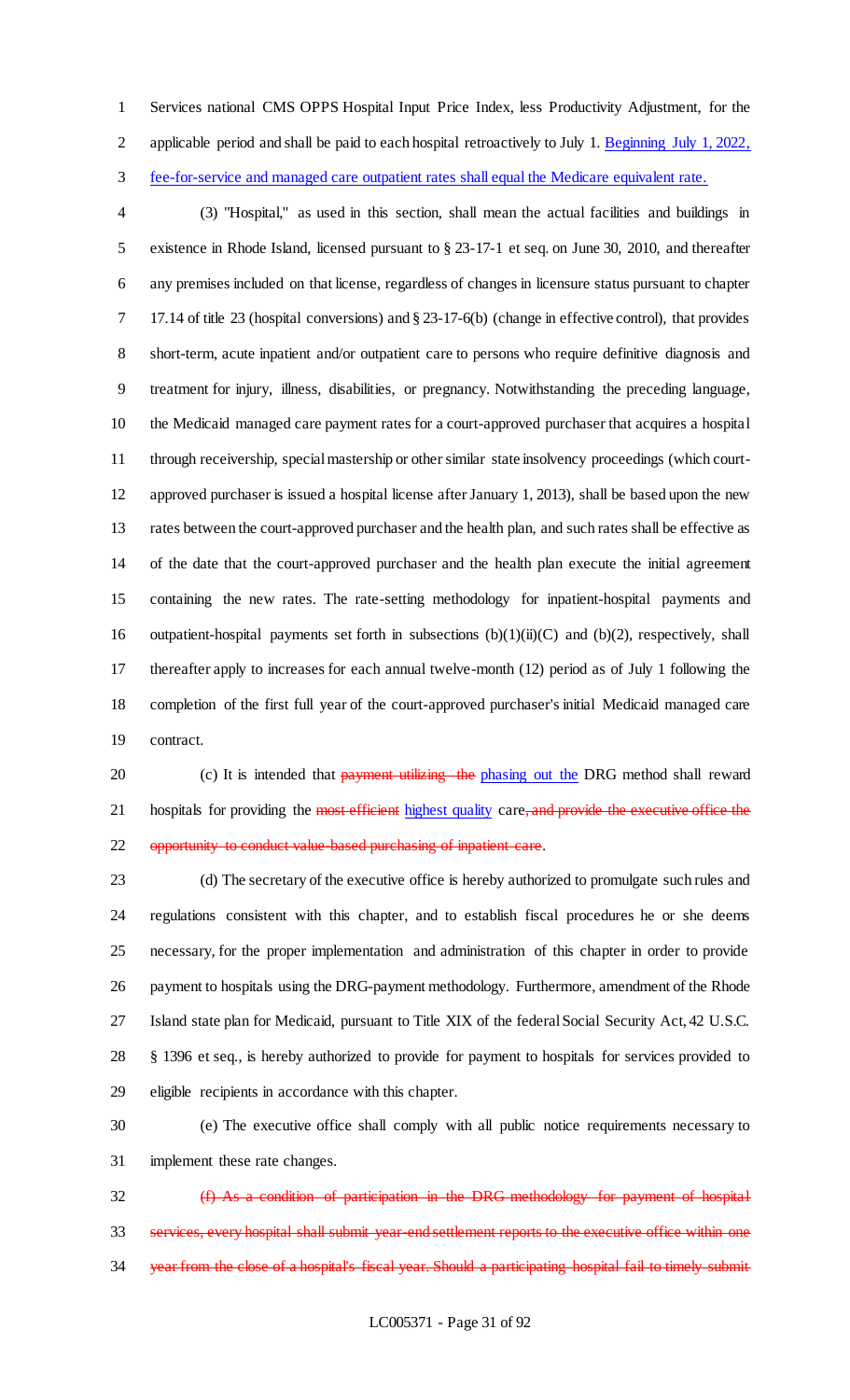a year-end settlement report as required by this section, the executive office shall withhold financial-cycle payments due by any state agency with respect to this hospital by not more than ten percent (10%) until the report is submitted. For hospital fiscal year 2010 and all subsequent fiscal years, hospitals will not be required to submit year-end settlement reports on payments for outpatient services. For hospital fiscal year 2011 and all subsequent fiscal years, hospitals will not be required to submit year-end settlement reports on claims for hospital inpatient services. Further, for hospital fiscal year 2010, hospital inpatient claims subject to settlement shall include only those 8 elaims received between October 1, 2009, and June 30, 2010.

 (g) The provisions of this section shall be effective upon implementation of the new 10 payment methodology set forth in this section and § 40-8-13.3, which shall in any event be no later than March 30, 2010, at which time the provisions of §§ 40-8-13.2, 27-19-14, 27-19-15, and 27-

- 12 19-16 shall be repealed in their entirety.
- 

## **40-8-16. Notification of long-term care alternative.**

 (a) The department of human services, before authorizing care in a nursing home or intermediate-care facility for a person who is eligible to receive benefits pursuant to Title XIX of the federal Social Security Act, 42 U.S.C. § 1396 et seq., and who is being discharged from a hospital to a nursing home, shall notify the person, in writing, of the provisions of the long-term-care alternative, a home- and a community-based program.

 (b) If a person, eligible to receive benefits pursuant to Title XIX of the federal Social Security Act, requires services in a nursing home and desires to remain in his or her own home or the home of a responsible relative or other adult, the person or his or her representative shall so inform the department.

 (c) The department shall not make payments pursuant to Title XIX of the federal Social Security Act for benefits until written notification documenting the person's choice as to a nursing

25 home or home and community based services has been filed with the department.

- **40-8-19. Rates of payment to nursing facilities.**
- (a) Rate reform.

 (1) The rates to be paid by the state to nursing facilities licensed pursuant to chapter 17 of title 23, and certified to participate in Title XIX of the Social Security Act for services rendered to Medicaid-eligible residents, shall be reasonable and adequate to meet the costs that must be incurred by efficiently and economically operated facilities in accordance with 42 U.S.C. § 1396a(a)(13). The executive office of health and human services ("executive office") shall promulgate or modify the principles of reimbursement for nursing facilities in effect as of July 1, 2011, to be consistent with the provisions of this section and Title XIX, 42 U.S.C. § 1396 et seq.,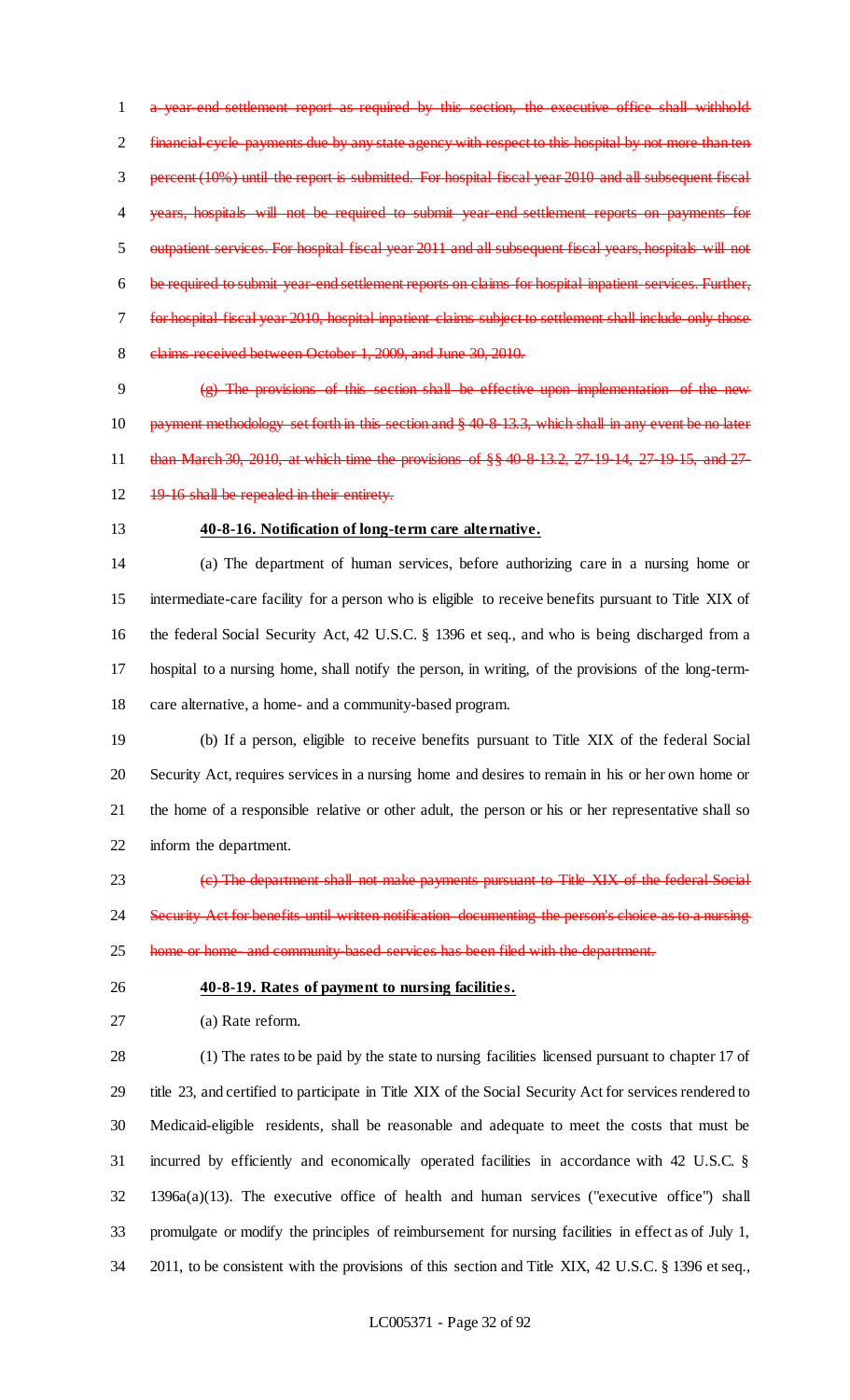of the Social Security Act.

 (2) The executive office shall review the current methodology for providing Medicaid payments to nursing facilities, including other long-term-care services providers, and is authorized to modify the principles of reimbursement to replace the current cost-based methodology rates with rates based on a price-based methodology to be paid to all facilities with recognition of the acuity of patients and the relative Medicaid occupancy, and to include the following elements to be developed by the executive office:

(i) A direct-care rate adjusted for resident acuity;

(ii) An indirect-care rate comprised of a base per diem for all facilities;

 (iii) A rearray of costs for all facilities every three (3) years beginning October, 2015, that may or may not result in automatic per diem revisions;

- (iv) Application of a fair-rental-value system;
- (v) Application of a pass-through system; and

 (vi) Adjustment of rates by the change in a recognized national nursing home inflation index to be applied on October 1 of each year, beginning October 1, 2012. This adjustment will not occur on October 1, 2013, October 1, 2014, or October 1, 2015, but will occur on April 1, 2015. The adjustment of rates will also not occur on October 1, 2017, October 1, 2018, and October 1, 2019. Effective July 1, 2018, rates paid to nursing facilities from the rates approved by the Centers for Medicare and Medicaid Services and in effect on October 1, 2017, both fee-for-service and managed care, will be increased by one and one-half percent (1.5%) and further increased by one percent (1%) on October 1, 2018, and further increased by one percent (1%) on October 1, 2019. The inflation index shall be applied without regard for the transition factors in subsections (b)(1) and (b)(2). For purposes of October 1, 2016, adjustment only, any rate increase that results from 24 application of the inflation index to subsections  $(a)(2)(i)$  and  $(a)(2)(ii)$  shall be dedicated to increase compensation for direct-care workers in the following manner: Not less than 85% of this aggregate amount shall be expended to fund an increase in wages, benefits, or related employer costs of direct- care staff of nursing homes. For purposes of this section, direct-care staff shall include registered nurses (RNs), licensed practical nurses (LPNs), certified nursing assistants (CNAs), certified medical technicians, housekeeping staff, laundry staff, dietary staff, or other similar employees providing direct-care services; provided, however, that this definition of direct-care staff shall not include: (i) RNs and LPNs who are classified as "exempt employees" under the Federal Fair Labor Standards Act (29 U.S.C. § 201 et seq.); or (ii) CNAs, certified medical technicians, RNs, or LPNs who are contracted, or subcontracted, through a third-party vendor or staffing agency. By July 31, 2017, nursing facilities shall submit to the secretary, or designee, a certification that they have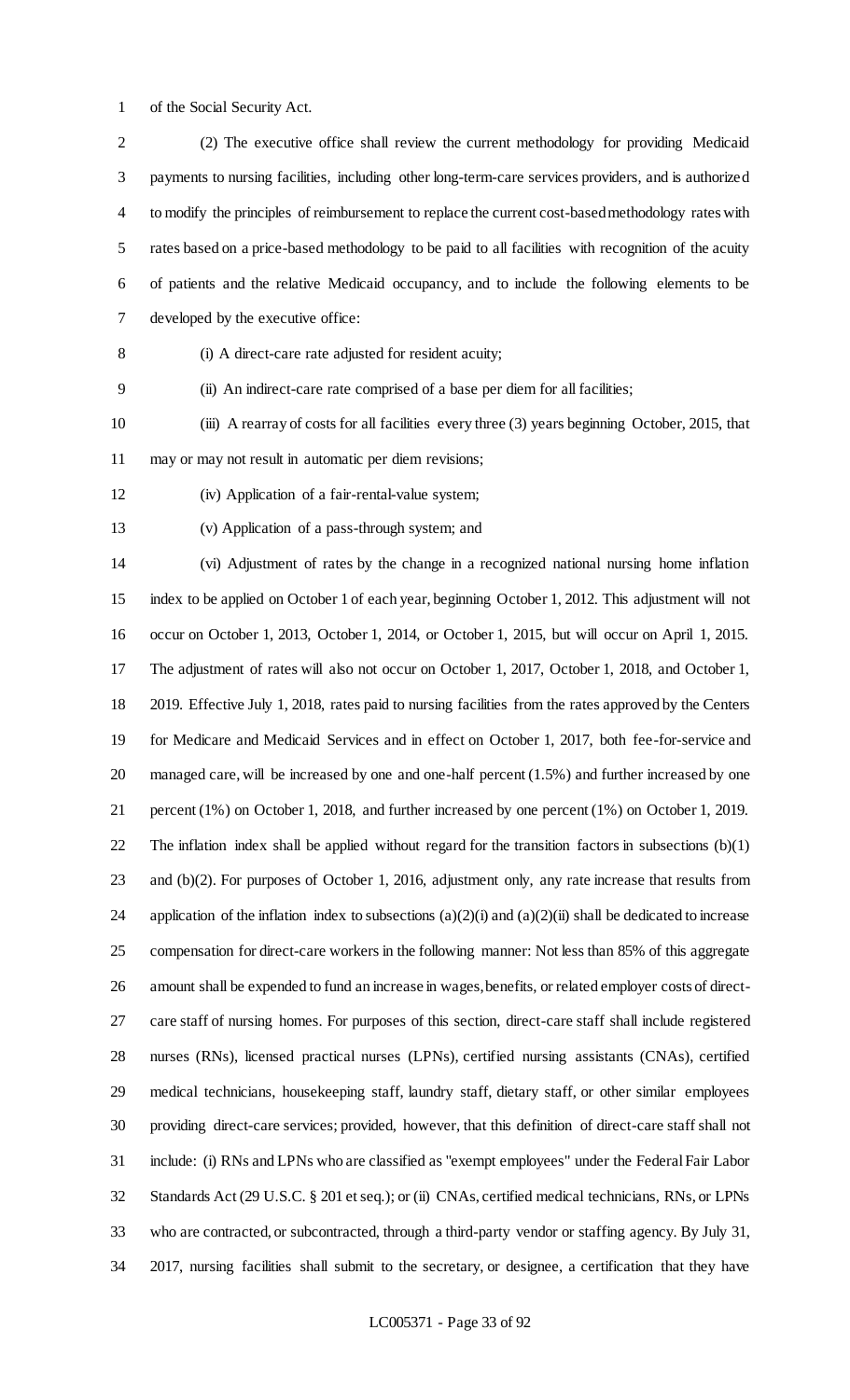1 complied with the provisions of this subsection  $(a)(2)(vi)$  with respect to the inflation index applied on October 1, 2016. Any facility that does not comply with terms of such certification shall be subjected to a clawback, paid by the nursing facility to the state, in the amount of increased reimbursement subject to this provision that was not expended in compliance with that certification.

 (b) Transition to full implementation of rate reform. For no less than four (4) years after the initial application of the price-based methodology described in subsection (a)(2) to payment rates, the executive office of health and human services shall implement a transition plan to moderate the impact of the rate reform on individual nursing facilities. Said transition shall include the following components:

 (1) No nursing facility shall receive reimbursement for direct-care costs that is less than the rate of reimbursement for direct-care costs received under the methodology in effect at the time of passage of this act; for the year beginning October 1, 2017, the reimbursement for direct-care costs under this provision will be phased out in twenty-five-percent (25%) increments each year until October 1, 2021, when the reimbursement will no longer be in effect; and

 (2) No facility shall lose or gain more than five dollars (\$5.00) in its total, per diem rate the first year of the transition. An adjustment to the per diem loss or gain may be phased out by twenty- five percent (25%) each year; except, however, for the years beginning October 1, 2015, there shall be no adjustment to the per diem gain or loss, but the phase out shall resume thereafter; and

 (3) The transition plan and/or period may be modified upon full implementation of facility per diem rate increases for quality of care-related measures. Said modifications shall be submitted in a report to the general assembly at least six (6) months prior to implementation.

 (4) Notwithstanding any law to the contrary, for the twelve-month (12) period beginning July 1, 2015, Medicaid payment rates for nursing facilities established pursuant to this section shall not exceed ninety-eight percent (98%) of the rates in effect on April 1, 2015. Consistent with the other provisions of this chapter, nothing in this provision shall require the executive office to restore the rates to those in effect on April 1, 2015, at the end of this twelve-month (12) period.

(c) Effective July 1, 2022, and for each subsequent year, the executive office of health and

28 human services is hereby authorized and directed to amend its regulations for reimbursement to

- nursing facilities in order that each nursing facility in the State of Rhode Island shall receive a
- quarterly adjustment payment each state fiscal year of an amount determined as follows:
- (1) Determine the percent of the state's total Medicaid outpatient and emergency department services (exclusive of physician services) provided by each nursing home during each
- nursing facility's prior fiscal year;
- (2) Determine the sum of all Medicaid payments to nursing facilities made for services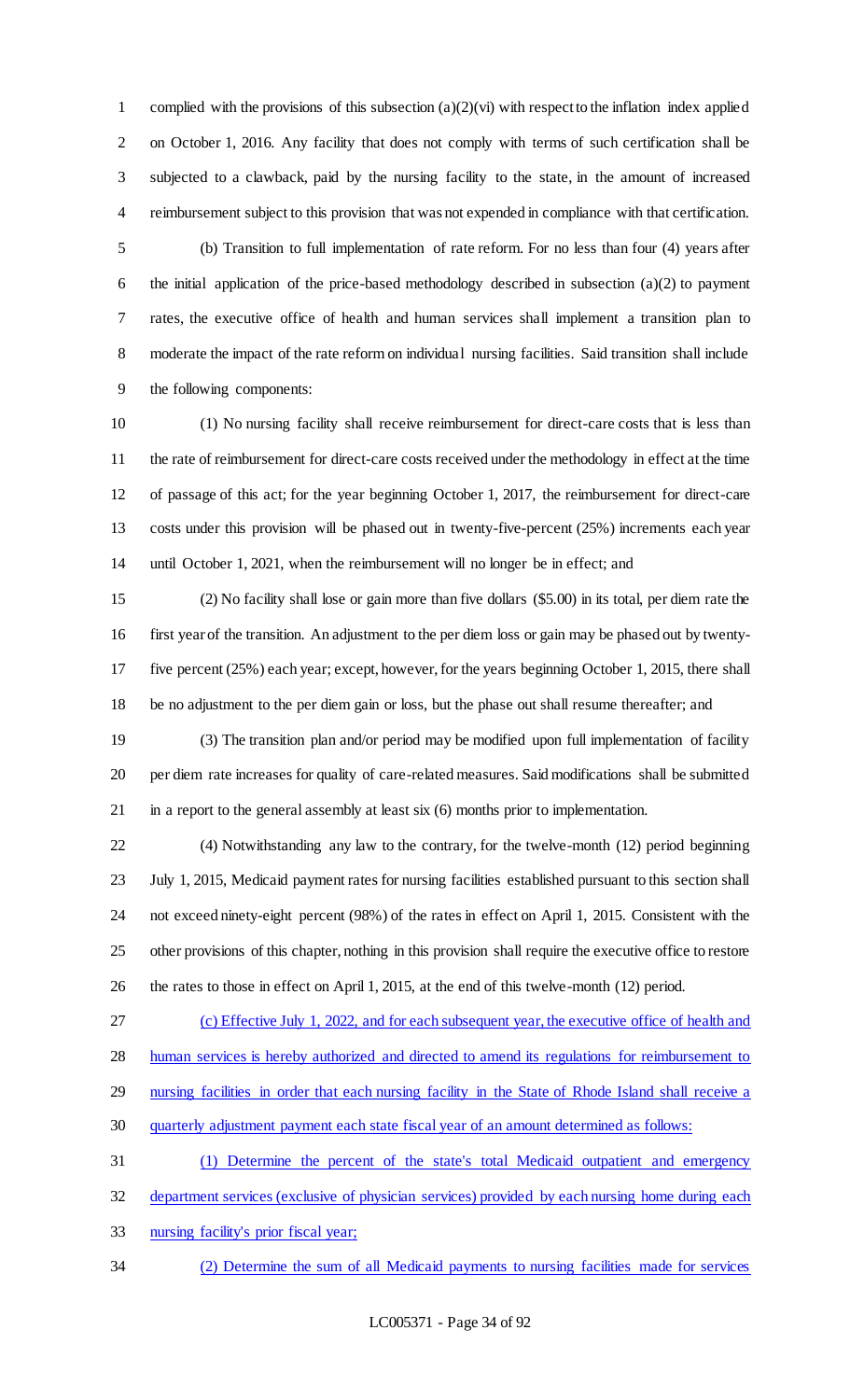provided during each nursing facility's prior fiscal year;

 (3) Multiply the sum of all Medicaid payments as determined in subsection (c)(2) of this section by a percentage defined as the total identified upper payment limit for all nursing facilities 4 divided by the sum of all Medicaid payments as determined in subsection (c)(2) of this section; and then multiply that result by each nursing facility's percentage of the state's total Medicaid services 6 as determined in subsection  $(c)(1)$  of this section to obtain the total adjustment for each nursing

facility to be paid each year; and

 (4) Pay each nursing facility on or before July 20, October 20, January 20, and April 20 one quarter (1/4) of its total adjustment as determined in subsection (c)(3) of this section.

## **40-8-26. Community health centers.**

 (a) For the purposes of this section, the term community health centers refers to federally qualified health centers and rural health centers.

 (b) To support the ability of community health centers to provide high-quality medical care to patients, the executive office of health and human services ("executive office") may adopt and implement an alternative payment methodology (APM) for determining a Medicaid per-visit reimbursement for community health centers that is compliant with the prospective payment system (PPS) provided for in the Medicare, Medicaid, and SCHIP Benefits Improvement and Protection Act of 2000. The following principles are to ensure that the APM PPS rate determination methodology is part of the executive office overall value purchasing approach. For community health centers that do not agree to the principles of reimbursement that reflect the APM PPS, EOHHS shall reimburse such community health centers at the federal PPS rate, as required per section 1902(bb)(3) of the Social Security Act, 42 U.S.C. § 1396a(bb)(3). For community health centers that are reimbursed at the federal PPS rate, subsections (d) through (f) of this section apply. 24 (c) The APM PPS rate determination methodology will (i) Fairly recognize the reasonable costs of providing services. Recognized reasonable costs will be those appropriate for the organization, management, and direct provision of services and (ii) Provide assurances to the 27 executive office that services are provided in an effective and efficient manner, consistent with 28 industry standards. Except for demonstrated cause and at the discretion of the executive office, the 29 maximum reimbursement rate for a service (e.g., medical, dental) provided by an individual

 community health center shall not exceed one hundred twenty-five percent (125%) of the median 31 rate for all community health centers within Rhode Island. not only bill the community health center

on a fee-for-service basis at ninety percent (90%) of the federal PPS rate but also make a series of

quality incentive payments if the community health center meets certain quality incentives. Quality

incentive payments shall be set at a percentage of the aggregate monthly billing that would be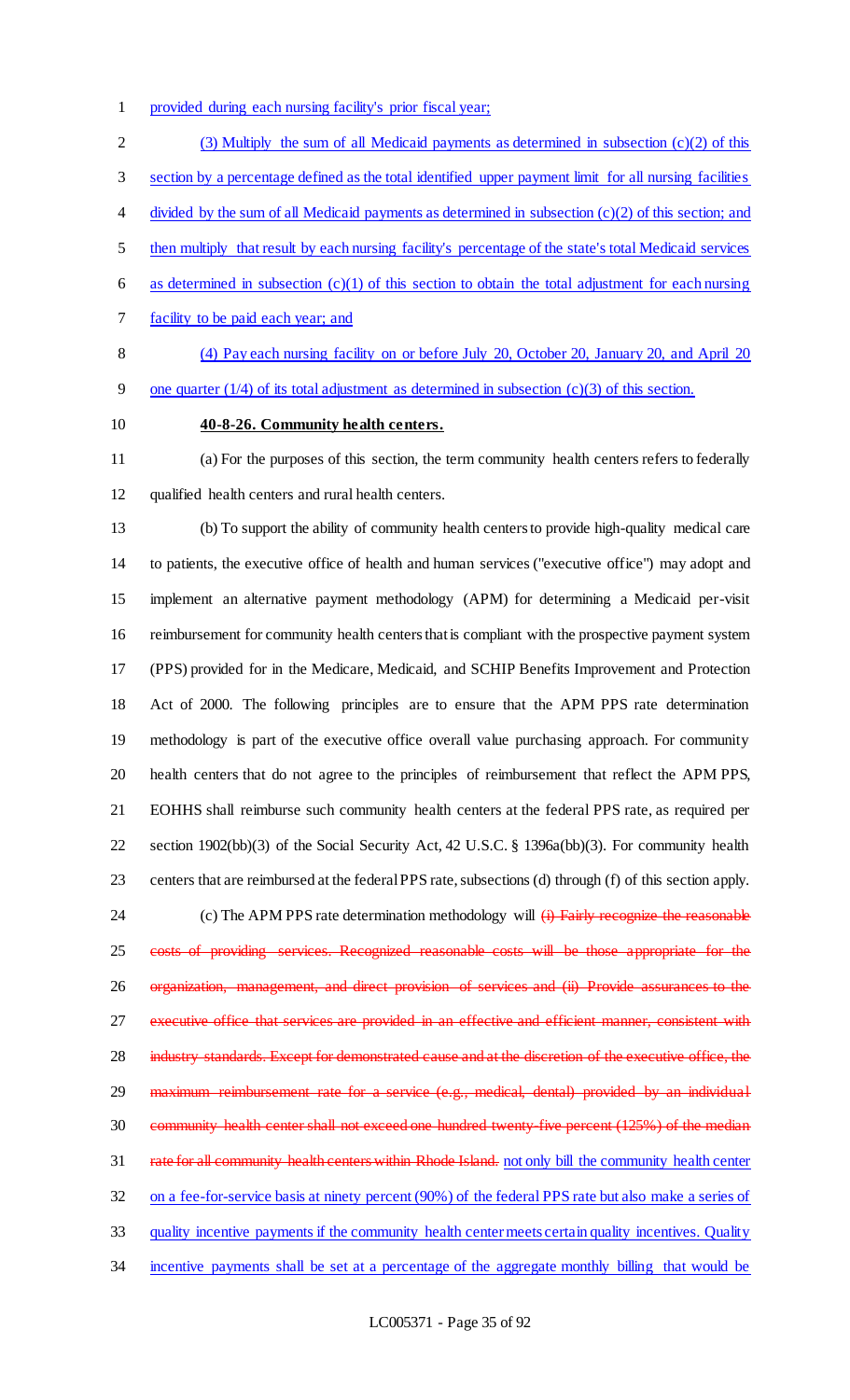- reached under the traditional federal PPS methodology. The quality incentive payments shall be as
- follows:
- (1) Ten percent (10%) for meeting benchmarks set by the Medicaid director for screening patients for Medicaid eligibility or having added one-tenth percent (0.1%) of its monthly patients to the Medicaid rolls.
- 6 (2) Five percent  $(5\%)$  for enrolling at least five percent  $(5\%)$  of patients who identified as tobacco smokers in smoking cessation programs.
- (3) Ten percent (10%) for meeting benchmarks set by the director of human services for
- screening patients for supplemental nutrition assistance program eligibility or having added one-
- 10 tenth percent (0.1%) of its monthly patients to the supplemental nutrition assistance program rolls.
- (4) Ten percent (10%) for ensuring that no more than one percent (1%) of patients are ever
- not offered an appointment within a month if they request one.
- (5) Up to fifteen percent (15%) for meeting benchmarks set by the Medicaid director for the improvement of air quality in patients' homes through directly funding interventions such as:
- air quality inspections, the installation of air filters, the installation of ventilation, and the
- replacement of gas stoves with electric stoves.
- (6) Up to fifteen percent (15%) for meeting benchmarks set by the Medicaid director for
- the removal or mitigation of environmental toxins in patients' homes through the direct funding of
- removal or mitigation of environmental toxins. These toxins shall include, but shall not be limited
- 20 to, lead, radon, asbestos, and carbon monoxide.
- 

(d) Community health centers will cooperate fully and timely with reporting requirements

established by the executive office.

 (e) Reimbursement rates established through this methodology shall be incorporated into the PPS reconciliation for services provided to Medicaid-eligible persons who are enrolled in a health plan on the date of service. Monthly payments by the executive office related to PPS for persons enrolled in a health plan shall be made directly to the community health centers.

27 (f) Reimbursement rates established through thisthe APM methodology shall not be incorporated into the actuarially certified capitation rates paid to a health plan. The health plan shall be responsible for paying the full amount of the reimbursement rate to the community health center for each service eligible for reimbursement under the Medicare, Medicaid, and SCHIP Benefits 31 Improvement and Protection Act of 2000. If the health plan has an alternative payment arrangement 32 with the community health center opts to utilize the APM methodology, the health plan shall bear 33 the full upside and downside risk of decreased or increased costs from the APM methodology may

34 establish a PPS reconciliation process for eligible services and make monthly payments related to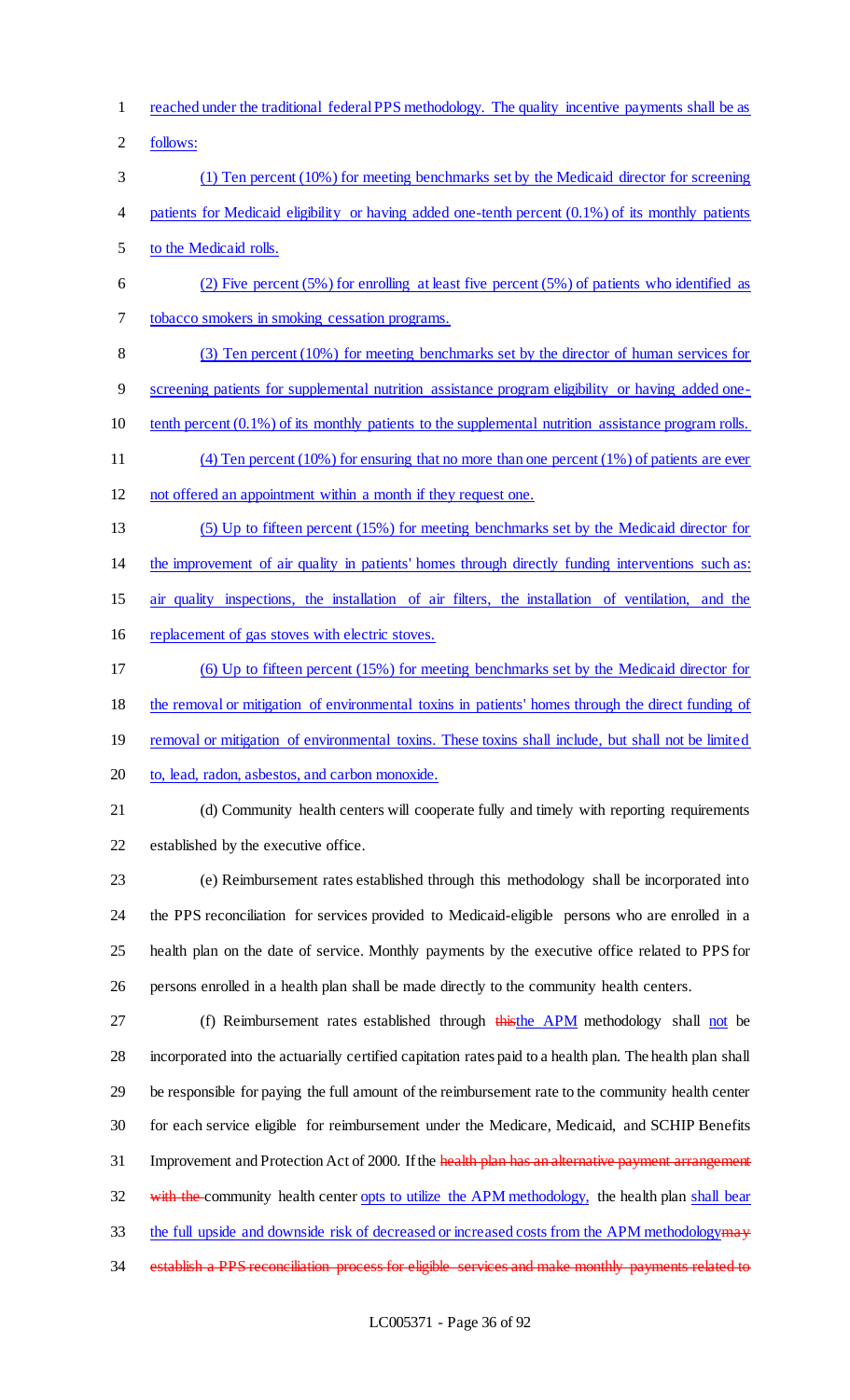1 PPS for persons enrolled in the health plan on the date of service. The executive office will review, at least annually, the Medicaid reimbursement rates and reconciliation methodology used by the health plans for community health centers to ensure payments to each are made in compliance with the Medicare, Medicaid, and SCHIP Benefits Improvement and Protection Act of 2000.

### **40-8-32. Support for certain patients of nursing facilities.**

(a) Definitions. For purposes of this section:

(1) "Applied income" shall mean the amount of income a Medicaid beneficiary is required

to contribute to the cost of his or her care.

 (2) "Authorized individual" shall mean a person who has authority over the income of a patient of a nursing facility, such as a person who has been given or has otherwise obtained authority over a patient's bank account; has been named as or has rights as a joint account holder; or is a fiduciary as defined below.

 (3) "Costs of care" shall mean the costs of providing care to a patient of a nursing facility, including nursing care, personal care, meals, transportation, and any other costs, charges, and expenses incurred by a nursing facility in providing care to a patient. Costs of care shall not exceed the customary rate the nursing facility charges to a patient who pays for his or her care directly rather than through a governmental or other third-party payor.

 (4) "Fiduciary" shall mean a person to whom power or property has been formally entrusted for the benefit of another, such as an attorney-in-fact, legal guardian, trustee, or representative payee.

 (5) "Nursing facility" shall mean a nursing facility licensed under chapter 17 of title 23, that is a participating provider in the Rhode Island Medicaid program.

 (6) "Penalty period" means the period of Medicaid ineligibility imposed pursuant to 42 U.S.C. § 1396p(c), as amended from time to time, on a person whose assets have been transferred for less than fair market value.

 (7) "Uncompensated care" — Care and services provided by a nursing facility to a Medicaid applicant without receiving compensation therefore from Medicaid, Medicare, the Medicaid applicant, or other source. The acceptance of any payment representing actual or estimated applied income shall not disqualify the care and services provided from qualifying as uncompensated care.

 (b) Penalty period resulting from transfer. Any transfer or assignment of assets resulting in the establishment or imposition of a penalty period shall create a debt that shall be due and owing to a nursing facility for the unpaid costs of care provided during the penalty period to a patient of that facility who has been subject to the penalty period. The amount of the debt established shall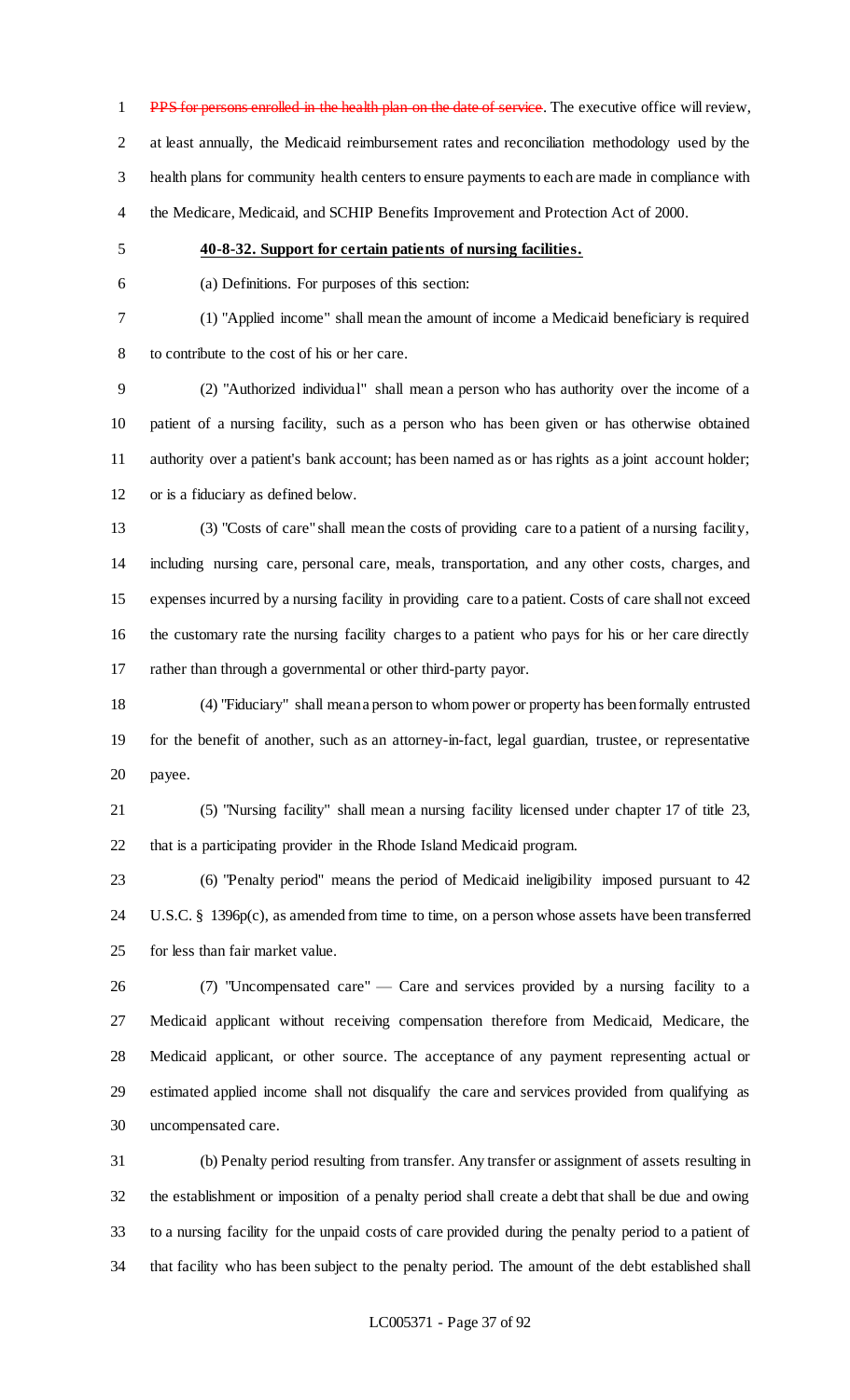not exceed the fair market value of the transferred assets at the time of transfer that are the subject of the penalty period. A nursing facility may bring an action to collect a debt for the unpaid costs 3 of care given to a patient who has been subject to a penalty period, against either the transferor-or 4 the transferee, or both. The provisions of this section shall not affect other rights or remedies of the parties.

 (c) Applied income. A nursing facility may provide written notice to a patient who is a Medicaid recipient and any authorized individual of that patient:

(1) Of the amount of applied income due;

 (2) Of the recipient's legal obligation to pay the applied income to the nursing facility; and (3) That the recipient's failure to pay applied income due to a nursing facility not later than thirty (30) days after receiving notice from the nursing facility may result in a court action to recover the amount of applied income due.

 A nursing facility that is owed applied income may, in addition to any other remedies authorized under law, bring a claim to recover the applied income against a patient and any authorized individual. If a court of competent jurisdiction determines, based upon clear and convincing evidence, that a defendant willfully failed to pay or withheld applied income due and owing to a nursing facility for more than thirty (30) days after receiving notice pursuant to 18 subsection (c), the court may award the amount of the debt owed<del>, court costs, and reasonable</del> 19 attorney's fees to the nursing facility.

 (d) Effects. Nothing contained in this section shall prohibit or otherwise diminish any other causes of action possessed by any such nursing facility. The death of the person receiving nursing facility care shall not nullify or otherwise affect the liability of the person or persons charged with the costs of care rendered or the applied income amount as referenced in this section.

 SECTION 10. Sections 40-8-3.1, 40-8-9.1, 40-8-13.5, 40-8-15, 40-8-19.2 and 40-8-27 of the General Laws in Chapter 40-8 entitled "Medical Assistance" are hereby repealed.

### **40-8-3.1. Life estate in property -- Retained powers.**

**When an applicant or recipient of Medicaid owns a life estate in property that is his or her** 28 principal place of residence with the reserved power and authority, during his or her lifetime, to 29 sell, convey, mortgage, or otherwise dispose of the real property without the consent or joinder by the holder(s) of the remainder interest, the principal place of residence shall not be regarded as an excluded resource for the purpose of Medicaid eligibility, unless the applicant or recipient 32 individually, or through his or her guardian, conservator, or attorney in fact, conveys all outstanding remainder interest to him or herself.

An applicant or recipient who, by a deed created, executed and recorded on or before June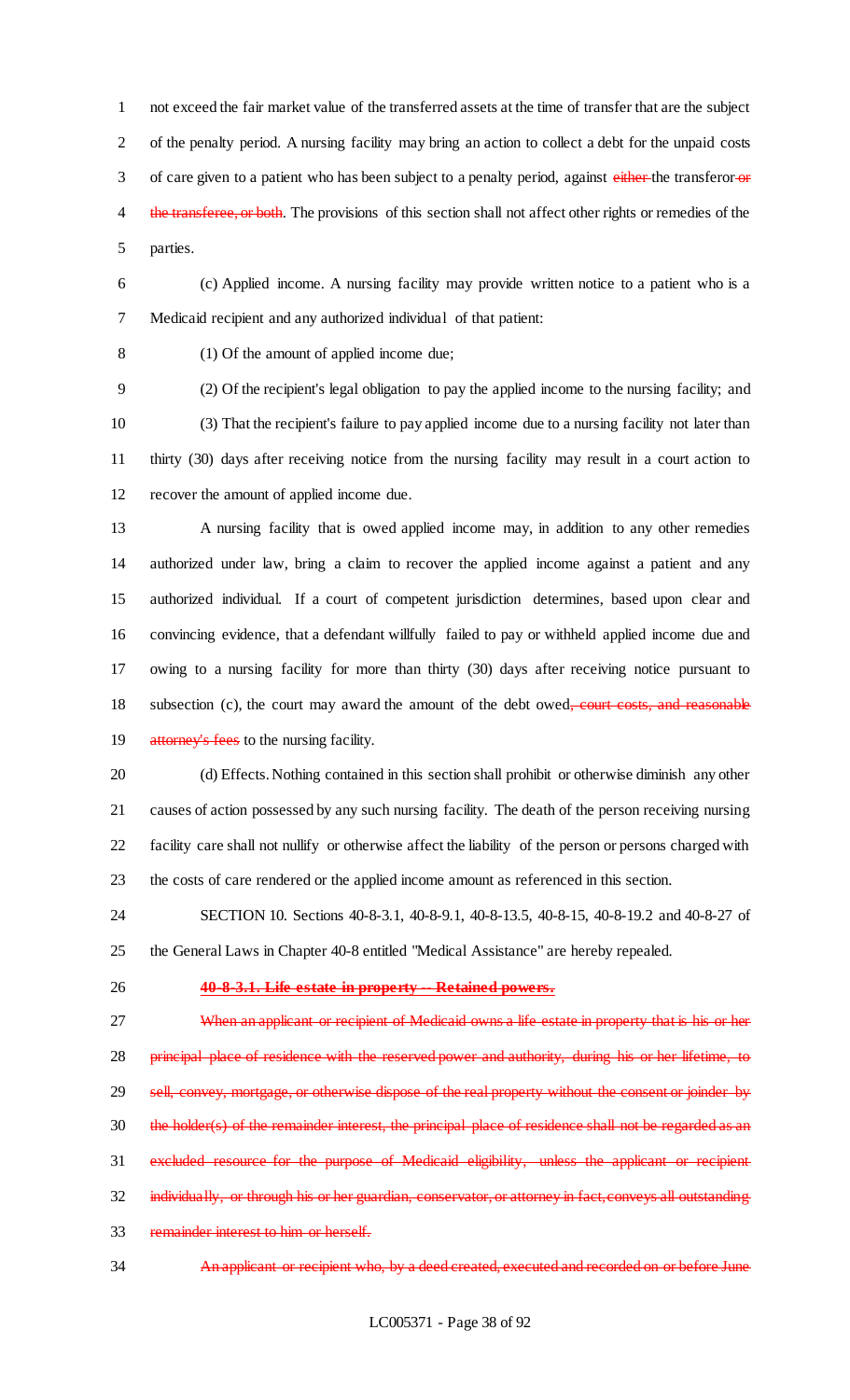30, 2014, has reserved a life estate in property that is his or her principal place of residence with the reserved power and authority, during his or her lifetime, to sell, convey, mortgage, or otherwise dispose of the real property without the consent or joinder by the holder(s) of the remainder interest, 4 shall not be ineligible for Medicaid on the basis of the deed, regardless of whether the transferee of the remainder interest is a person or persons, trust, or entity.

6 **40-8-9.1. Notice.**

7 Whenever an individual who is receiving medical assistance under this chapter transfers 8 an interest in real or personal property, the individual shall notify the executive office of health and 9 human services within ten (10) days of the transfer. The notice shall be sent to the individual's local 10 office and the legal office of the executive office of health and human services and include, at a 11 minimum, the individual's name, social security number or, if different, the executive office of 12 health and human services identification number, the date of transfer, and the dollar value, if any, 13 paid or received by the individual who received benefits under this chapter. In the event an 14 individual fails to provide notice required by this section to the executive office of health and human 15 services and in the event an individual has received medical assistance, any individual and/or entity, 16 who knew or should have known that the individual failed to provide the notice and who receives 17 any distribution of value as a result of the transfer, shall be liable to the executive office of health 18 and human services to the extent of the value of the transfer. Moreover, any such individual shall 19 be subject to the provisions of  $\S$  40-6-15 and any remedy provided by applicable state and federal 20 laws and rules and regulations. Failure to comply with the notice requirements set forth in the 21 section shall not affect the marketability of title to real estate transferred while the transferor is 22 receiving medical assistance.

#### 23 **40-8-13.5. Hospital Incentive Program (HIP).**

24 The secretary of the executive office of health and human services is authorized to seek the 25 federal authorities required to implement a hospital incentive program (HIP). The HIP shall provide 26 the participating licensed hospitals the ability to obtain certain payments for achieving performance 27 goals established by the secretary. HIP payments shall commence no earlier than July 1, 2016.

#### 28 **40-8-15. Lien on deceased recipient's estate for assistance.**

29 (a)(1) Upon the death of a recipient of Medicaid under Title XIX of the federal Social 30 Security Act (42 U.S.C. § 1396 et seq. and referred to hereinafter as the "Act"), the total sum for 31 Medicaid benefits so paid on behalf of a beneficiary who was fifty-five (55) years of age or older 32 at the time of receipt shall be and constitute a lien upon the estate, as defined in subsection  $(a)(2)$ , 33 of the beneficiary in favor of the executive office of health and human services ("executive office"). 34 The lien shall not be effective and shall not attach as against the estate of a beneficiary who is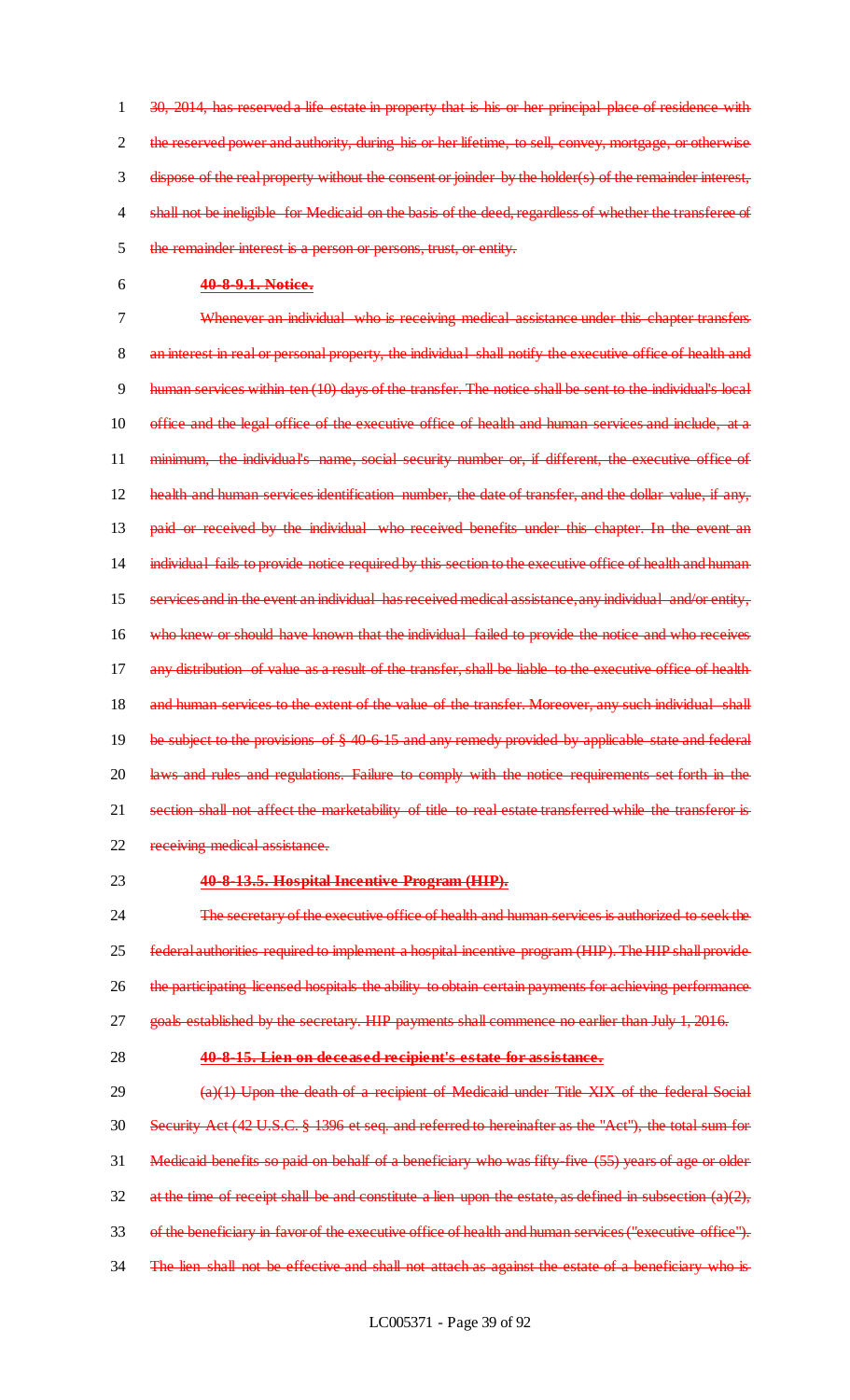1 survived by a spouse, or a child who is under the age of twenty-one (21), or a child who is blind or 2 permanently and totally disabled as defined in Title XVI of the federal Social Security Act, 42 3 U.S.C. § 1381 et seq. The lien shall attach against property of a beneficiary, which is included or 4 includable in the decedent's probate estate, regardless of whether or not a probate proceeding has 5 been commenced in the probate court by the executive office or by any other party. Provided, 6 however, that such lien shall only attach and shall only be effective against the beneficiary's real 7 property included or includable in the beneficiary's probate estate if such lien is recorded in the 8 land evidence records and is in accordance with subsection (e). Decedents who have received 9 Medicaid benefits are subject to the assignment and subrogation provisions of §§ 40-6-9 and 40-6- $10 \frac{10}{100}$ 

11 (2) For purposes of this section, the term "estate" with respect to a deceased individual 12 shall include all real and personal property and other assets included or includable within the 13 individual's probate estate.

14 (b) The executive office is authorized to promulgate regulations to implement the terms, 15 intent, and purpose of this section and to require the legal representative(s) and/or the heirs-at-law 16 of the decedent to provide reasonable written notice to the executive office of the death of a 17 beneficiary of Medicaid benefits who was fifty-five (55) years of age or older at the date of death, 18 and to provide a statement identifying the decedent's property and the names and addresses of all 19 persons entitled to take any share or interest of the estate as legatees or distributees thereof.

20 (e) The amount of reimbursement for Medicaid benefits imposed under this section shall 21 also become a debt to the state from the person or entity liable for the payment thereof.

22 (d) Upon payment of the amount of reimbursement for Medicaid benefits imposed by this 23 section, the secretary of the executive office, or his or her designee, shall issue a written discharge  $24$  of lien.

 (e) Provided, however, that no lien created under this section shall attach nor become effective upon any real property unless and until a statement of claim is recorded naming the 27 debtor/owner of record of the property as of the date and time of recording of the statement of 28 claim, and describing the real property by a description containing all of the following: (1) Tax 29 assessor's plat and lot; and (2) Street address. The statement of claim shall be recorded in the records of land evidence in the town or city where the real property is situated. Notice of the lien shall be sent to the duly appointed executor or administrator, the decedent's legal representative, if known, or to the decedent's next of kin or heirs at law as stated in the decedent's last application for Medicaid benefits.

34 (f) The executive office shall establish procedures, in accordance with the standards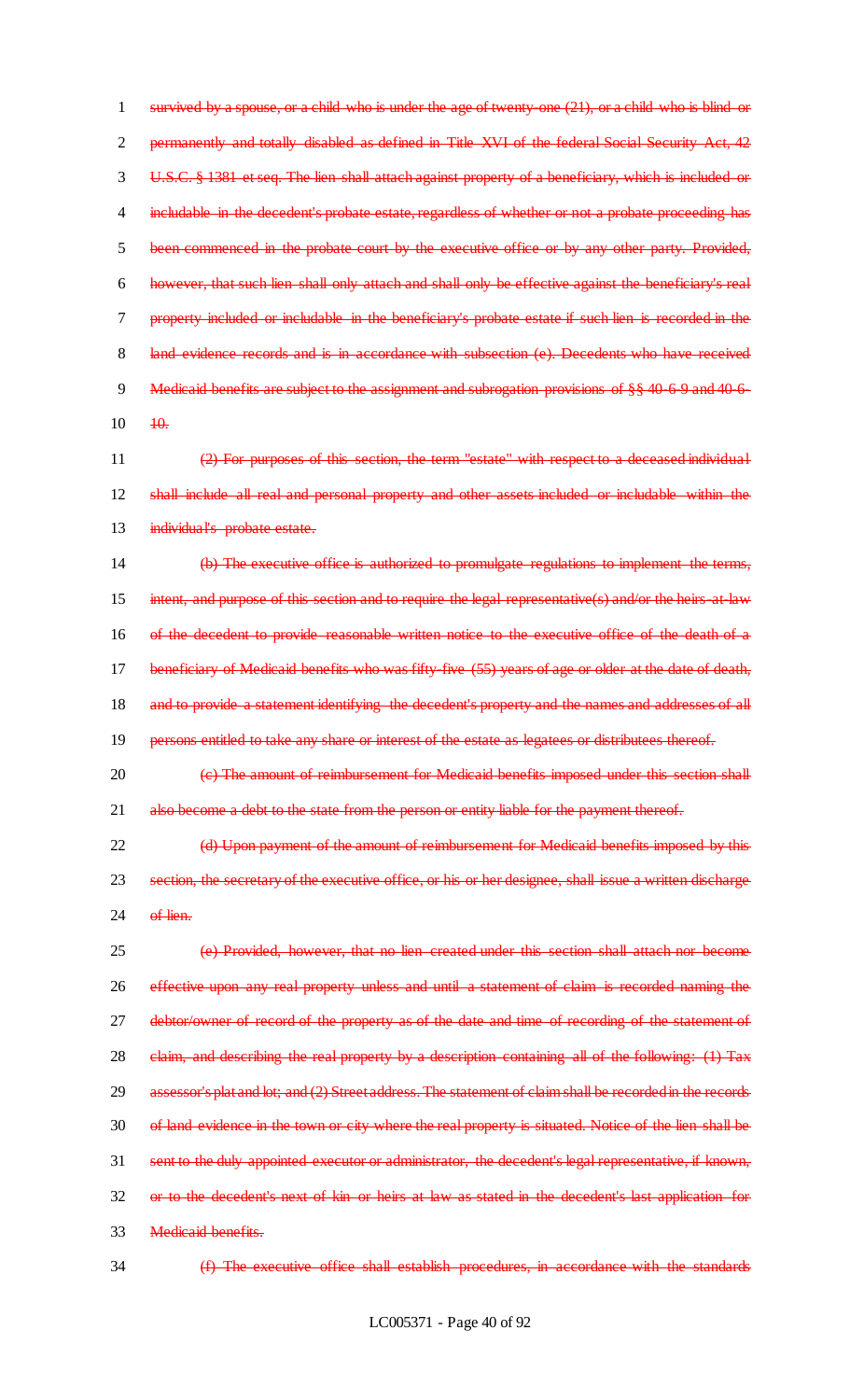1 specified by the Secretary, United States Department of Health and Human Services, under which 2 the executive office shall waive, in whole or in part, the lien and reimbursement established by this 3 section if the lien and reimbursement would cause an undue hardship, as determined by the 4 executive office, on the basis of the criteria established by the secretary in accordance with 42 5 U.S.C. § 1396p(b)(3).

 $\frac{1}{2}$  (g) Upon the filing of a petition for admission to probate of a decedent's will or for 7 administration of a decedent's estate, when the decedent was fifty-five (55) years or older at the 8 time of death, a copy of the petition and a copy of the death certificate shall be sent to the executive 9 office. Within thirty (30) days of a request by the executive office, an executor or administrator 10 shall complete and send to the executive office a form prescribed by that office and shall provide 11 such additional information as the office may require. In the event a petitioner fails to send a copy 12 of the petition and a copy of the death certificate to the executive office and a decedent has received 13 Medicaid benefits for which the executive office is authorized to recover, no distribution and/or 14 payments, including administration fees, shall be disbursed. Any person and/or entity that receives 15 a distribution of assets from the decedent's estate shall be liable to the executive office to the extent 16 of such distribution.

17 (h) Compliance with the provisions of this section shall be consistent with the requirements 18 set forth in § 33-11-5 and the requirements of the affidavit of notice set forth in § 33-11-5.2. Nothing 19 in these sections shall limit the executive office from recovery, to the extent of the distribution, in 20 accordance with all state and federal laws.

21 (i) To ensure the financial integrity of the Medicaid eligibility determination, benefit 22 renewal, and estate recovery processes in this and related sections, the secretary of health and 23 human services is authorized and directed to, by no later than August 1, 2018: (1) Implement an 24 automated asset verification system, as mandated by § 1940 of the Act, that uses electronic data 25 sources to verify the ownership and value of countable resources held in financial institutions and 26 any real property for applicants and beneficiaries subject to resource and asset tests pursuant to the 27 Act in  $\frac{1}{2}$  1902(e)(14)(D); (2) Apply the provisions required under  $\frac{1}{2}$  1902(a)(18) and 1917(c) of 28 the Act pertaining to the disposition of assets for less than fair market value by applicants and 29 beneficiaries for Medicaid long-term services and supports and their spouses, without regard to 30 whether they are subject to or exempted from resources and asset tests as mandated by federal 31 guidance; and (3) Pursue any state plan or waiver amendments from the United States Centers for 32 Medicare and Medicaid Services and promulgate such rules, regulations, and procedures he or she 33 deems necessary to carry out the requirements set forth herein and ensure the state plan and 34 Medicaid policy conform and comply with applicable provisions of Title XIX.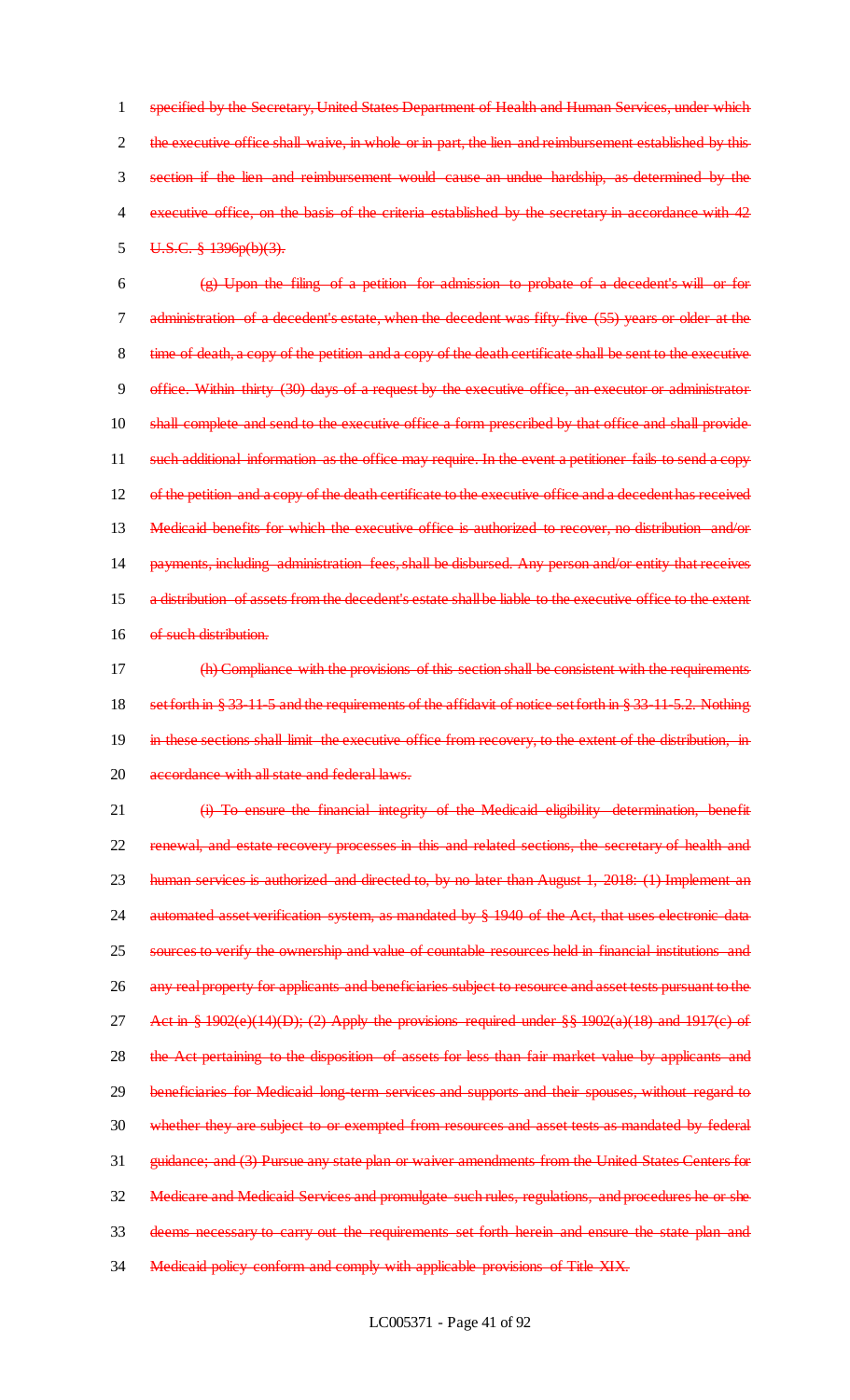### 1 **40-8-19.2. Nursing Facility Incentive Program (HIP).**

 The secretary of the executive office of health and human services is authorized to seek the federal authority required to implement a nursing facility incentive program (NFIP). The NFIP 4 shall provide the participating licensed nursing facilities the ability to obtain certain payments for achieving performance goals established by the secretary. NFIP payments shall commence no earlier than July 1, 2016.

## 7 **40-8-27. Cooperation by providers.**

8 Medicaid providers who employ individuals applying for benefits under any chapter of this 9 title shall comply in a timely manner with requests made by the department for any documents 10 describing employer sponsored health insurance coverage or benefits the provider offers that are 11 necessary to determine eligibility for the state's premium assistance program pursuant to § 40-8.4-12 12. Documents requested by the department may include, but are not limited to, certificates of 13 coverage or a summary of benefits and employee obligations. Upon receiving notification that the 14 department has determined that the employee is eligible for premium assistance under § 40-8.4-12, 15 the provider shall accept the enrollment of the employee and his or her family in the employer-16 based health insurance plan without regard to any seasonal enrollment restrictions, including open-17 enrollment restrictions, and/or the impact on the employee's wages. Additionally, the Medicaid 18 provider employing such persons shall not offer "pay in lieu of benefits." Providers who do not 19 comply with the provisions set forth in this section shall be subject to suspension as a participating 20 Medicaid provider.

21 SECTION 11. Sections 40-8.4-4, 40-8.4-5, 40-8.4-10, 40-8.4-12, 40-8.4-15 and 40-8.4-19 22 of the General Laws in Chapter 40-8.4 entitled "Health Care for Families" are hereby amended to 23 read as follows:

24 **40-8.4-4. Eligibility.**

 (a) **Medical assistance for families.** There is hereby established a category of medical assistance eligibility pursuant to § 1931 of Title XIX of the Social Security Act, 42 U.S.C. § 1396u- 1, for families whose income and resources are no greater than the standards in effect in the aid to families with dependent children program on July 16, 1996, or such increased standards as the department may determine. The executive office of health and human services is directed to amend the medical assistance Title XIX state plan and to submit to the United States Department of Health and Human Services an amendment to the RIte Care waiver project to provide for medical assistance coverage to families under this chapter in the same amount, scope, and duration as coverage provided to comparable groups under the waiver. The department is further authorized and directed to submit amendments and/or requests for waivers to the Title XXI state plan as may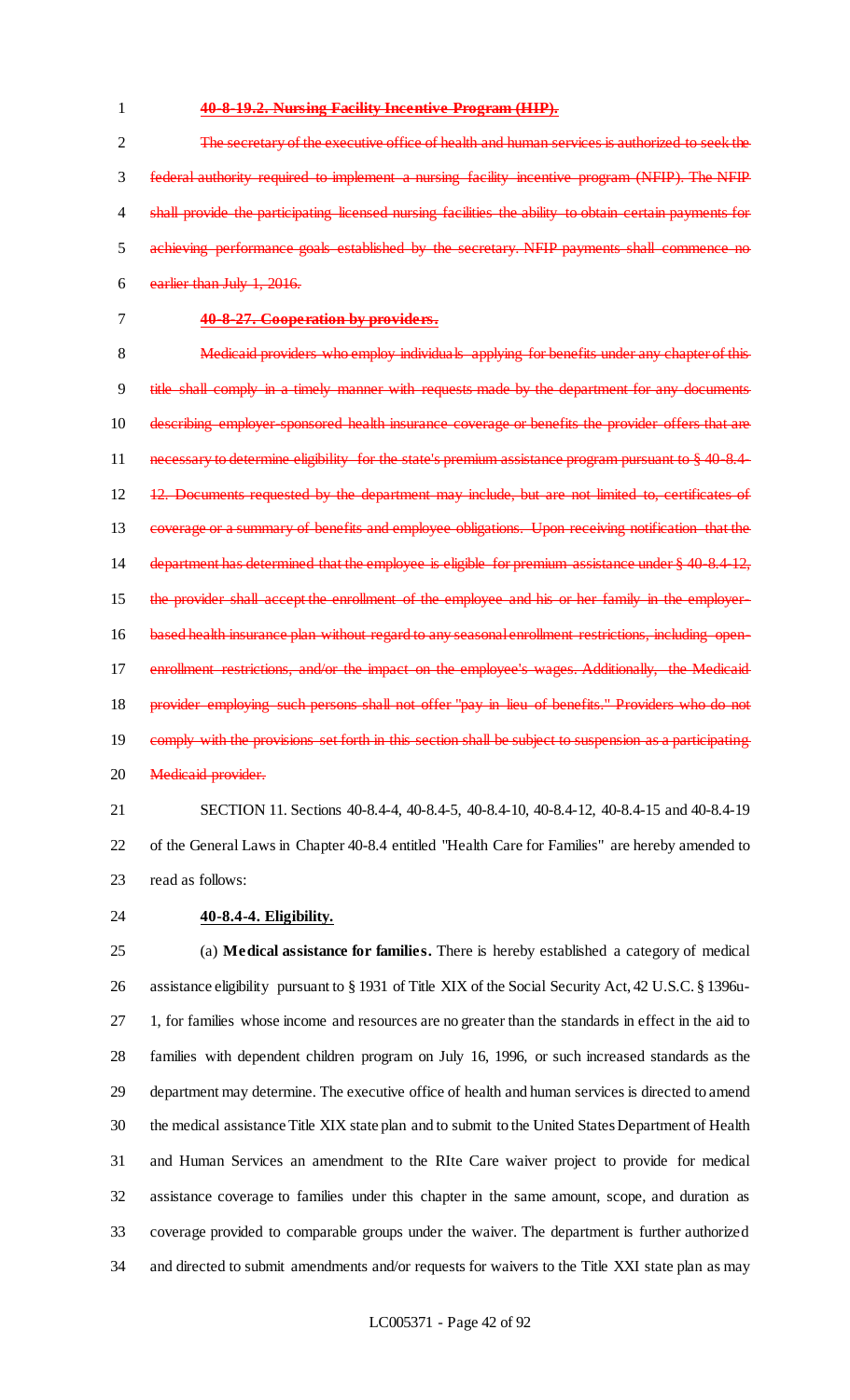be necessary to maximize federal contribution for provision of medical assistance coverage provided pursuant to this chapter, including providing medical coverage as a "qualified state" in accordance with Title XXI of the Social Security Act, 42 U.S.C. § 1397aa et seq. Implementation of expanded coverage under this chapter shall not be delayed pending federal review of any Title XXI amendment or waiver.

 (b) **Income.** The secretary of the executive office of health and human services is authorized and directed to amend the medical assistance Title XIX state plan or RIte Care waiver to provide medical assistance coverage through expanded income disregards or other methodology for parents or relative caretakers whose income levels are below one hundred thirty-three percent (133%) of the federal poverty level.

 (c) Health care coverage provided under this section shall also be provided without regard to availability of federal financial participation to a noncitizen family member who is a resident of Rhode Island, and who is otherwise eligible for such assistance. The department is further authorized to promulgate any regulations necessary, and in accord with title XIX [42 U.S.C. § 1396 et seq.] and title XXI [42 U.S.C. § 1397 et seq.] of the Social Security Act as necessary in order to implement the state plan amendment. The executive office of health and human services is directed to ensure that federal financial participation is assessed to the maximum extent allowable to provide coverage pursuant to this section, at least every two (2) years, and that state-only funds will be used 19 only if federal financial participation is not available. **40-8.4-5. Managed care.** 21 The delivery and financing of the healthcare services provided under this chapter shall may 22 be provided through a system of managed care. A managed care system integrates an efficient 23 financing mechanism with quality service delivery; provides a "medical home" to 24 appropriate care and deter unnecessary and inappropriate care; and places emphasis on preventive 25 and primary health care. Beginning July 1, 2027, all payments shall be provided directly by the 26 state without an intermediate payment to a managed care entity or other form of health insurance company. Beginning July 1, 2022, no new contracts may be entered into between the Medicaid 28 office and an intermediate payor such as a managed care entity or other form of health insurance

- company for the payment of health care services pursuant to this chapter.
- **40-8.4-10. Regulations.**
- 31 (a) The department of human services Medicaid director is authorized to promulgate any regulations necessary to implement this chapter.
- (b) When promulgating any rule or regulation necessary to implement this chapter, or any 34 rule or regulation related to RIte Care, the department Medicaid director shall send the notice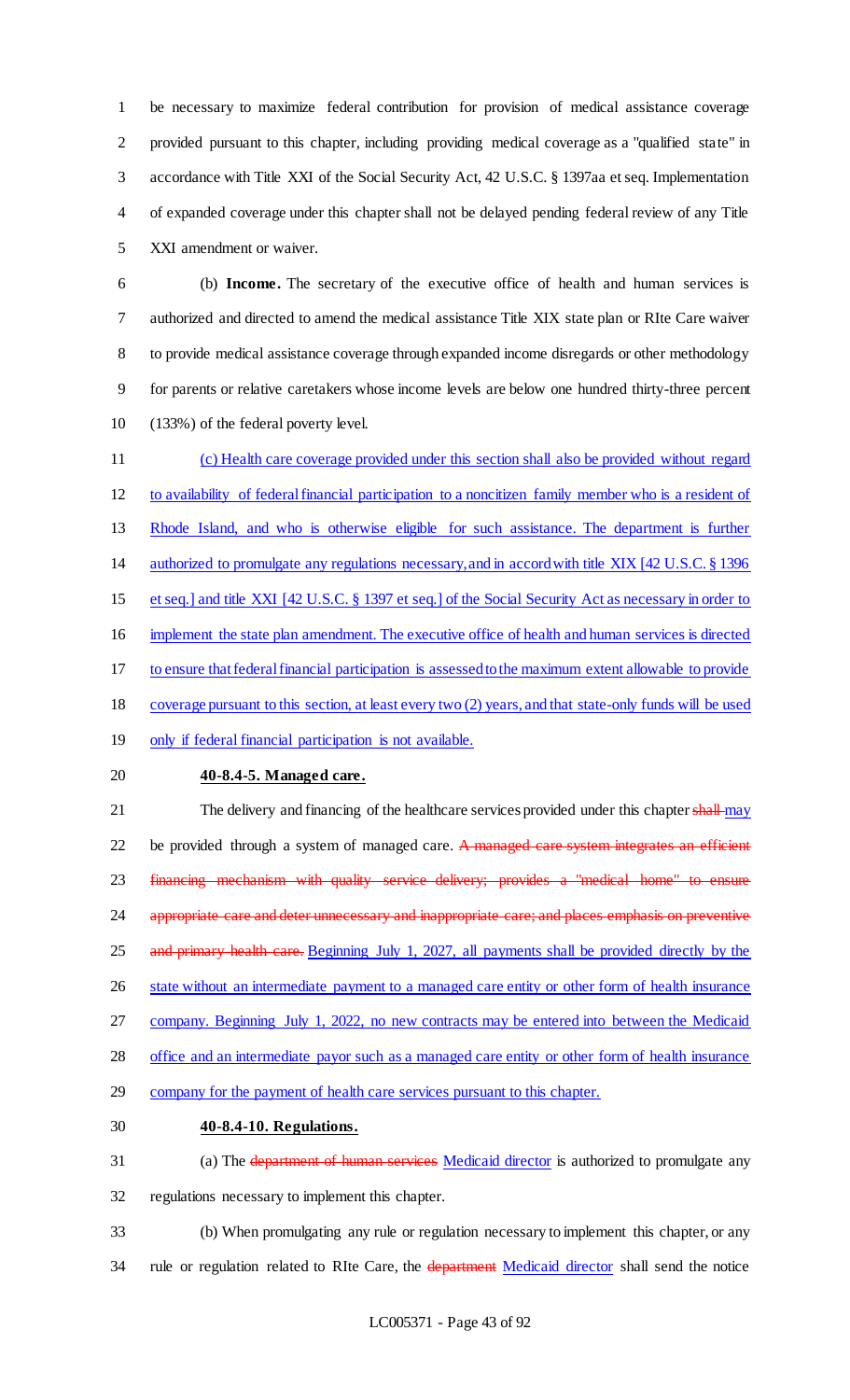referred to in § 42-35-3 and a true copy of the rule referred to in § 42-35-4 of the Rhode Island administrative procedures act to each of the co-chairpersons of the permanent joint committee on health care oversight established by § 40-8.4-14.

### **40-8.4-12. RIte Share health insurance premium assistance program.**

 (a) Basic RIte Share health insurance premium assistance program. Under the terms of Section 1906 of Title XIX of the U.S. Social Security Act, 42 U.S.C. § 1396e, states are permitted to pay a Medicaid-eligible person's share of the costs for enrolling in employer-sponsored health insurance (ESI) coverage if it is cost-effective to do so. Pursuant to the general assembly's direction in the Rhode Island health reform act of 2000, the Medicaid agency requested and obtained federal approval under § 1916, 42 U.S.C. § 1396o, to establish the RIte Share premium assistance program to subsidize the costs of enrolling Medicaid-eligible persons and families in employer-sponsored health insurance plans that have been approved as meeting certain cost and coverage requirements. 13 The Medicaid agency also obtained, at the general assembly's direction, federal authority to require any such persons with access to ESI coverage to enroll as a condition of retaining eligibility 15 providing that doing so meets the criteria established in Title XIX for obtaining federal matching funds.

(b) Definitions. For the purposes of this section, the following definitions apply:

 (1) "Cost-effective" means that the portion of the ESI that the state would subsidize, as well as wrap-around costs, would on average cost less to the state than enrolling that same person/family in a managed-care delivery system.

 (2) "Cost sharing" means any co-payments, deductibles, or co-insurance associated with ESI.

 (3) "Employee premium" means the monthly premium share a person or family is required to pay to the employer to obtain and maintain ESI coverage.

 (4) "Employer-sponsored insurance" or "ESI" means health insurance or a group health plan offered to employees by an employer. This includes plans purchased by small employers through the state health insurance marketplace, healthsource, RI (HSRI).

 (5) "Policy holder" means the person in the household with access to ESI, typically the employee.

 (6) "RIte Share-approved employer-sponsored insurance (ESI)" means an employer- sponsored health insurance plan that meets the coverage and cost-effectiveness criteria for RIte Share.

 (7) "RIte Share buy-in" means the monthly amount an Medicaid-ineligible policy holder must pay toward RIte Share-approved ESI that covers the Medicaid-eligible children, young adults,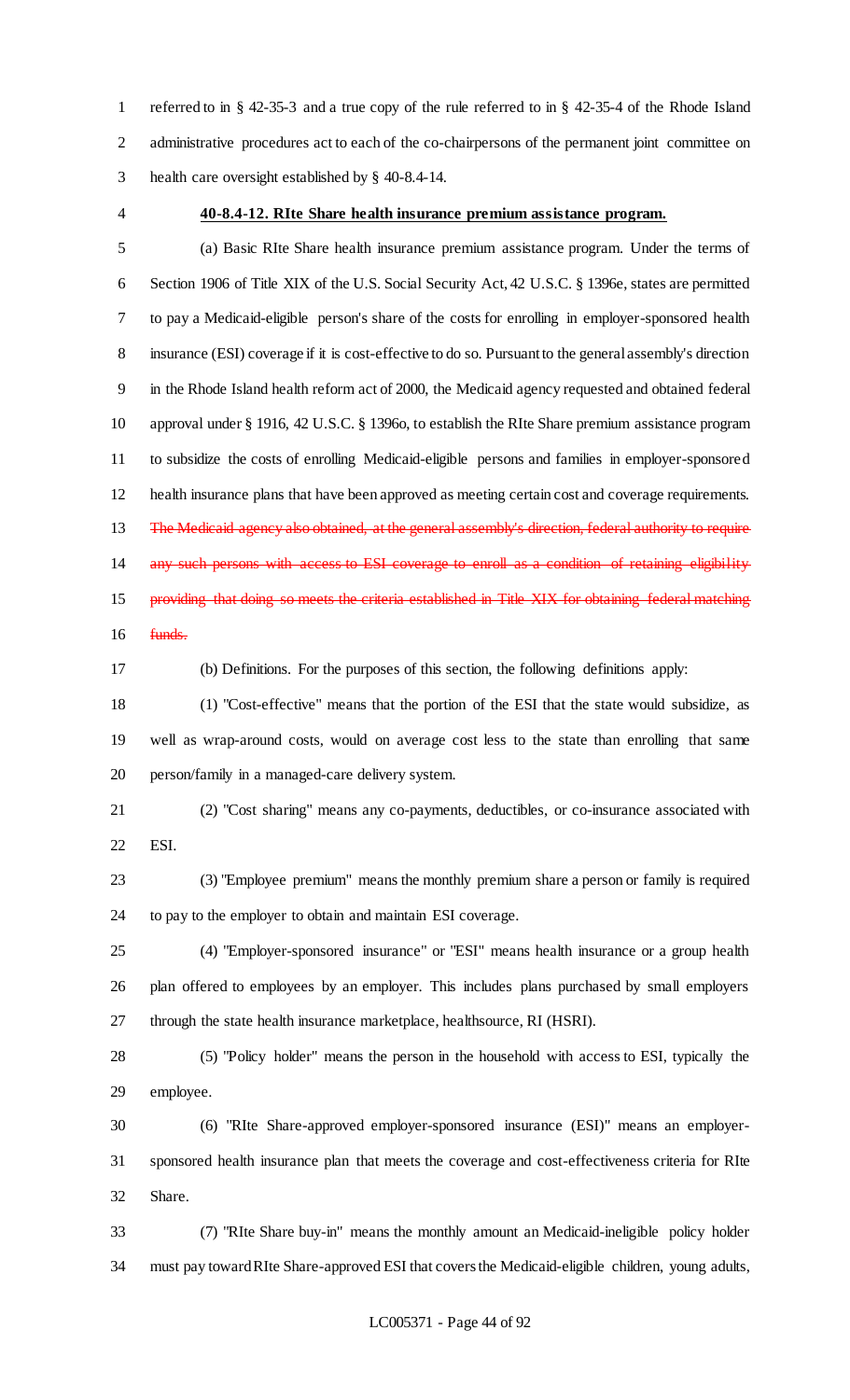or spouses with access to the ESI. The buy-in only applies in instances when household income is above one hundred fifty percent (150%) of the FPL.

 (8) "RIte Share premium assistance program" means the Rhode Island Medicaid premium assistance program in which the State pays the eligible Medicaid member's share of the cost of enrolling in a RIte Share-approved ESI plan. This allows the state to share the cost of the health insurance coverage with the employer.

 (9) "RIte Share unit" means the entity within the executive office of health and human services (EOHHS) responsible for assessing the cost-effectiveness of ESI, contacting employers about ESI as appropriate, initiating the RIte Share enrollment and disenrollment process, handling member communications, and managing the overall operations of the RIte Share program.

 (10) "Third-party liability (TPL)" means other health insurance coverage. This insurance is in addition to Medicaid and is usually provided through an employer. Since Medicaid is always the payer of last resort, the TPL is always the primary coverage.

 (11) "Wrap-around services or coverage" means any healthcare services not included in the ESI plan that would have been covered had the Medicaid member been enrolled in a RIte Care or Rhody Health Partners plan. Coverage of deductibles and co-insurance is included in the wrap. Co-payments to providers are not covered as part of the wrap-around coverage.

18 (c) RIte Share populations. Medicaid beneficiaries subject to eligible for RIte Share include: children, families, parent and caretakers eligible for Medicaid or the children's health insurance program (CHIP) under this chapter or chapter 12.3 of title 42; and adults between the ages of nineteen (19) and sixty-four (64) who are eligible under chapter 8.12 of this title, not receiving or eligible to receive Medicare, and are enrolled in managed care delivery systems. The following conditions apply:

 (1) The income of Medicaid beneficiaries shall affect whether and in what manner they 25 must may participate in RIte Share as follows:

 (i) Income at or below one hundred fifty percent (150%) of FPL — Persons and families determined to have household income at or below one hundred fifty percent (150%) of the federal poverty level (FPL) guidelines based on the modified adjusted gross income (MAGI) standard or other standard approved by the secretary are required to participate in RIte Share if a Medicaid- eligible adult or parent/caretaker has access to cost-effective ESI. Enrolling in ESI through RIte Share shall be a condition of maintaining Medicaid health coverage for any eligible adult with access to such coverage.

 (ii) Income above one hundred fifty percent (150%) of FPL and policy holder is not Medicaid-eligible — Premium assistance is available when the household includes Medicaid-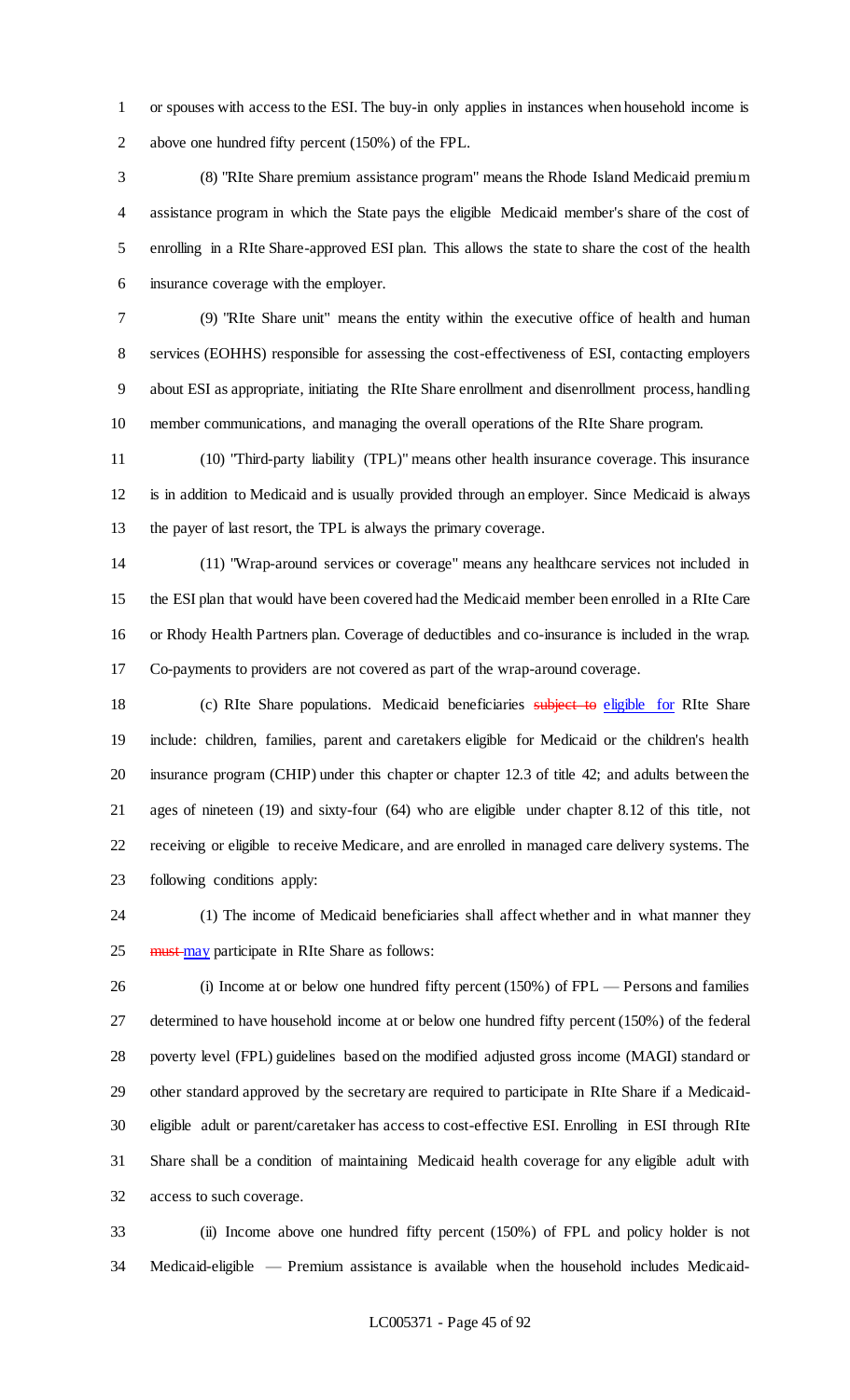eligible members, but the ESI policy holder (typically a parent/caretaker, or spouse) is not eligible for Medicaid. Premium assistance for parents/caretakers and other household members who are not Medicaid-eligible may be provided in circumstances when enrollment of the Medicaid-eligible family members in the approved ESI plan is contingent upon enrollment of the ineligible policy holder and the executive office of health and human services (executive office) determines, based on a methodology adopted for such purposes, that it is cost-effective to provide premium assistance for family or spousal coverage.

 (d) **RIte Share enrollment not condition of eligibility.** RIte Share enrollment shall be 9 purely voluntary and shall never be a condition of eligibility for Medicaid. For Medicaid beneficiaries over the age of nineteen (19), enrollment in RIte Share shall be a condition of eligibility except as exempted below and by regulations promulgated by the executive office.

 (1) Medicaid-eligible children and young adults up to age nineteen (19) shall not be required to enroll in a parent/caretaker relative's ESI as a condition of maintaining Medicaid 14 eligibility if the person with access to RIte Share-approved ESI does not enroll as required. These Medicaid-eligible children and young adults shall remain eligible for Medicaid and shall be 16 enrolled in a RIte Care plan.

 (2) There shall be a limited six-month (6) exemption from the mandatory enrollment requirement for persons participating in the RI works program pursuant to chapter 5.2 of this title. (e) Approval of health insurance plans for premium assistance. The executive office of health and human services shall adopt regulations providing for the approval of employer-based health insurance plans for premium assistance and shall approve employer-based health insurance plans based on these regulations. In order for an employer-based health insurance plan to gain approval, the executive office must determine that the benefits offered by the employer-based health insurance plan are substantially similar in amount, scope, and duration to the benefits provided to Medicaid-eligible persons enrolled in a Medicaid managed care plan, when the plan is evaluated in conjunction with available supplemental benefits provided by the office. The office shall obtain and make available to persons otherwise eligible for Medicaid identified in this section as supplemental benefits those benefits not reasonably available under employer-based health insurance plans that are required for Medicaid beneficiaries by state law or federal law or 30 regulation. Once it has been determined by the Medicaid agency that the ESI offered by a particular employer is RIte Share-approved, all Medicaid members with access to that employer's plan are 32 required to participate in RIte Share. Failure to meet the mandatory enrollment requirement shall result in the termination of the Medicaid eligibility of the policy holder and other Medicaid members nineteen (19) or older in the household who could be covered under the ESI until the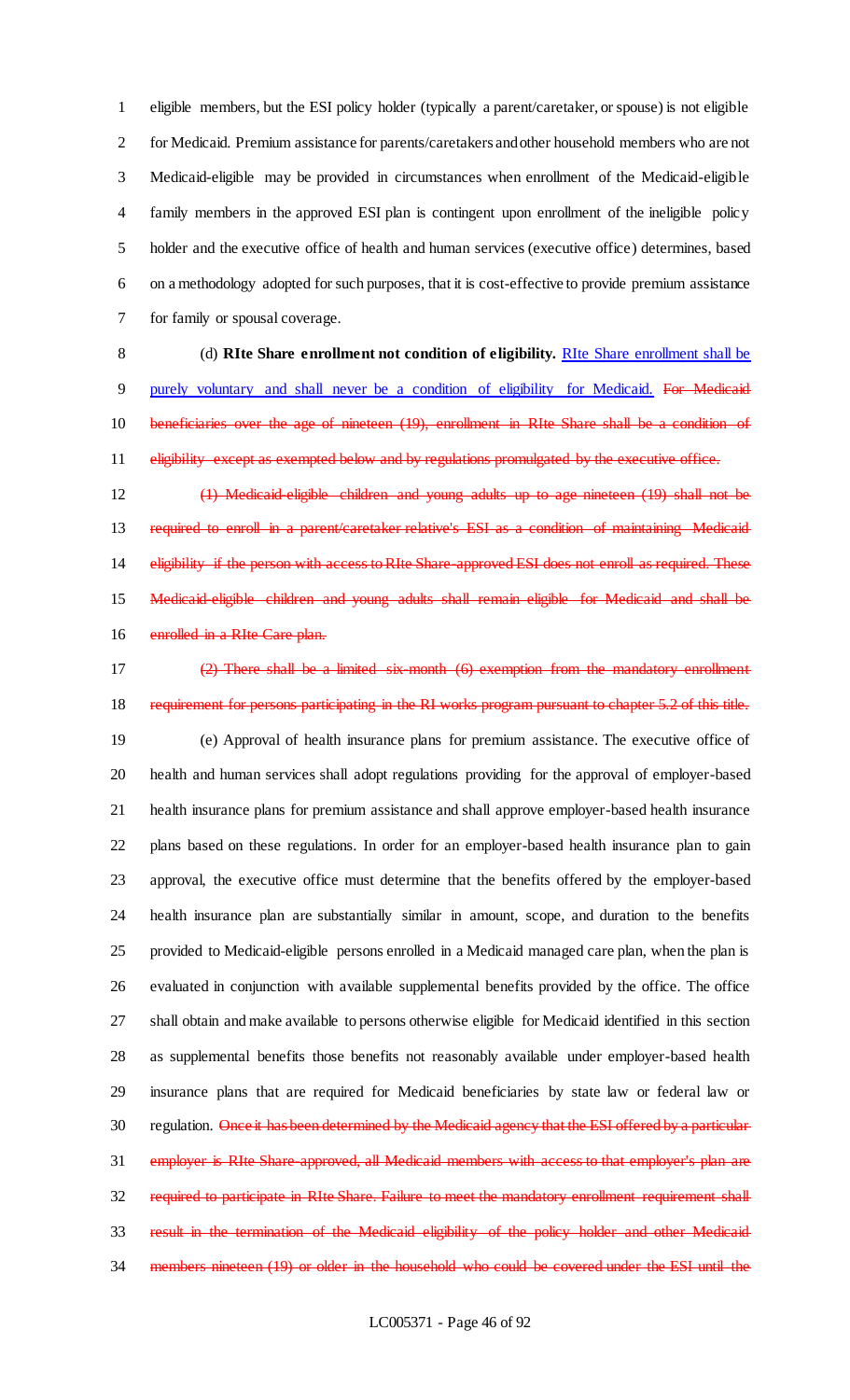policy holder complies with the RIte Share enrollment procedures established by the executive 2 office.

 (f) **Premium assistance.** The executive office shall provide premium assistance by paying 4 all or a portion of the employee's cost for covering the eligible person and/or his or her family under such a RIte Share-approved ESI plan subject to the buy-in provisions in this section.

 (g) **Buy-in.** Persons who can afford it shall share in the cost. — The executive office is authorized and directed to apply for and obtain any necessary state plan and/or waiver amendments from the Secretary of the United States Department of Health and Human Services (DHHS) to require that persons enrolled in a RIte Share-approved employer-based health plan who have income equal to or greater than one hundred fifty percent (150%) of the FPL to buy-in to pay a share of the costs based on the ability to pay, provided that the buy-in cost shall not exceed five percent (5%) of the person's annual income. The executive office shall implement the buy-in by regulation, and shall consider co-payments, premium shares, or other reasonable means to do so.

 (h) **Maximization of federal contribution.** The executive office of health and human services is authorized and directed to apply for and obtain federal approvals and waivers necessary to maximize the federal contribution for provision of medical assistance coverage under this section, including the authorization to amend the Title XXI state plan and to obtain any waivers necessary to reduce barriers to provide premium assistance to recipients as provided for in Title XXI of the Social Security Act, 42 U.S.C. § 1397aa et seq.

 (i) **Implementation by regulation.** The executive office of health and human services is authorized and directed to adopt regulations to ensure the establishment and implementation of the premium assistance program in accordance with the intent and purpose of this section, the requirements of Title XIX, Title XXI, and any approved federal waivers.

24 (j) Outreach and reporting. The executive office of health and human services shall develop 25 a plan to identify Medicaid eligible individuals who have access to employer-sponsored insurance 26 and increase the use of RIte Share benefits. Beginning October 1, 2019, the executive office shall 27 submit the plan to be included as part of the reporting requirements under § 35-17-1. Starting 28 January 1, 2020, the executive office of health and human services shall include the number of 29 Medicaid recipients with access to employer-sponsored insurance, the number of plans that did not 30 meet the cost effectiveness criteria for RIte Share, and enrollment in the premium assistance program as part of the reporting requirements under § 35-17-1.

32 (k) Employer-sponsored insurance. The executive office of health and human services shall dedicate staff and resources to reporting monthly as part of the requirements under § 35-17-1 which 34 employer-sponsored insurance plans meet the cost-effectiveness criteria for RIte Share.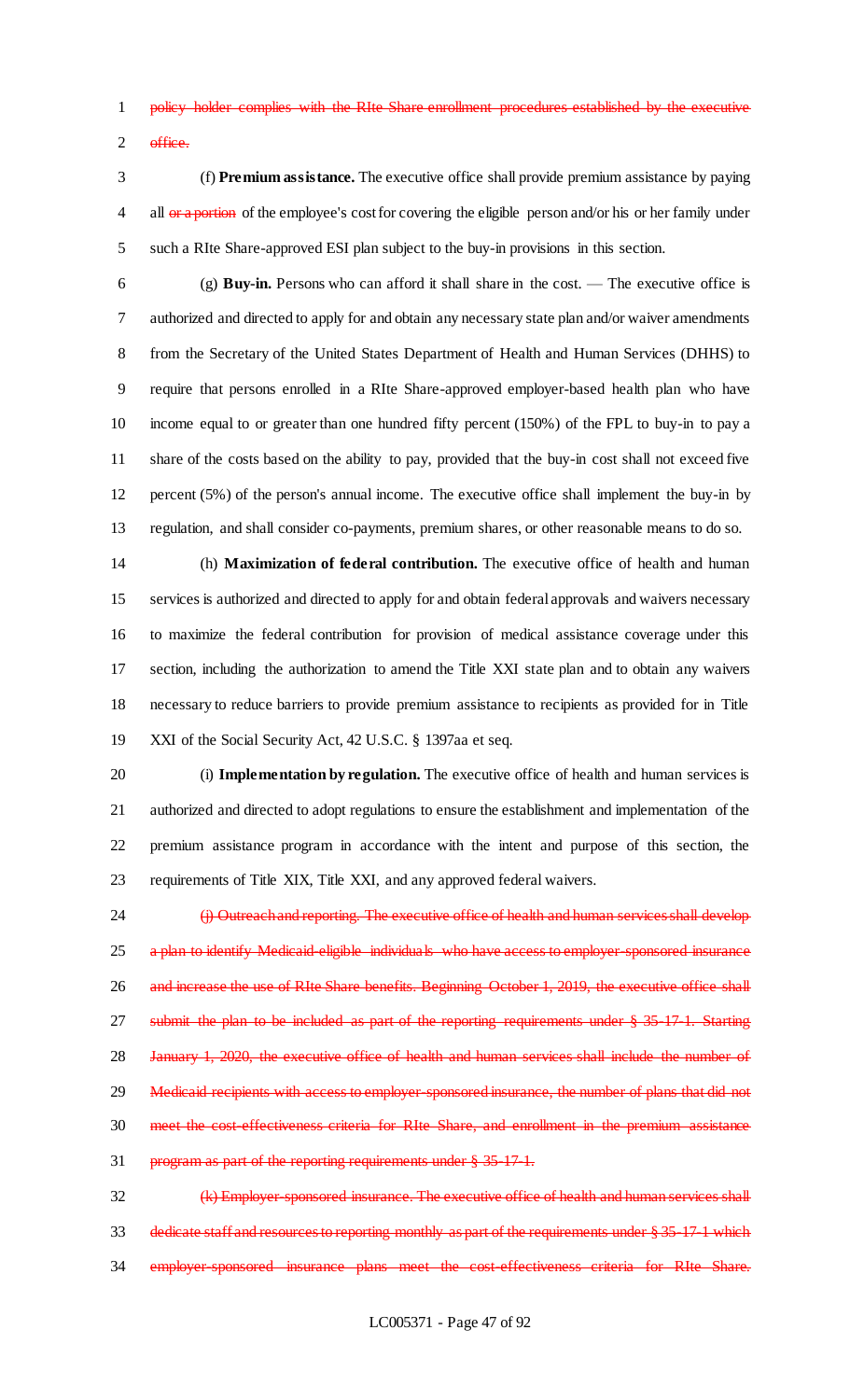Information in the report shall be used for screening for Medicaid enrollment to encourage Rite 2 Share participation. By October 1, 2021, the report shall include any employers with 300 or more employees. By January 1, 2022, the report shall include employers with 100 or more employees. 4 The January report shall also be provided to the chairperson of the house finance committee; the chairperson of the senate finance committee; the house fiscal advisor; the senate fiscal advisor; and the state budget officer. **40-8.4-15. Advisory commission on health care.** (a) There is hereby established an advisory commission to be known as the "advisory commission on health care" to advise the director of the department of human services on all matters relating to the RIte Care and RIte Share programs, and other matters concerning access for all Rhode Islanders to quality health care in the most affordable, economical manner. The director of the department of human services shall serve ex officio as chairperson. The director shall appoint the eighteen (18) members: (1) Three (3) of whom shall represent the healthcare providers; 15 (2) Three (3) of whom shall represent the members of the public with significant health 16 care conditions healthcare insurers; (3) Three (3) of whom shall represent healthcare consumers or consumer organizations; (4) Two (2) of whom shall represent organized labor; (5) One of whom shall be the health care advocate in the office of the attorney general; (6) Three (3) of whom shall represent employers; and (7) Three (3) of whom shall be other members of the public. (b) The commission may study all aspects of the provisions of the RIte Care and RIte Share programs involving purchasers of health care, including employers, consumers, and the state, health insurers, providers of health care, and healthcare facilities, and all matters related to the interaction among these groups, including methods to achieve more effective and timely resolution of disputes, better communication, speedier, more reliable and less-costly administrative processes, claims, payments, and other reimbursement matters, and the application of new processes or technologies 28 to such issues. (c) Members of the commission shall be appointed in the month of July, each to hold office until the last day of June in the second year of his or her appointment or until his or her successor is appointed by the director. (d) The commission shall meet at least quarterly, and the initial meeting of the commission shall take place on or before September 15, 2000. The commission may meet more frequently than

quarterly at the call of the chair or at the call of any three (3) members of the commission.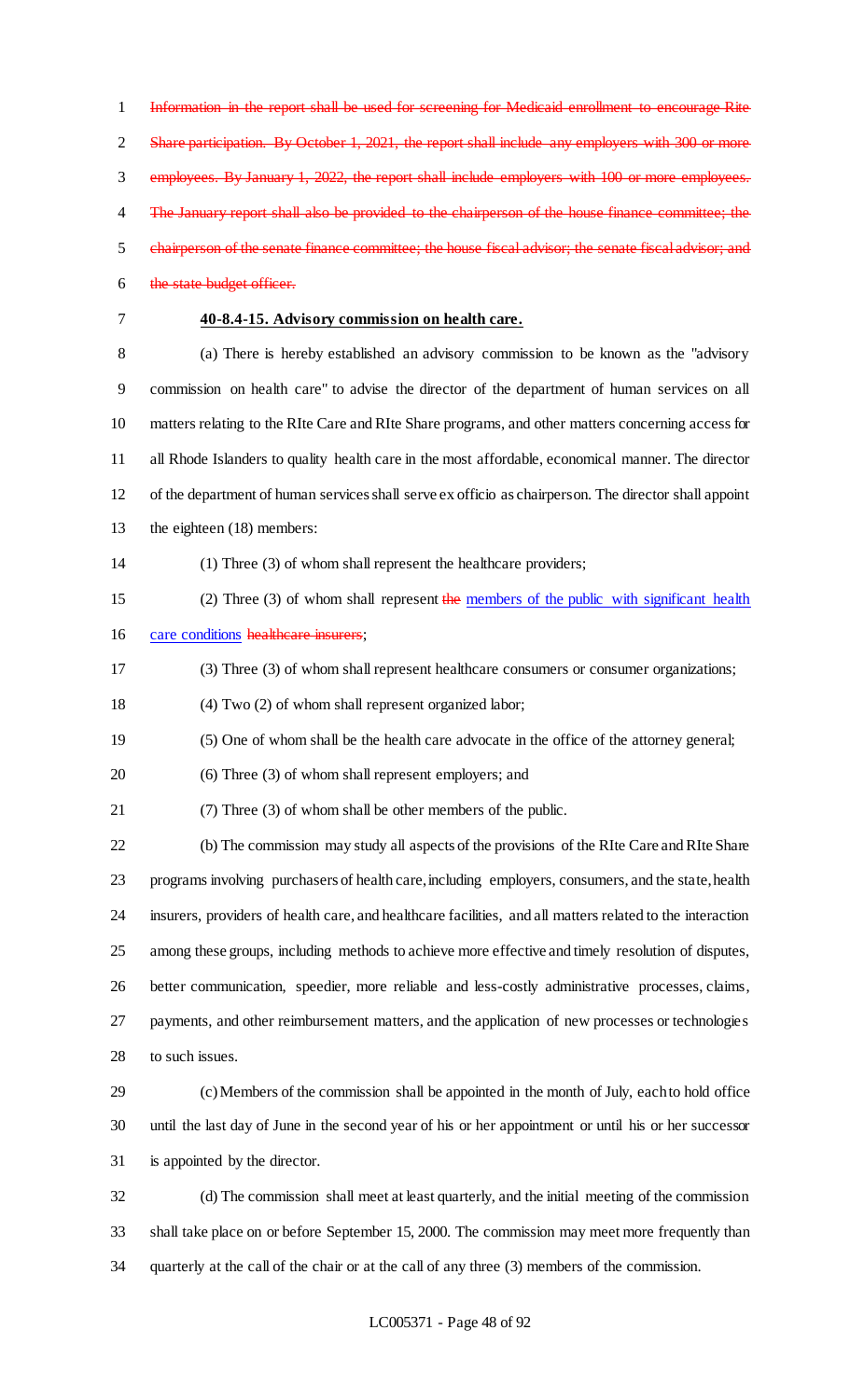(e) Members of the permanent joint committee on health care oversight established pursuant to § 40-8.4-14 shall be notified of each meeting of the commission and shall be invited to participate.

### **40-8.4-19. Managed healthcare delivery systems for families.Cost sharing.**

 (a) Notwithstanding any other provision of state law, the delivery and financing of the healthcare services provided under this chapter shall be provided through a system of managed care. "Managed care" is defined as systems that: integrate an efficient financing mechanism with 8 quality service delivery; provide a "medical home" to ensure appropriate care and deter unnecessary services; and place emphasis on preventive and primary care.

 (b) Enrollment in managed care health delivery systems is mandatory for individua ls 11 eligible for medical assistance under this chapter. This includes children in substitute care, children receiving medical assistance through an adoption subsidy, and children eligible for medical 13 assistance based on their disability. Beneficiaries with third-party medical coverage or insurance may be exempt from mandatory managed care in accordance with rules and regulations promulgated by the department of human services for such purposes.

 (c) **Individuals who can afford to contribute shall share in the cost.** The department of human services is authorized and directed to apply for and obtain any necessary waivers and/or state plan amendments from the Secretary of the United States Department of Health and Human Services, including, but not limited to, a waiver of the appropriate sections of Title XIX, 42 U.S.C. § 1396 et seq., to require that beneficiaries eligible under this chapter or chapter 12.3 of title 42, with incomes equal to or greater than one hundred fifty percent (150%) of the federal poverty level, pay a share of the costs of health coverage based on the ability to pay. The department of human services shall implement this cost-sharing obligation by regulation, and shall consider co-payments, premium shares, or other reasonable means to do so in accordance with approved provisions of appropriate waivers and/or state plan amendments approved by the Secretary of the United States Department of Health and Human Services.

- SECTION 12. Section 40-8.4-13 of the General Laws in Chapter 40-8.4 entitled "Health Care for Families" is hereby repealed in its entirety.
- 

## **40-8.4-13. Utilization of available employer-based health insurance.**

 To the extent permitted under Titles XIX and XXI of the Social Security Act, 42 U.S.C. § 1396 et seq. and 42 U.S.C. § 1397aa et seq., or by waiver from the Secretary of the United States Department of Health and Human Services, the department of human services shall adopt regulations to restrict eligibility for RIte Care under this chapter and/or chapter 12.3 of title 42, or 34 the RIte Share program under § 40-8.4-12, for certain periods of time for certain individuals or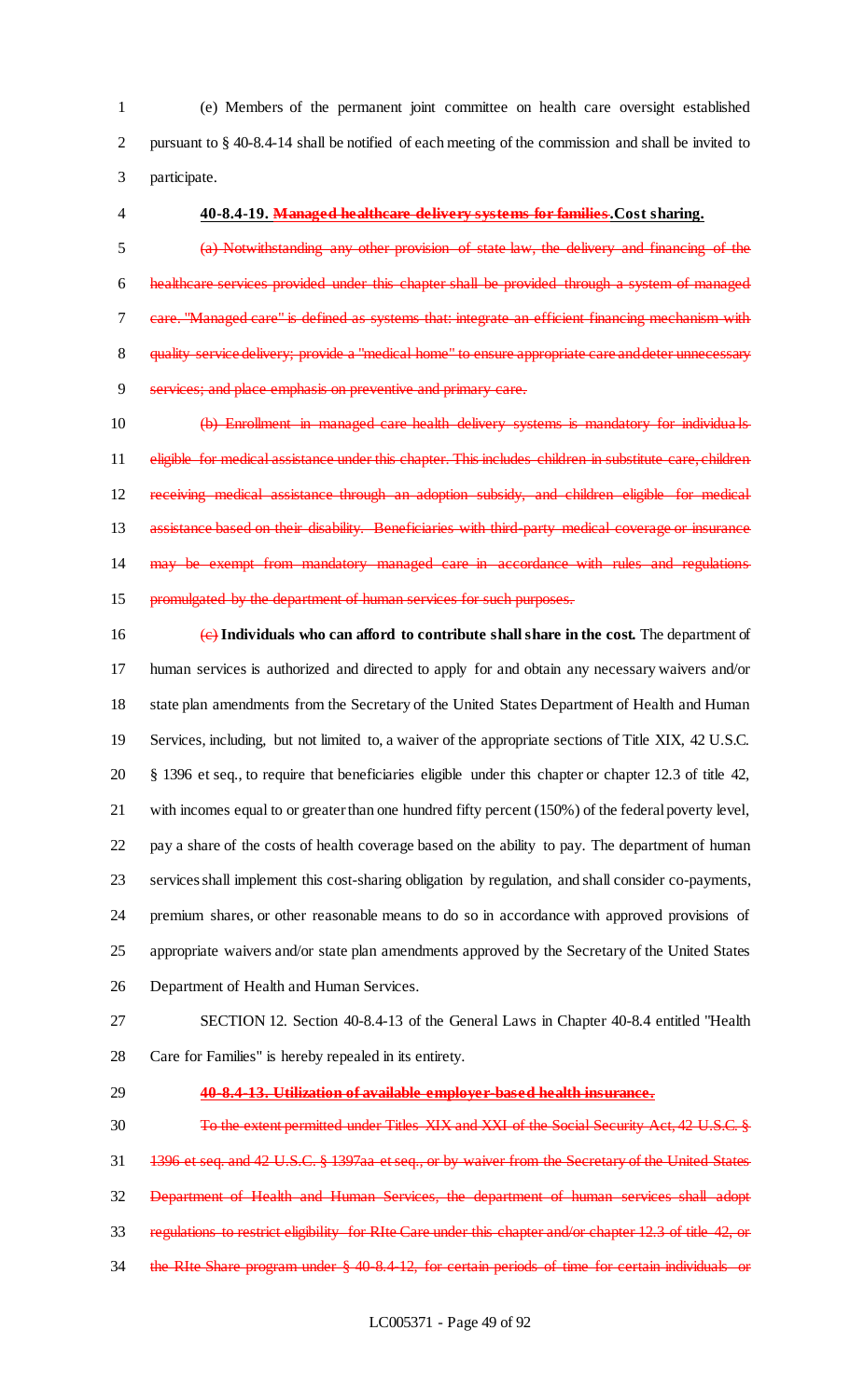families who have access to, or have refused or terminated employer-based health insurance and for certain periods of time for certain individuals but not including children whose employer has terminated their employer-based health insurance. The department is authorized and directed to 4 amend the medical assistance Title XIX and XXI state plans, and/or to seek and obtain appropriate federal approvals or waivers to implement this section.

 SECTION 13. Sections 40-8.5-1 and 40-8.5-1.1 of the General Laws in Chapter 40-8.5 entitled "Health Care for Elderly and Disabled Residents Act" are hereby amended to read as follows:

## **40-8.5-1. Categorically needy medical assistance coverage.**

 The department of human services is hereby authorized and directed to amend its Title XIX state plan to provide for categorically needy medical assistance coverage as permitted pursuant to Title XIX of the Social Security Act, 42 U.S.C. § 1396 et seq., as amended, to individuals who are sixty-five (65) years or older or are disabled, as determined under § 1614(a)(3) of the Social 14 Security Act, 42 U.S.C. § 1382c(a)(3), as amended, whose income does not exceed one hundred percent (100%) one hundred thirty-three percent (133%) of the federal poverty level (as revised annually) applicable to the individual's family size, and whose resources do not exceed four thousand dollars (\$4,000) per individual, or six thousand dollars (\$6,000) per couple. The department shall provide medical assistance coverage to such elderly or disabled persons in the same amount, duration, and scope as provided to other categorically needy persons under the state's Title XIX state plan.

## **40-8.5-1.1. Managed health care delivery systems.**

 (a) The delivery and financing of the health care services provided under this chapter may be provided through a system of managed care. Beginning July 1, 2027, all payments shall be 24 provided directly by the state without an intermediate payment to a managed care entity or other form of health insurance company. Beginning July 1, 2022, no new contracts may be entered into 26 between the Medicaid office and an intermediate payor such as a managed care entity or other form of health insurance company for the payment of health care services pursuant to this chapter. To 28 ensure that all medical assistance beneficiaries, including the elderly and all individuals with 29 disabilities, have access to quality and affordable health care, the executive office of health and human services ("executive office") is authorized to implement mandatory managed-care health systems.

 (b) "Managed care" is defined as systems that: integrate an efficient financing mechanism with quality service delivery; provide a "medical home" to ensure appropriate care and deter unnecessary services; and place emphasis on preventive and primary care. For purposes of this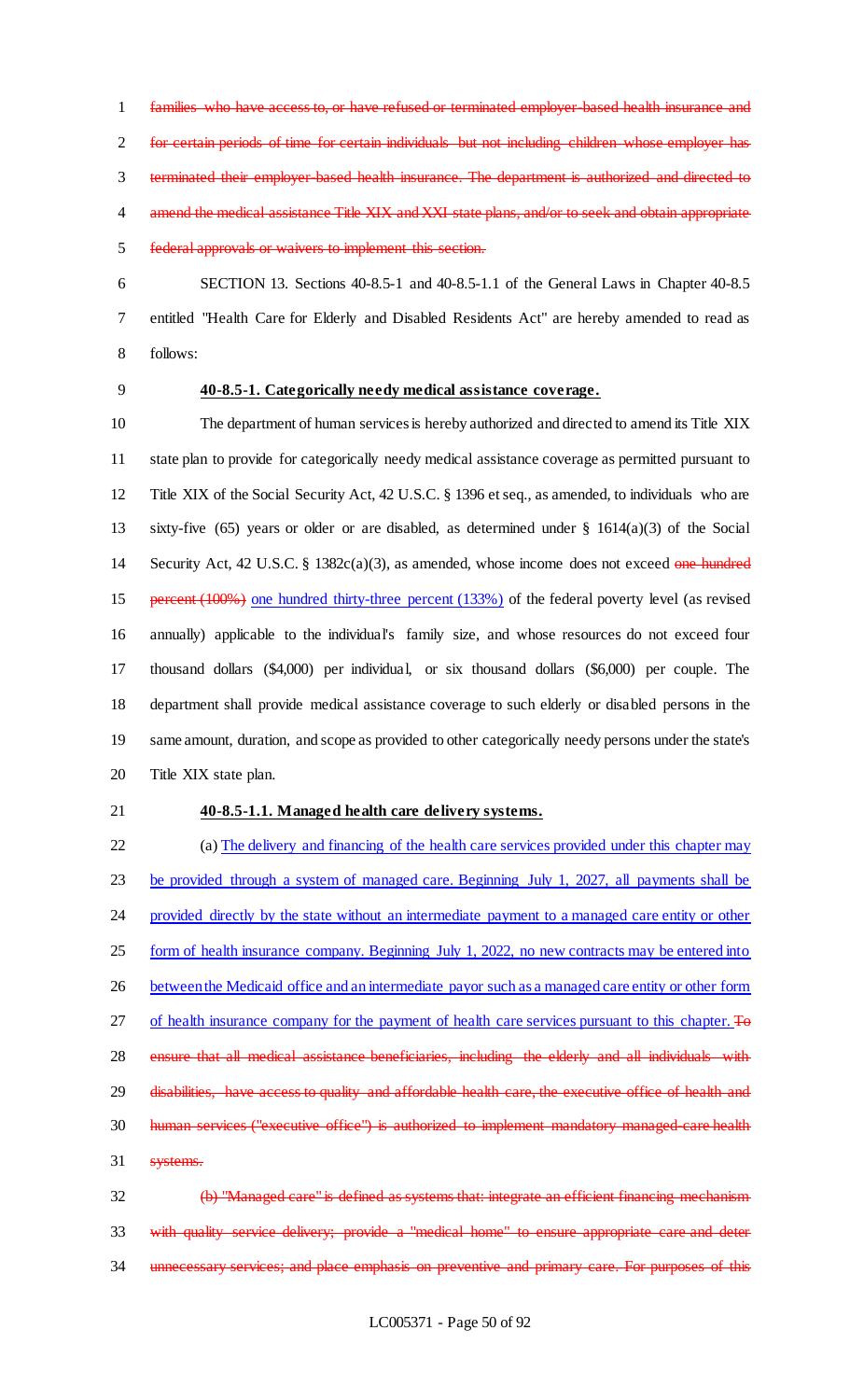section, managed care systems may also be defined to include a primary care case-management 2 model, community health teams, and/or other such arrangements that meet standards established by the executive office and serve the purposes of this section. Managed care systems may also 4 include services and supports that optimize the health and independence of beneficiaries who are determined to need Medicaid-funded long-term care under chapter 8.10 of this title or to be at risk for the care under applicable federal state plan or waiver authorities and the rules and regulations promulgated by the executive office. Any Medicaid beneficiaries who have third-party medical coverage or insurance may be provided such services through an entity certified by, or in a contractual arrangement with, the executive office or, as deemed appropriate, exempt from mandatory managed care in accordance with rules and regulations promulgated by the executive 11 office.

 (c) In accordance with § 42-12.4-7, the executive office is authorized to obtain any 13 approval through waiver(s), category II or III changes, and/or state-plan amendments, from the Secretary of the United States Department of Health and Human Services, that are necessary to implement mandatory, managed healthcare delivery systems for all Medicaid beneficiaries. The 16 waiver(s), category II or III changes, and/or state plan amendments shall include the authorization 17 to extend managed care to cover long-term-care services and supports. Authorization shall also 18 include, as deemed appropriate, exempting certain beneficiaries with third-party medical coverage 19 or insurance from mandatory managed care in accordance with rules and regulations promulgated 20 by the executive office.

 $(d)(b)$  To ensure the delivery of timely and appropriate services to persons who become eligible for Medicaid by virtue of their eligibility for a United States Social Security Administration program, the executive office is authorized to seek any and all data-sharing agreements or other agreements with the Social Security Administration as may be necessary to receive timely and accurate diagnostic data and clinical assessments. This information shall be used exclusively for the purpose of service planning, and shall be held and exchanged in accordance with all applicable state and federal medical record confidentiality laws and regulations.

 SECTION 14. Sections 40-8.12-2 and 40-8.12-3 of the General Laws in Chapter 40-8.12 entitled "Health Care for Adults" are hereby amended to read as follows:

**40-8.12-2. Eligibility.**

 (a) **Medicaid coverage for nonpregnant adults without children.** There is hereby established, effective January 1, 2014, a category of Medicaid eligibility pursuant to Title XIX of the Social Security Act, as amended by the U.S. Patient Protection and Affordable Care Act (ACA) of 2010, 42 U.S.C. § 1396u-1, for adults ages nineteen (19) to sixty-four (64) who do not have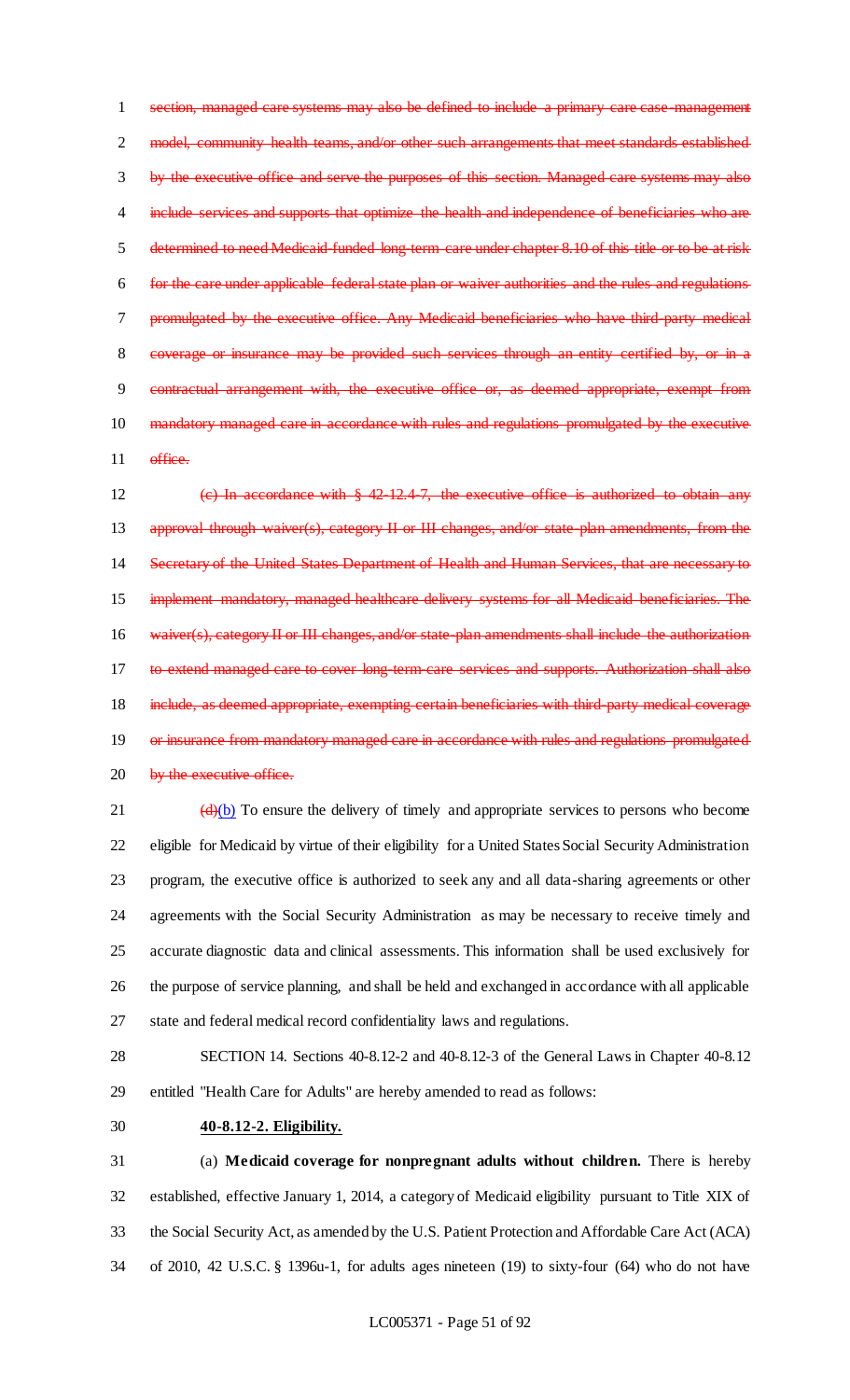dependent children and do not qualify for Medicaid under Rhode Island general laws applying to families with children and adults who are blind, aged, or living with a disability. The executive office of health and human services is directed to make any amendments to the Medicaid state plan and waiver authorities established under Title XIX necessary to implement this expansion in eligibility and ensure the maximum federal contribution for health insurance coverage provided pursuant to this chapter.

 (b) **Income.** The secretary of the executive office of health and human services is 8 authorized and directed to amend the Medicaid Title XIX state plan and, as deemed necessary, any waiver authority to effectuate this expansion of coverage to any Rhode Islander who qualifies for Medicaid eligibility under this chapter with income at or below one hundred and thirty-three percent (133%) of the federal poverty level, based on modified adjusted-gross income.

 (c) **Delivery system.** The executive office of health and human services is authorized and 13 directed to apply for and obtain any waiver authorities necessary to provide persons eligible under 14 this chapter with managed, coordinated healthcare coverage consistent with the principles set forth 15 in chapter 12.4 of title 42, pertaining to a healthcare home. Beginning July 1, 2027, all payments shall be provided directly by the state without an intermediate payment to a managed care entity or other form of health insurance company. Beginning July 1, 2022, no new contracts may be entered into between the Medicaid office and an intermediate payor such as a managed care entity or other 19 form of health insurance company for the payment of health care services pursuant to this chapter.

### **40-8.12-3. Premium assistance program.**

 $\left(\frac{a}{b}\right)$  The executive office of health and human services is directed to amend its rules and regulations to implement a premium assistance program for adults with dependent children, enrolled in the state's health-benefits exchange, whose annual income and resources meet the guidelines established in § 40-8.4-4 in effect on December 1, 2013. The premium assistance will pay one-half of the cost of a commercial plan that a parent may incur after subtracting the cost- sharing requirement under § 40-8.4-4 as of December 31, 2013, and any applicable federal tax credits available. The office is also directed to amend the 1115 waiver demonstration extension and the medical assistance Title XIX state plan for this program if it is determined that it is eligible for funding pursuant to Title XIX of the Social Security Act, 42 U.S.C. § 1396 et seq.

 (b) The executive office of health and human services shall require any individual receiving benefits under a state-funded, healthcare assistance program to apply for any health insurance for which he or she is eligible, including health insurance available through the health benefits exchange. Nothing shall preclude the state from using funds appropriated for Affordable Care Act 34 transition expenses to reduce the impact on an individual who has been transitioned from a state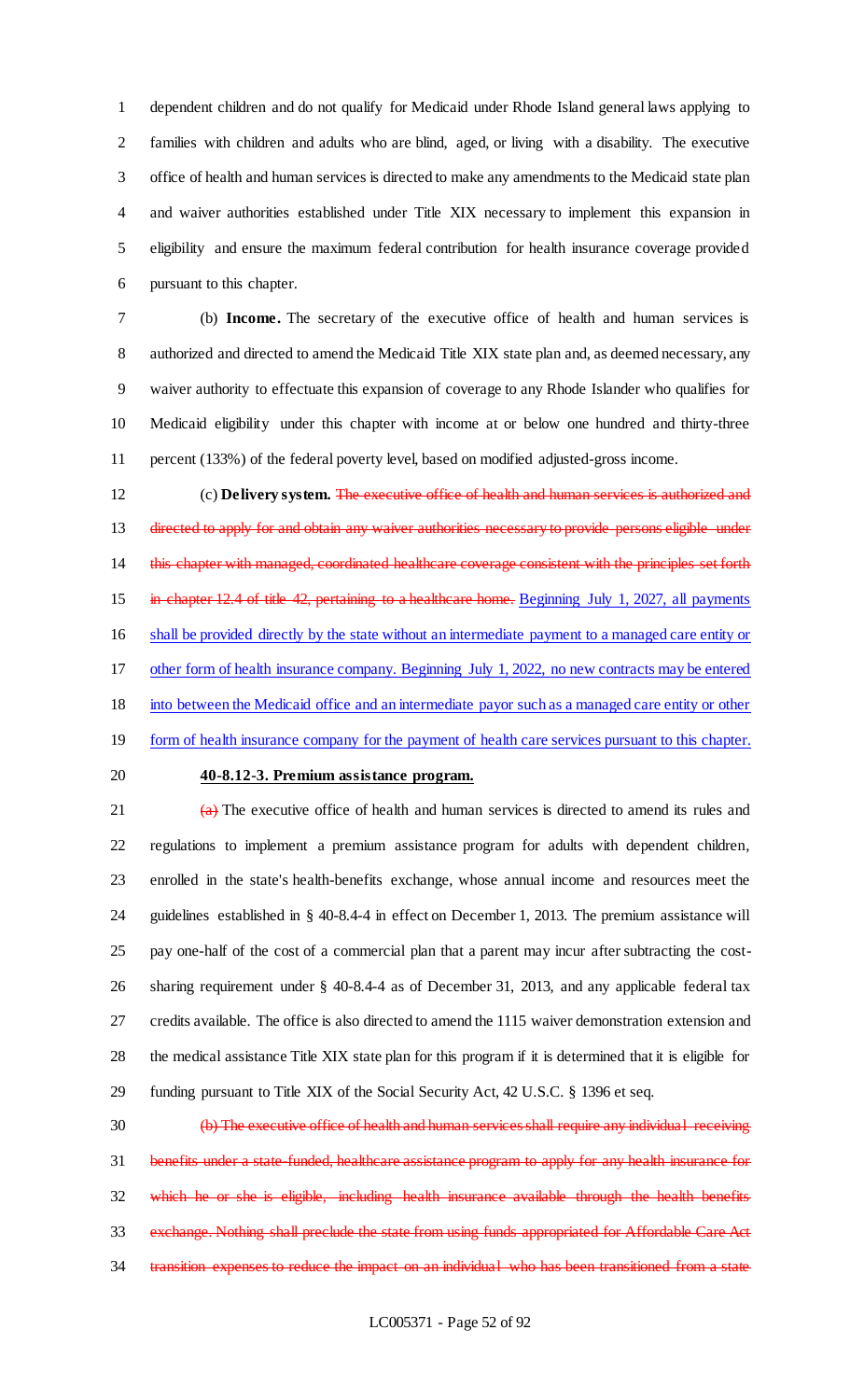1 program to a health insurance plan available through the health benefits exchange. It shall not be 2 deemed cost-effective for the state if it would result in a loss of benefits or an increase in the cost 3 of healthcare services for the person above an amount deemed de minimus as determined by state 4 regulation. 5 SECTION 15. Chapter 44-8.13 of the General Law entitled "Long-Term Managed Care 6 Arrangements" is hereby repealed in its entirety. 7 **40-8.13-1. Definitions.** 8 For purposes of this section the following terms shall have the meanings indicated: 9 (1) "Beneficiary" means an individual who is eligible for medical assistance under the 10 Rhode Island Medicaid state plan established in accordance with 42 U.S.C. § 1396, and includes 11 individuals who are additionally eligible for benefits under the Medicare program (42 U.S.C. § 12 1395 et seq.) or other health plan. 13 (2) "Duals demonstration project" means a demonstration project established pursuant to 14 the financial alignment demonstration established under section 2602 of the Patient Protection and 15 Affordable Care Act (Pub. L. No. 111-148) [42 U.S.C. § 1315b], involving a three-way contract 16 between Rhode Island, the federal Centers for Medicare and Medicaid Services ("CMS"), and 17 qualified health plans, and covering healthcare services provided to beneficiaries. 18 (3) "EOHHS" means the Rhode Island executive office of health and human services. 19 (4) "EOHHS level-of-care tool" refers to a set of criteria established by EOHHS and used 20 in January, 2014 to determine the long-term-care needs of a beneficiary as well as the appropriate 21 setting for delivery of that care. 22 (5) "Long-term-care services and supports" means a spectrum of services covered by the 23 Rhode Island Medicaid program and/or the Medicare program, that are required by individuals with 24 functional impairments and/or chronic illness, and includes skilled or custodial nursing facility 25 eare, as well as various home and community based services. 26 (6) "Managed care organization" means any health plan, health-maintenance organization, 27 managed care plan, or other person or entity that enters into a contract with the state under which 28 it is granted the authority to arrange for the provision of, and/or payment for, long-term-care 29 supports and services to eligible beneficiaries under a managed long-term-care arrangement. 30 (7) "Managed long-term-care arrangement" means any arrangement under which a 31 managed care organization is granted some or all of the responsibility for providing and/or paying 32 for long-term-care services and supports that would otherwise be provided or paid under the Rhode 33 Island Medicaid program. The term includes, but is not limited to, a duals demonstration project, 34 and/or phase I and phase II of the integrated care initiative established by the executive office of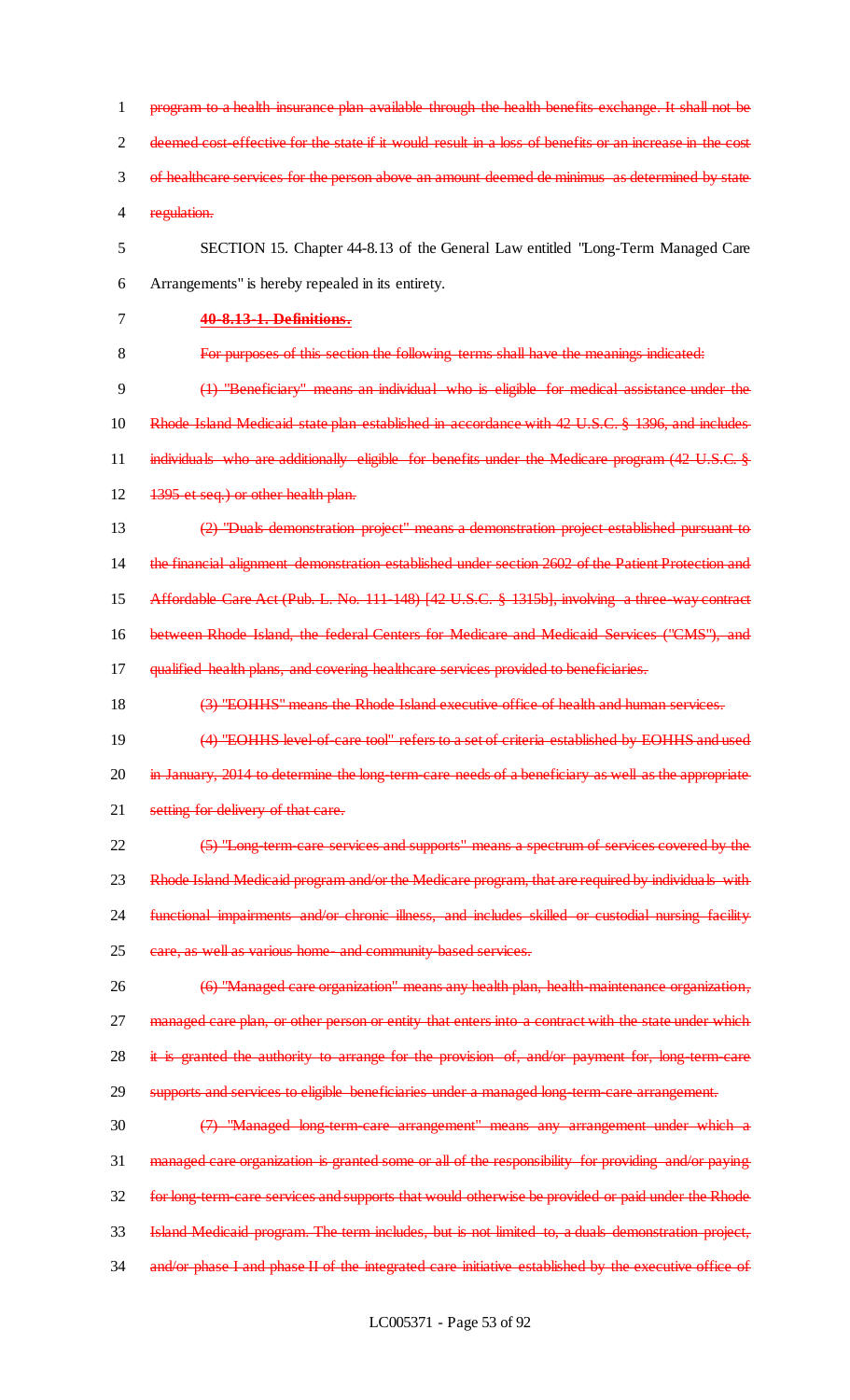## health and human services.

| $\overline{2}$ | (8) "Plan of care" means a care plan established by a nursing facility in accordance with               |
|----------------|---------------------------------------------------------------------------------------------------------|
| 3              | state and federal regulations and that identifies specific care and services provided to a beneficiary. |
| $\overline{4}$ | 40-8.13-2. Beneficiary choice.                                                                          |
| 5              | Any managed long term care arrangement shall offer beneficiaries the option to decline                  |
| 6              | participation and remain in traditional Medicaid and, if a duals demonstration project, traditional     |
| 7              | Medicare. Beneficiaries must be provided with sufficient information to make an informed choice         |
| 8              | regarding enrollment, including:                                                                        |
| 9              | (1) Any changes in the beneficiary's payment or other financial obligations with respect to             |
| 10             | long term care services and supports as a result of enrollment;                                         |
| 11             | (2) Any changes in the nature of the long-term-care services and supports available to the              |
| 12             | beneficiary as a result of enrollment, including specific descriptions of new services that will be     |
| 13             | available or existing services that will be curtailed or terminated;                                    |
| 14             | (3) A contact person who can assist the beneficiary in making decisions about enrollment;               |
| 15             | (4) Individualized information regarding whether the managed care organization's network                |
| 16             | includes the healthcare providers with whom beneficiaries have established provider relationships.      |
| 17             | Directing beneficiaries to a website identifying the plan's provider network shall not be sufficient    |
| 18             | to satisfy this requirement; and                                                                        |
| 19             | (5) The deadline by which the beneficiary must make a choice regarding enrollment, and                  |
| 20             | the length of time a beneficiary must remain enrolled in a managed care organization before being       |
| 21             | permitted to change plans or opt out of the arrangement.                                                |
| 22             | 40-8.13-3. Ombudsman process.                                                                           |
| 23             | EOHHS shall designate an ombudsperson to advocate for beneficiaries enrolled in a                       |
| 24             | managed long term care arrangement. The ombudsperson shall advocate for beneficiaries through           |
| 25             | complaint and appeal processes and ensure that necessary healthcare services are provided. At the       |
| 26             | time of enrollment, a managed care organization must inform enrollees of the availability of the        |
| 27             | ombudsperson, including contact information.                                                            |
| 28             | 40-8.13-4. Provider/plan liaison.                                                                       |
| 29             | EOHHS shall designate an individual, not employed by or otherwise under contract with a                 |
| 30             | participating managed care organization, who shall act as liaison between healthcare providers and      |
| 31             | managed care organizations, for the purpose of facilitating communications and ensuring that issues     |
| 32             | and concerns are promptly addressed.                                                                    |
| 33             | 40-8.13-5. Financial principles under managed care.                                                     |
| 34             | (a) To the extent that financial savings are a goal under any managed long term care                    |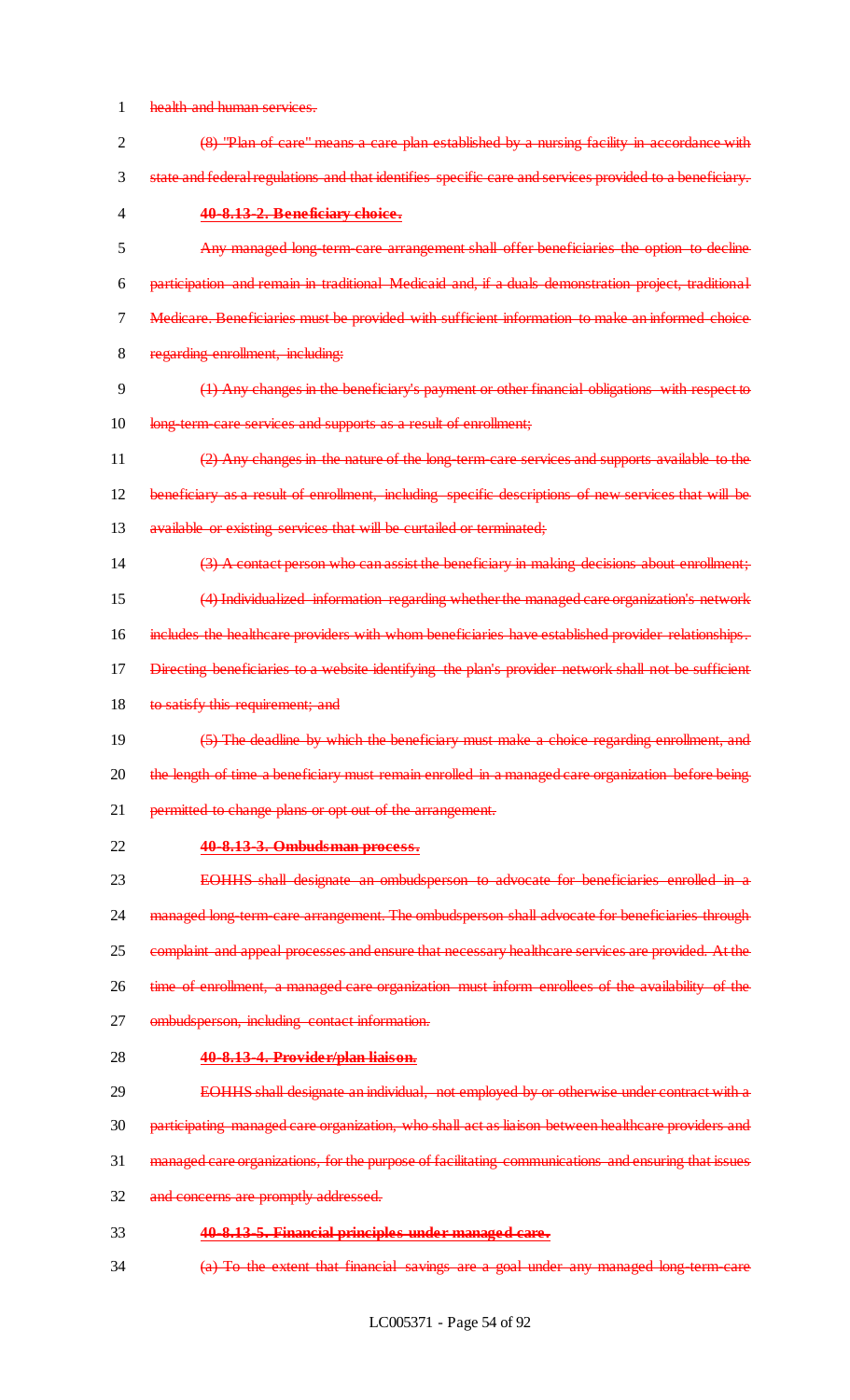arrangement, it is the intent of the legislature to achieve savings through administrative efficiencies, 2 care coordination, improvements in care outcomes and in a way that encourages the highest quality care for patients and maximizes value for the managed-care organization and the state. Therefore, 4 any managed long-term-care arrangement shall include a requirement that the managed care organization reimburse providers for services in accordance with these principles. Notwithstanding any law to the contrary, for the twelve-month (12) period beginning July 1, 2015, Medicaid managed long-term-care payment rates to nursing facilities established pursuant to this section shall 8 not exceed ninety-eight percent (98.0%) of the rates in effect on April 1, 2015.

9 (1) For a duals demonstration project, the managed care organization:

 (i) Shall not combine the rates of payment for post-acute skilled and rehabilitation care 11 provided by a nursing facility and long-term and chronic care provided by a nursing facility in order to establish a single-payment rate for dual eligible beneficiaries requiring skilled nursing services; (ii) Shall pay nursing facilities providing post-acute skilled and rehabilitation care or long- term and chronic care rates that reflect the different level of services and intensity required to provide these services; and

16 (iii) For purposes of determining the appropriate rate for the type of care identified in 17 subsection (a)(1)(ii) of this section, the managed care organization shall pay no less than the rates 18 that would be paid for that care under traditional Medicare and Rhode Island Medicaid for these 19 service types. The managed care organization shall not, however, be required to use the same 20 payment methodology.

21 The state shall not enter into any agreement with a managed care organization in 22 connection with a duals demonstration project unless that agreement conforms to this section, and 23 any existing such agreement shall be amended as necessary to conform to this subsection.

24 (2) For a managed long-term-care arrangement that is not a duals demonstration project, 25 the managed care organization shall reimburse providers in an amount not less than the amount that 26 would be paid for the same care by the executive office of health and human services under the 27 Medicaid program. The managed care organization shall not, however, be required to use the same 28 payment methodology as the executive office of health and human services.

29 (3) Notwithstanding any provisions of the general or public laws to the contrary, the 30 protections of subsections  $(a)(1)$  and  $(a)(2)$  of this section may be waived by a nursing facility in 31 the event it elects to accept a payment model developed jointly by the managed care organization 32 and skilled nursing facilities, that is intended to promote quality of care and cost-effectiveness, 33 including, but not limited to, bundled-payment initiatives, value-based purchasing arrangements, 34 gainsharing, and similar models.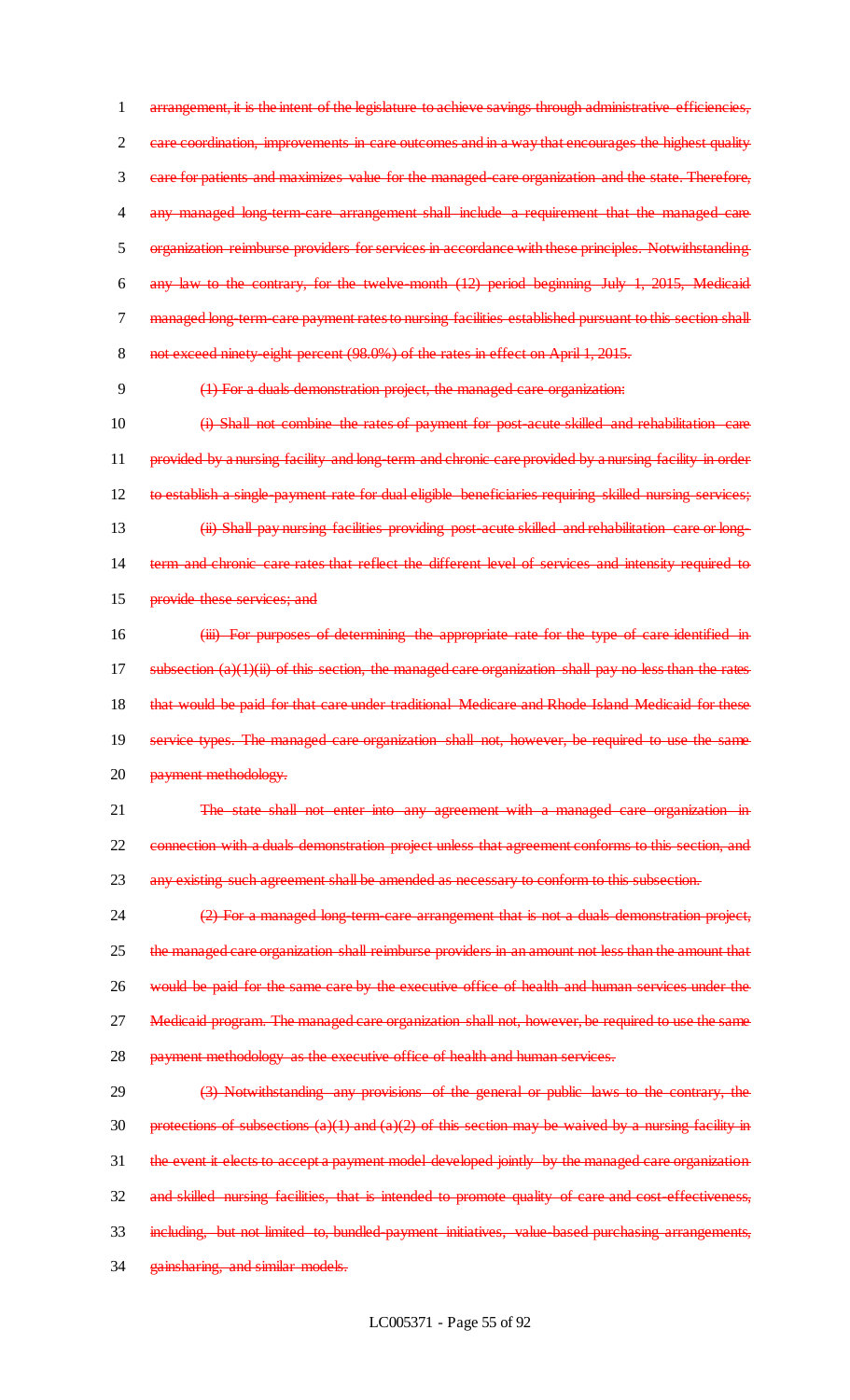(b) Notwithstanding any law to the contrary, for the twelve-month (12) period beginning July 1, 2015, Medicaid managed long-term-care payment rates to nursing facilities established pursuant to this section shall not exceed ninety-eight percent (98.0%) of the rates in effect on April 4 1, 2015.

## 5 **40-8.13-6. Payment incentives.**

6 In order to encourage quality improvement and promote appropriate utilization incentives 7 for providers in a managed long-term-care arrangement, a managed care organization may use 8 incentive or bonus payment programs that are in addition to the rates identified in § 40-8.13-5.

## 9 **40-8.13-7. Willing provider.**

10 A managed care organization must contract with and cover services furnished by any 11 nursing facility licensed under chapter 17 of title 23 and certified by CMS that provides Medicaid-12 covered nursing facility services pursuant to a provider agreement with the state, provided that the 13 nursing facility is not disqualified under the managed care organization's quality standards that are 14 applicable to all nursing facilities; and the nursing facility is willing to accept the reimbursement 15 rates described in § 40 8.13-5.

### 16 **40-8.13-8. Level-of-care tool.**

17 A managed long-term-care arrangement must require that all participating managed care 18 organizations use only the EOHHS level of care tool in determining coverage of long-term-care 19 supports and services for beneficiaries. EOHHS may amend the level-of-care tool provided that 20 any changes are established in consultation with beneficiaries and providers of Medicaid covered 21 long-term-care supports and services, and are based upon reasonable medical evidence or 22 consensus, in consideration of the specific needs of Rhode Island beneficiaries. Notwithstanding 23 any other provisions herein, however, in the case of a duals demonstration project, a managed care 24 organization may use a different level of care tool for determining coverage of services that would 25 otherwise be covered by Medicare, since the criteria established by EOHHS are directed towards 26 Medicaid-covered services; provided, that the level-of-care tool is based on reasonable medical 27 evidence or consensus in consideration of the specific needs of Rhode Island beneficiaries.

### 28 **40-8.13-9. Case management/plan of care.**

29 No managed care organization acting under a managed long-term-care arrangement may require a provider to change a plan of care if the provider reasonably believes that such an action would conflict with the provider's responsibility to develop an appropriate care plan under state and federal regulations.

- 33 **40-8.13-10. Care transitions.**
- 34 **In the event that a beneficiary:**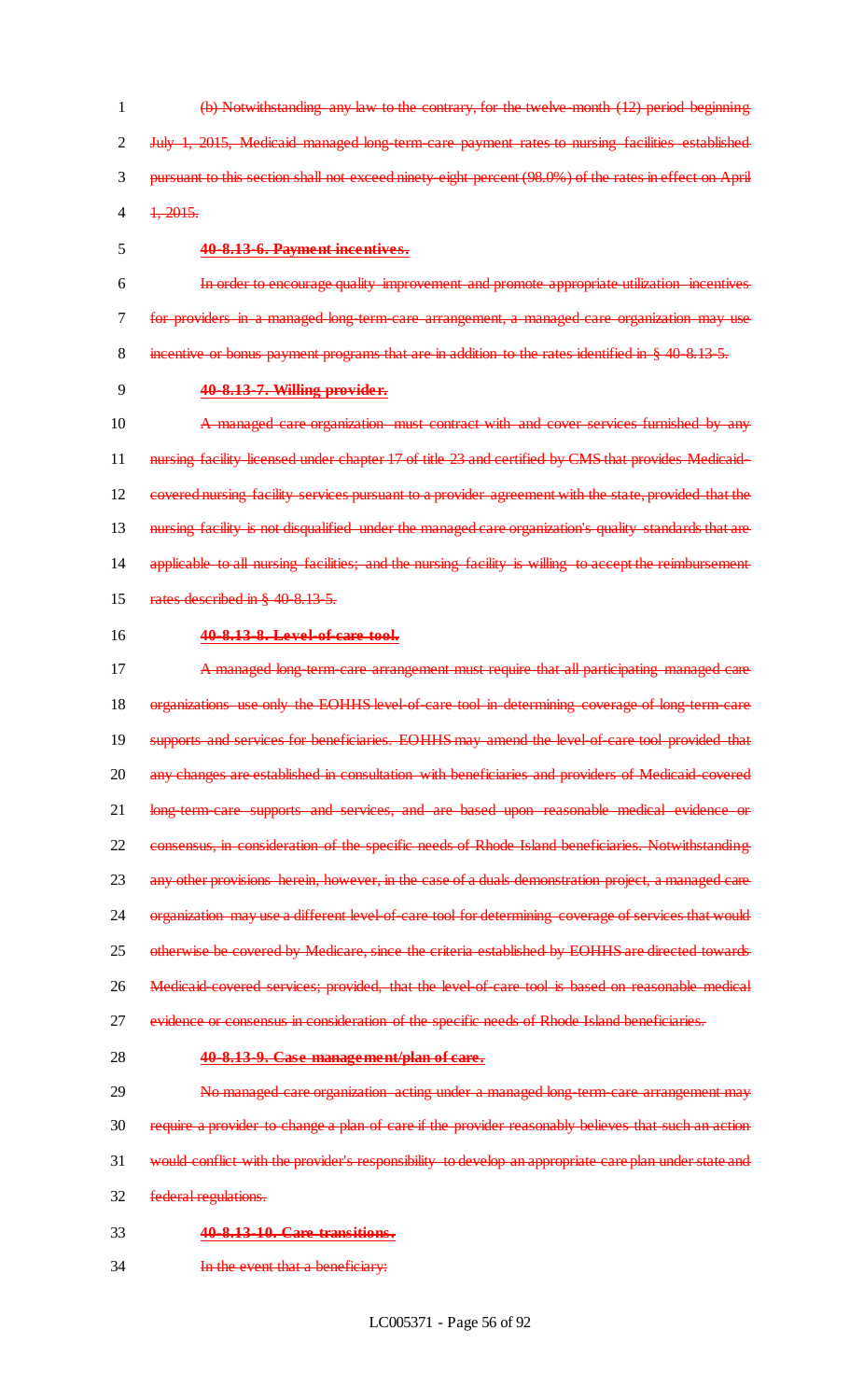(1) Has been determined to meet level-of-care requirements for nursing facility coverage 2 as of the date of his or her enrollment in a managed care organization; or

 (2) Has been determined to meet level of care requirements for nursing facility coverage 4 by a managed care organization after enrollment; and there is a change in condition whereby the 5 managed care organization determines that the beneficiary no longer meets such level of care requirements, the nursing facility shall promptly arrange for an appropriate and safe discharge (with the assistance of the managed care organization if the facility requests it), and the managed care organization shall continue to pay for the beneficiary's nursing facility care at the same rate until 9 the beneficiary is discharged.

## **40-8.13-11. Reporting requirements.**

11 EOHHS shall report to the general assembly and shall make available to interested persons 12 a separate accounting of state expenditures for long-term-care supports and services under any 13 managed long-term-care arrangement, specifically and separately identifying expenditures for 14 home and community based services, assisted-living services, hospice services within nursing facilities, hospice services outside of nursing facilities, and nursing facility services. Such reports shall be made twice annually, six (6) months apart, beginning six (6) months following the 17 implementation of any managed long-term-care arrangement, and shall include a detailed report of 18 utilization of each service. In order to facilitate reporting, any managed long-term-care arrangement 19 shall include a requirement that a participating managed care organization make timely reports of 20 the data necessary to compile the reports.

 SECTION 16. Sections 42-7.2-10, 42-7.2-16 and 42-7.2-16.1 of the General Laws in Chapter 42-7.2 entitled "Office of Health and Human Services" are hereby amended to read as follows:

## **42-7.2-10. Appropriations and disbursements.**

 (a) The general assembly shall annually appropriate such sums as it may deem necessary for the purpose of carrying out the provisions of this chapter. The state controller is hereby authorized and directed to draw his or her orders upon the general treasurer for the payment of such sum or sums, or so much thereof as may from time to time be required, upon receipt by him or her of proper vouchers approved by the secretary of the executive office of health and human services, or his or her designee.

 (b) The general assembly shall, through the utilization of federal Medicaid reimbursement for administrative costs, and additional funds, appropriate such funds as may be necessary to hire additional personnel for the Medicaid office as follows: one hundred (100) outreach social workers to encourage, assist and expedite individuals applying for Medicaid benefits; one hundred (100)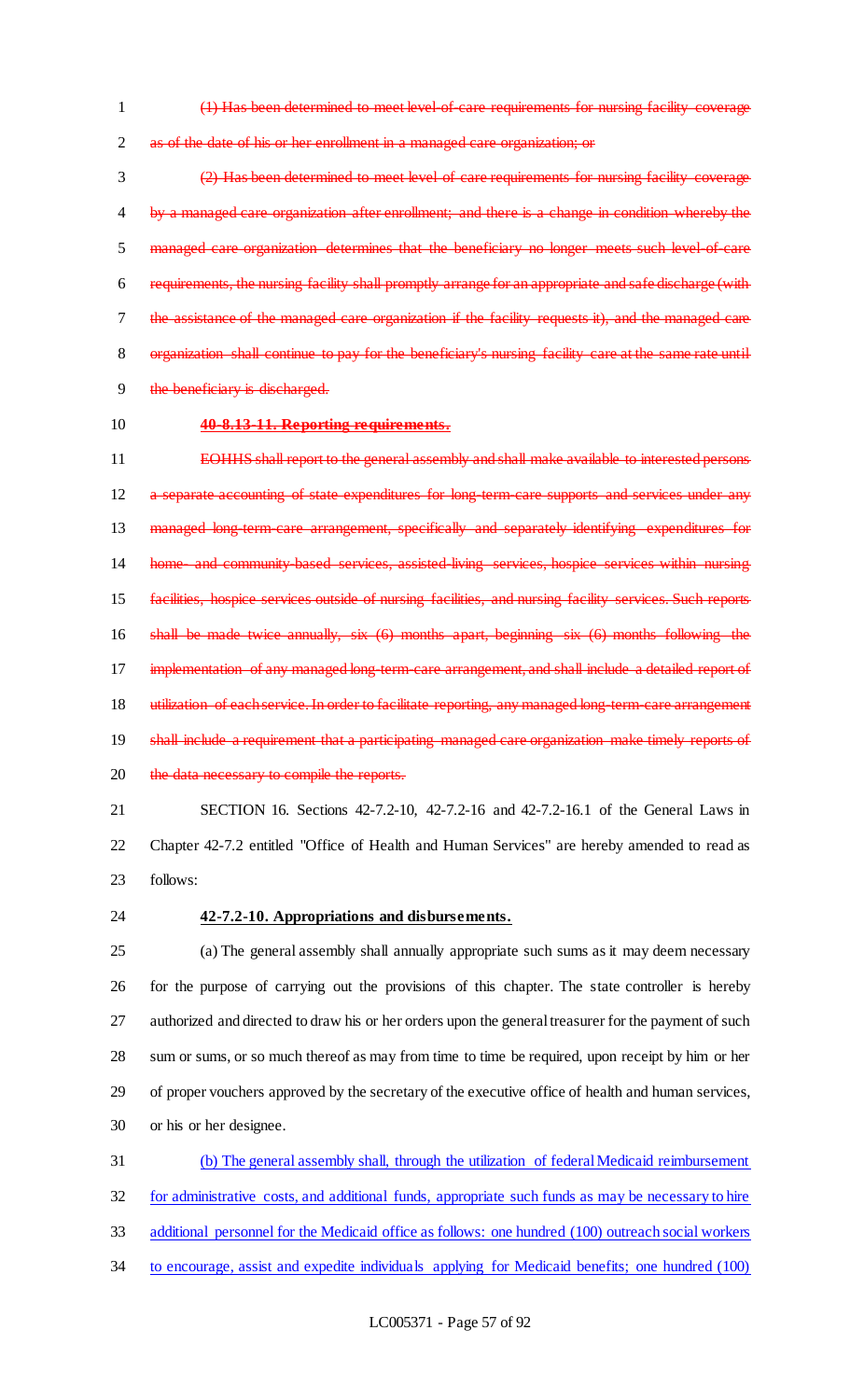new programmers in order to build digital infrastructure for the Medicaid office; thirty (30) new 2 social workers and ten (10) new programmers to help increase spend down program utilization and feasibility and examine possible legal changes necessary to increase spend down program eligibility; and fifty (50) additional personnel for building administrative capacity. The Medicaid office shall be exempt from any limitations placed on the number of full-time equivalent personnel employed by the executive office of health and human services.  $7 \left( \frac{b}{c} \right)$  For the purpose of recording federal financial participation associated with qualifying healthcare workforce development activities at the state's public institutions of higher education, and pursuant to the Rhode Island designated state health programs (DSHP), as approved

 by the Centers for Medicare & Medicaid Services (CMC) October 20, 2016, in the 11-W-00242/1 amendment to Rhode Island's section 1115 Demonstration Waiver, there is hereby established a restricted-receipt account entitled "Health System Transformation Project" in the general fund of 13 the state and included in the budget of the office of health and human services. Due to the COVID- 19 pandemic, the office of health and human services is forbidden from utilizing any funds within the health system transformation project restricted receipts account for any imposition of downside risk for providers. No payment models that impose downside risk or in any way deviate from fee-for-service shall be utilized for the Medicaid program without explicit authorization by the general

- assembly.
- 

### **42-7.2-16. Medicaid System Reform 2008 Medicaid System Reform.**

 (a) The executive office of health and human services, in conjunction with the department of human services, the department of children, youth and families, the department of health and the department of behavioral healthcare, developmental disabilities and hospitals, is authorized to 23 design options that further the reforms in Medicaid initiated in 2008 Medicaid reform to ensure that 24 the program: transitions to a Medicare level of care as a first step in the transition to a state-level 25 Medicare for All system; phases out the use of intermediary insurance companies such as managed 26 care entities; transitions to the management of health insurers acquired due to insolvency, smoothly 27 integrating publicly owned health insurers with the Medicaid system; utilizes payment models such as fee-for-service that incentivize higher quality of care and more utilization of care; provides for the financial health of Rhode Island health care providers; encourages fair wages and benefits for Rhode Island's health care workforce; develops and builds out the Medicaid office's human capital, technological infrastructure, expertise, and general ability to manage health care payments to prepare for the transition to a single-payer Medicare-for-All system; and guides the transition of 33 the Rhode Island health care funding system to a state-level Medicare-for-All system.utilizes competitive and value based purchasing to maximize the available service options, promotes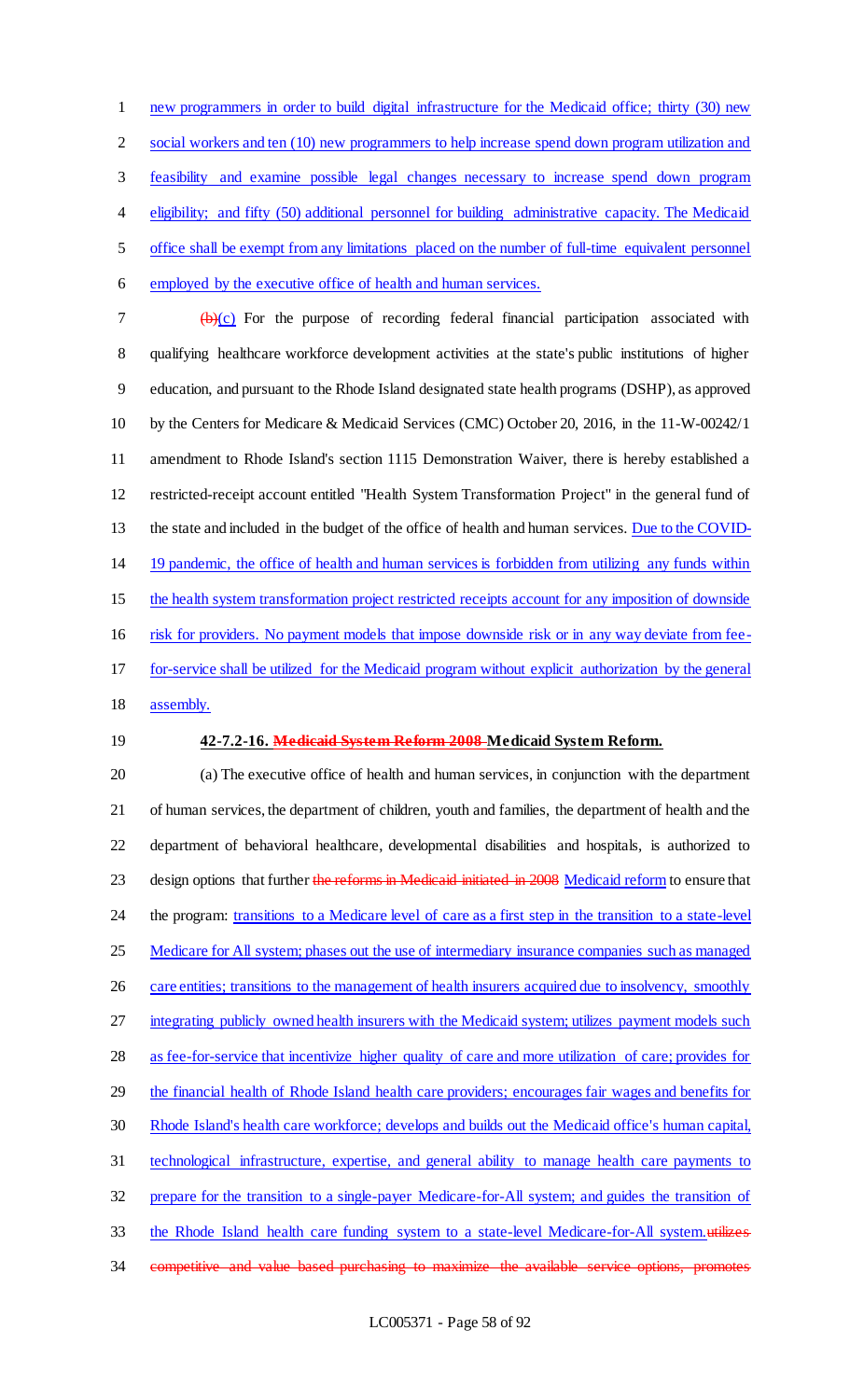accountability and transparency, and encourages and rewards healthy outcomes, independence, and responsible choices; promotes efficiencies and the coordination of services across all health and 3 human services agencies; and ensures the state will have a fiscally sound source of publicly-financed health care for Rhode Islanders in need.

 (b) Principles and goals. In developing and implementing this system of reform, the executive office of health and human services and the four (4) health and human services departments shall pursue the following principles and goals:

 (1) Empower consumers to make reasoned and cost-effective choices about their health by providing them with the information and array of service options they need and offering rewards for healthy decisions;

 (2) Encourage personal responsibility by assuring the information available to beneficiaries is easy to understand and accurate, provide that a fiscal intermediary is provided when necessary, 13 and adequate access to needed services;

 (3) When appropriate, promote community-based care solutions by transitioning beneficiaries from institutional settings back into the community and by providing the needed assistance and supports to beneficiaries requiring long-term care or residential services who wish to remain, or are better served in the community;

 (4) Enable consumers to receive individualized health care that is outcome-oriented, focused on prevention, disease management, recovery and maintaining independence;

 (5) Promote competition between healthcare providers to ensure best value purchasing, to leverage resources and to create opportunities for improving service quality and performance;

(6) Redesign purchasing and payment methods to promote payment models such as fee-

23 for-service that incentivize higher quality of care and more utilization of care and phase out the use

24 of payment models that shift risk to providers assure fiscal accountability and encourage and to

25 reward service quality and cost-effectiveness by tying reimbursements to evidence-based

26 performance measures and standards, including those related to patient satisfaction; and

 (7) Continually improve technology to take advantage of recent innovations and advances that help decision makers, consumers and providers to make informed and cost-effective decisions regarding health care.

 (c) The executive office of health and human services shall annually submit a report to the governor and the general assembly describing the status of the administration and implementation of the Medicaid Section 1115 demonstration waiver.

**42-7.2-16.1. Reinventing Medicaid Act of 2015.**

(a) **Findings.** The Rhode Island Medicaid program is an integral component of the state's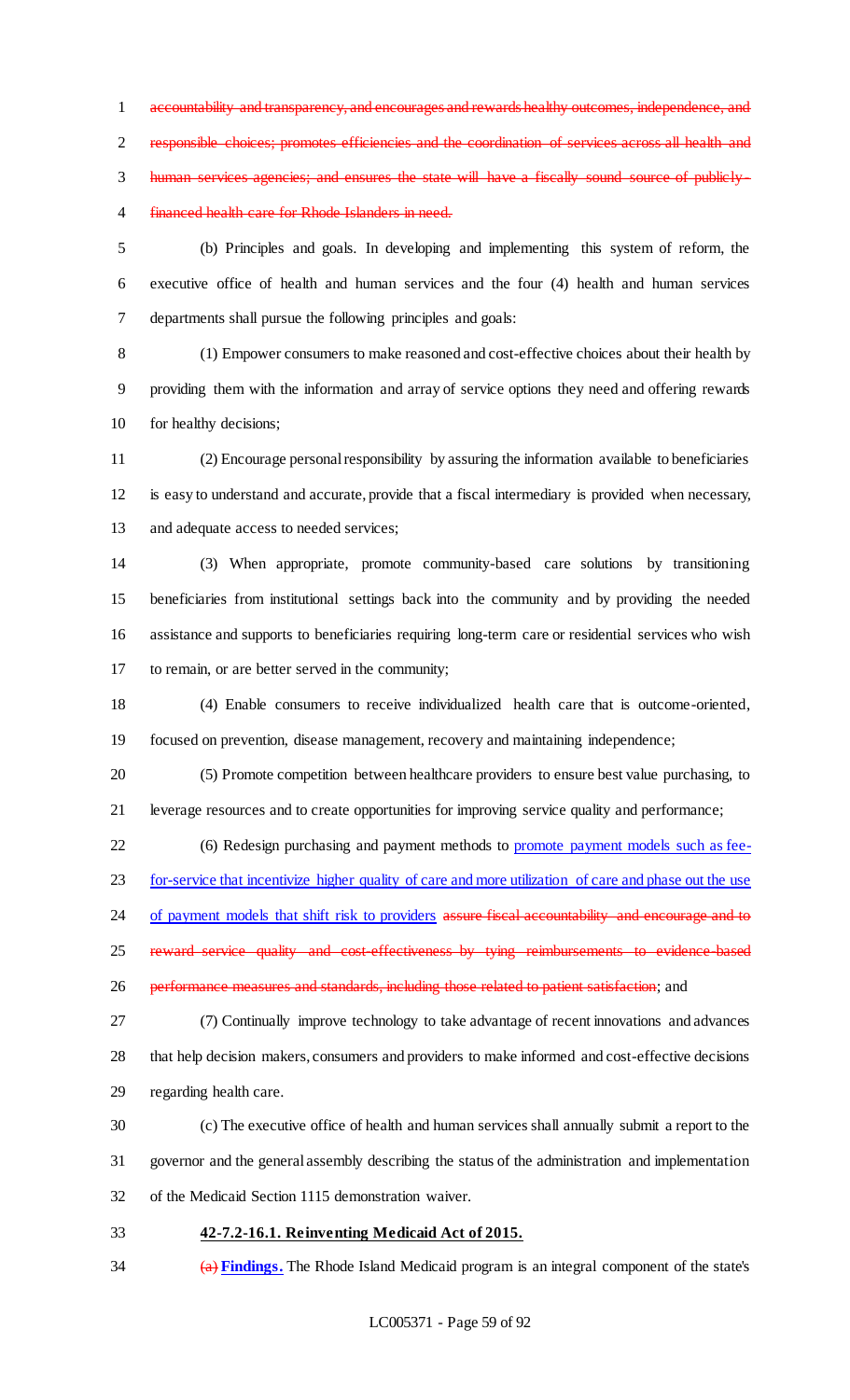1 healthcare system that provides crucial services and supports to many Rhode Islanders. As the program's reach has expanded, the costs of the program have continued to rise and the delivery of care has become more fragmented and uncoordinated. Given the crucial role of the Medicaid 4 program to the state, it is of compelling importance that the state conduct a fundamental restructuring of its Medicaid program that achieves measurable improvement in health outcomes for the people and transforms the healthcare system to one that pays for the outcomes and quality 7 they deserve at a sustainable, predictable and affordable cost. The Reinventing Medicaid Act of 8 2015, as implemented in the budget for fiscal year two thousand sixteen (FY2016), involved drastic cuts to the Medicaid program, along with policies that shifted risk to providers away from intermediary insurers. Since the passage of that act, the finances of health care providers in Rhode Island have deteriorated significantly, and it is therefore the duty of the general assembly to seek corrective action to restore critical investments in the Medicaid system and redesign payment models to remove risk from providers and concentrate risk in private insurance companies during their phase-out period along the transition to Medicare-for-All. (b) The Working Group to Reinvent Medicaid, which was established to refine the 16 principles and goals of the Medicaid reforms begun in 2008, was directed to present to the general 17 assembly and the governor initiatives to improve the value, quality, and outcomes of the health care 18 funded by the Medicaid program. SECTION 17. Chapter 42-12.1 of the General Laws entitled "Department of Behavioral Healthcare, Developmental Disabilities, and Hospitals" is hereby amended by adding thereto the following section: **42-12.1-10. The Rhode Island institute for mental disease.** 23 (a) There is hereby established a state hospital for the care for Rhode Islanders in need of 24 hospital-level inpatient behavioral health care known as the Rhode Island institute for mental disease. The Rhode Island institute for mental disease shall fall within the purview of the 26 department, and the chief executive officer, chief financial officer, and chief medical officer shall 27 be appointed by the governor with advice and consent of the senate. 28 (b) All forensic patients in the care of the Eleanor Slater Hospital shall be immediately

- transferred to the Rhode Island institute for mental disease.
- (c) The Reagan Building of the Eleanor Slater Hospital shall be immediately transferred to
- the Rhode Island institute for mental disease.
- (d) A section of the Zambarano Building of the Eleanor Slater Hospital shall be designated
- by the department for the use of the Rhode Island institute for mental disease.
- (e) In the event that the director determines that the patient mix at the Eleanor Slater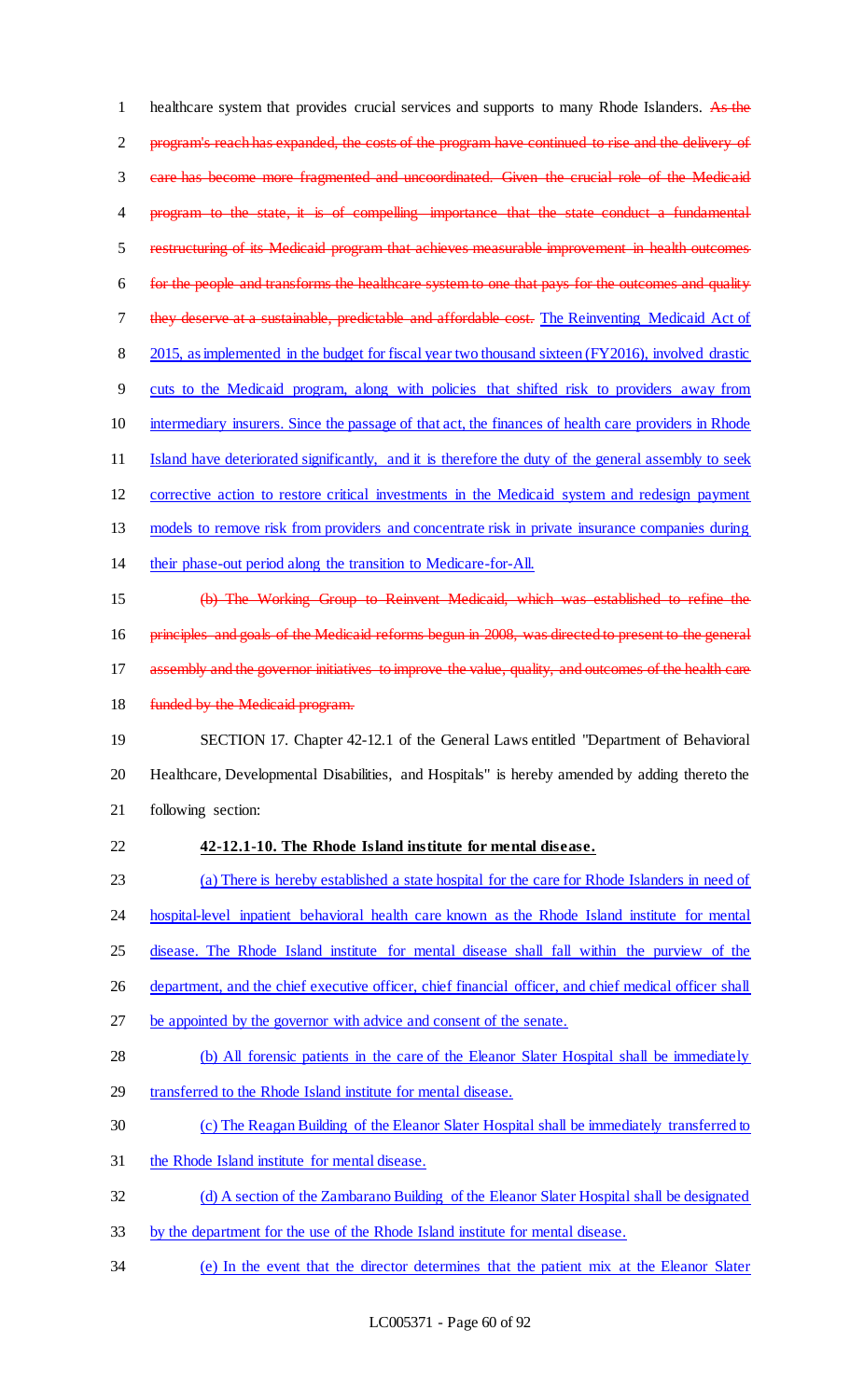| $\mathbf{1}$             | Hospital may be at risk of jeopardizing federal Medicaid reimbursement through the classification    |
|--------------------------|------------------------------------------------------------------------------------------------------|
| $\overline{2}$           | of the Eleanor Slater Hospital as an institution for mental disease, the director shall be empowered |
| 3                        | to administratively transfer inpatient behavioral health patients at Eleanor Slater Hospital to the  |
| $\overline{\mathcal{A}}$ | Rhode Island institute for mental disease.                                                           |
| 5                        | (f) The Medicaid director is hereby directed to apply for a waiver to allow for Medicaid             |
| 6                        | reimbursement of some or all inpatient behavioral health patients at the Rhode Island institute for  |
| 7                        | mental disease.                                                                                      |
| $8\,$                    | SECTION 18. Sections 42-12.3-2, 42-12.3-3, 42-12.3-4, 42-12.3-5, 42-12.3-7, 42-12.3-9                |
| 9                        | and 42-12.3-15 of the General Laws in Chapter 42-12.3 entitled "Health Care for Children and         |
| 10                       | Pregnant Women" are hereby amended to read as follows:                                               |
| 11                       | 42-12.3-2. Purposes.                                                                                 |
| 12                       | (a) It is the intent of the general assembly to assure access to the comprehensive health care       |
| 13                       | by providing health insurance to all Rhode Islanders who are uninsured;                              |
| 14                       | Universal comprehensive coverage for all Rhode Islanders is a goal to be achieved over               |
| 15                       | the course of several years;                                                                         |
| 16                       | The first step in providing comprehensive health coverage is to assure coverage for the              |
| 17                       | most vulnerable residents of the state;                                                              |
| 18                       | Uninsured pregnant women and children under age $e^{i\theta}$ (8) nineteen (19) are among the        |
| 19                       | most vulnerable residents of the state; and                                                          |
| 20                       | The governor's health care advisory committee has provided advice and recommendations                |
| 21                       | in its report of January, 1993 to improve access to health care for pregnant women and children up   |
| 22                       | to age six $(6)$ ;                                                                                   |
| 23                       | The objectives to meet the goal of comprehensive health coverage are:                                |
| 24                       | (1) Every child under age $e^{i\theta}$ (8) nineteen(19) in Rhode Island will have a reliable source |
| 25                       | of health coverage and health care;                                                                  |
| 26                       | (2) Every pregnant woman in Rhode Island will have early and comprehensive prenatal                  |
| 27                       | and maternity care services;                                                                         |
| 28                       | (3) All low income families will have improved access to family planning and reproductive            |
| 29                       | services; and                                                                                        |
| 30                       | (4) Every pregnant woman and child in Rhode Island will receive effective, preventive                |
| 31                       | primary care.                                                                                        |
| 32                       | (b) To assure access to care and availability of services, the following principles will guide       |
| 33                       | the design of the health care act:                                                                   |
| 34                       | (1) There will be equal access to health care for children and pregnant women, regardless            |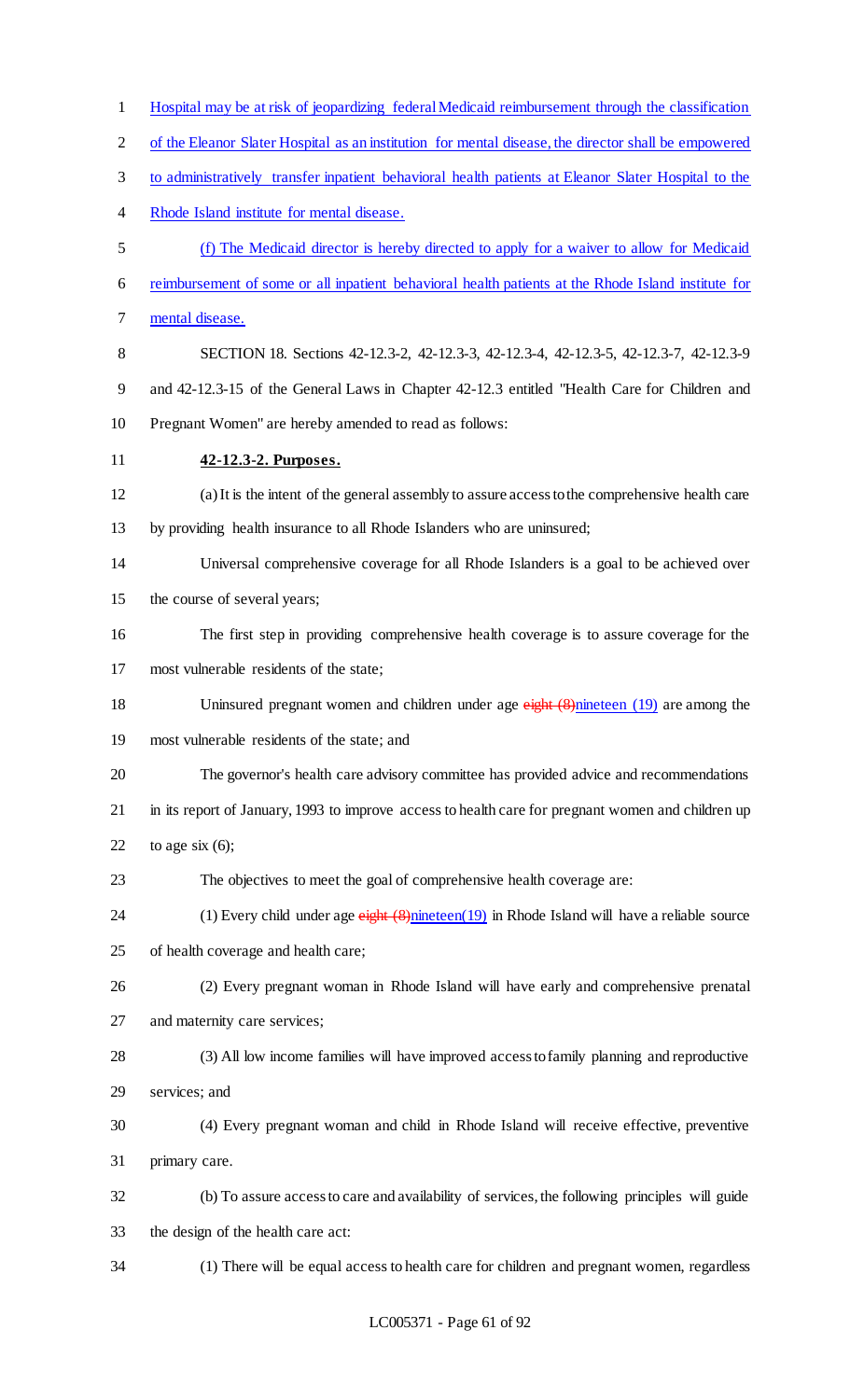- of the type of coverage;
- (2) There shall be an emphasis on primary and preventive care which will include a "medical home" for every child;
- (3) Current deficiencies in the fee for service delivery system will be addressed;
- (4) In addition to accessibility of health care, provisions must be made to address language, cultural and transportation barriers;
- (5) Enrollment must be both timely and accomplished in a user friendly fashion;

(6) An adequate source of primary care providers should be developed;

 (7) An enhanced set of services should be developed to support and address the needs of families at risk.

# **42-12.3-3. Medical assistance expansion for pregnant women/RIte Start.**

 (a) The director of the department of human services is authorized to amend its Title XIX state plan pursuant to Title XIX of the Social Security Act to provide Medicaid coverage and to amend its Title XXI state plan pursuant to Title XXI of the Social Security Act to provide medical 15 assistance coverage through expanded family income disregards for pregnant women persons whose family income levels are between one hundred eighty-five percent (185%) and two hundred fifty percent (250%) of the federal poverty level. The department is further authorized to promulgate any regulations necessary and in accord with Title XIX [42 U.S.C. § 1396 et seq.] and Title XXI [ 42 U.S.C. § 1397aa et seq.] of the Social Security Act necessary in order to implement said state plan amendment. The services provided shall be in accord with Title XIX [42 U.S.C. § 1396 et seq.] and Title XXI [ 42 U.S.C. § 1397aa et seq.] of the Social Security Act.

 (b) The director of the department of human services is authorized and directed to establish a payor of last resort program to cover prenatal, delivery and postpartum care. The program shall 24 cover the cost of maternity care for any woman person who lacks health insurance coverage for maternity care and who is not eligible for medical assistance under Title XIX [42 U.S.C. § 1396 et seq.] and Title XXI [ 42 U.S.C. § 1397aa et seq.] of the Social Security Act including, but not 27 limited to, a noncitizen pregnant woman person lawfully admitted for permanent residence on or 28 after August 22, 1996, without regard to the availability of federal financial participation, provided 29 such pregnant woman person satisfies all other eligibility requirements. The director shall promulgate regulations to implement this program. Such regulations shall include specific eligibility criteria; the scope of services to be covered; procedures for administration and service 32 delivery; referrals for non-covered services; outreach; and public education. Excluded services under this subsection will include, but not be limited to, induced abortion except in cases of rape 34 or incest or to save the life of the pregnant individual.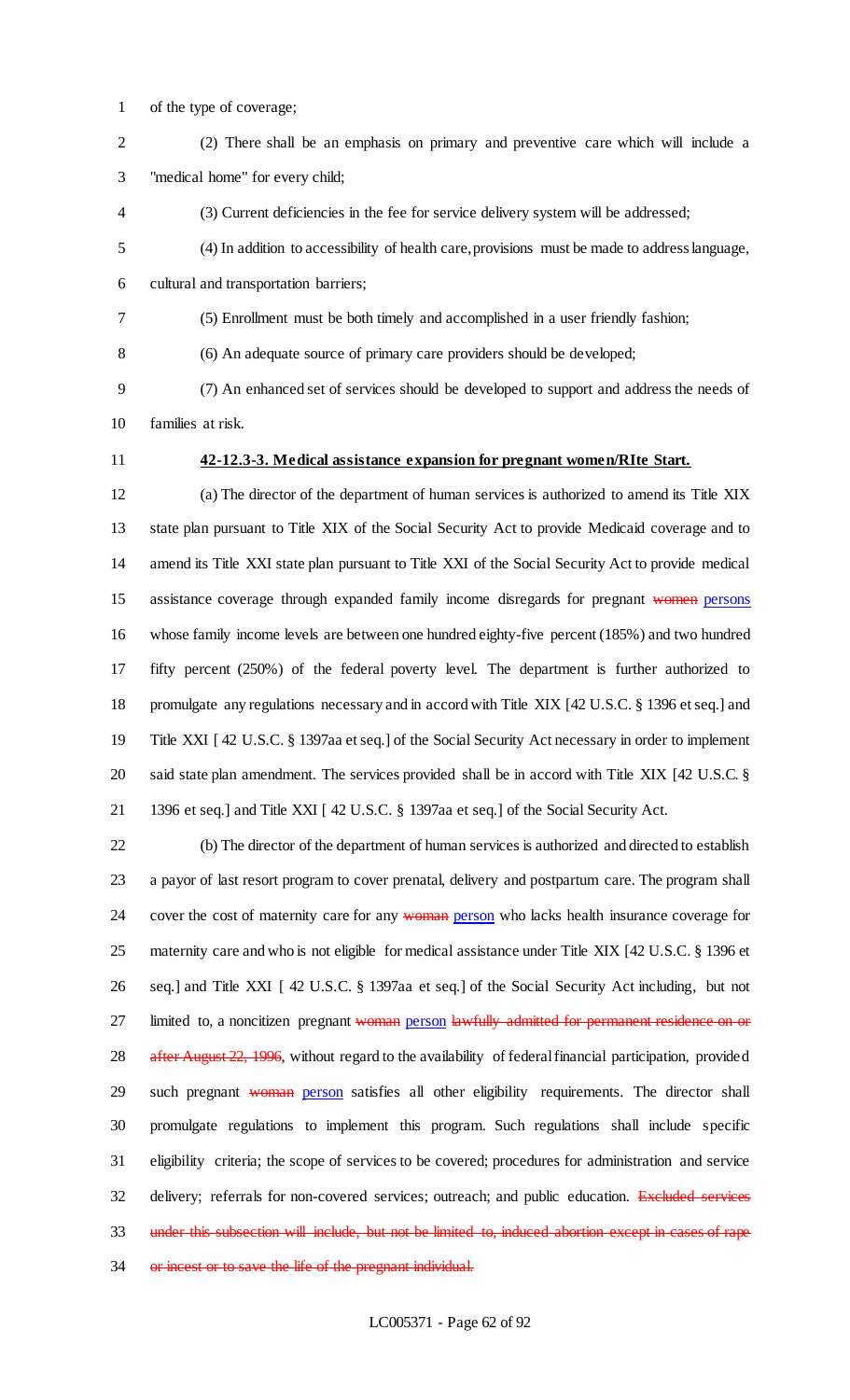- (c) The department of human services may enter into cooperative agreements with the department of health and/or other state agencies to provide services to individuals eligible for services under subsections (a) and (b) above.
- (d) The following services shall be provided through the program:
- (1) Ante-partum and postpartum care;
- (2) Delivery;
- (3) Cesarean section;
- (4) Newborn hospital care;
- 

- (5) Inpatient transportation from one hospital to another when authorized by a medical provider; and
- 

(6) Prescription medications and laboratory tests.

 (e) The department of human services shall provide enhanced services, as appropriate, to 13 pregnant women persons as defined in subsections (a) and (b), as well as to other pregnant women persons eligible for medical assistance. These services shall include: care coordination, nutrition and social service counseling, high risk obstetrical care, childbirth and parenting preparation programs, smoking cessation programs, outpatient counseling for drug-alcohol use, interpreter services, mental health services, and home visitation. The provision of enhanced services is subject to available appropriations. In the event that appropriations are not adequate for the provision of these services, the department has the authority to limit the amount, scope and duration of these enhanced services.

 (f) The department of human services shall provide for extended family planning services 22 for up to twenty-four (24) months postpartum. These services shall be available to women persons who have been determined eligible for RIte Start or for medical assistance under Title XIX [42 U.S.C. § 1396 et seq.] or Title XXI [ 42 U.S.C. § 1397aa et seq.] of the Social Security Act.

 (g) Individuals eligible for RIte Start pursuant to this section or for medical assistance 26 under Title XIX or Title XXI of the Social Security Act while pregnant (including during a period 27 of retroactive eligibility), are eligible for full Medicaid benefits through the last day of the month 28 in which their twelve (12) month postpartum period ends. This benefit will be provided to eligible Rhode Island residents without regard to the availability of federal financial participation. The executive office of health and human services is directed to ensure that federal financial participation is used to the maximum extent allowable to provide coverage pursuant to this section,

- and that state-only funds will be used only if federal financial participation is not available.
- (h) Any person eligible for services under subsections (a) and (b) of this section, or 34 otherwise eligible for medical assistance under title XIX [42 U.S.C. § 1396 et seq.] and title XXI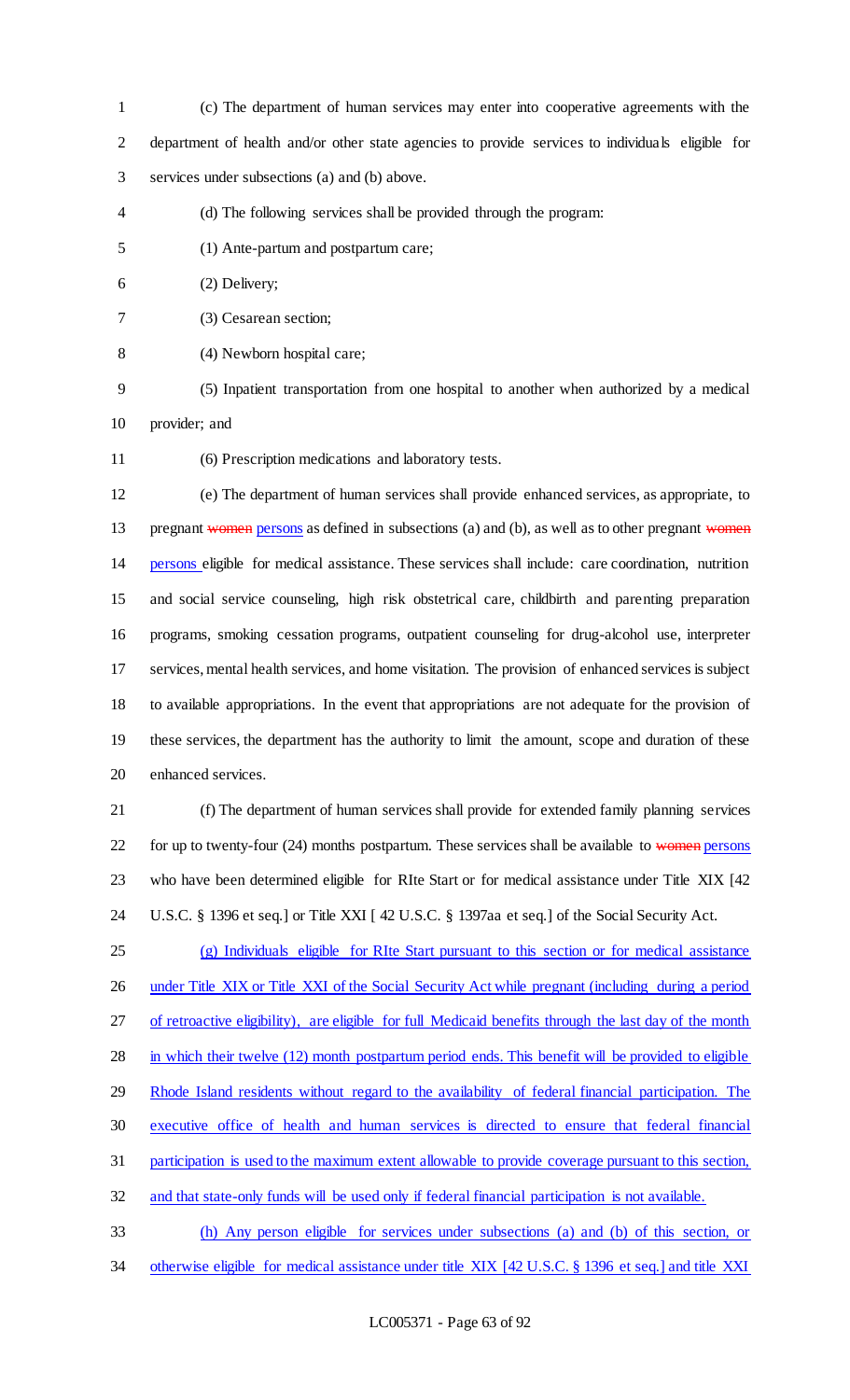[42 U.S.C. § 1397 et seq.] of the Social Security Act, shall also be entitled to services for any

termination of pregnancy permitted under § 23-4.13-2; provided, however, that no federal funds

shall be used to pay for such services, except as authorized under federal law.

### **42-12.3-4. "RIte track" program.**

 (a) There is hereby established a payor of last resort program for comprehensive health care for children until they reach nineteen (19) years of age, to be known as "RIte track." The department of human services is hereby authorized to amend its title XIX state plan pursuant to 8 title XIX [42 U.S.C. § 1396 et seq.] and title XXI [42 U.S.C. § 1397 et seq.] of the Social Security Act as necessary to provide for expanded Medicaid coverage through expanded family income disregards for children, until they reach nineteen (19) years of age, whose family income levels are up to two hundred fifty percent (250%) of the federal poverty level. Provided, however, that healthcare coverage provided under this section shall also be provided without regard to availability 13 of federal financial participation in accordance to Title XIX of the Social Security Act, 42 U.S.C. 14 § 1396 et seq., to a noncitizen child who is a resident of Rhode Island lawfully residing in the 15 United States, and who is otherwise eligible for such assistance. The department is further authorized to promulgate any regulations necessary, and in accord with title XIX [42 U.S.C. § 1396 et seq.] and title XXI [42 U.S.C. § 1397 et seq.] of the Social Security Act as necessary in order to implement the state plan amendment. For those children who lack health insurance, and whose family incomes are in excess of two hundred fifty percent (250%) of the federal poverty level, the department of human services shall promulgate necessary regulations to implement the program. The department of human services is further directed to ascertain and promulgate the scope of services that will be available to those children whose family income exceeds the maximum family 23 income specified in the approved title XIX [42 U.S.C. § 1396 et seq.] and title XXI [42 U.S.C. § 1397 et seq.] state plan amendment.

 (b) The executive office of health and human services is directed to ensure that federal financial participation is assessed to the maximum extent allowable to provide coverage to children 27 pursuant to this section, at least every two (2) years, and that state-only funds will be used only if

- federal financial participation is not available.
- **42-12.3-5. Managed care.**

 The delivery and financing of the health care services provided pursuant to §§ 42-12.3-3 31 and 42-12.3-4 shall may be provided through a system of managed care. The delivery and financing of the health care services provided under this chapter may be provided through a system of managed care. Beginning July 1, 2027, all payments shall be provided directly by the state without 34 an intermediate payment to a managed care entity or other form of health insurance company.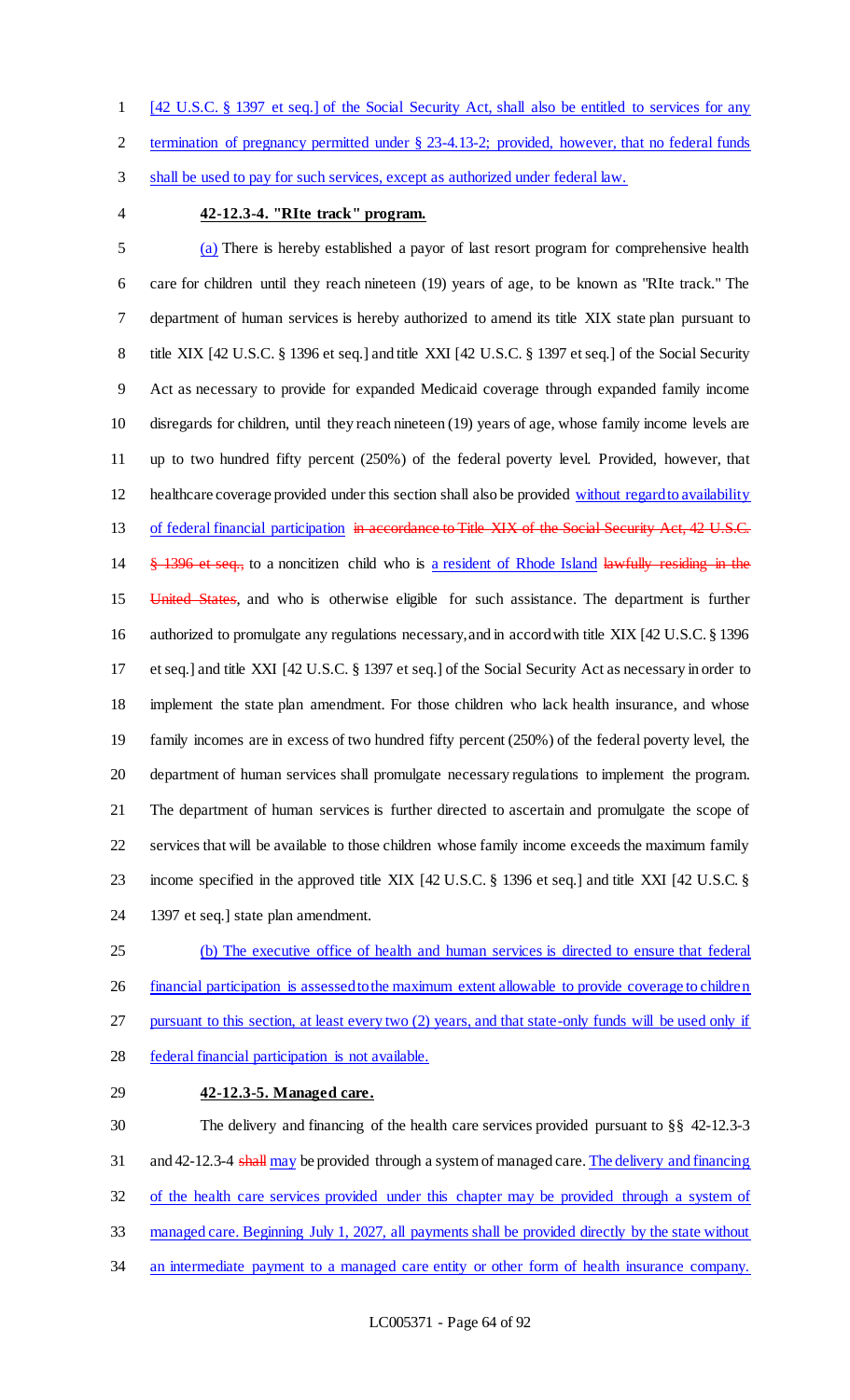1 Beginning July 1, 2022, no new contracts may be entered into between the Medicaid office and an

2 intermediate payor such as a managed care entity or other form of health insurance company for

3 the payment of health care services pursuant to this chapter.

 A managed care system integrates an efficient financing mechanism with quality service delivery, provides a "medical home" to assure appropriate care and deter unnecessary and inappropriate care, and places emphasis on preventive and primary health care. In developing a managed care system the department of human services shall consider managed care models recognized by the health care financing administration. The department of human services is hereby 9 authorized and directed to seek any necessary approvals or waivers from the U.S. Department of 10 Health and Human Services, Health Care Financing Administration, needed to assure that services 11 are provided through a mandatory managed care system. Certain health services may be provided 12 on an interim basis through a fee for service arrangement upon a finding that there are temporary 13 barriers to implementation of mandatory managed care for a particular population or particular geographic area. Nothing in this section shall prohibit the department of human services from providing enhanced services to medical assistance recipients within existing appropriations. **42-12.3-7. Financial contributions.**

17 The department of human services may not require the payment of enrollment fees, sliding 18 fees, deductibles, co-payments, and/or other contributions based on ability to pay. These fees shall 19 be established by rules and regulations to be promulgated by the department of human services or 20 the department of health, as appropriate.

### 21 **42-12.3-9. Insurance coverage -- Third party insurance.**

22 (a) No payment will be made nor service provided in the RIte Start or RIte Track program 23 with respect to any health care that is covered or would be covered, by any employee welfare benefit 24 plan under which a woman or child is either covered or eligible to be covered either as an employee 25 or dependent, whether or not coverage under such plan is elected.

26 (b) A premium may be charged for participation in the RIte Track or RIte Start programs for eligible individuals whose family incomes are in excess of two hundred fifty percent (250%) of the federal poverty level and who have voluntarily terminated health care insurance within one year of the date of application for benefits under this chapter.

 $\left(\frac{e}{b}\right)$  Every family who is eligible to participate in the RIte Track program, who has an additional child who because of age is not eligible for RIte Track, or whose child becomes ineligible for RIte Track because of his or her age, may be offered by the managed care provider with whom the family is enrolled, the opportunity to enroll such ineligible child or children in the same managed care program on a self-pay basis at the same cost, charge or premium as is being charged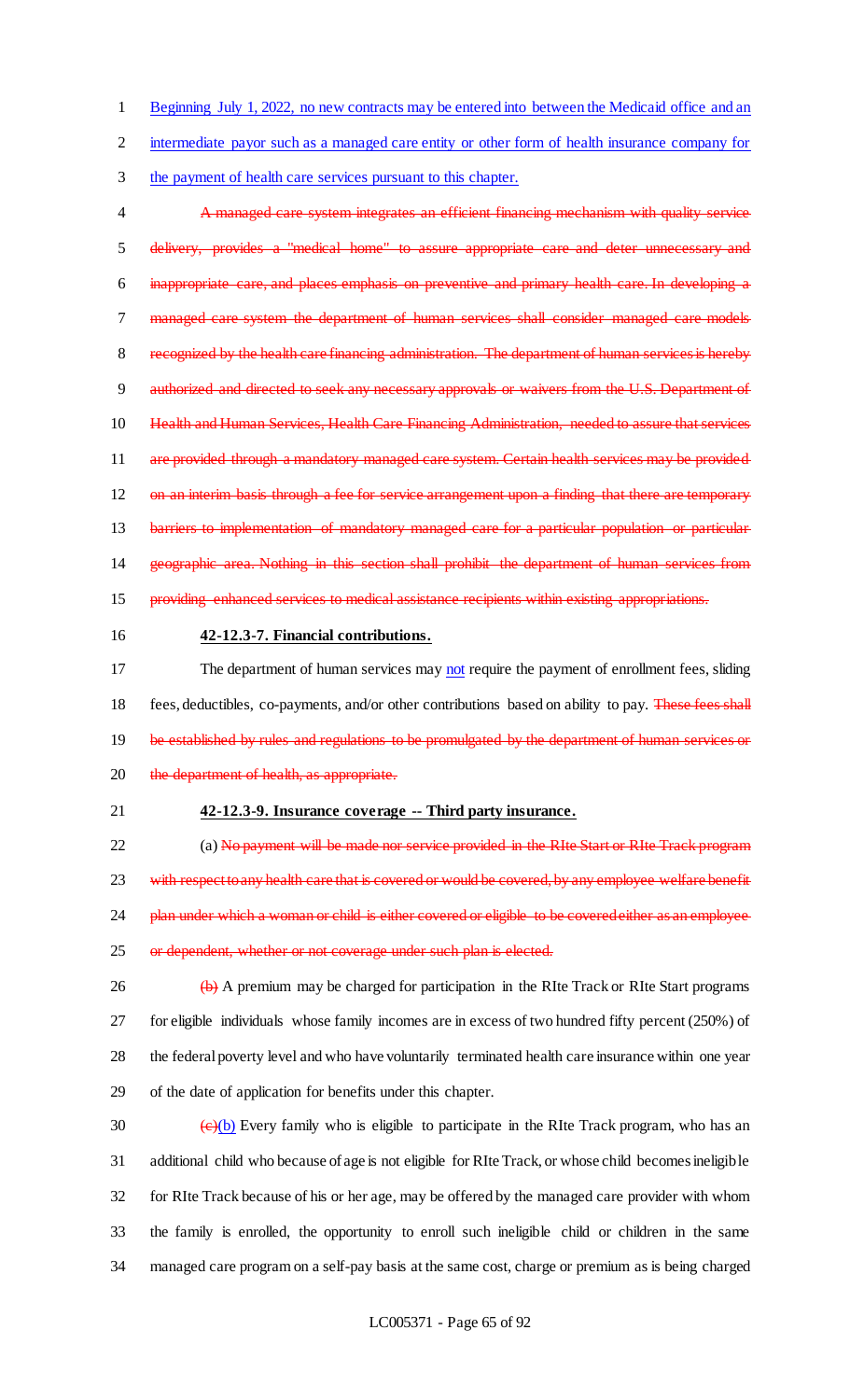to the state under the provisions of this chapter for other covered children within the managed care program. The family may also purchase a package of enhanced services at the same cost or charge to the department.

## **42-12.3-15. Expansion of RIte track program.**

 (a) The Department of Human Services is hereby authorized and directed to submit to the United States Department of Health and Human Services an amendment to the "RIte Care" waiver project number 11-W-0004/1-01 to provide for expanded Medicaid coverage for children until they reach eight (8) years of age, whose family income levels are to two hundred fifty percent (250%) of the federal poverty level. Expansion of the RIte track program from the age of six (6) until they reach eighteen (18) years of age in accordance with this chapter shall be subject to the approval of the amended waiver by the United States Department of Health and Human Services. Healthcare coverage under this section shall also be provided to a noncitizen child who is a resident of Rhode 13 Island lawfully residing in the United States, and who is otherwise eligible for such assistance under title XIX [42 U.S.C. § 1396 et seq.] or title XXI [42 U.S.C. § 1397 et seq.] (b) The executive office of health and human services is directed to ensure that federal financial participation is assessed to the maximum extent allowable to provide coverage to children pursuant to this section, at least every two (2) years, and that state-only funds will be used only if federal financial participation is not available. SECTION 19. Section 42-12.3-14 of the General Laws in Chapter 42-12.3 entitled "Health Care for Children and Pregnant Women" is hereby repealed in its entirety. **42-12.3-14. Benefits and coverage -- Exclusion. For as long as the United States Department of Health and Human Services, Health Care** 23 Financing Administration Project No. 11-W-0004/1-01 entitled "RIte Care" remains in effect, any 24 health care services provided pursuant to this chapter shall be exempt from all mandatory benefits 25 and coverage as may otherwise be provided for in the general laws. SECTION 20. Sections 42-14.5-2 and 42-14.5-3 of the General Laws in Chapter 42-14.5 entitled "The Rhode Island Health Care Reform Act of 2004 - Health Insurance Oversight" are hereby amended to read as follows: **42-14.5-2. Purpose.** With respect to health insurance as defined in § 42-14-5, the health insurance commissioner shall discharge the powers and duties of office to: (1) Claw back excessive profits, reserves charges, and other monies that health insurers

- 33 may have accumulated against the public interest of the people of Rhode Island Guard the solvency
- 34 of health insurers;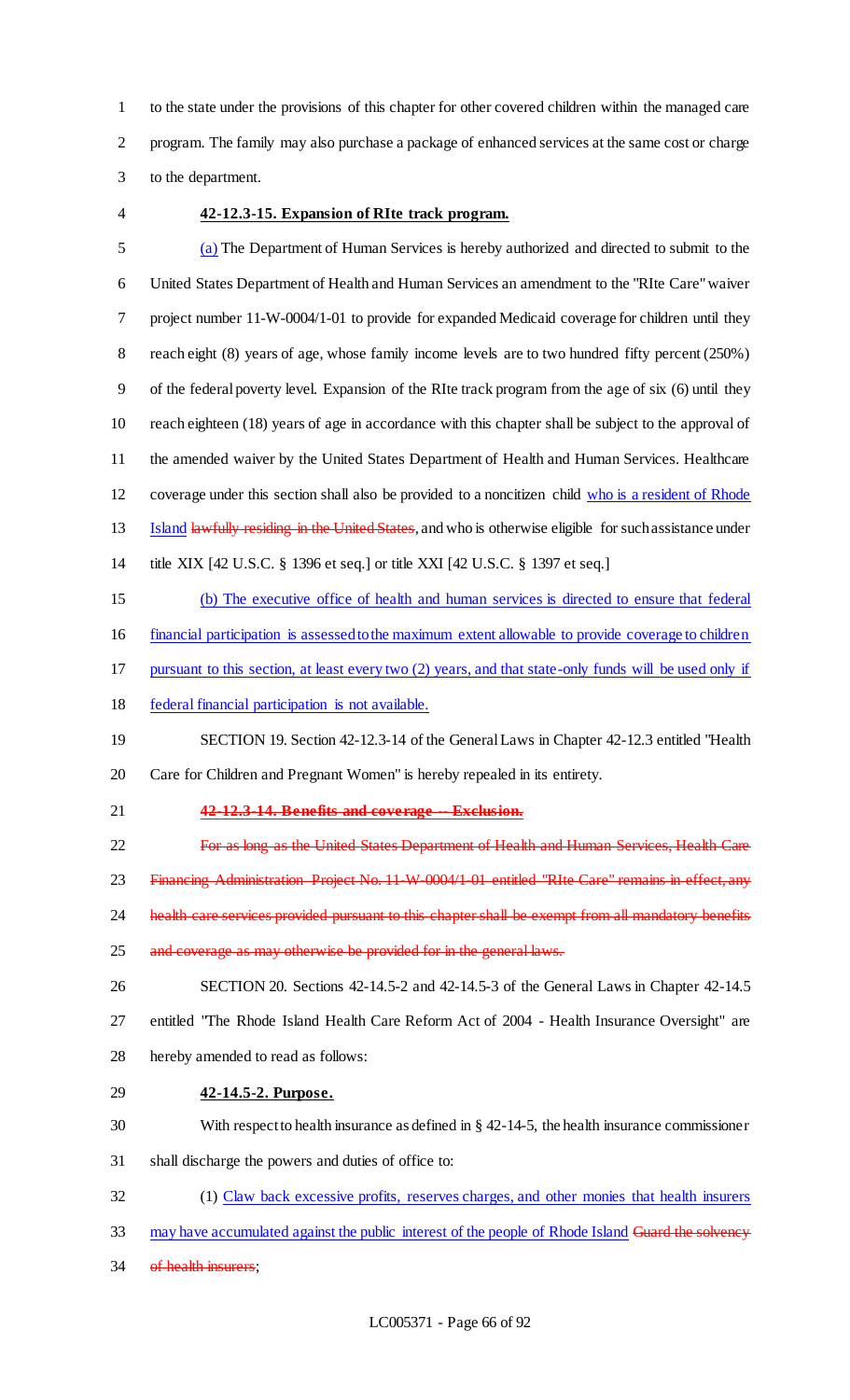(2) Protect the interests of consumers;

(3) Encourage fair treatment of health care providers;

 (4) Encourage policies and developments that improve the quality and efficiency of health 4 care service delivery and outcomes; and

 (5) View the health care system as a comprehensive entity and encourage and direct insurers towards policies that advance the welfare of the public through overall efficiency, improved health care quality, and appropriate access; and

(6) Facilitate the transformation of the health care payments system to a state-level

- Medicare-for-All system.
- 

## **42-14.5-3. Powers and duties.**

The health insurance commissioner shall have the following powers and duties:

 (a) To conduct quarterly public meetings throughout the state, separate and distinct from rate hearings pursuant to § 42-62-13, regarding the rates, services, and operations of insurers licensed to provide health insurance in the state; the effects of such rates, services, and operations on consumers, medical care providers, patients, and the market environment in which the insurers operate; and efforts to bring new health insurers into the Rhode Island market. Notice of not less than ten (10) days of the hearing(s) shall go to the general assembly, the governor, the Rhode Island Medical Society, the Hospital Association of Rhode Island, the director of health, the attorney general, and the chambers of commerce. Public notice shall be posted on the department's website and given in the newspaper of general circulation, and to any entity in writing requesting notice.

 (b) To make recommendations to the governor and the house of representatives and senate finance committees regarding healthcare insurance and the regulations, rates, services, administrative expenses, reserve requirements, and operations of insurers providing health insurance in the state, and to prepare or comment on, upon the request of the governor or chairpersons of the house or senate finance committees, draft legislation to improve the regulation of health insurance. In making the recommendations, the commissioner shall recognize that it is the intent of the legislature that the maximum disclosure be provided regarding the reasonableness of individual administrative expenditures as well as total administrative costs. The commissioner shall make recommendations on the levels of reserves, including consideration of: targeted reserve levels; trends in the increase or decrease of reserve levels; and insurer plans for distributing excess reserves.

 (c) To establish a consumer/business/labor/medical advisory council to obtain information and present concerns of consumers, business, and medical providers affected by health insurance decisions. The council shall develop proposals to allow the market for small business health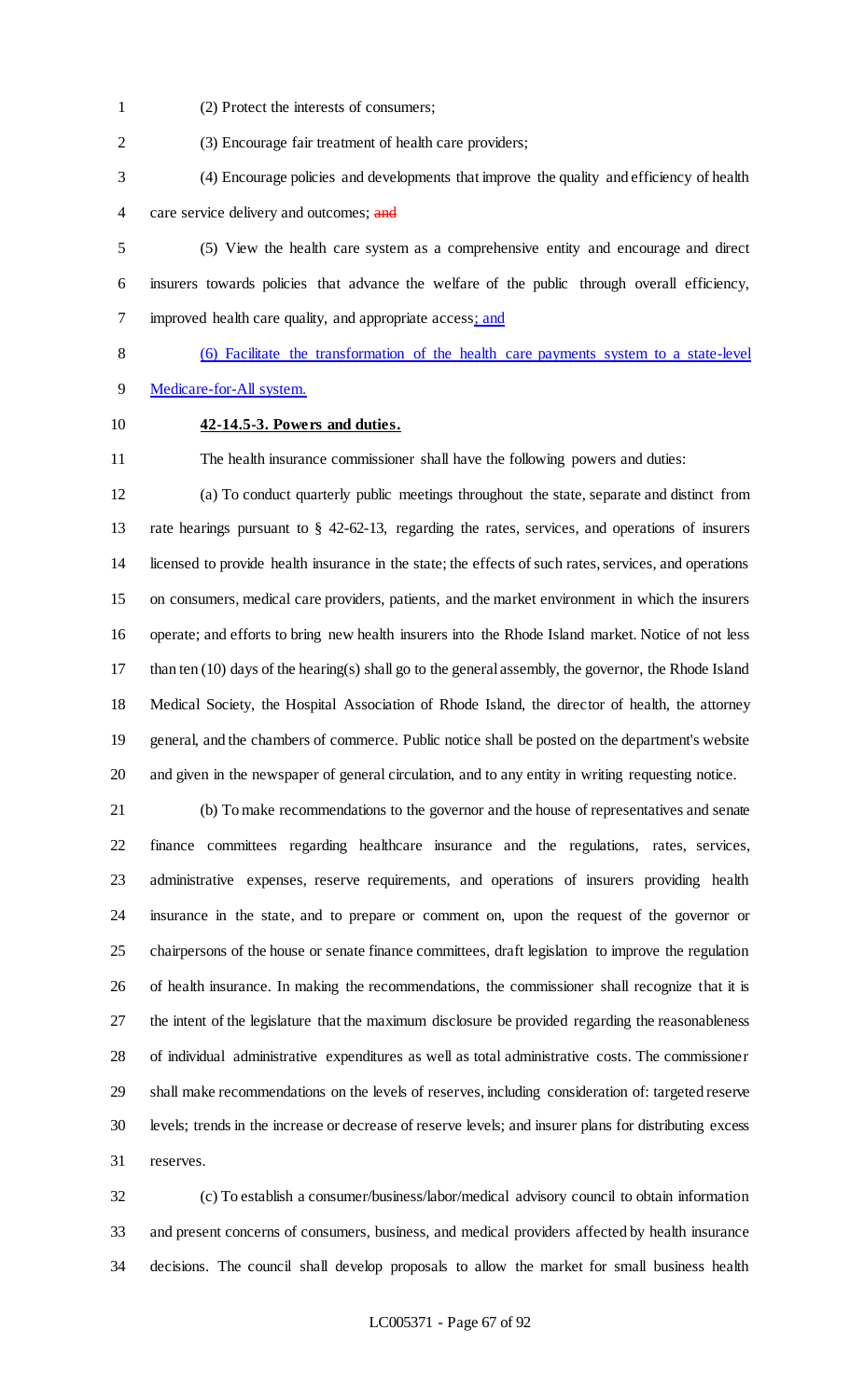insurance to be affordable and fairer. The council shall be involved in the planning and conduct of 2 the quarterly public meetings in accordance with subsection (a). The advisory council shall develop measures to inform small businesses of an insurance complaint process to ensure that small businesses that experience rate increases in a given year may request and receive a formal review by the department. The advisory council shall assess views of the health provider community relative to insurance rates of reimbursement, billing, and reimbursement procedures, and the insurers' role in promoting efficient and high-quality health care. The advisory council shall issue an annual report of findings and recommendations to the governor and the general assembly and present its findings at hearings before the house and senate finance committees. The advisory council is to be diverse in interests and shall include representatives of community consumer organizations; small businesses, other than those involved in the sale of insurance products; and hospital, medical, and other health provider organizations. Such representatives shall be nominated by their respective organizations. The advisory council shall be co-chaired by the health insurance commissioner and a community consumer organization or small business member to be elected by the full advisory council.

16 (d) To establish and provide guidance and assistance to a subcommittee ("the professional-17 provider-health-plan work group") of the advisory council created pursuant to subsection (c), 18 composed of healthcare providers and Rhode Island licensed health plans. This subcommittee shall 19 include in it's The health insurance commissioner shall provide in an annual report and presentation before the house and senate finance committees the following information:

 (1) A method whereby health plans shall disclose to contracted providers the fee schedules used to provide payment to those providers for services rendered to covered patients;

 (2) A standardized provider application and credentials verification process, for the purpose of verifying professional qualifications of participating healthcare providers;

(3) The uniform health plan claim form utilized by participating providers;

 (4) Methods for health maintenance organizations, as defined by § 27-41-2, and nonprofit hospital or medical-service corporations, as defined by chapters 19 and 20 of title 27, to make facility-specific data and other medical service-specific data available in reasonably consistent formats to patients regarding quality and costs. This information would help consumers make informed choices regarding the facilities and clinicians or physician practices at which to seek care. Among the items considered would be the unique health services and other public goods provided by facilities and clinicians or physician practices in establishing the most appropriate cost comparisons;

(5) All activities related to contractual disclosure to participating providers of the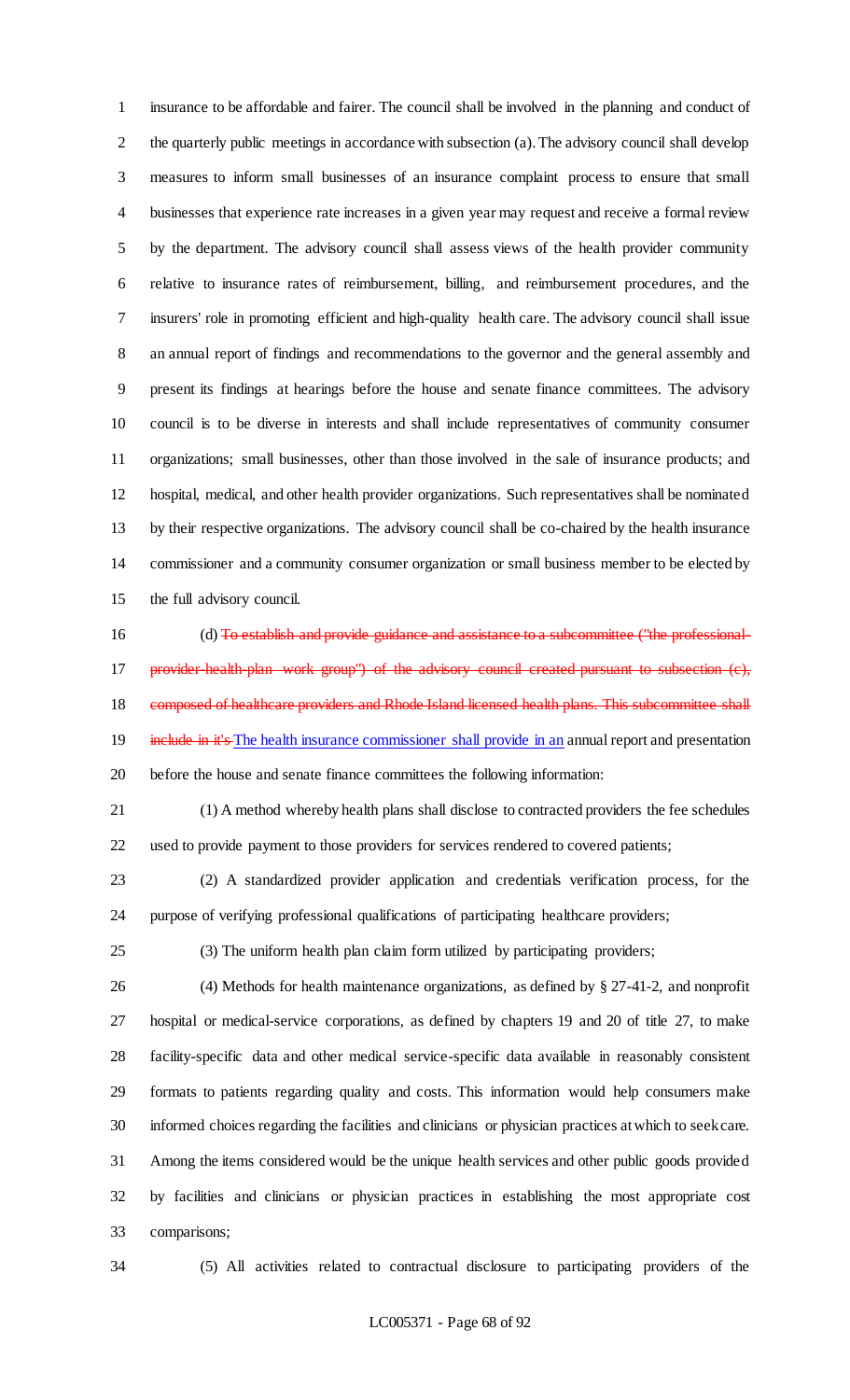mechanisms for resolving health plan/provider disputes;

 (6) The uniform process being utilized for confirming, in real time, patient insurance enrollment status, benefits coverage, including co-pays and deductibles;

 (7) Information related to temporary credentialing of providers seeking to participate in the plan's network and the impact of the activity on health plan accreditation;

 (8) The feasibility of regular contract renegotiations between plans and the providers in their networks; and

(9) Efforts conducted related to reviewing impact of silent PPOs on physician practices.

(e) To enforce the provisions of Title 27 and Title 42 as set forth in § 42-14-5(d).

 (f) To provide analysis of the Rhode Island affordable health plan reinsurance fund. The fund shall be used to effectuate the provisions of §§ 27-18.5-9 and 27-50-17.

 (g) To analyze the impact of changing the rating guidelines and/or merging the individual health insurance market, as defined in chapter 18.5 of title 27, and the small-employer health insurance market, as defined in chapter 50 of title 27, in accordance with the following:

 (1) The analysis shall forecast the likely rate increases required to effect the changes 16 recommended pursuant to the preceding subsection  $(g)$  in the direct-pay market and small-employer health insurance market over the next five (5) years, based on the current rating structure and current products.

 (2) The analysis shall include examining the impact of merging the individual and small-employer markets on premiums charged to individuals and small-employer groups.

 (3) The analysis shall include examining the impact on rates in each of the individual and small-employer health insurance markets and the number of insureds in the context of possible changes to the rating guidelines used for small-employer groups, including: community rating principles; expanding small-employer rate bonds beyond the current range; increasing the employer group size in the small-group market; and/or adding rating factors for broker and/or tobacco use.

 (4) The analysis shall include examining the adequacy of current statutory and regulatory oversight of the rating process and factors employed by the participants in the proposed, new merged market.

 (5) The analysis shall include assessment of possible reinsurance mechanisms and/or federal high-risk pool structures and funding to support the health insurance market in Rhode Island by reducing the risk of adverse selection and the incremental insurance premiums charged for this risk, and/or by making health insurance affordable for a selected at-risk population.

 (6) The health insurance commissioner shall work with an insurance market merger task force to assist with the analysis. The task force shall be chaired by the health insurance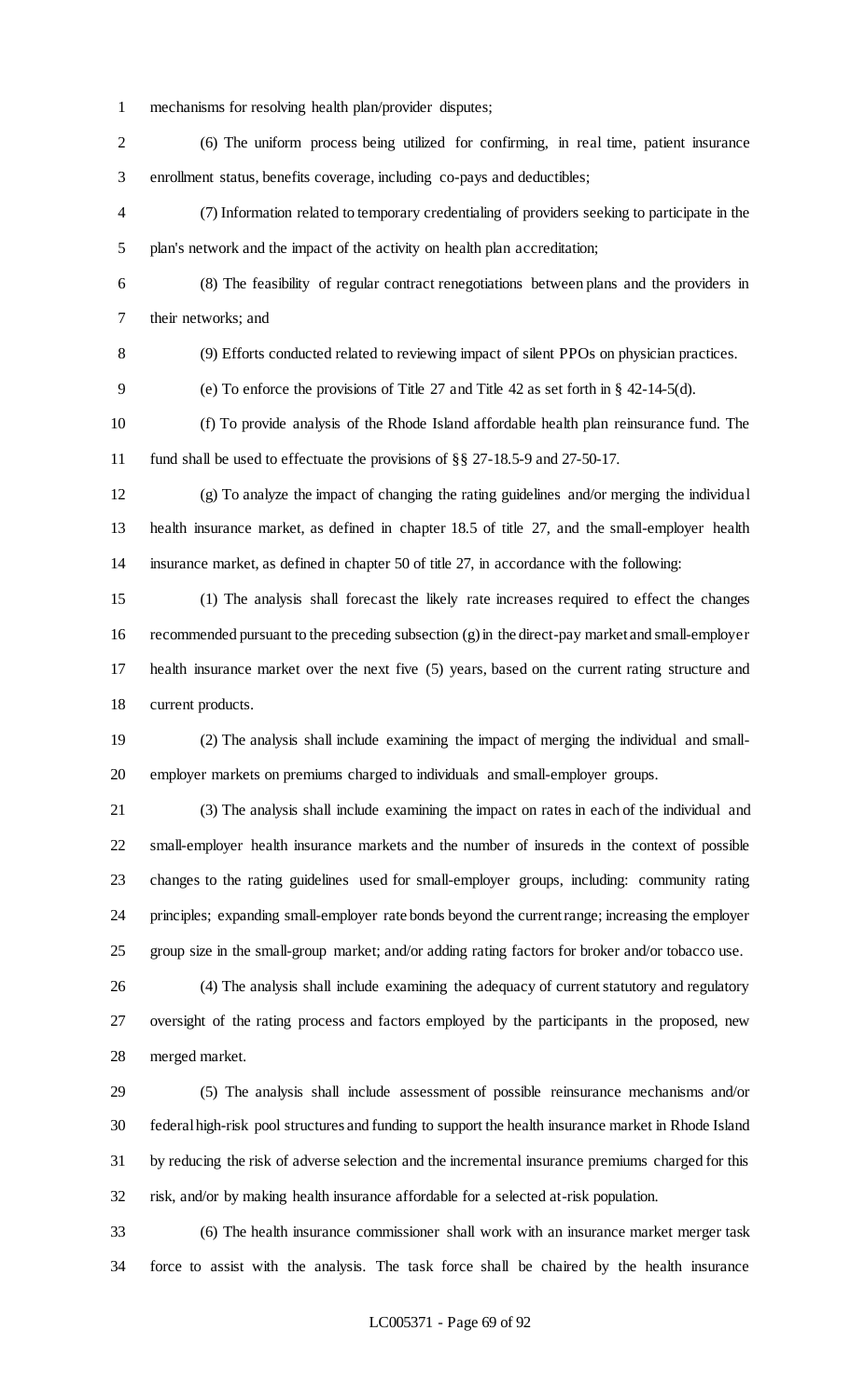commissioner and shall include, but not be limited to, representatives of the general assembly, the business community, small-employer carriers as defined in § 27-50-3, carriers offering coverage in the individual market in Rhode Island, health insurance brokers, and members of the general public.

 (7) For the purposes of conducting this analysis, the commissioner may contract with an outside organization with expertise in fiscal analysis of the private insurance market. In conducting its study, the organization shall, to the extent possible, obtain and use actual health plan data. Said data shall be subject to state and federal laws and regulations governing confidentiality of health care and proprietary information.

 (8) The task force shall meet as necessary and include its findings in the annual report, and the commissioner shall include the information in the annual presentation before the house and senate finance committees.

12 (h) To establish and convene a workgroup representing healthcare providers and health 13 insurers-for the purpose of coordinating the development of processes, guidelines, and standards to streamline healthcare administration that are to be adopted by payors and providers of healthcare services operating in the state. This workgroup shall include representatives with expertise who would contribute to the streamlining of healthcare administration and who are selected from 17 hospitals, physician practices, community behavioral health organizations, each health insurer 18 labor union representing health care workers, and other affected entities. The workgroup shall also include at least one designee each from the Rhode Island Medical Society, Rhode Island Council of Community Mental Health Organizations, the Rhode Island Health Center Association, and the Hospital Association of Rhode Island. The workgroup shall consider and make recommendations for:

 (1) Establishing a consistent standard for electronic eligibility and coverage verification. Such standard shall:

 (i) Include standards for eligibility inquiry and response and, wherever possible, be consistent with the standards adopted by nationally recognized organizations, such as the Centers for Medicare and Medicaid Services;

 (ii) Enable providers and payors to exchange eligibility requests and responses on a system-to-system basis or using a payor-supported web browser;

 (iii) Provide reasonably detailed information on a consumer's eligibility for healthcare coverage; scope of benefits; limitations and exclusions provided under that coverage; cost-sharing requirements for specific services at the specific time of the inquiry; current deductible amounts; accumulated or limited benefits; out-of-pocket maximums; any maximum policy amounts; and other information required for the provider to collect the patient's portion of the bill;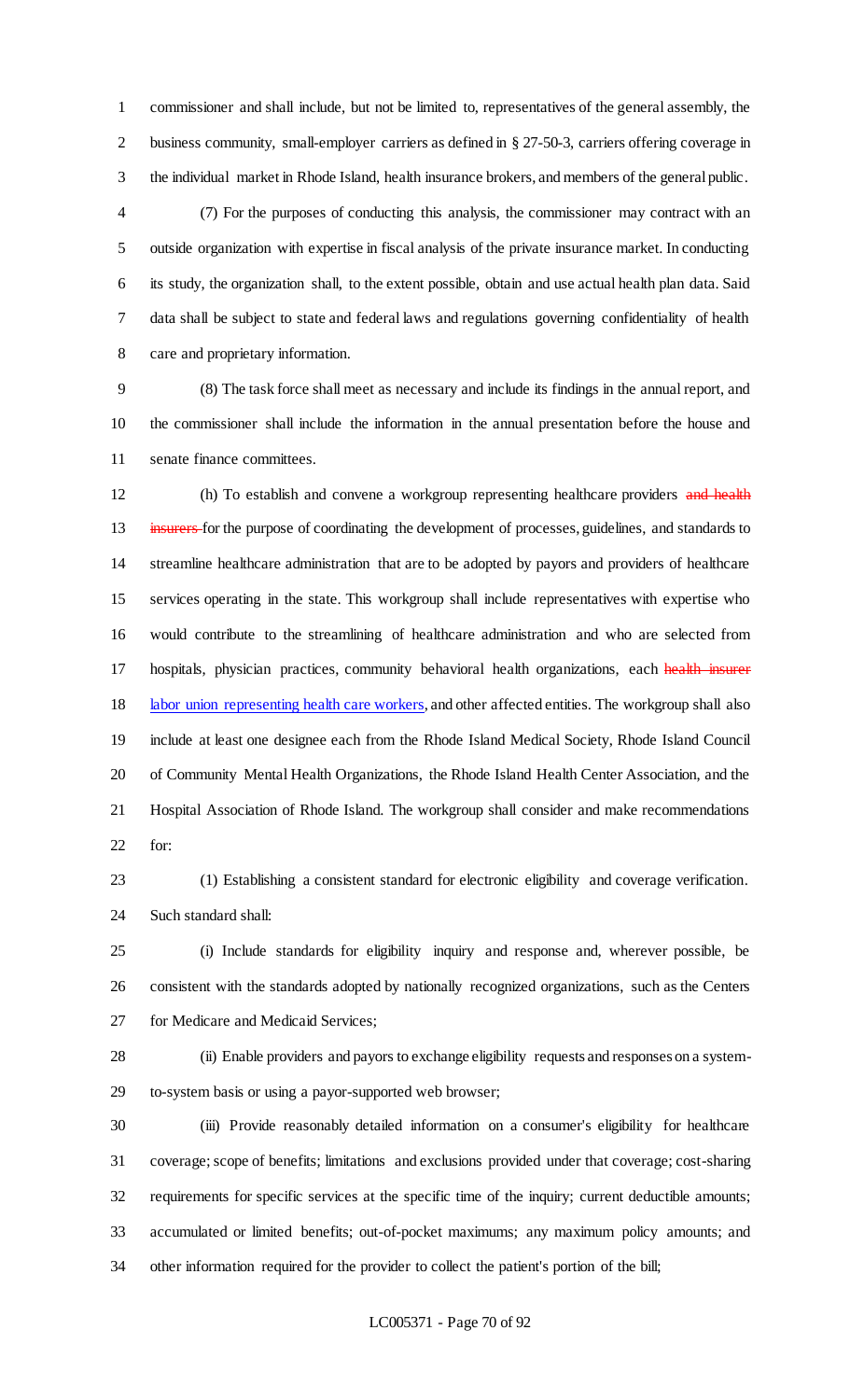- (iv) Reflect the necessary limitations imposed on payors by the originator of the eligibility and benefits information;
- (v) Recommend a standard or common process to protect all providers from the costs of services to patients who are ineligible for insurance coverage in circumstances where a payor provides eligibility verification based on best information available to the payor at the date of the request of eligibility.
- 

(2) Developing implementation guidelines and promoting adoption of the guidelines for:

 (i) The use of the National Correct Coding Initiative code-edit policy by payors and providers in the state;

 (ii) Publishing any variations from codes and mutually exclusive codes by payors in a manner that makes for simple retrieval and implementation by providers;

 (iii) Use of Health Insurance Portability and Accountability Act standard group codes, reason codes, and remark codes by payors in electronic remittances sent to providers;

(iv) The processing of corrections to claims by providers and payors.

 (v) A standard payor-denial review process for providers when they request a reconsideration of a denial of a claim that results from differences in clinical edits where no single, common-standards body or process exists and multiple conflicting sources are in use by payors and providers.

 (vi) Nothing in this section, nor in the guidelines developed, shall inhibit an individual payor's ability to employ, and not disclose to providers, temporary code edits for the purpose of detecting and deterring fraudulent billing activities. The guidelines shall require that each payor disclose to the provider its adjudication decision on a claim that was denied or adjusted based on the application of such edits and that the provider have access to the payor's review and appeal process to challenge the payor's adjudication decision.

 (vii) Nothing in this subsection shall be construed to modify the rights or obligations of payors or providers with respect to procedures relating to the investigation, reporting, appeal, or prosecution under applicable law of potentially fraudulent billing activities.

 (3) Developing and promoting widespread adoption by payors and providers of guidelines to:

 (i) Ensure payors do not automatically deny claims for services when extenuating circumstances make it impossible for the provider to obtain a preauthorization before services are performed or notify a payor within an appropriate standardized timeline of a patient's admission;

 (ii) Require payors to use common and consistent processes and time frames when responding to provider requests for medical management approvals. Whenever possible, such time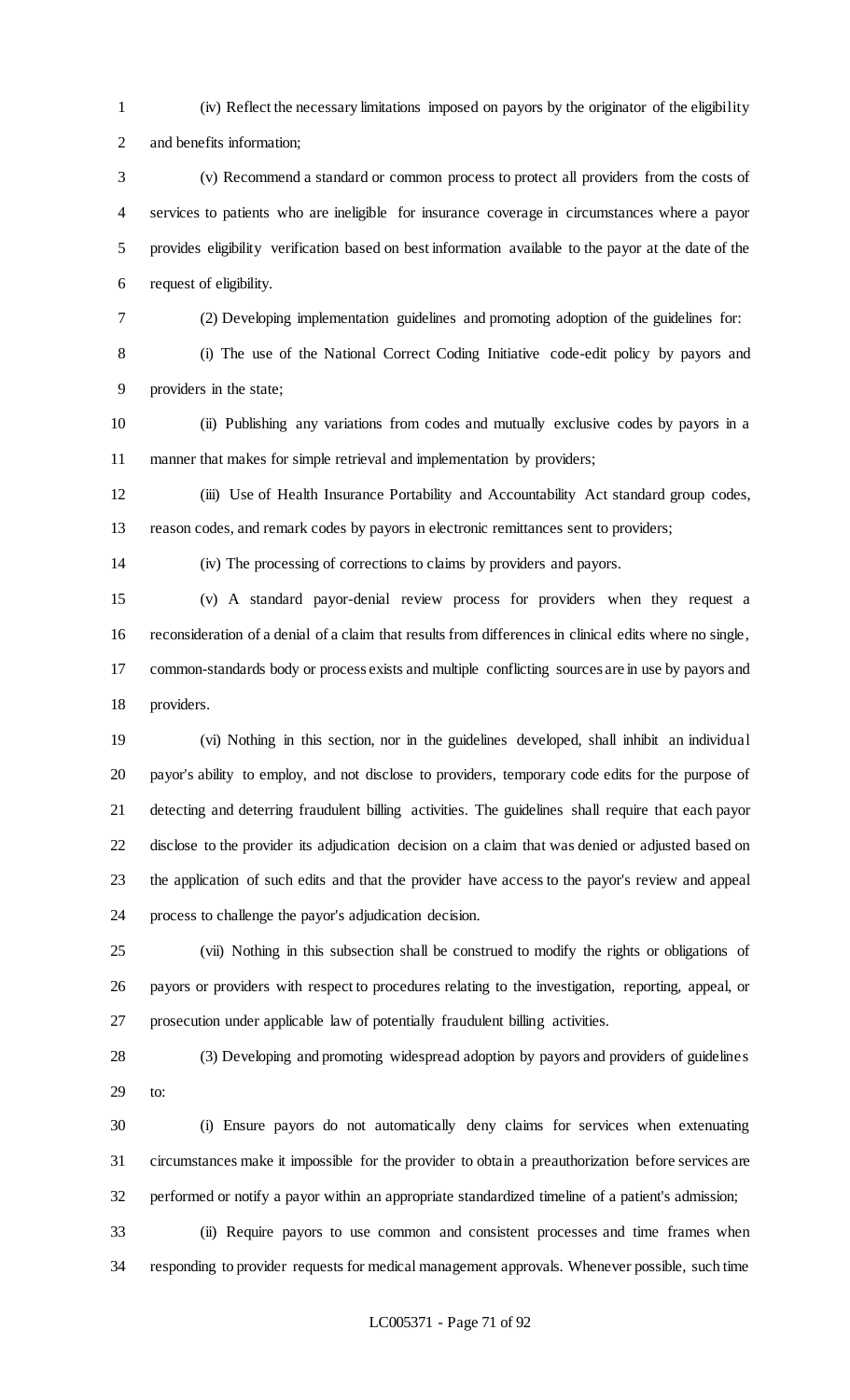frames shall be consistent with those established by leading national organizations and be based upon the acuity of the patient's need for care or treatment. For the purposes of this section, medical management includes prior authorization of services, preauthorization of services, precertification of services, post-service review, medical-necessity review, and benefits advisory;

 (iii) Develop, maintain, and promote widespread adoption of a single, common website where providers can obtain payors' preauthorization, benefits advisory, and preadmission requirements;

 (iv) Establish guidelines for payors to develop and maintain a website that providers can use to request a preauthorization, including a prospective clinical necessity review; receive an authorization number; and transmit an admission notification.

 (4) To provide a report to the house and senate, on or before January 1, 2017, with recommendations for establishing guidelines and regulations for systems that give patients electronic access to their claims information, particularly to information regarding their obligations to pay for received medical services, pursuant to 45 C.F.R. 164.524.

 (i) To issue an anti-cancer medication report. Not later than June 30, 2014, and annually thereafter, the office of the health insurance commissioner (OHIC) shall provide the senate committee on health and human services, and the house committee on corporations, with: (1) Information on the availability in the commercial market of coverage for anti-cancer medication options; (2) For the state employee's health benefit plan, the costs of various cancer-treatment options; (3) The changes in drug prices over the prior thirty-six (36) months; and (4) Member utilization and cost-sharing expense.

 (j) To monitor the adequacy of each health plan's compliance with the provisions of the federal Mental Health Parity Act, including a review of related claims processing and reimbursement procedures. Findings, recommendations, and assessments shall be made available 25 to the public.

26 (k) To monitor the prevent by regulation any transition from fee-for-service and toward 27 global and other alternative payment methodologies for the payment for healthcare services that 28 the health insurance commissioner shall deem against the interest of public health. The health 29 insurance commissioner shall have no power to impose, encourage, or in any way incentivize any rate caps, global budgets, episode-based payments, or capitation structures in the payment models utilized in contracts between health insurers and providers. Alternative payment methodologies 32 should be assessed for their likelihood to promote damage access to affordable health care health 33 insurance, health outcomes, and performance.

(l) To report annually, no later than July 1, 2014, then biannually thereafter, on hospital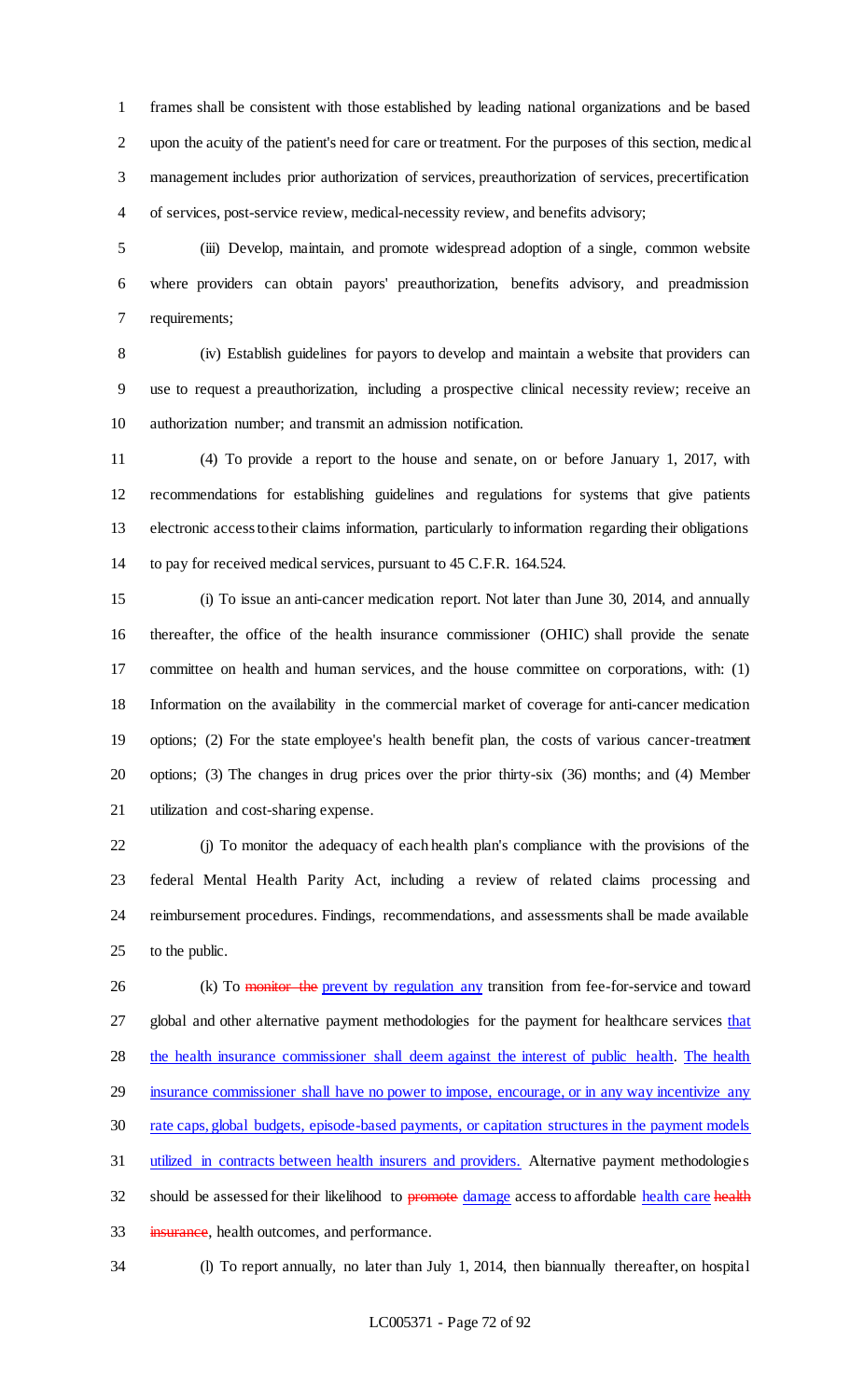payment variation, including findings and recommendations, subject to available resources.

 (m) Notwithstanding any provision of the general or public laws or regulation to the contrary, provide a report with findings and recommendations to the president of the senate and the speaker of the house, on or before April 1, 2014, including, but not limited to, the following information:

 (1) The impact of the current, mandated healthcare benefits as defined in §§ 27-18-48.1, 27-18-60, 27-18-62, 27-18-64, similar provisions in chapters 19, 20 and 41 of title 27, and §§ 27- 18-3(c), 27-38.2-1 et seq., or others as determined by the commissioner, on the cost of health insurance for fully insured employers, subject to available resources;

 (2) Current provider and insurer mandates that are unnecessary and/or duplicative due to the existing standards of care and/or delivery of services in the healthcare system;

 (3) A state-by-state comparison of health insurance mandates and the extent to which Rhode Island mandates exceed other states benefits; and

 (4) Recommendations for amendments to existing mandated benefits based on the findings 15 in (m)(1), (m)(2), and (m)(3) above.

 (n) On or before July 1, 2014, the office of the health insurance commissioner, in collaboration with the director of health and lieutenant governor's office, shall submit a report to the general assembly and the governor to inform the design of accountable care organizations (ACOs) in Rhode Island as unique structures for comprehensive health-care delivery and value-based payment arrangements, that shall include, but not be limited to:

21 (1) Utilization review;

(2) Contracting; and

(3) Licensing and regulation.

 (o) On or before February 3, 2015, the office of the health insurance commissioner shall submit a report to the general assembly and the governor that describes, analyzes, and proposes recommendations to improve compliance of insurers with the provisions of § 27-18-76 with regard to patients with mental health and substance use disorders.

 (p) To work to ensure the health insurance coverage of behavioral health care under the same terms and conditions as other health care, and to integrate behavioral health parity requirements into the office of the health insurance commissioner insurance oversight and health care transformation efforts.

 (q) To work with other state agencies to seek delivery system improvements that enhance access to a continuum of mental health and substance use disorder treatment in the state; and integrate that treatment with primary and other medical care to the fullest extent possible.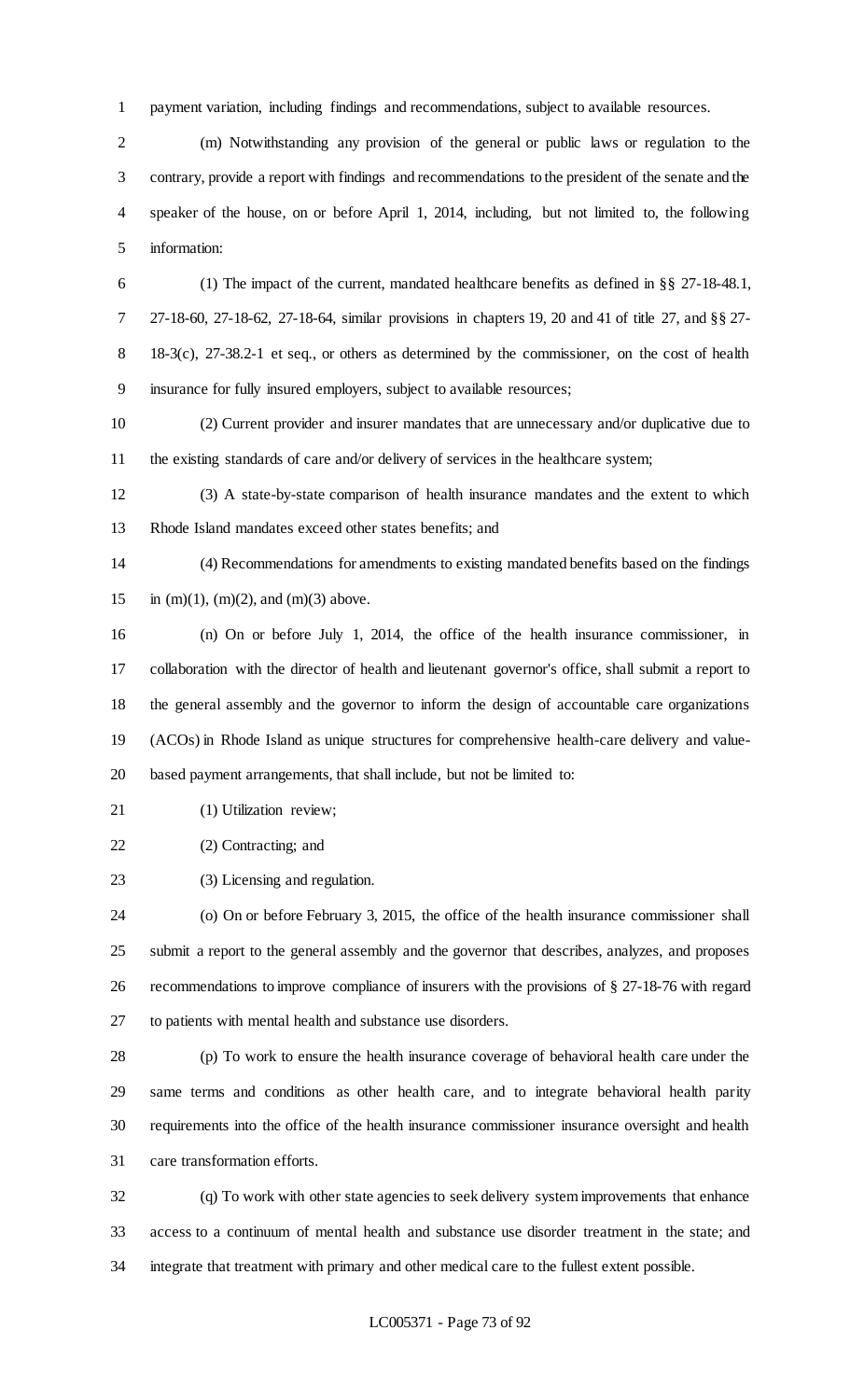- (r) To direct insurers toward policies and practices that address the behavioral health needs
- of the public and greater integration of physical and behavioral health care delivery.
- (s) The office of the health insurance commissioner shall conduct an analysis of the impact of the provisions of § 27-38.2-1(i) on health insurance premiums and access in Rhode Island and submit a report of its findings to the general assembly on or before June 1, 2023.
- (t) To approve or deny any compensation of employees of health insurers subject to the
- laws of the State of Rhode Island in excess of one million dollars (\$1,000,000) per employee.
- 

# (u) To approve or deny any dividends or stock buybacks of health insurers subject to the

laws of the State of Rhode Island.

 SECTION 20. Section 44-17-1 of the General Laws in Chapter 44-17 entitled "Taxation of Insurance Companies" is hereby amended to read as follows:

**44-17-1. Companies required to file -- Payment of tax -- Retaliatory rates.**

 (a) Every domestic, foreign, or alien insurance company, mutual association, organization, or other insurer, including any health maintenance organization as defined in § 27-41-2, any medical malpractice insurance joint underwriters association as defined in § 42-14.1-1, any nonprofit dental service corporation as defined in § 27-20.1-2 and any nonprofit hospital or medical service corporation as defined in chapters 19 and 20 of title 27, except companies mentioned in § 44-17-6 and organizations defined in § 27-25-1, transacting business in this state, shall, on or before April 15 in each year, file with the tax administrator, in the form that he or she may prescribe, a return under oath or affirmation signed by a duly authorized officer or agent of the company, containing information that may be deemed necessary for the determination of the tax imposed by 22 this chapter, and shall at the same time pay an annual tax to the tax administrator of  $\frac{1}{2}$  two percent  $(2\%)$  three percent (3%) of the gross premiums on contracts of insurance, except for ocean marine insurance as referred to in § 44-17-6, covering property and risks within the state, written during the calendar year ending December 31st next preceding.

 (b) Qualifying insurers for purposes of this section means every domestic, foreign, or alien insurance company, mutual association, organization, or other insurer and excludes:

- (1) Health maintenance organizations, as defined in § 27-41-2;
- (2) Nonprofit dental service corporations, as defined in § 27-20.1-2; and
- (3) Nonprofit hospital or medical service corporations, as defined in §§ 27-19-1 and 27-
- 20-1.

 (c) For tax years 2018 and thereafter, the rate of taxation may be reduced as set forth below and, if so reduced, shall be fully applicable to qualifying insurers instead of the two percent (2%) rate listed in subsection (a). In the case of foreign or alien companies, except as provided in § 27-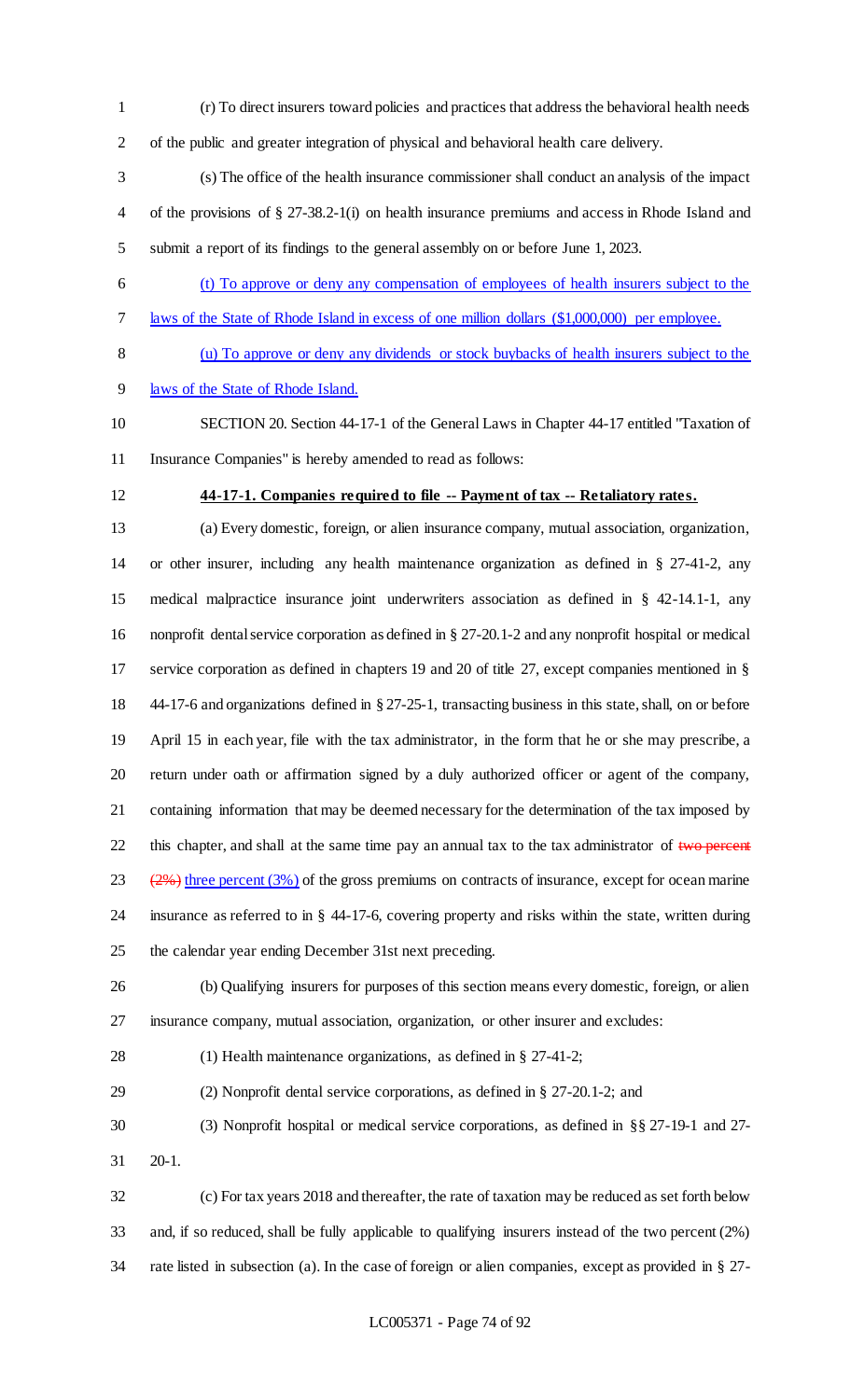2-17(d), the tax shall not be less in amount than is imposed by the laws of the state or country under which the companies are organized upon like companies incorporated in this state or upon its agents, if doing business to the same extent in the state or country. The tax rate shall not be reduced for gross premiums written on contracts of health insurance as defined in § 42-14-5(c) but shall 5 remain at two percent  $(2%)$  three percent  $(3%)$  or the appropriate retaliatory tax rate, whichever is 6 higher.

7 (d) For qualifying insurers, the premium tax rate may be decreased based upon Rhode

8 Island jobs added by the industry as detailed below:

9 (1) A committee shall be established for the purpose of implementing tax rates using the 10 framework established herein. The committee shall be comprised of the following persons or their 11 designees: the secretary of commerce, the director of the department of business regulation, the 12 director of the department of revenue, and the director of the office of management and budget. No 13 rule may be issued pursuant to this section without the prior, unanimous approval of the committee; 14 (2) On the timetable listed below, the committee shall determine whether qualifying 15 insurers have added new qualifying jobs in this state in the preceding calendar year. A qualifying 16 **job for purposes of this section is any employee with total annual wages equal to or greater than** 17 forty percent (40%) of the average annual wages of the Rhode Island insurance industry, as 18 published by the annual employment and wages report of the Rhode Island department of labor and 19 training, in NAICS code 5241;

20 (3) If the committee determines that there has been a sufficient net increase in qualifying 21 jobs in the preceding calendar year(s) to offset a material reduction in the premium tax, it shall 22 calculate a reduced premium tax rate. Such rate shall be determined via a method selected by the 23 committee and designed such that the estimated personal income tax generated by the increase in 24 qualifying jobs is at least one hundred and twenty-five percent (125%) of the anticipated reduction 25 in premium tax receipts resulting from the new rate. For purposes of this calculation, the committee 26 may consider personal income tax withholdings or receipts, but in no event may the committee 27 include for the purposes of determining revenue neutrality income taxes that are subject to

28 segregation pursuant to § 44-48.3-8(f) or that are otherwise available to the general fund;

29 (4) Any reduced rate established pursuant to this section must be established in a 30 rulemaking proceeding pursuant to chapter 35 of title 42, subject to the following conditions:

31 (i) Any net increase in qualifying jobs and the resultant premium tax reduction and revenue 32 impact shall be determined in any rulemaking proceeding conducted under this section and shall 33 be set forth in a report included in the rulemaking record, which report shall also include a 34 description of the data sources and calculation methods used. The first such report shall also include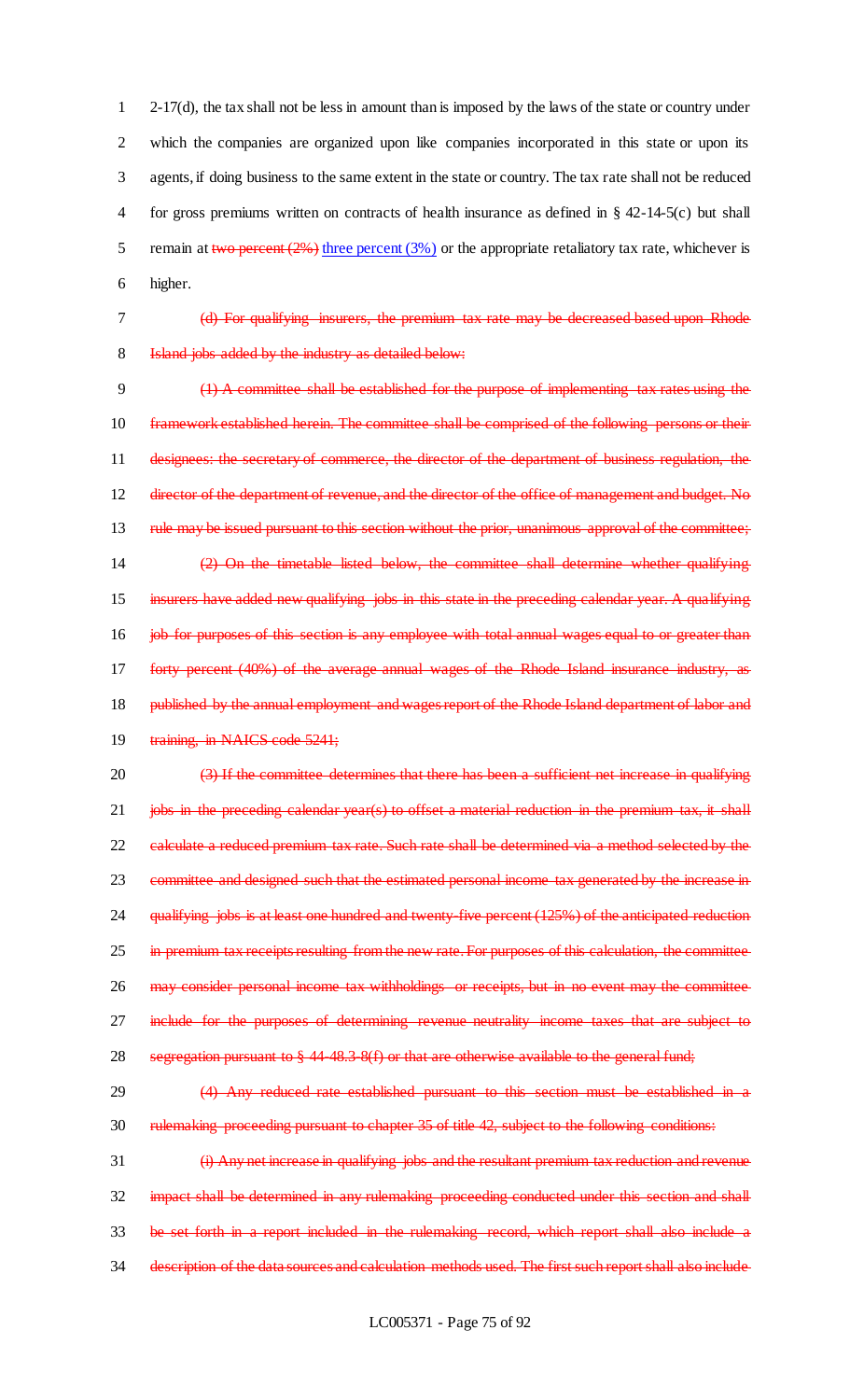- 1 a calculation of the baseline level of employment of qualifying insurers for the calendar year 2015;
- $2$  and

 (ii) Notwithstanding any provision of the law to the contrary, no rule changing the tax rate 4 shall take effect until one hundred and twenty (120) days after notice of the rate change is provided to the speaker of the house, the president of the senate, the house and senate fiscal advisors, and the auditor general, which notice shall include the report required under the preceding provision.

7 (5) For each of the first three (3) rulemaking proceedings required under this section, the

8 tax rate may remain unchanged or be decreased consistent with the requirements of this section, 9 but may not be increased. These first three (3) rulemaking proceedings shall be conducted by the 10 division of taxation and occur in the following manner:

11 (i) The first rulemaking proceeding shall take place in calendar year 2017. This proceeding 12 shall establish a rule that sets forth:  $(A)$  A new premium tax rate, if allowed under the requirements 13 of this section, which rate shall take effect in 2018, and (B) A method for calculating the number 14 of jobs at qualifying insurers;

15 (ii) The second rulemaking proceeding shall take place in calendar year 2018. This 16 proceeding shall establish a rule that sets forth:  $(A)$  A new premium tax rate, if allowed under the 17 requirements of this section, which rate shall take effect in 2019, and (B) The changes, if any, to 18 the method for calculating the number of jobs at qualifying insurers; and

19 **(iii) The third rulemaking proceeding shall take place in calendar year 2019. This** 20 proceeding shall establish a rule that sets forth:  $(A)$  A new premium tax rate, if allowed under the 21 requirements of this section, which rate shall take effect in 2020, and (B) The changes, if any, to 22 the method for calculating the number of jobs at qualifying insurers.

23 (6) The tax rate established in the regulation following regulatory proceedings that take 24 place in 2019 shall remain in effect through and including 2023. In calendar year 2023, the 25 department of business regulation will conduct a rulemaking proceeding and issue a rule that sets 26 forth: (A) A new premium tax rate, if allowed under the requirements of this section, which rate 27 shall take effect in 2024, and (B) The changes, if any, to the method for calculating the number of 28 jobs at qualifying insurers. A rule issued by the department of business regulation may decrease 29 the tax rate if the requirements for a rate reduction contained in this section are met, or it may 30 increase the tax rate to the extent necessary to achieve the overall revenue level sought when the 31 then-existing tax rate was established. Any rate established shall be no lower than one percent (1%) 32 and no higher than two percent (2%). This proceeding shall be repeated every three (3) calendar 33 years thereafter, however, the base for determination of job increases or decreases shall remain the 34 number of jobs existing during calendar year 2022;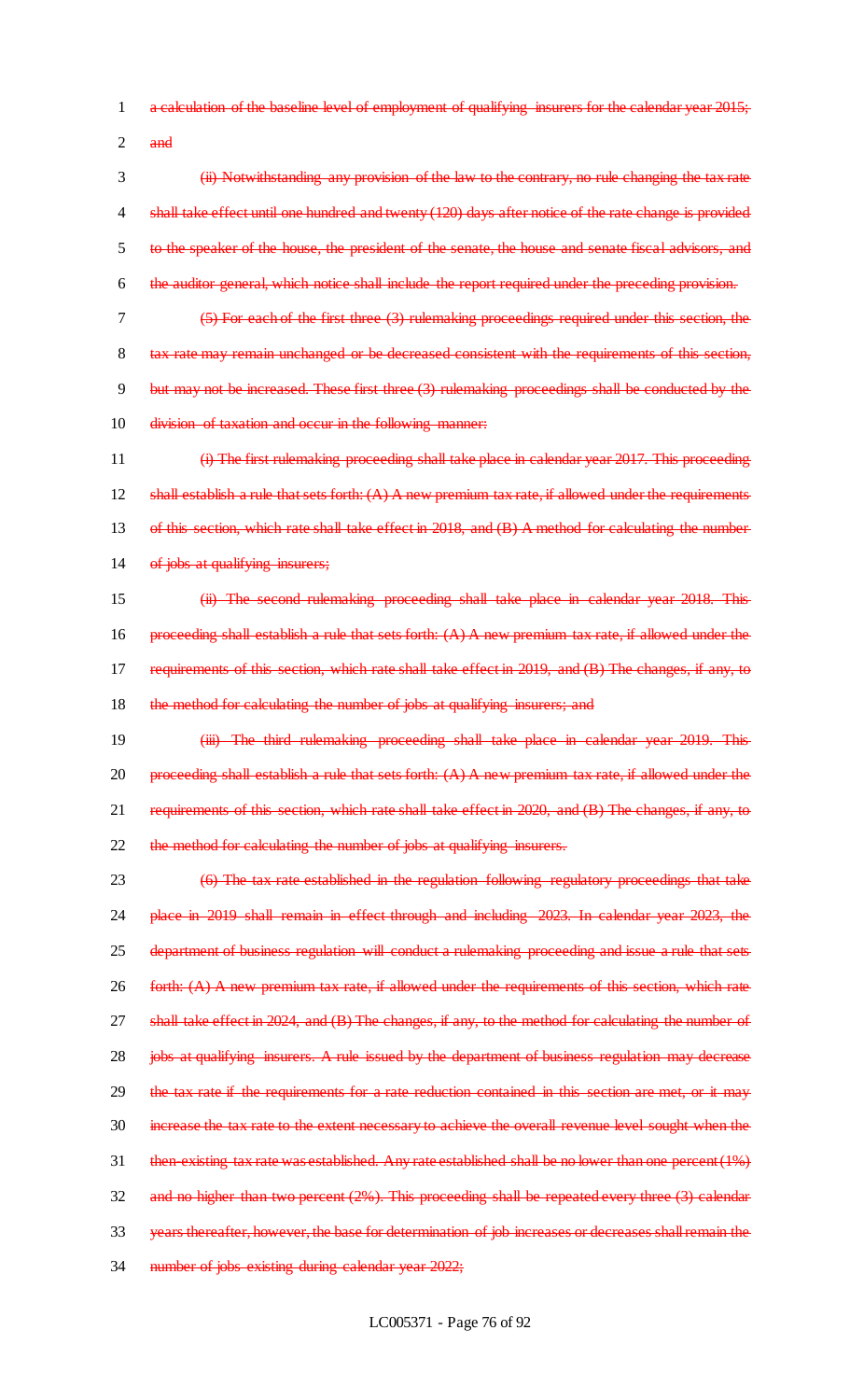- (7) No reduction in the premium tax rate pursuant to this section shall be allowed absent a 2 determination that qualifying insurers have added in this state at least three hundred fifty (350) new, full-time, qualifying jobs above the baseline level of employment of qualifying insurers for 4 the calendar year 2015;
- (8) Notwithstanding any provision of this section to the contrary, the premium tax rate shall 6 never be set lower than one percent  $(1\%)$ ;
- (9) The division of taxation may adopt implementation guidelines, directives, criteria, rules

8 and regulations pursuant to chapter 35 of title 42 as are necessary to implement this section; and

 (10) The calculation of revenue impacts under this section is at the sole discretion of the committee established under subsection (d)(1). Notwithstanding any provision of law to the contrary, any administrative action or rule setting a tax rate pursuant to this section or failing or declining to alter a tax rate pursuant to this section shall not be subject to judicial review under 13 chapter 35 of title 42.

 (d) The department of revenue shall calculate the impacts of changes made to Medicaid taking effect in fiscal year two thousand twenty three (FY2023) on state funds, excluding increased

federal reimbursements, hereinafter the "FY23 Medicaid adjustment." Should the Medicaid

adjustment exceed the revenue impact of raising the gross premiums tax rate from two percent (2%)

to three percent (3%), hereinafter the "insurance premium tax rate adjustment revenue bonus"

- 19 surtax shall be imposed on gross premiums written on contracts of health insurance as defined in §
- 20 42-14-5(c) at the rate that shall raise aggregate revenue equal to the Medicaid adjustment minus

21 the insurance premium tax rate adjustment revenue bonus.

 SECTION 21. Section 44-51-3 of the General Laws in Chapter 44-51 entitled "Nursing Facility Provider Assessment Act" is hereby amended to read as follows:

## **44-51-3. Imposition of assessment -- Nursing facilities.**

 (a) For purposes of this section, a "nursing facility" means a person or governmental unit licensed in accordance with chapter 17 of title 23 to establish, maintain, and operate a nursing facility.

 (b) An assessment is imposed upon the gross patient revenue received by every nursing 29 facility in each month beginning January 1, 2008, at a rate of five and one-half percent (5.5%) six percent (6%) for services provided on or after January 1, 2008. Every provider shall pay the monthly assessment no later than the twenty-fifth (25th) day of each month following the month of receipt of gross patient revenue.

 (c) The assessment imposed by this section shall be repealed on the effective date of the repeal or a restricted amendment of those provisions of the Medicaid Voluntary Contribution and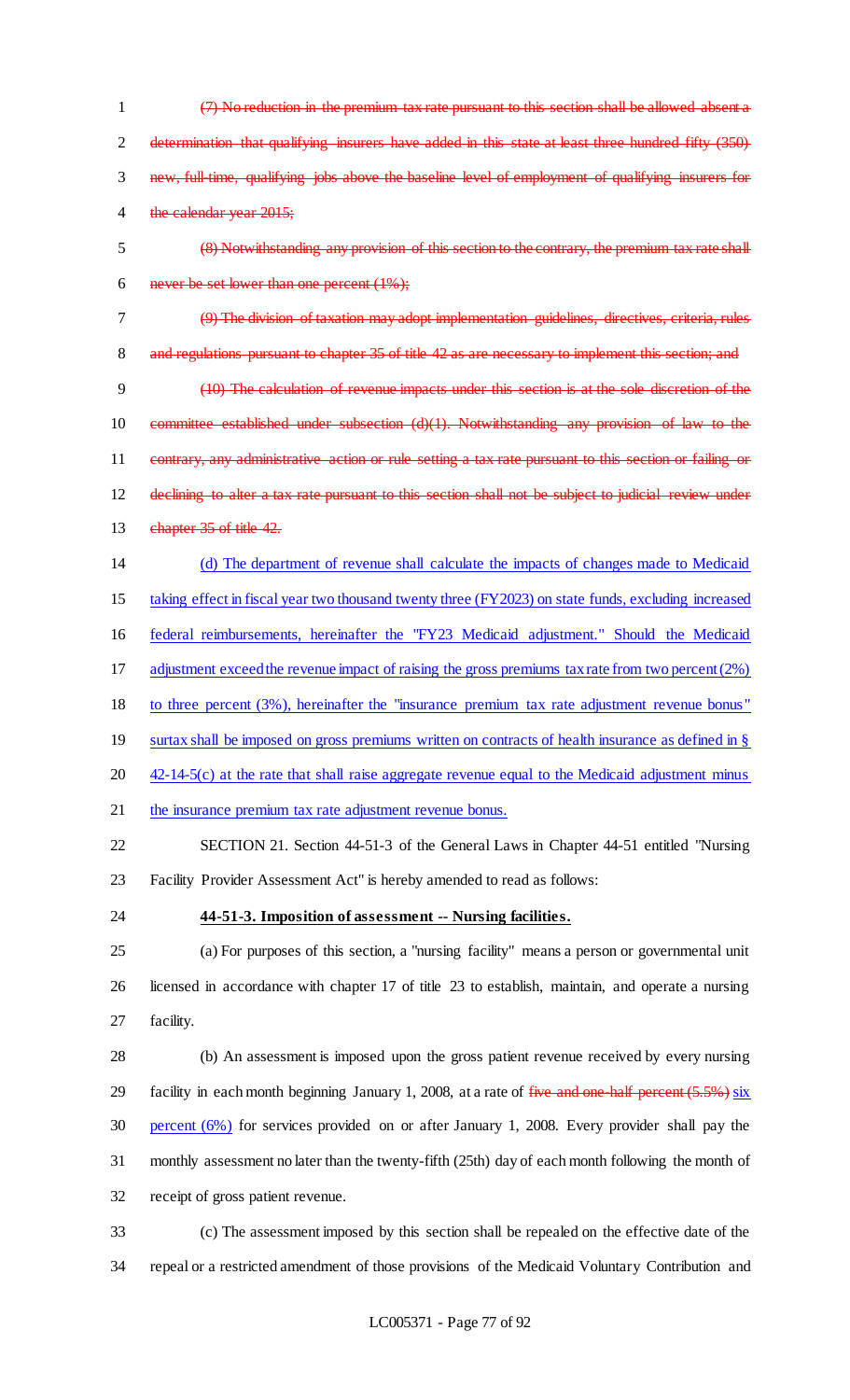Provider-Specific Tax Amendments of 1991 (P.L. 102-234) that permit federal financial participation to match state funds generated by taxes.

 (d) If, after applying the applicable federal law and/or rules, regulations, or standards relating to health care providers, the tax administrator determines that the assessment rate established in subsection (b) of this section exceeds the maximum rate of assessment that federal law will allow without reduction in federal financial participation, then the tax administrator is directed to reduce the assessment to a rate equal to the maximum rate which the federal law will allow without reduction in federal participation. Provided, however, that the authority of the tax administrator to lower the assessment rate established in subsection (b) of this section shall be limited solely to such determination.

 (e) In order that the tax administrator may properly carry out his/her responsibilities under this section, the director of the department of human services shall notify the tax administrator of any damages in federal law and/or any rules, regulations, or standards which affect any rates for health care provider assessments.

 SECTION 22. Title 44 of the General Laws entitled "TAXATION" is hereby amended by adding thereto the following chapter:

- **CHAPTER 70**  PRIVATE HEALTH CARE PROVIDERS ASSESSMENT ACT **44-51-1. Short title.** This chapter shall be known and may be cited as the "Private Health Care Providers Assessment Act." **44-51-2. Definitions.**
- 23 Except where the context otherwise requires, the following words and phrases as used in
- 24 this chapter shall have the following meaning:
- (1) "Administrator" means the tax administrator.

(2) "Assessment" means the assessment imposed upon gross patient revenue pursuant to

- 27 this chapter.
- (3) "Eligible provider" means a privately operated health care facility, which is eligible for
- taxation up to six percent (6%) of gross patient revenue pursuant to 42 CFR 433.68. Nursing
- facilities taxed pursuant to § 44-51-3 and hospital facilities taxed pursuant to § 23-17-38.1 shall not
- be considered providers subject to taxation under this chapter.

(4) "Gross patient revenue" means the gross amount received on a cash basis by the

- provider from all patient care services. Charitable contributions, donated goods and services, fund
- 34 raising proceeds, endowment support, income from meals on wheels, income from investments,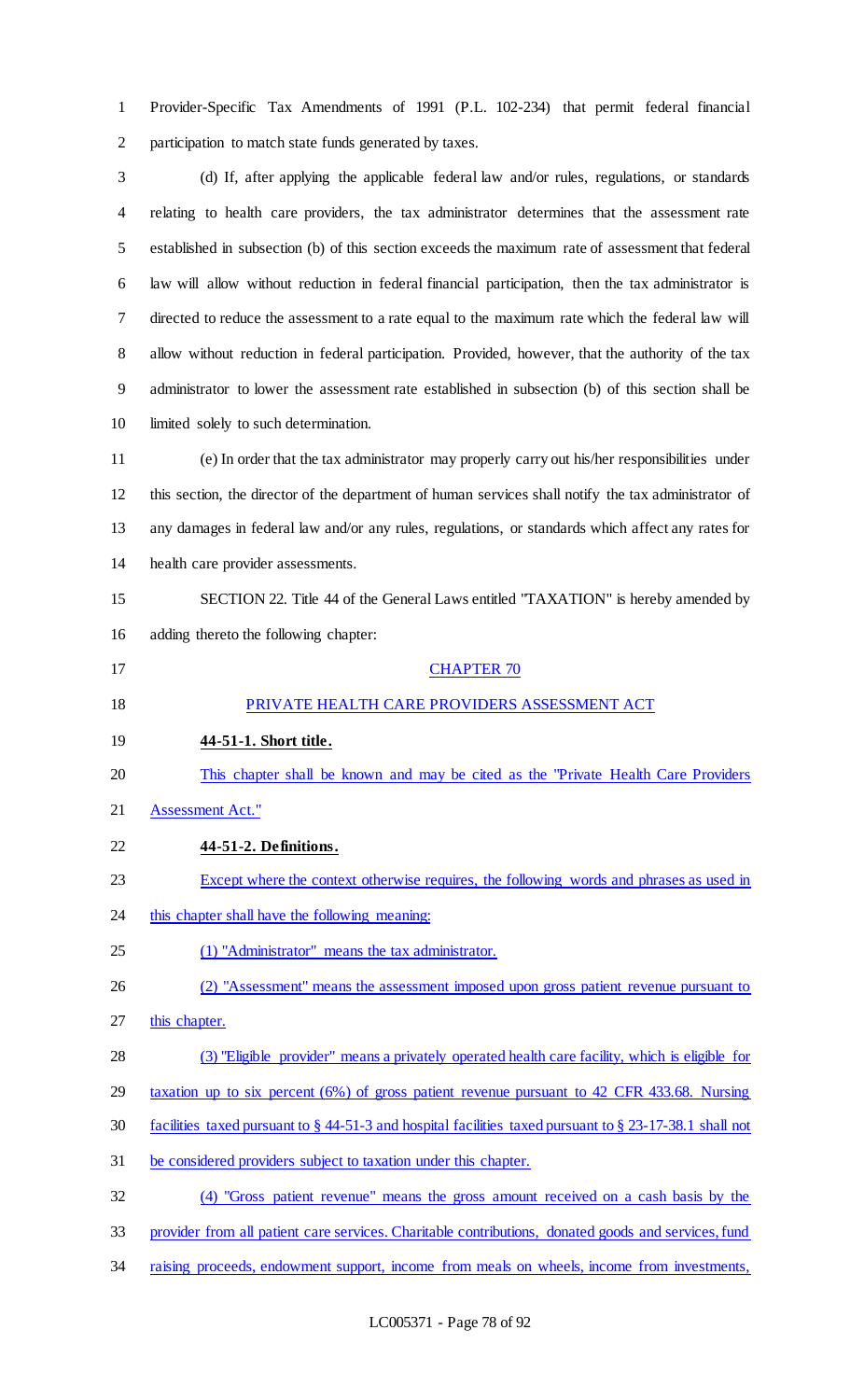- and other nonpatient revenues defined by the tax administrator upon the recommendation of the
- department of human services shall not be considered as "gross patient revenue".
- (5) "Person" means any individual, corporation, company, association, partnership, joint stock association, and the legal successor thereof.
- 

## **44-51-3. Imposition of assessment.**

- (a) An assessment is imposed upon the gross patient revenue received by every eligible
- provider in each month beginning July 1, 2022, at a rate of six percent (6%) for services provided
- on or after July 1, 2022. Every eligible provider shall pay the monthly assessment no later than the
- twenty-fifth day of each month following the month of receipt of gross patient revenue.
- (b) The assessment rate established in subsection (a) of this section shall be reduced by the
- 11 effective rate of any tax subject to the six percent (6%) limit established pursuant to 42 CFR 433.68
- imposed on the eligible provider in other chapters of the general laws in order that the total
- aggregate tax shall be at a rate of six percent (6%).
- (c) If, after applying the applicable federal law and/or rules, regulations, or standards
- relating to health care providers, the tax administrator determines that the assessment rate
- established in subsection (a) of this section exceeds the maximum rate of assessment that federal
- 17 law will allow without reduction in federal financial participation, then the tax administrator is
- directed to reduce the assessment to a rate equal to the maximum rate which the federal law will
- 19 allow without reduction in federal participation. Provided, however, that the authority of the tax
- administrator to lower the assessment rate established in subsection (a) of this section shall be
- 21 limited solely to such determination. In order that the tax administrator may properly carry out
- 22 his/her responsibilities under this section, the director of the department of human services shall
- 23 notify the tax administrator of any changes in federal law and/or any rules, regulations, or standards
- 24 which affect any rates for health care provider assessments.
- **44-51-4. Returns.**
- (a) Every eligible provider shall on or before the twenty-fifth day of the month following the month of receipt of gross patient revenue make a return to the tax administrator.
- 28 (b) The tax administrator shall adopt rules, pursuant to this chapter, relative to the form of the return and the data which it must contain for the correct computation of gross patient revenue and the assessment upon that amount. All returns shall be signed by the eligible provider or by its authorized representative, subject to the pains and penalties of perjury. If a return shows an overpayment of the assessment due, the tax administrator shall refund or credit the overpayment to
- the eligible provider.
- (c) For good cause, the tax administrator may extend the time within which an eligible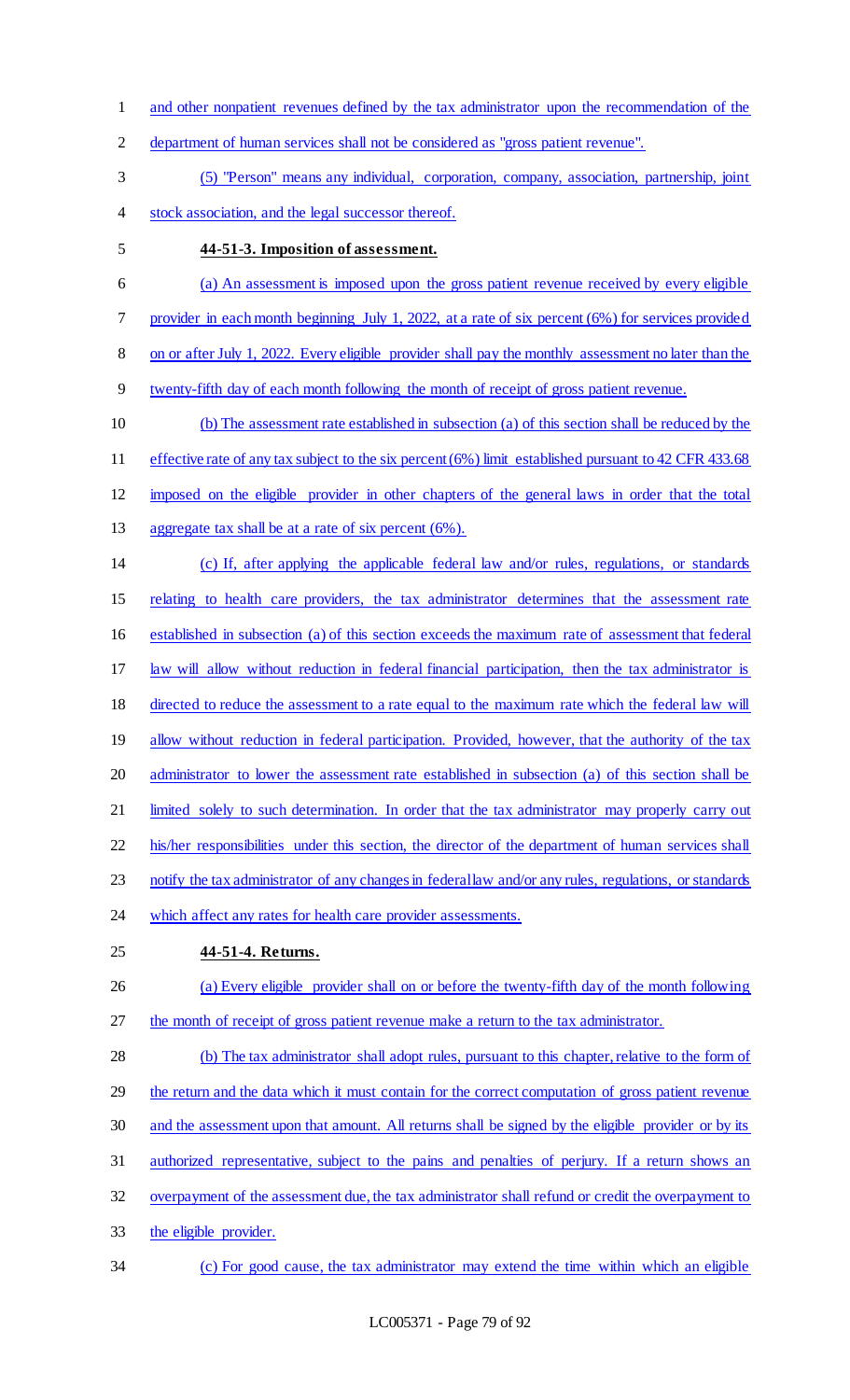provider is required to file a return, and if the return is filed during the period of extension, no penalty or late filing charge may be imposed for failure to file the return at the time required by this chapter, but the provider may be liable for interest as prescribed in this chapter. Failure to file the 4 return during the period for the extension shall void the extension.

## **44-51-5. Set-off for delinquent assessments.**

 If an eligible provider shall fail to pay an assessment within thirty (30) days of its due date, 7 the tax administrator may request any agency of state government making payments to the eligible provider to set off the amount of the delinquency against any payment due the provider from the agency of state government and remit the sum to the tax administrator. Upon receipt of the set off request from the tax administrator, any agency of state government is authorized and empowered 11 to set off the amount of the delinquency against any payment or amounts due the eligible provider. The amount of set-off shall be credited against the assessment due from the eligible provider. **44-51-6. Assessment on available information -- Interest on delinquencies -- Penalties -- Collection powers.** If any eligible provider shall fail to file a return within the time required by this chapter, or shall file an insufficient or incorrect return, or shall not pay the assessment imposed by this chapter when it is due, the tax administrator shall assess upon the information as may be available, which shall be payable upon demand and shall bear interest at the annual rate provided by § 44-1-7 from

- 19 the date when the assessment should have been paid. If any part of the assessment made is due to
- negligence or intentional disregard of the provisions of this chapter, a penalty of ten percent (10%)

21 of the amount of the determination shall be added to the assessment. The tax administrator shall

22 collect the assessment with interest in the same manner and with the same powers as are prescribed

- for collection of taxes in this title.
- 

## **44-51-7. Claims for refund -- Hearing upon denial.**

- (a) Any eligible provider subject to the provisions of this chapter may file a claim for refund
- 26 with the tax administrator at any time within two (2) years after the assessment has been paid. If
- the tax administrator shall determine that the assessment has been overpaid, he or she shall make a
- refund with interest from the date of overpayment.
- (b) Any eligible provider whose claim for refund has been denied may, within thirty (30)
- days from the date of the mailing by the tax administrator of the notice of the decision, request a
- hearing and the tax administrator shall, as soon as practicable, set a time and place for the hearing
- and shall notify the eligible provider.
- **44-51-8. Hearing by administrator on application.**
- Any eligible provider aggrieved by the action of the tax administrator in determining the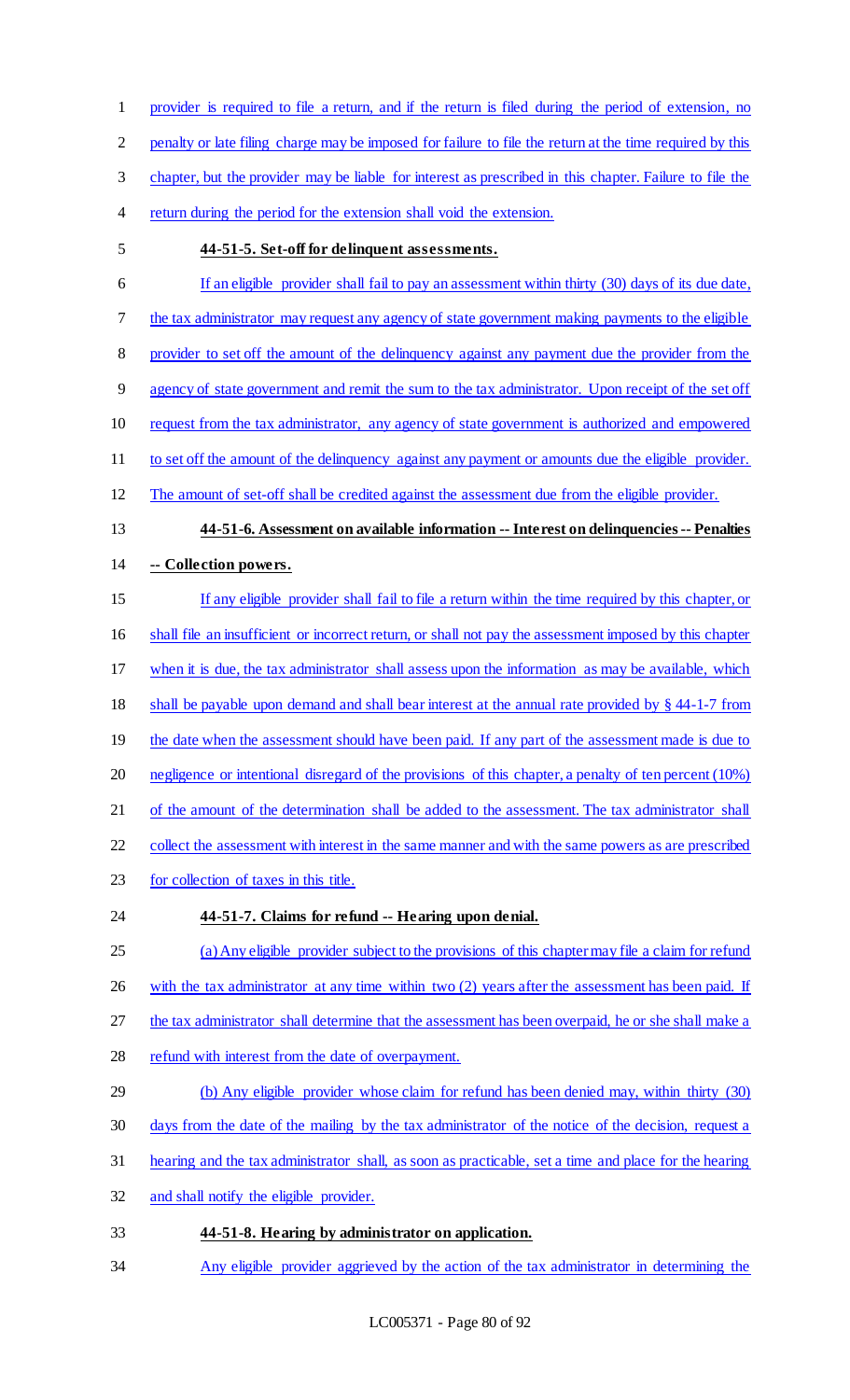- amount of any assessment or penalty imposed under the provisions of this chapter may apply to the
- 2 tax administrator, in writing, within thirty (30) days after the notice of the action is mailed to it, for
- a hearing relative to the assessment or penalty. The tax administrator shall fix a time and place for
- 4 the hearing and shall notify the provider. Upon the hearing, the tax administrator shall correct
- manifest errors, if any, disclosed at the hearing and assess and collect the amount lawfully due
- together with any penalty or interest.
- **44-51-9. Appeals.**
- Appeals from administrative orders or decisions made pursuant to any provisions of this
- chapter shall be to the sixth division district court pursuant to §§ 8-8-24 through 8-8-29. The eligible
- provider's right to appeal under this section shall be expressly made conditional upon prepayment
- of all assessments, interest, and penalties unless the provider moves for and is granted an exemption
- from the prepayment requirement pursuant to § 8-8-26. If the court, after appeal, holds that the
- eligible provider is entitled to a refund, the eligible provider shall also be paid interest on the amount
- at the rate provided in § 44-1-7.1.
- **44-51-10. Eligible provider records.**
- Every eligible provider shall:
- (1) Keep records as may be necessary to determine the amount of its liability under this
- chapter.
- (2) Preserve those records for the period of three (3) years following the date of filing of
- any return required by this chapter, or until any litigation or prosecution under this chapter is finally
- determined.
- (3) Make those records available for inspection by the tax administrator or the
- 23 administrator's authorized agents, upon demand, at reasonable times during regular business hours.
- **44-51-11. Method of payment and deposit of assessment.**
- (a) The payments required by this chapter may be made by electronic transfer of monies to
- 26 the general treasurer and deposited to the general fund.
- (b) The general treasurer is authorized to establish an account or accounts and to take all
- steps necessary to facilitate the electronic transfer of monies. The general treasurer shall provide
- the tax administrator with a record of any monies transferred and deposited.
- **44-51-12. Rules and regulations.**
- The tax administrator shall make and promulgate rules, regulations, and procedures not
- inconsistent with state law and fiscal procedures as the tax administrator deems necessary for the
- proper administration of this chapter and to implement the provisions, policy, and purposes of this
- 34 chapter.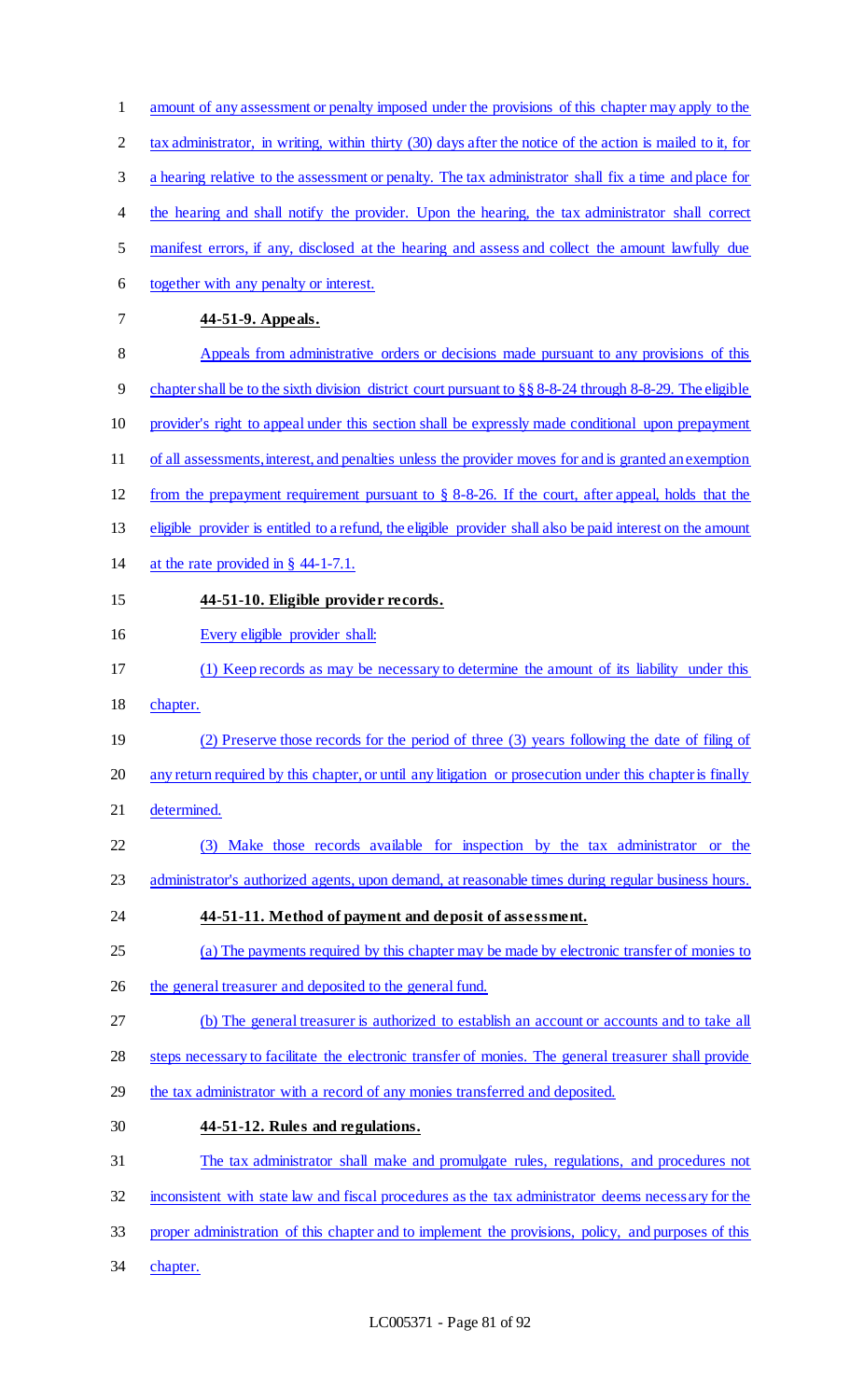## **44-51-13. Release of assessment information.**

 Notwithstanding any other provisions of the general laws, the tax administrator shall not be prohibited from providing assessment information to the director of the department of human services or his or her designee, with respect to the assessment imposed by this chapter; provided that, the director of human services and the director's agents and employees may use or disclose that information only for purposes directly connected with the administration of the duties and programs of the department of human services. **44-51-14. Severability.** If any provision of this chapter or the application of this chapter to any person or circumstances is held invalid, that invalidity shall not affect other provisions or applications of the chapter which can be given effect without the invalid provision or application, and to this end the provisions of this chapter are declared to be severable. SECTION 23. Relating To Capital Development Programs - Statewide Referendum. Section 1. Proposition to be submitted to the people. -- At the general election to be held on the Tuesday next after the first Monday in November, 2022, there shall be submitted to the people of the State of Rhode Island, for their approval or rejection, the following proposition: "Shall the action of the general assembly, by an act passed at the January 2022 session, authorizing the issuance of a bond, refunding bond, and/or temporary note of the State of Rhode Island for the local capital projects and in the total amount with respect to the projects listed below be approved, and the issuance of a bond, refunding bond, and/or temporary note authorized in accordance with the provisions of said act? Funding The bond, refunding bond and/or temporary note shall be allocated to the Medicaid office for oversight of the funds. Project (1) Group homes, assisted living facilities, and recovery beds \$300,000,000 Approval of this question will allow the State of Rhode Island to issue general obligation bonds, refunding bonds, and/or temporary notes in an amount not to exceed three hundred million dollars (\$300,000,000) for expansion of and investment in Rhode Island Community Living and Supports. One hundred million dollars (\$100,000,000) shall be allocated for investment in and expansion of state group homes operated by Rhode Island Community Living and Supports. One

 hundred million dollars (\$100,000,000) shall be allocated for the construction of assisted living-level care facilities for people with mental illnesses and developmental disabilities operated by

Rhode Island Community Living and Supports for persons who are eligible for Medicaid. One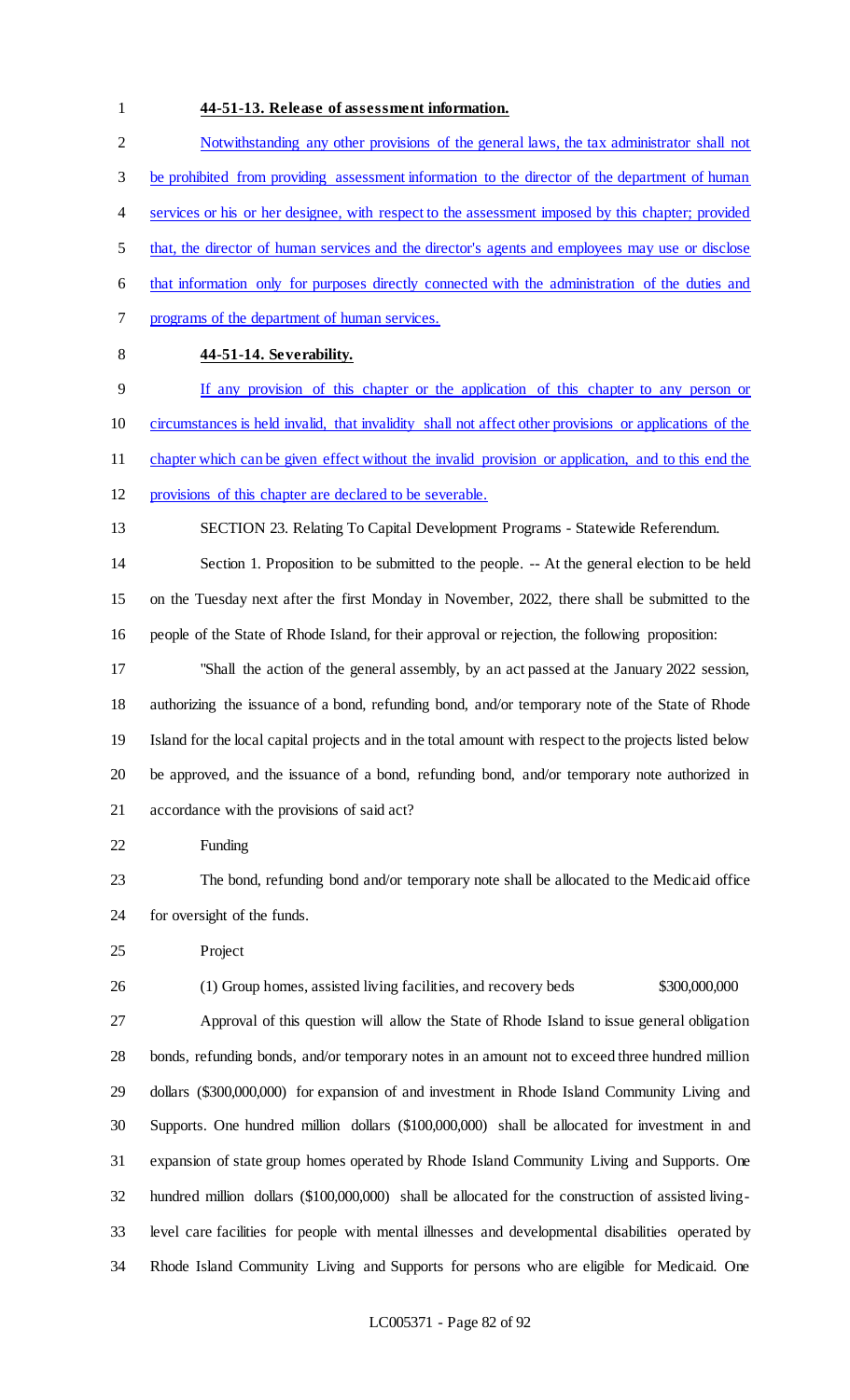hundred million dollars (\$100,000,000) shall be allocated for the construction of inpatient recovery facilities operated by Rhode Island Community Living and Supports for persons who are eligible for Medicaid and suffering from substance abuse issues in need of inpatient recovery services. None of these funds may be allocated to private facilities.

(2) Hospital facilities expansion \$50,000,000

 Approval of this question will allow the State of Rhode Island to issue general obligation bonds, refunding bonds, and/or temporary notes in an amount not to exceed fifty million dollars (\$50,000,000) for the improvement of state operated hospital facilities.

(3) University of Rhode Island Medical School \$500,000,000

 Approval of this question will allow the State of Rhode Island to issue a general obligation bond, refunding bond, and/or temporary note in an amount not to exceed five hundred million dollars (\$500,000,000) for the construction of a medical school at the University of Rhode Island. The Medicaid office shall work with the University of Rhode Island Medical School to establish a reasonable annual contribution to fund the debt service on this bond from tuition revenue. While these contributions shall continue until the entire debt service costs are paid, the Medicaid office may allow for an amortization schedule that lasts for up to fifty (50) years.

 Section 2. Ballot labels and applicability of general election laws. -- The secretary of state shall prepare and deliver to the state board of elections ballot labels for each of the projects provided for in Section 1 hereof with the designations "approve" or "reject" provided next to the description of each such project to enable voters to approve or reject each such proposition. The general election laws, so far as consistent herewith, shall apply to this proposition.

 Section 3. Approval of projects by people. -- If a majority of the people voting on the proposition in Section 1 hereof shall vote to approve any project stated therein, said project shall be deemed to be approved by the people. The authority to issue bonds, refunding bonds and/or temporary notes of the state shall be limited to the aggregate amount for all such projects as set forth in the proposition, which have been approved by the people.

 Section 4. Bonds for capital development program. -- The general treasurer is hereby authorized and empowered, with the approval of the governor, and in accordance with the provisions of this act to issue capital development bonds in serial form, in the name of and on behalf of the State of Rhode Island, in amounts as may be specified by the governor in an aggregate principal amount not to exceed the total amount for all projects approved by the people and designated as "capital development loan of 2023 bonds." Provided, however, that the aggregate principal amount of such capital development bonds and of any temporary notes outstanding at any one time issued in anticipation thereof pursuant to Section 7 hereof shall not exceed the total amount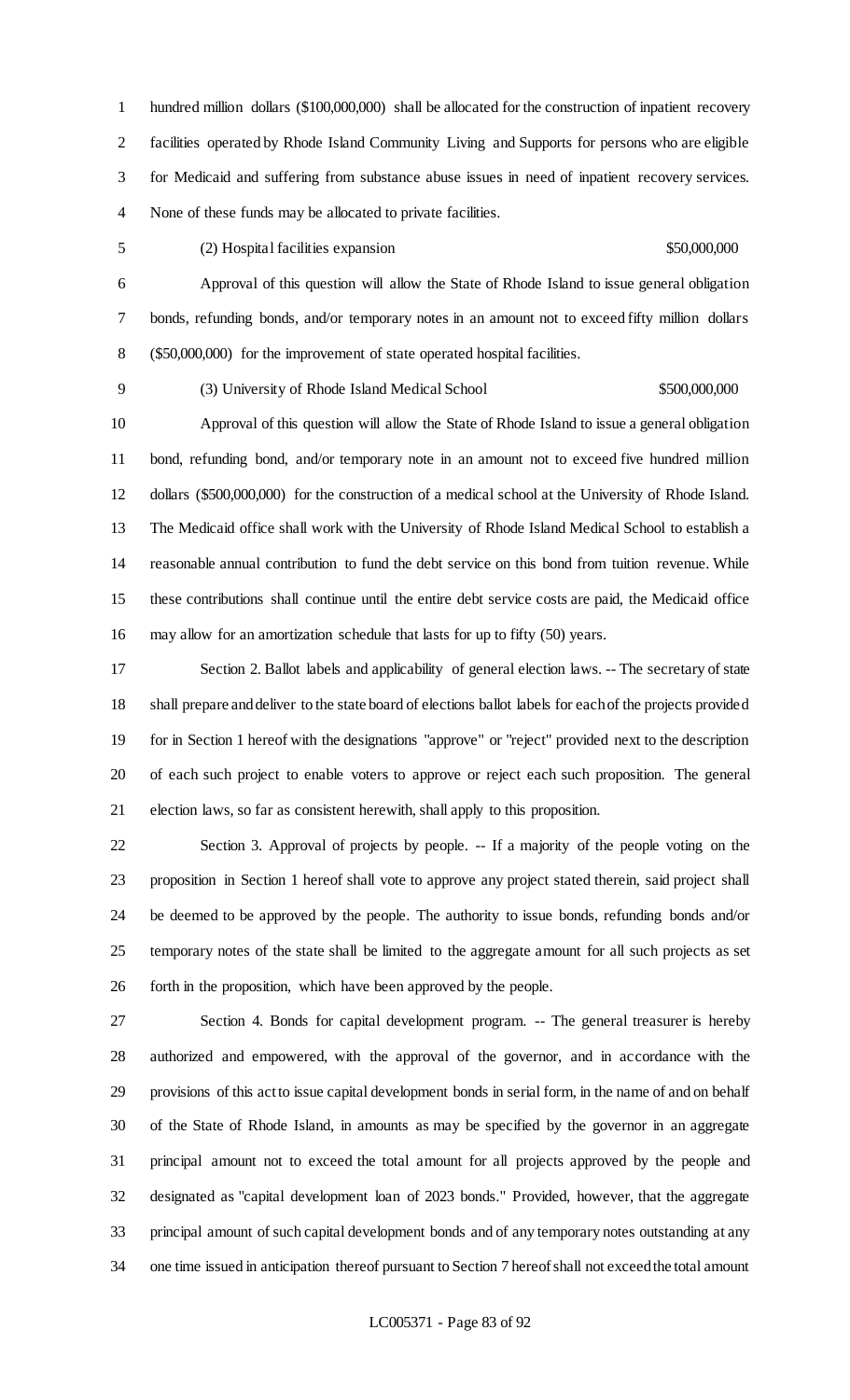for all such projects approved by the people. All provisions in this act relating to "bonds" shall also be deemed to apply to "refunding bonds."

 Capital development bonds issued under this act shall be in denominations of one thousand dollars (\$1,000) each, or multiples thereof, and shall be payable in any coin or currency of the United States which at the time of payment shall be legal tender for public and private debts.

 These capital development bonds shall bear such date or dates, mature at specified time or times, but not mature beyond the end of the twentieth state fiscal year following the fiscal year in which they are issued; bear interest payable semi-annually at a specified rate or different or varying rates; be payable at designated time or times at specified place or places; be subject to express terms of redemption or recall, with or without premium; be in a form, with or without interest coupons attached; carry such registration, conversion, reconversion, transfer, debt retirement, acceleration and other provisions as may be fixed by the general treasurer, with the approval of the governor, upon each issue of such capital development bonds at the time of each issue. Whenever the governor shall approve the issuance of such capital development bonds, the governor's approval shall be certified to the secretary of state; the bonds shall be signed by the general treasurer and countersigned by the secretary of state and shall bear the seal of the state. The signature approval of the governor shall be endorsed on each bond.

 Section 5. Refunding bonds for 2023 capital development program. --The general treasurer is hereby authorized and empowered, with the approval of the governor, and in accordance with the provisions of this act, to issue bonds to refund the 2023 capital development program bonds, in the name of and on behalf of the state, in amounts as may be specified by the governor in an aggregate principal amount not to exceed the total amount approved by the people, to be designated as "capital development program loan of 2023 refunding bonds" (hereinafter "refunding bonds"). The general treasurer with the approval of the governor shall fix the terms and form of any refunding bonds issued under this act in the same manner as the capital development bonds issued under this act, except that the refunding bonds may not mature more than twenty (20) years from the date of original issue of the capital development bonds being refunded. The proceeds of the refunding bonds, exclusive of any premium and accrual interest and net the underwriters' cost, and cost of bond insurance, shall, upon their receipt, be paid by the general treasurer immediately to the paying agent for the capital development bonds which are to be called and prepaid. The paying agent shall hold the refunding bond proceeds in trust until they are applied to prepay the capital development bonds. While the proceeds are held in trust, the proceeds may be invested for the benefit of the state in obligations of the United States of America or the State of Rhode Island.

If the general treasurer shall deposit with the paying agent for the capital development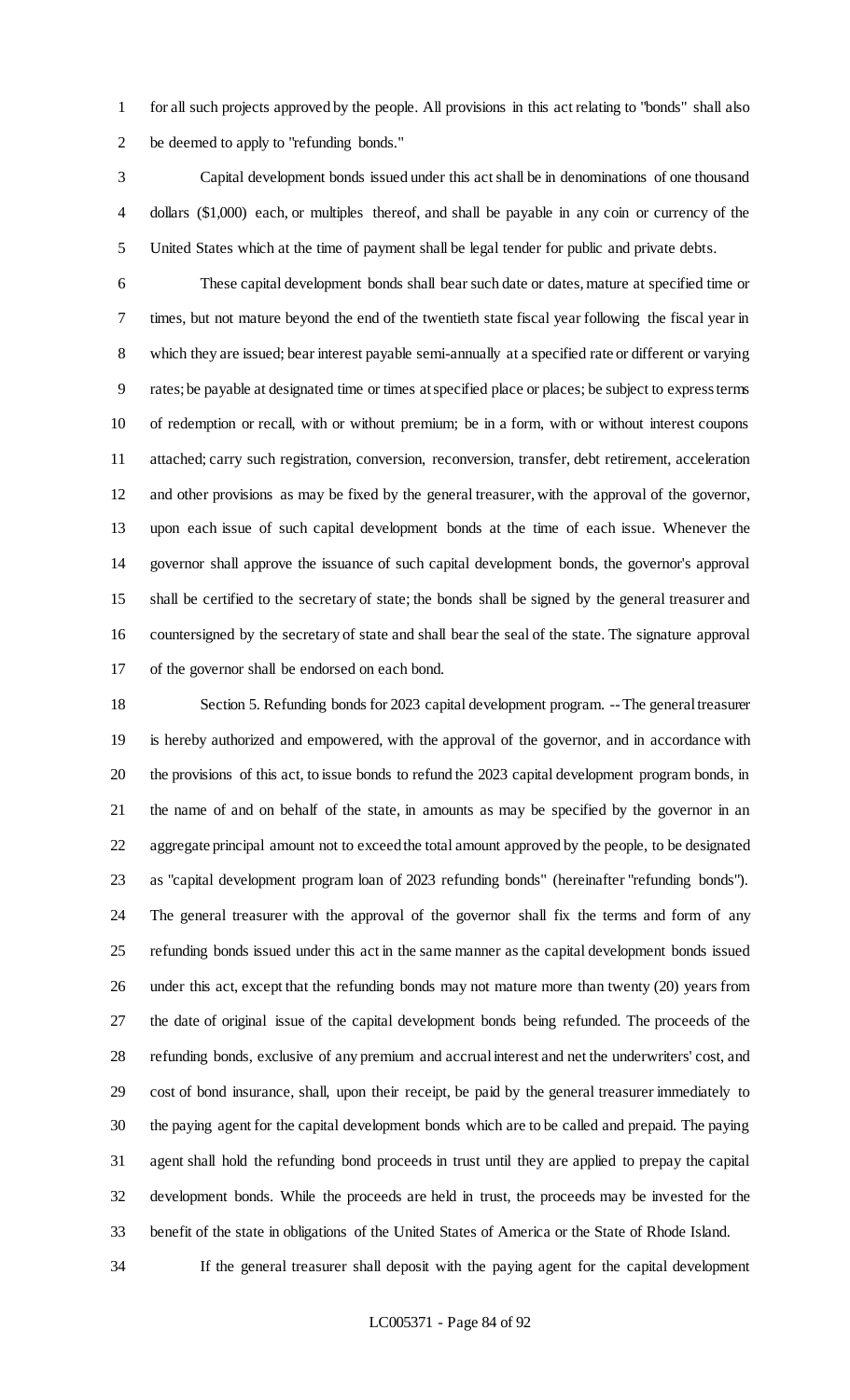bonds the proceeds of the refunding bonds, or proceeds from other sources, amounts that, when invested in obligations of the United States or the State of Rhode Island, are sufficient to pay all principal, interest, and premium, if any, on the capital development bonds until these bonds are called for prepayment, then such capital development bonds shall not be considered debts of the State of Rhode Island for any purpose starting from the date of deposit of such monies with the paying agent. The refunding bonds shall continue to be a debt of the state until paid.

 The term "bond" shall include "note," and the term "refunding bonds" shall include "refunding notes" when used in this act.

 Section 6. Proceeds of capital development program. -- The general treasurer is directed to deposit the proceeds from the sale of capital development bonds issued under this act, exclusive of premiums and accrued interest and net the underwriters' cost, and cost of bond insurance, in one or more of the depositories in which the funds of the state may be lawfully kept in special accounts (hereinafter cumulatively referred to as "such capital development bond fund") appropriately designated for each of the projects set forth in Section 1 hereof which shall have been approved by the people to be used for the purpose of paying the cost of all such projects so approved.

 All monies in the capital development bond fund shall be expended for the purposes specified in the proposition provided for in Section 1 hereof under the direction and supervision of the director of administration (hereinafter referred to as "director"). The director, or designee, shall be vested with all power and authority necessary or incidental to the purposes of this act, including, but not limited to, the following authority:

 (1) To acquire land or other real property or any interest, estate, or right therein as may be necessary or advantageous to accomplish the purposes of this act;

 (2) To direct payment for the preparation of any reports, plans and specifications, and relocation expenses and other costs such as for furnishings, equipment designing, inspecting, and engineering, required in connection with the implementation of any projects set forth in Section 1 hereof;

 (3) To direct payment for the costs of construction, rehabilitation, enlargement, provision of service utilities, and razing of facilities, and other improvements to land in connection with the implementation of any projects set forth in Section 1 hereof; and

 (4) To direct payment for the cost of equipment, supplies, devices, materials, and labor for repair, renovation, or conversion of systems and structures as necessary for the 2023 capital development program bonds or notes hereunder from the proceeds thereof. No funds shall be expended in excess of the amount of the capital development bond fund designated for each project authorized in Section 1 hereof.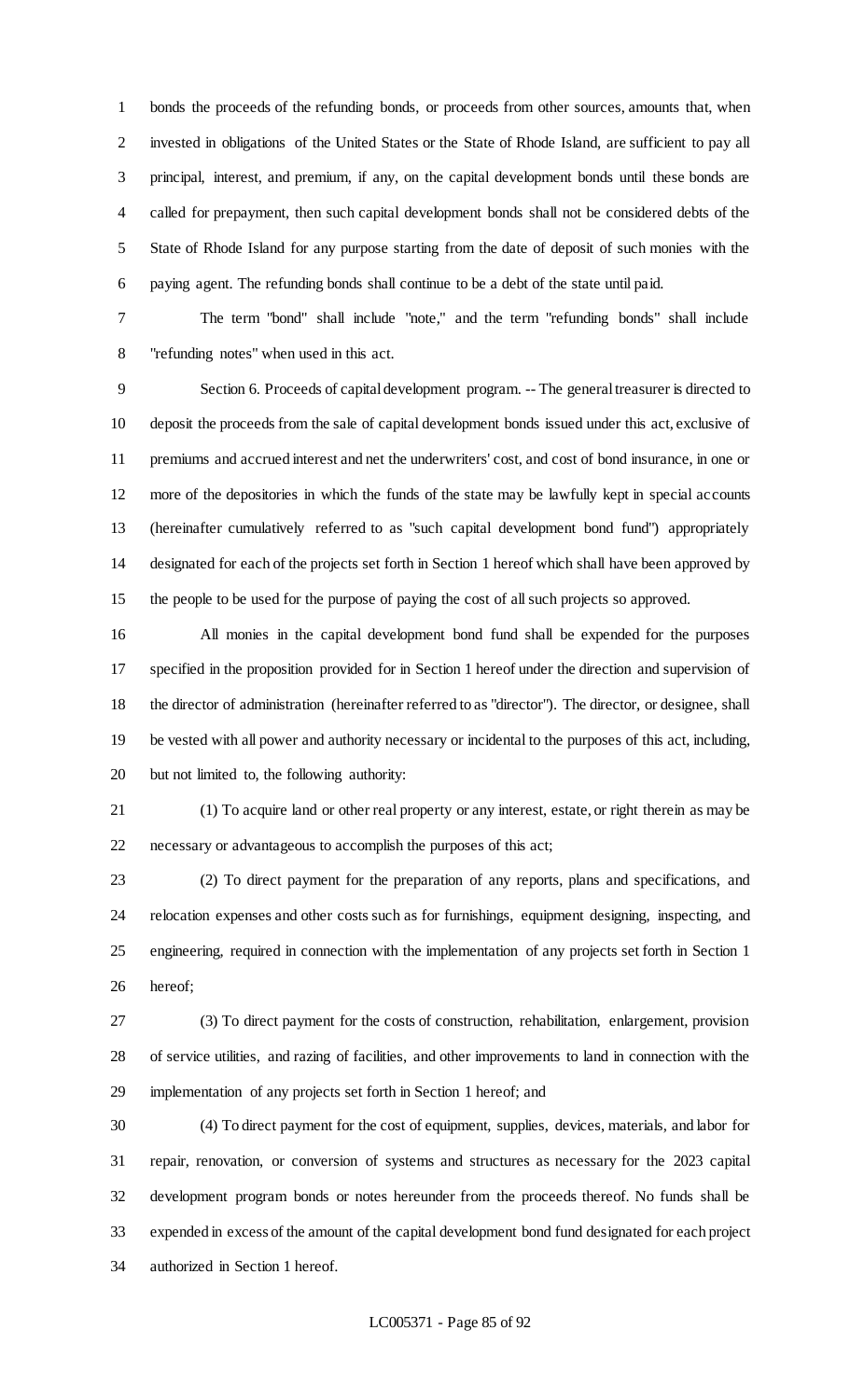Section 7. Sale of bonds and notes. --Any bonds or notes issued under the authority of this act shall be sold at not less than the principal amount thereof, in such mode and on such terms and conditions as the general treasurer, with the approval of the governor, shall deem to be in the best interests of the state.

 Any bonds or notes issued under the provisions of this act and coupons on any capital development bonds, if properly executed by the manual or electronic signatures of officers of the state in office on the date of execution, shall be valid and binding according. to their tenor, notwithstanding that before the delivery thereof and payment therefor, any or all such officers shall for any reason have ceased to hold office.

 Section 8. Bonds and notes to be tax exempt and general obligations of the state. -- All bonds and notes issued under the authority of this act shall be exempt from taxation in the state and shall be general obligations of the state, and the full faith and credit of the state is hereby pledged for the due payment of the principal and interest on each of such bonds and notes as the same shall become due.

 Section 9. Investment of monies in fund. -- All monies in the capital development fund not immediately required for payment pursuant to the provisions of this act may be invested by the investment commission, as established by chapter 10 of title 35, entitled "state investment commission," pursuant to the provisions of such chapter; provided, however, that the securities in which the capital development fund is invested shall remain a part of the capital development fund until exchanged for other securities; and provided further, that the income from investments of the capital development fund shall become a part of the general fund of the state and shall be applied to the payment of debt service charges of the state, unless directed by federal law or regulation to be used for some other purpose, or to the extent necessary, to rebate to the United States treasury any income from investments (including gains from the disposition of investments) of proceeds of bonds or notes to the extent deemed necessary to exempt (in whole or in part) the interest paid on such bonds or notes from federal income taxation.

 Section 10. Appropriation. -- To the extent the debt service on these bonds is not otherwise provided, a sum sufficient to pay the interest and principal due each year on bonds and notes hereunder is hereby annually appropriated out of any money in the treasury not otherwise appropriated.

 Section 11. Advances from general fund. -- The general treasurer is authorized, with the approval of the director and the governor, in anticipation of the issuance of bonds or notes under the authority of this act, to advance to the capital development bond fund for the purposes specified in Section 1 hereof, any funds of the state not specifically held for any particular purpose; provided,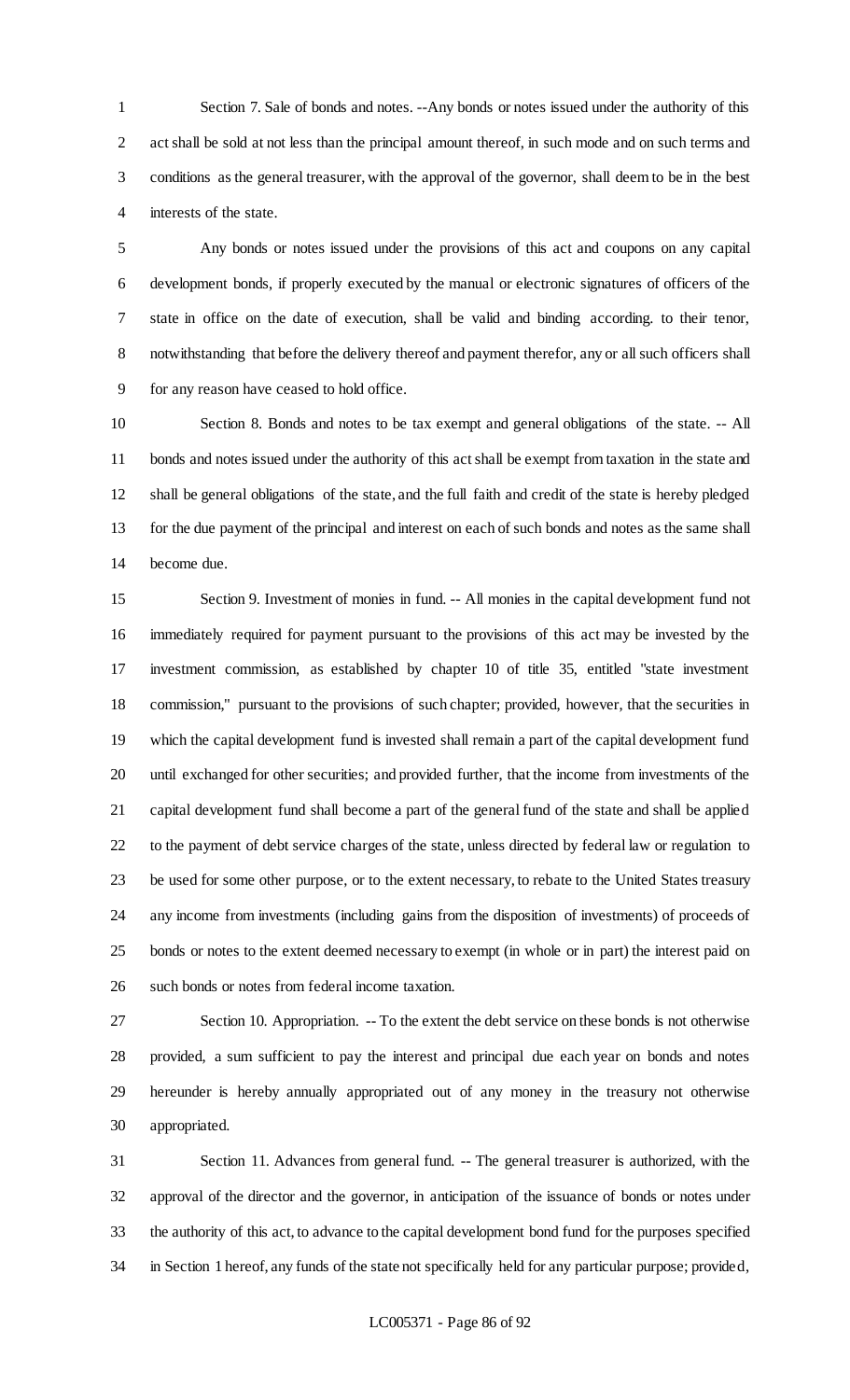however, that all advances made to the capital development bond fund shall be returned to the general fund from the capital development bond fund forthwith upon the receipt by the capital development fund of proceeds resulting from the issue of bonds or notes to the extent of such advances.

 Section 12. Federal assistance and private funds. -- In carrying out this act, the director, or designee, is authorized on behalf of the state, with the approval of the governor, to apply for and accept any federal assistance which may become available for the purpose of this act, whether in the form of a loan or grant or otherwise, to accept the provision of any federal legislation therefor, to enter into, act and carry out contracts in connection therewith, to act as agent for the federal government in connection therewith, or to designate a subordinate so to act. Where federal assistance is made available, the project shall be carried out in accordance with applicable federal law, the rules and regulations thereunder and the contract or contracts providing for federal assistance, notwithstanding any contrary provisions of state law. Subject to the foregoing, any federal funds received for the purposes of this act shall be deposited in the capital development bond fund and expended as a part thereof. The director or designee may also utilize any private funds that may be made available for the purposes of this act.

 Section 13. Effective Date. -- Sections 1, 2, 3, 11, 12 and 13 of this act shall take effect upon passage. The remaining sections of this act shall take effect when and if the state board of elections shall certify to the secretary of state that a majority of the qualified electors voting on the proposition contained in Section 1 hereof have indicated their approval of all or any projects thereunder.

SECTION 24. Rhode Island Medicaid Reform Act of 2008 Joint Resolution.

 WHEREAS, The General Assembly enacted chapter 12.4 of title 42 entitled "The Rhode Island Medicaid Reform Act of 2008"; and

 WHEREAS, A legislative enactment is required pursuant to Rhode Island General Laws chapter 12.4 of title 42; and

 WHEREAS, Rhode Island General Laws § 42-7.2-5(3)(i) provides that the Secretaryof the Executive Office of Health and Human Services ("Executive Office") is responsible for the review and coordination of any Medicaid section 1115 demonstration waiver requests and renewals as well as any initiatives and proposals requiring amendments to the Medicaid state plan or category II or III changes as described in the demonstration, "with potential to affect the scope, amount, or duration of publicly-funded health care services, provider payments or reimbursements, or access to or the availability of benefits and services provided by Rhode Island general and public laws"; and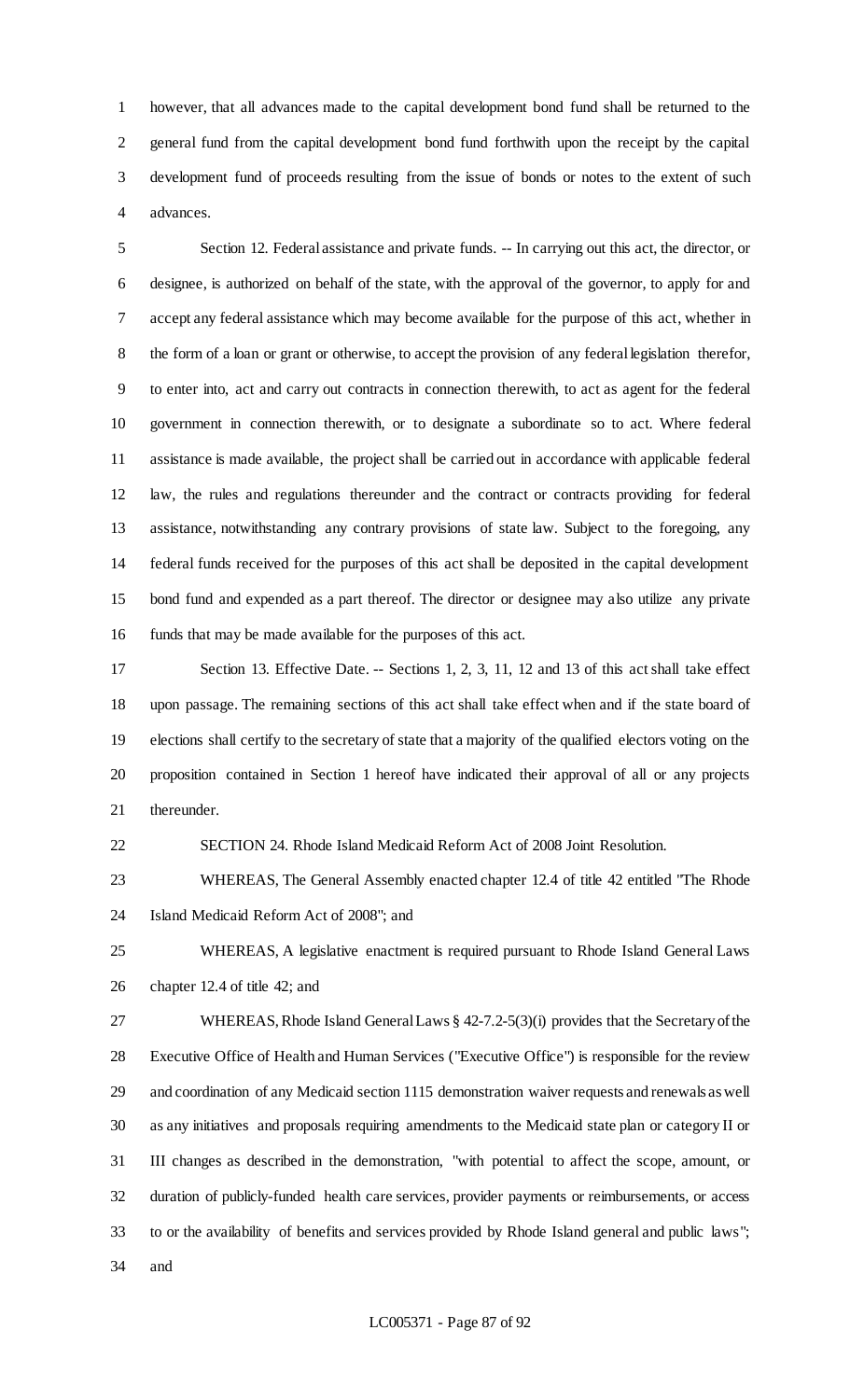WHEREAS, In pursuit of a more cost-effective consumer choice system of care that is fiscally sound and sustainable, the Secretary requests legislative approval of the following proposals to amend the demonstration; and

 WHEREAS, Implementation of adjustments may require amendments to Rhode Island's Medicaid state plan and/or section 1115 waiver under the terms and conditions of the demonstration. Further, adoption of new or amended rules, regulations and procedures may also be required:

 (a) *Section 1115 Demonstration Waiver – Extension Request.* The Executive Office proposes to seek approval from the federal Centers for Medicare and Medicaid Services ("CMS") to extend the Medicaid section 1115 demonstration waiver as authorized in Rhode Island General Laws Chapter 12.4 of Title 42. In the Medicaid section 1115 demonstration waiver extension request due to CMS by December 31, 2022, in addition to maintaining existing Medicaid section 1115 demonstration waiver authorities, the Executive Office proposes to seek additional federal authorities including, but not limited to, promoting choice and community integration.

 (b) *Raising Hospital Licensing Fee.* The Executive Office proposes raising the hospital licensing fee to six percent (6%) and eliminating the reduced rate in Washington County.

 (c) *Raising Nursing Facility Personal Needs Allowance.* The Executive Office proposes raising the personal needs allowance for nursing facility residents to two hundred dollars (\$200).

 (d) *Medicare Equivalent Rate.* The Executive Office proposes raising all Medicaid rates, except for hospital rates, nursing home rates, dental rates, and outpatient behavioral health rates to equal the Medicare equivalent rate. Specific to early intervention services, a fifty dollars (\$50.00) per member per month payment shall be established in addition to these rates, and a floor of a fifty percent (50%) rate increase shall be established within the calculation of the Medicare equivalent rate.

 (e) *Setting Outpatient Behavioral Healthcare Rates at one hundred fifty percent (150%) of MedicareEquivalent Rates.* The Executive Office proposes to set outpatient behavioral health rates at one hundred fifty percent (150%) of the Medicare equivalent rate. The Executive Office will maximize federal financial participation if and when available, though state-only funds will be used if federal financial participation is not available.

 (f) *Establishing a Nursing Facility Upper Payment Limit Payment.* The Executive Office proposes to establish an upper payment limit payment for nursing facilities.

 (g) *FQHC APM Modernization.* The Executive Office proposes certain modifications to modernize and standardize the alternative payment methodology option for federally qualified health centers.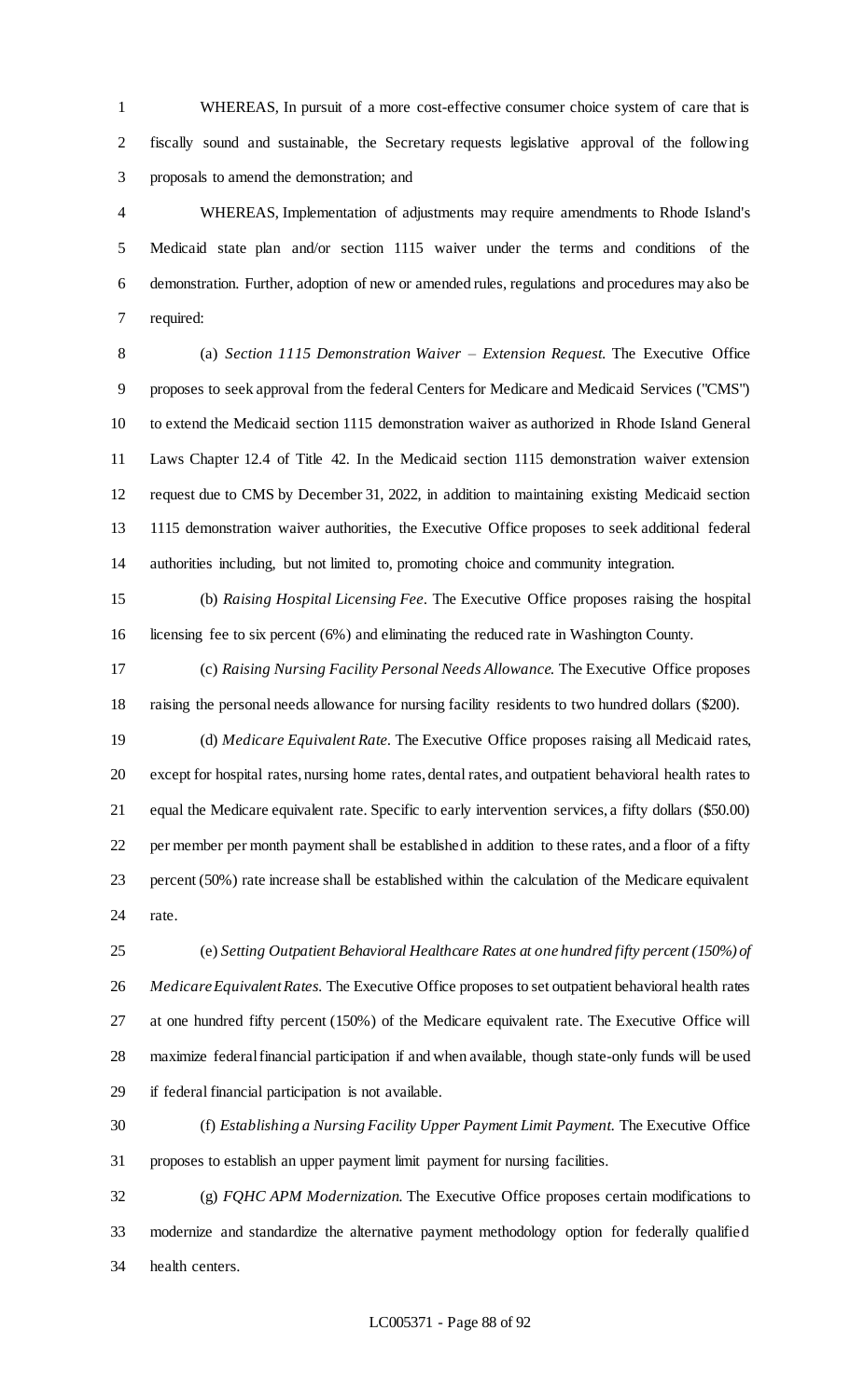(h) *Hospital Payment Modernization.* The Executive Office proposes certain changes to hospital payment rates to modernize payment methodologies to encourage utilization and quality. Inpatient FFS DRG rates will be set at ninety percent (90%) of the Medicare equivalent rate, inpatient non-DRG FFS rates will be established at ninety-five percent (95%) of the Medicare equivalent rate, inpatient managed care rates will be set at one hundred five percent (105%) of FFS rates, and outpatient rates will be set at one hundred percent (100%) of Medicare rates.

 (i) *RIteShare Freedom of Choice.* The Executive Office proposes to make employee participation in the RIteShare program voluntary.

 (j) *Elderly and Disabled Eligibility Expansion.* The Executive Office proposes expanding Medicaid eligibility for elderly and disabled residents to one hundred thirty-three percent (133%) of the federal poverty level.

 (k) *Payments Streamlining*. The Executive Office proposes a multifaceted initiative to begin the phase-out of intermediary payers such as managed care entities, streamlining payments and reducing wasteful expenditures on intermediary payers.

 (l) *Medicaid Office Expansion.* The Executive Office proposes an expansion of Medicaid office staffing to improve administrative capacities.

 (m) *COVID-19 Adjustments to Health System Transformation Project.* The Executive Office proposes to eliminate the imposition of downside risk as part of the Health System Transformation Project to protect the solvency of providers in light of the COVID-19 pandemic.

 (n) *Rhode Island Institute for Mental Disease.* The Executive Office proposes to construct a new Institution for Mental Disease (IMD) to serve vulnerable Rhode Island residents. The Executive Office seeks a waiver of the IMD exclusion rule similar to that granted to Vermont to allow federal Medicaid reimbursement.

 (o) *Extend Post-Partum Medicaid Coverage.* The Executive Office proposes extending the continuous coverage of full benefit medical assistance from sixty (60) days to twelve (12) months postpartum to women who are: (1) Not eligible for Medicaid under another Medicaid eligibility category; or (2) Do not have qualified immigrant status for Medicaid whose births are financed by Medicaid through coverage of the child and currently only receive state-only extended family planning benefits postpartum.

 (p) *Extending Medical Coverage to Residents Previously Ineligible*. The Executive Office proposes to expand access to Medicaid to all residents without regard to immigration status. The Executive Office will maximize federal financial participation if and when available, though state-only funds will be used if federal financial participation is not available.

(q) *Raising Nursing Facility Assessment Rate.* The Executive Office proposes to raise the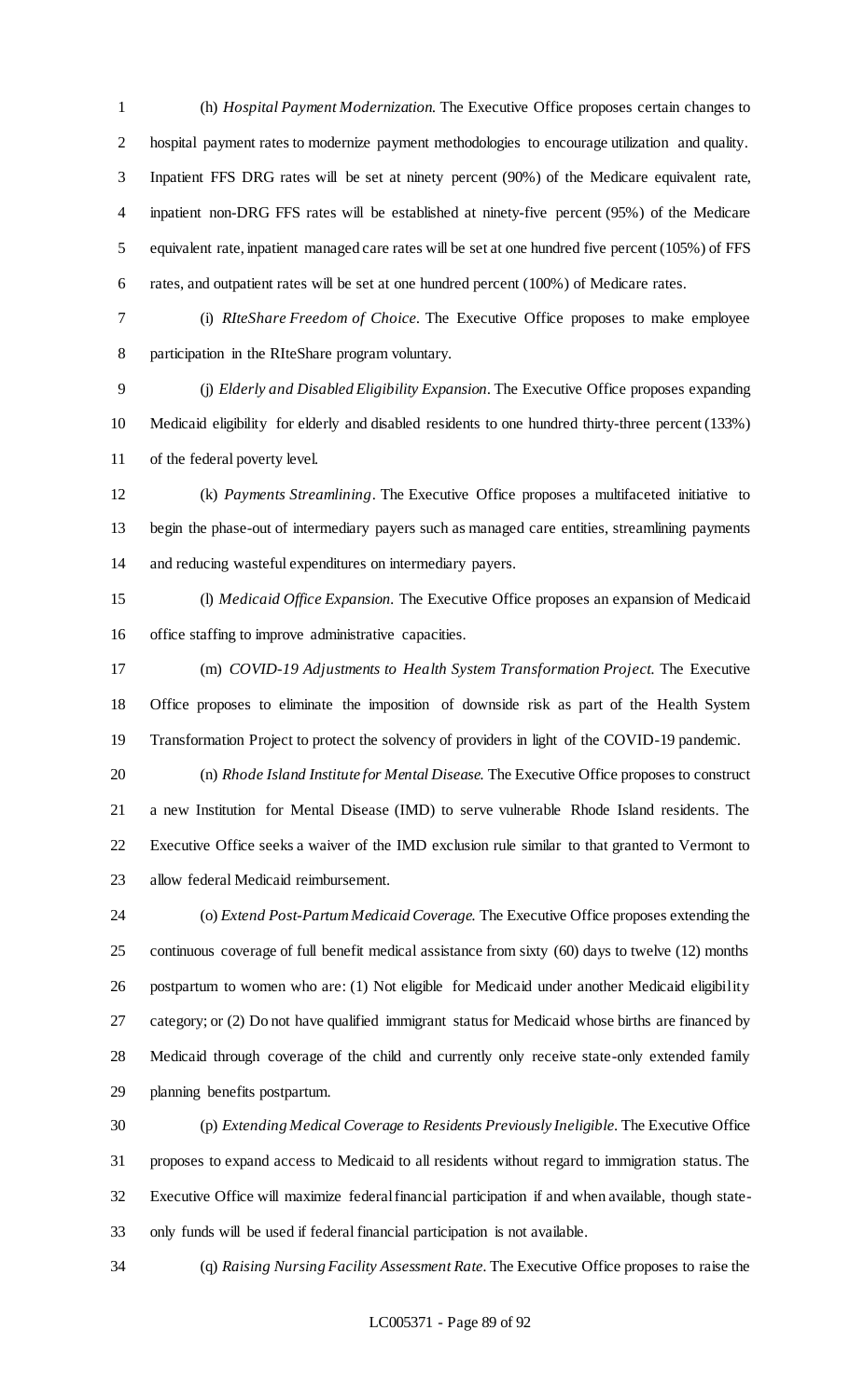nursing facility assessment rate to six percent (6%).

 (r) *Universal Provider Assessment.* Consistent with overall goals of transitioning all services to a model where rates are at the Medicare equivalent rate, the Executive Office proposes to extend the existing nursing facility assessment model to cover all providers eligible for taxation under federal regulations to help defray the costs of the state component.

 (s) *Dental Optimization.* The Executive Office proposes to make an array of changes to dental benefits offered under Medicaid. Rates will be pegged to the rates utilized in Massachusetts; billing will be extended to teledentistry services, Silver Diamine Fluoride (code D1354), and denture billing (codes D5130, D5140, D5221, D5222, D5213, and D5214); the mobile dentistry encounter rate will be raised to the FQHC rate; and a fifty percent (50%) payment shall be established for undeliverable dentures.

 (t) *Commencement of Inpatient Substance Use Disorder Recovery Bed Federal Billing.* The Executive Office proposes to utilize the IMD waiver authority granted in 2019 to begin federal reimbursement billing for inpatient substance use disorder recovery beds, a service that will also see a rate increase pursuant to subsection (d). The Executive Office also proposes a general obligation bond referendum to fund the necessary capital expenditures associated with the expansion of RICLAS to inpatient substance use disorder recovery services.

 (u) *Coverage of Abortion Services.* The Executive Office proposes to end the exclusion of abortion care from covered Medicaid services. The Executive Office will maximize federal financial participation if and when available, though state-only funds will be used if federal financial participation is not available.

 (v) *Transition to State-Level Medicare for All.* The Executive Office proposes to begin the process of negotiating the necessary waivers for a transition to a state-level Medicare for All health care payments system for Rhode Island. These waivers shall include the combining of all federal health care funding streams into the system financing including, but not limited to, Medicaid, Medicare, federal health care tax exemptions, and exchange subsides established pursuant to the U.S. Patient Protection and Affordable Care Act of 2010. The Executive Office plans to begin the transition process after the completion of the raising of the Medicaid system to a Medicare standard of care and the associated stabilization of the Rhode Island health care workforce and provider network; provided, however, that the Executive Office, understanding the complexity of the proposed waiver application, reserves the right to begin the waiver negotiation process before the transition of Medicaid to a Medicare standard is complete. The Executive Office shall only proceed with the waiver and transition should waiver conditions be favorable to the state as a whole, in the judgment of the Executive Office. In the event that a full waiver cannot be complete, and health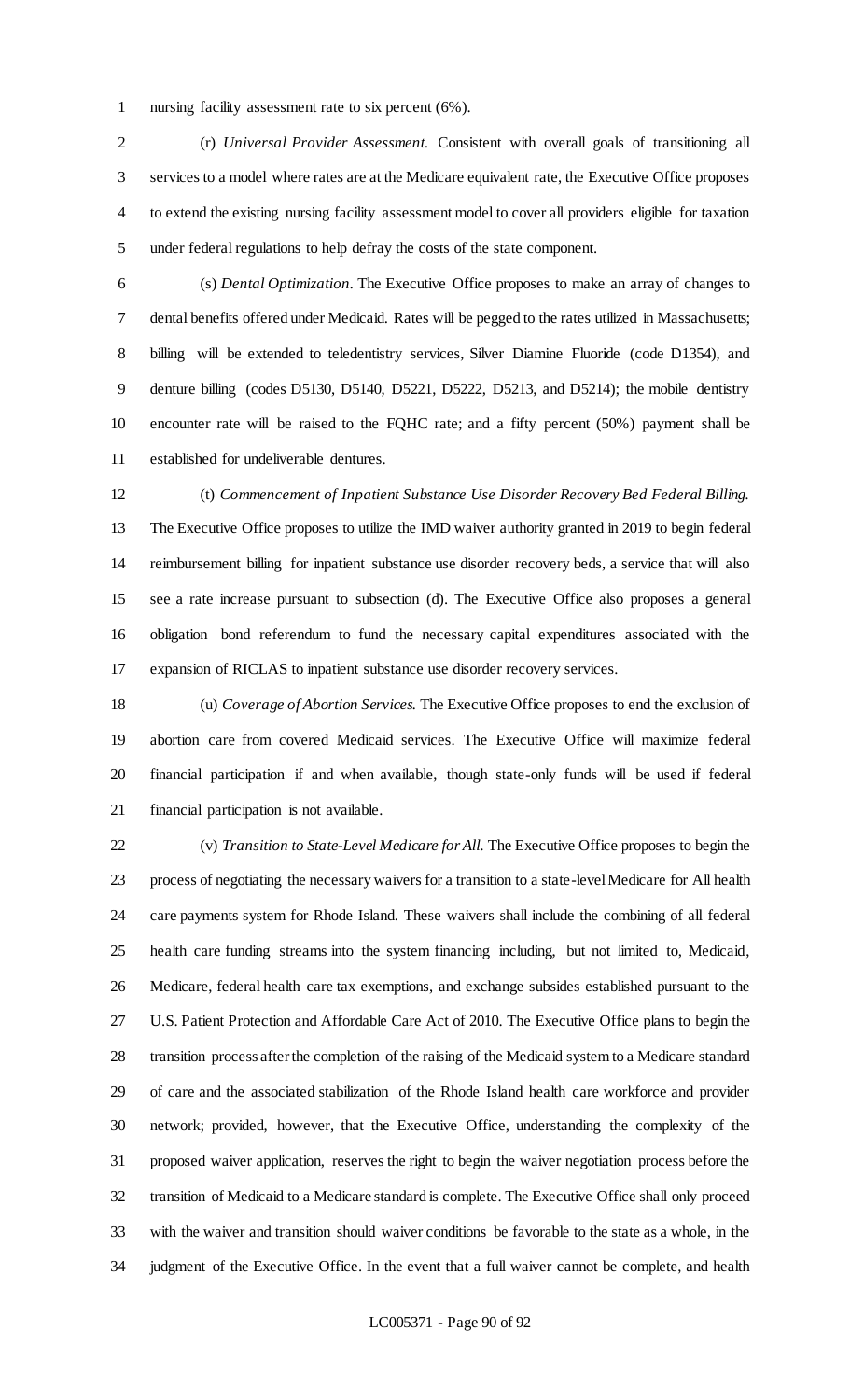insurers have been acquired by the Medicaid Office due to insolvency and the Medicaid Office's goal of payer system stabilization, the Executive Office is empowered to seek limited waivers for the streamlining and integration of acquired health insurers with the Medicaid system. The Executive Office shall submit the final approved waiver and transition plan to the general assembly for final approval.

 (w) *Federal Financing Opportunities.* The Executive Office proposes to review Medicaid requirements and opportunities under the U.S. Patient Protection and Affordable Care Act of 2010 (PPACA) and various other recently enacted federal laws and pursue any changes in the Rhode Island Medicaid program that promote service quality, access and cost-effectiveness that may warrant a Medicaid state plan amendment or amendment under the terms and conditions of Rhode Island's section 1115 waiver, its successor, or any extension thereof. Any such actions by the Executive Office shall not have an adverse impact on beneficiaries.

Now, therefore, be it:

## RESOLVED, That the General Assembly hereby approves the proposals stated above in

the recitals; and be it further;

 RESOLVED, That the Secretary of the Executive Office of Health and Human Services is authorized to pursue and implement any waiver amendments, state plan amendments, and/or changes to the applicable department's rules, regulations and procedures approved herein and as authorized by chapter 12.4 of title 42; and be it further;

RESOLVED, That this Joint Resolution shall take effect upon passage.

 SECTION 25. This act shall take effect upon passage; however, the RICHIP program shall not come into operation until the necessary waivers are obtained, and the final financing proposal is approved by the general assembly.

## ======== LC005371 ========